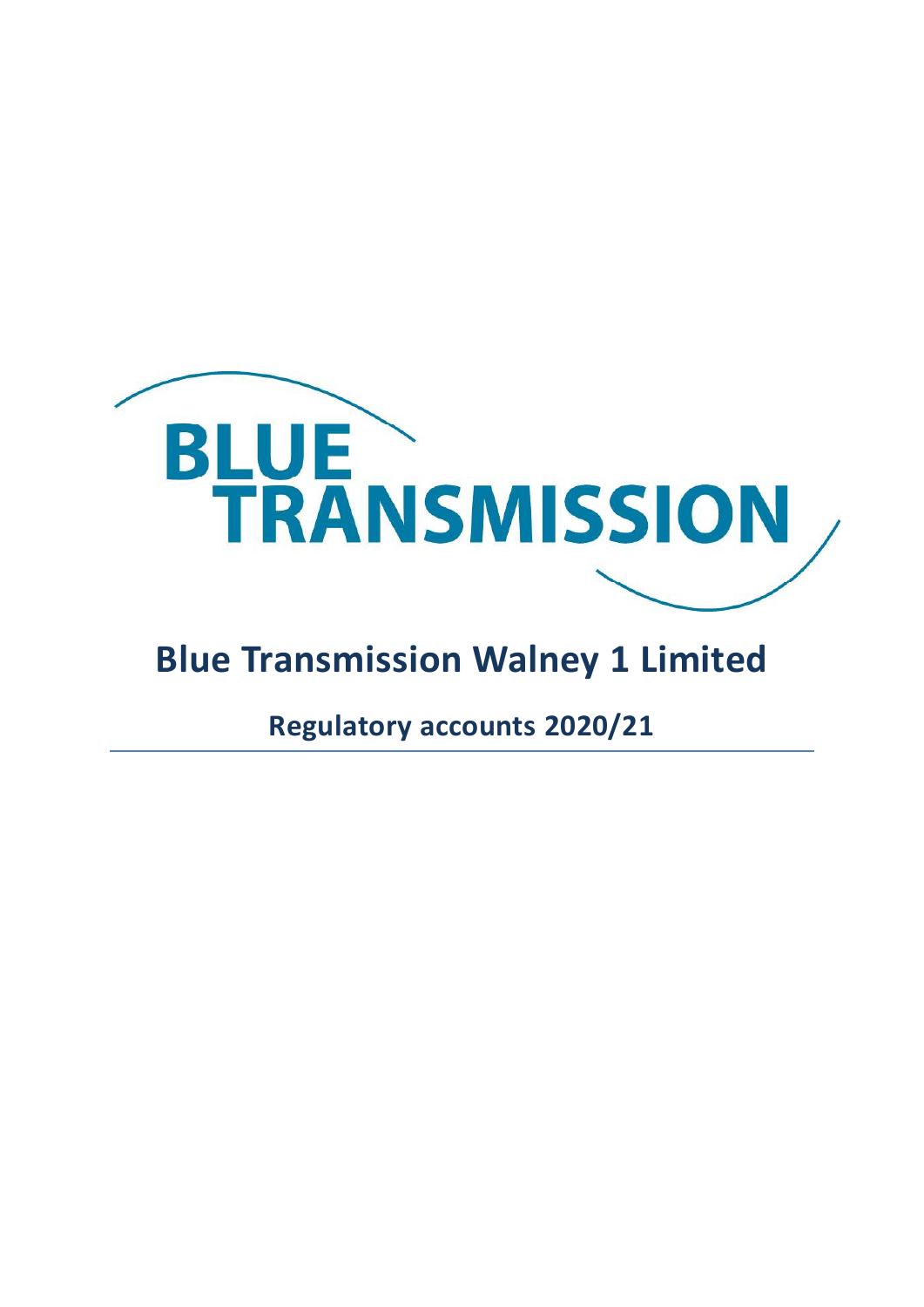### **Contents**

| Page<br>$\overline{2}$ | A description of these regulatory accounts                                                     |
|------------------------|------------------------------------------------------------------------------------------------|
| 3                      | <b>Strategic Report</b>                                                                        |
| 24                     | Directors' Report                                                                              |
| 27                     | Corporate governance statement                                                                 |
| 33                     | Statement of Directors' responsibilities                                                       |
| 34                     | Independent auditors' report                                                                   |
|                        | Regulatory financial statements prepared in accordance with international accounting standards |
| 39                     | Accounting policies                                                                            |
| 51                     | Income statement                                                                               |
| 52                     | Statement of comprehensive income                                                              |
| 53                     | <b>Balance sheet</b>                                                                           |
| 54                     | Statement of changes in equity                                                                 |
| 55                     | Cash flow statement                                                                            |
| 56                     | Notes to the regulatory financial statements                                                   |

### Glossary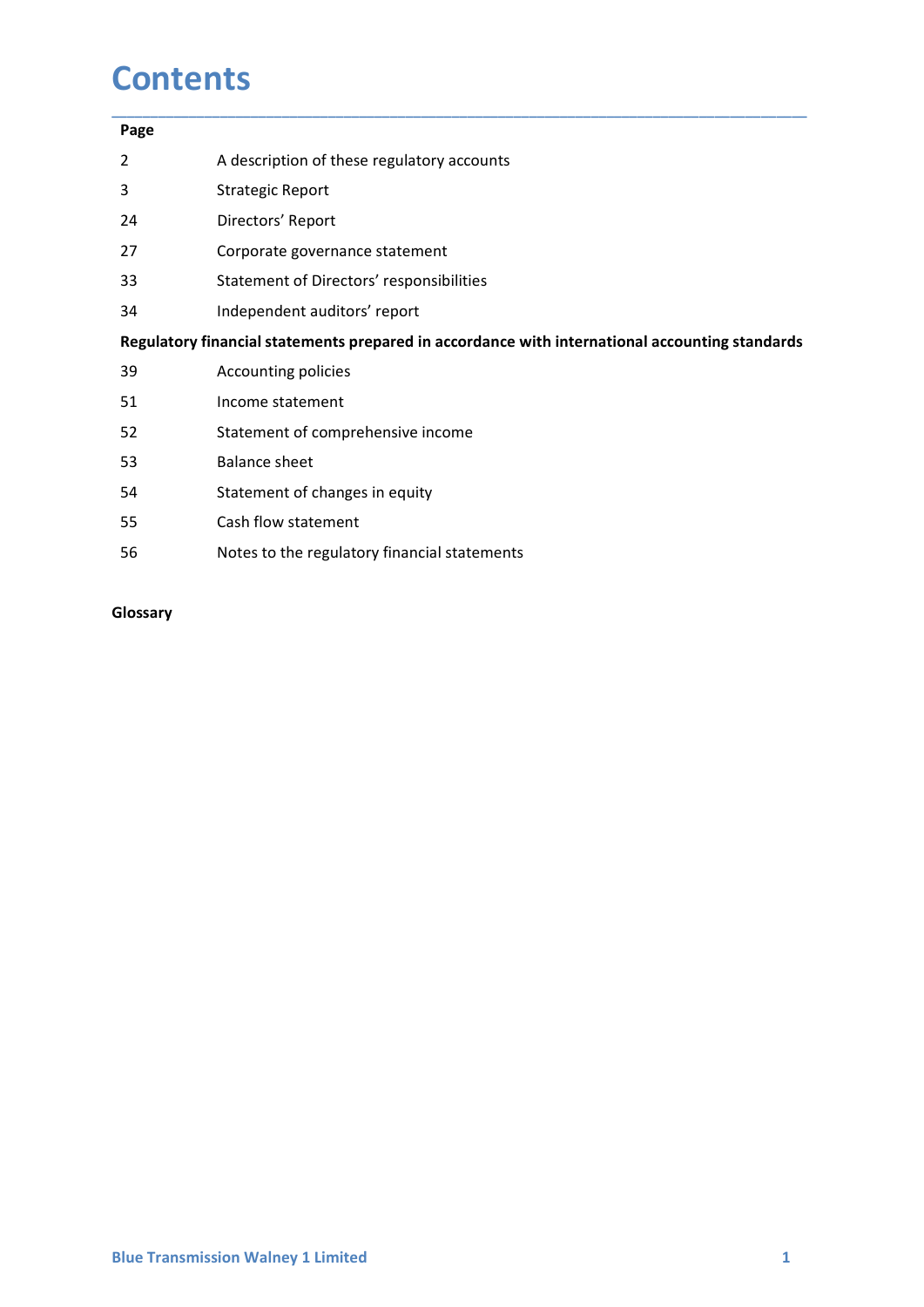A description of these regulatory accounts<br>For the year ended 31 March 2021<br>Blue Transmission Walney 1 Limited ("the Company" and "the Licensee") is a holder of an Offshore<br>Electricity Transmission Licence ("the Licence") **A description of these regulatory accounts**<br>For the year ended 31 March 2021<br>Blue Transmission Walney 1 Limited ("the Company" and "the Licensee") is a holder of an Offshore<br>Electricity Transmission Licence ("the Licence" A description of these regulatory accounts<br>For the year ended 31 March 2021<br>Blue Transmission Walney 1 Limited ("the Company" and "the Licensee") is a holder of an Offshore<br>Electricity Transmission Licence ("the Licence") A description of these regulatory accounts<br>
For the year ended 31 March 2021<br>
Blue Transmission Walney 1 Limited ("the Company" and "the Licensee") is a holder of an Offshore<br>
Electricity Transmission Licence ("the Licence A description of these regulatory accounts<br>For the year ended 31 March 2021<br>Blue Transmission Walney 1 Limited ("the Company" and "the Licensee") is a holder of an Offshore<br>Electricity Transmission Licence ("the Licence") A description of these regulatory accounts<br>For the year ended 31 March 2021<br>Blue Transmission Walney 1 Limited ("the Company" and "the Licensee") is a holder of an Offshore<br>Electricity Transmission Licence ("the Licence") A description of these regulatory accounts<br>For the year ended 31 March 2021<br>Blue Transmission Walney 1 Limited ("the Company" and "the Licensee") is a holder of an Offshore<br>Electricity Transmission Licence ("the Licence") A description of these regulatory accounts<br>For the year ended 31 March 2021<br>Blue Transmission Walney 1 Limited ("the Company" and "the Licensee") is a holder of an Offshore<br>Electricity Transmission Licence ("the Licence") **A description of these regulatory accounts**<br>For the year ended 31 March 2021<br>Blue Transmission Walney 1 Limited ("the Company" and "the Licensee") is a holder of an Offsh<br>Electricity Transmission Licence ("the Licence") g

\_\_\_\_\_\_\_\_\_\_\_\_\_\_\_\_\_\_\_\_\_\_\_\_\_\_\_\_\_\_\_\_\_\_\_\_\_\_\_\_\_\_\_\_\_\_\_\_\_\_\_\_\_\_\_\_\_\_\_\_\_\_\_\_\_\_\_\_\_\_\_\_\_\_\_\_\_\_\_\_\_\_\_\_\_\_\_\_\_\_

**A description of these regulatory accounts**<br>For the year ended 31 March 2021<br>Blue Transmission Walney 1 Limited ("the Company" and "the Licensee") is a holder of an Offshore<br>Electricity Transmission Licence ("the Licence" A description of these regulatory accounts<br>For the year ended 31 March 2021<br>Blue Transmission Walney 1 Limited ("the Licence") granted under the Electricity Act 1989. The Licence<br>Electricity Transmission Licence ("the Lice A description of these regulatory accounts<br>For the year ended 31 March 2021<br>Blue Transmission Walney 1 Limited ("the Company" and "the Licensee") is a holder of an Offshore<br>Electricity Transmission Licence ("the Licence") A description of these regulatory accounts<br>For the year ended 31 March 2021<br>Blue Transmission Walney 1 Limited ("the Company" and "the Licensee") is a holder of an Offshore<br>Electricity Transmission Licence ("the Licence") **A description of these regulatory accounts**<br>
For the year ended 31 March 2021<br>
Blue Transmission Walney 1 Limited ("the Company" and "the Licensee") is a holder of an Offshore<br>
Electricity Transmission Licence ("the Licen A **description of these regulatory accounts**<br>For the year ended 31 March 2021<br>Blue Transmission Walney 1 Limited ("the Company" and "the Licensee") is a holder of an Offshore<br>Electricity Transmission Licence ("the Licence" A description of these regulatory accounts<br>For the year ended 31 March 2021<br>Blue Transmission Walney 1 Limited ("the Company" and "the Licensee") is a holder of an Offshore<br>Electricky Transmission Licence ("the Licence") g For the year ended 31 March 2021<br>
Blue Transmission Walney 1 Limited ("the Company" and "the Licensee") is a holder of an Offshor<br>
Electricity Transmission Licence ("the Licence") granted under the Electricity Act 1989. Th Blue Transmission Walney 1 Limited ("the Company" and "the Licensee") is a holder of an Offshore<br>Electricity Transmission Licence ("the Licence") granted under the Electricity Act 1989. The Licence<br>was awarded to the Compa nsmission Walney 1 Limited ("the Company" and "the Licensee") is a holder of an Offshore<br>Iy Transmission Licence" ("the Licence") granted under the Electricity At 1989. The Licence<br>Inded to the Company on 20 October 2011 b  $\gamma$  rarial mission Licentic ( wire tuceinte  $\gamma$  giantic united time the eterctivity Axt 1980s. The there is not defined to the Company on 20 October 2011 by The Gas and Electricity Markets Authority ("the annual regulat s/<sup>9</sup>). Under standard condition E2 of this Licence, the Company is required to prepare and annual regulatory accounts setting out the financial position and performance of the pry business covered by the Licence.<br>
If the a Interaction are teamed to the methanic methanic methanic methanic response to the methanic regulatory accounts<br>signalatory accounts are prepared in respect of the Liencee's regulatory transmission business;<br>reparing only f the regulatory accounts<br>
sigulatory accounts are prepared in respect of the Licensee's regulated transmission business;<br>
prapay only has one activity -- that being the operation of its regulated transmission business;<br>
p igulatory accounts are prepared in respect of the Licensee's regulatory transmission business,<br>papay only has one activity -- that being the operation of its regulated transmission business;<br>nently, the regulatory financia npany only has one activity – that being the operation of its regulated transmission busines;<br>enerty, the regulatory financial statements contained herein reflect the same scope as that<br>in the Company's statutory accounts ently, the regulatory financial statements contained herein reflect the same scope as that in the Company's stattory accounts for the year ended 31 March 2021 as prepared in the Companies Act 2006. In addition, the Directo If in the Company's stattutory accounts for the year ended 31 March 2021 as prepared in<br>the chemany's stattutory accounts for the Queen endependent included within these regulatory accounts also reflect<br>and Corporate gover

- 
- 
- 
- 
- 
- 
- 

acturationship of regulatory accounting statements with statutor), the buckions helport and Corporate governance statement included within these regulatory accounts also reflect<br>the same activities as reported in the Compa the same activities as reported in the Company's annual report and financial statements 2020/2021.<br> **Content of the regulatory accounts**<br>
• a Strategic Report commencing on page 2;<br>
• a Dietotors' fequot commencing on page Content of the regulatory accounts<br>
• a Strategic Report commencing on page 3;<br>
• a Directors' Report commencing on page 24;<br>
• a Corporate governance statement commencing on page 27;<br>
• a Statement of Directors' responsib In accordance with the Licence these regulatory accounts comprise:<br>
• a Strategic Report commencing on page 24;<br>
• a Corporate governance statement commencing on page 27;<br>
• a Statement of Directors' responsibilities for p

for the compary or the year ended 31 MMTcm 2021, to which the innancial imformation relates, will be<br>delivered to the registrar of Companies.<br>The auditors have made a report under Section 495 of the Companies Act 2006 on t In accousince with the cluence intereferomenting on page 3;<br>
• a Strategic Report commencing on page 3;<br>
• a Corporate governance statement commencing on page 27;<br>
• a Statement of Directors' responsibilities for preparing **Example 1.1** and the members of the companies of the Companies and the Companies of the members of the members of the members of the members of the members of the members of the members of the members of the members of th a Directors' Report commencing on page 24;<br>
• a Gorporate governance statement commencing on page 27;<br>
• a Statement of Directors' responsibilities for preparing regulatory accounts on page 33;<br>
• the Independent auditors' • a Corporate governance statement commencing on page 27;<br>• a Statement of Directors' responsibilities for preparing regulatory accounts on page 33;<br>• the Independent auditors' report on the regulatory accounts commencing • a Statement of Directors' responsibilities for preparing regulatory accounts on page 33;<br>• the Independent auditors' report on the regulatory accounts commencing on page 34;<br>• regulatory financial statements commencing o **in the image of the complete statution** is the independent auditors' report on the regulatory accounts commencing on page 34;<br> **e** regulatory financial statements commencing on page 39; and<br> **a** a statement showing transa • the Independent auditors report on the regulatory accounts commencing on page 34;<br>• regulatory financial statements commencing on page 39; and<br>• a statement showing transactions between the Company and its ultimate contr • regulatory financial statements commencing on page 39; and<br>• a statement showing transactions betwenen the Company and its ultimate controller and other<br>related disclosures. The information required by this statement is • a statement showing transactions between the Company and its ultimate controller and other<br>
related disclosures. The information required by this statement is shown in note 17 to the<br>
regulatory financial statements "rel related disclosures. The information required by this statement is shown in note 17 to the regulatory finnacial statements "related party transactions" on pages 66 and 67.<br>Relationship of regulatory accounting statements w regulatory inneritial statements related printy translations on pages to and o7.<br>
Relationship of regulatory accounting statements with stattutory accounts of the financial information contained in these regulatory account

www.bluetransmission.com.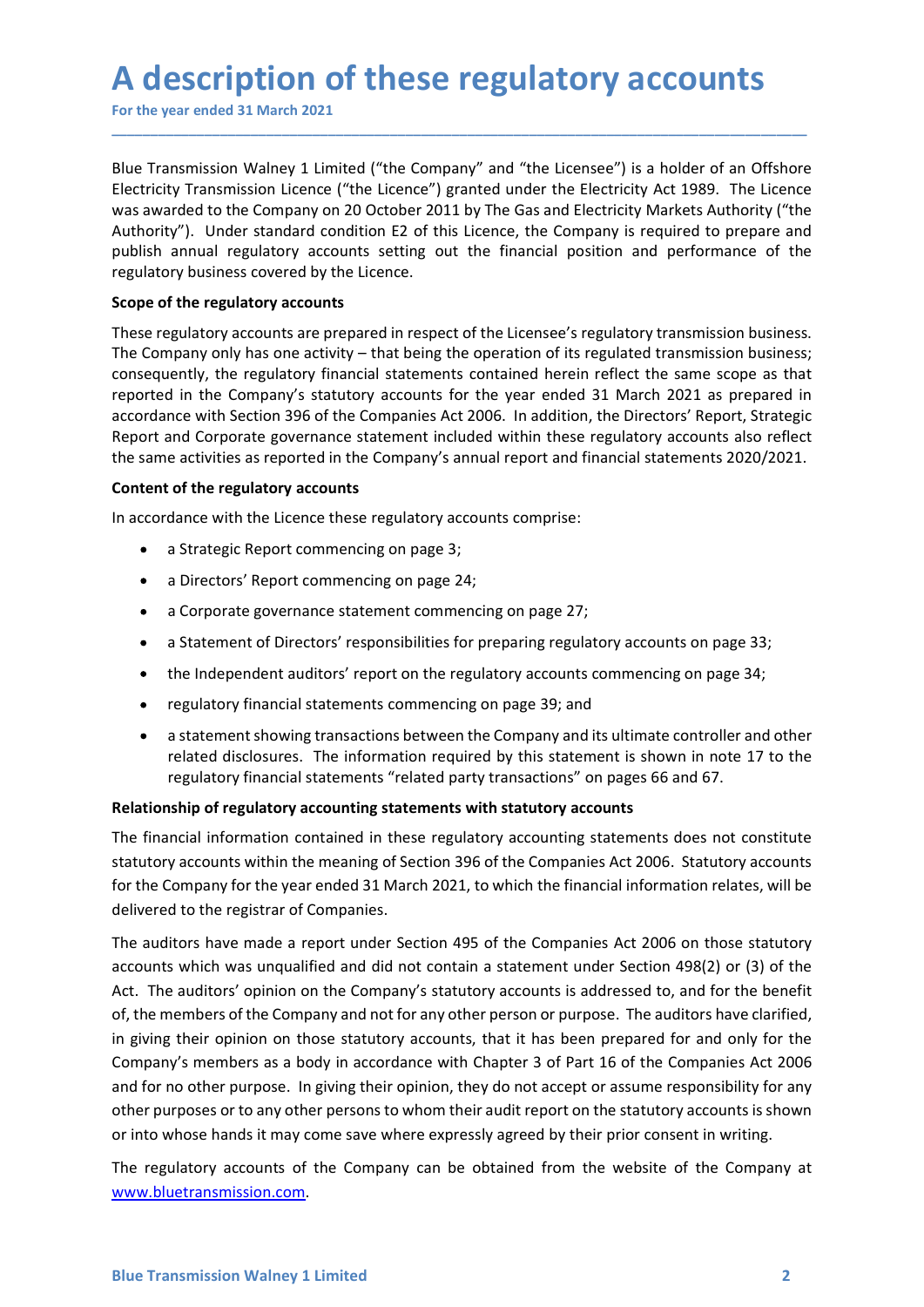### Introduction

Strategic Report<br>
For the year ended 31 March 2021<br>
Introduction<br>
This Strategic Report explains the operations of the Company and the main trends and **Strategic Report**<br>For the year ended 31 March 2021<br>Introduction<br>This Strategic Report explains the operations of the Company and the main trends and factors<br>underlying the development and performance of the Company during **Strategic Report**<br>For the year ended 31 March 2021<br>Introduction<br>This Strategic Report explains the operations of the Company and the main trends and factors<br>underlying the development and performance of the Company during **Strategic Report**<br>For the year ended 31 March 2021<br>Introduction<br>This Strategic Report explains the operations of the Company and the main trends and factors<br>underlying the development and performance of the Company during **Strategic Report**<br>For the year ended 31 March 2021<br>Introduction<br>This Strategic Report explains the operations of the Company and the main trends and factors<br>underlying the development and performance of the Company during **Strategic Report**<br>This Strategic Report explains the operations of the Company and the main trends and factors<br>This Strategic Report explains the operations of the Company during the year ended 31 March 2021,<br>as well as t **Strategic Report**<br>
For the year ended 31 March 2021<br>
Introduction<br>
This Strategic Report explains the operations of the Company and the main trends and factors<br>
underlying the development and performance of the Company du **Strategic Report**<br>For the year ended 31 March 2021<br>Introduction<br>This Strategic Report explains the operations of the Company and the main trends and factors<br>underlying the development and performance of the Company during **Strategic Report**<br>
For the year ended 31 March 2021<br>
Introduction<br>
This Strategic Report explains the operations of the Company and the main trends and factors<br>
underlying the development and performance of the Company du **Strategic Report**<br>For the year ended 31 March 2021<br>Introduction<br>This Strategic Report explains the operations of the Company and the mai<br>underlying the development and performance of the Company during the year e<br>as well **Strategic Report**<br>For the year ended 31 March 2021<br>This Strategic Report explains the operations of the Company and the main trends and factors<br>This Strategic Report explains the operations of the Company during the year **Strategic Report**<br>
For the year ended 31 March 2021<br>
Introduction<br>
This Strategic Report explains the operations of the Company and the main trends and factors<br>
Introduction<br>
ans well as those matters which are likely to

\_\_\_\_\_\_\_\_\_\_\_\_\_\_\_\_\_\_\_\_\_\_\_\_\_\_\_\_\_\_\_\_\_\_\_\_\_\_\_\_\_\_\_\_\_\_\_\_\_\_\_\_\_\_\_\_\_\_\_\_\_\_\_\_\_\_\_\_\_\_\_\_\_\_\_\_\_\_\_\_\_\_\_\_\_\_\_\_\_\_

### Background

For the year ended 31 March 2021<br>
Introduction<br>
This Strategic Report explains the operations of the Company and the main trends and factors<br>
underlying the development and performance of the Company during the year ended **Introduction**<br>This Strategic Report explains the operations of the Company and the main trends and factors<br>underlying the development and performance of the Company during the year ended 31 March 2021,<br>as well as those ma **Introduction**<br>This Strategic Report explains the operations of the Company and the main trends and factors<br>underlying the development and performance of the Company during the year ended 31 March 2021,<br>as well as those ma This Strategic Report explains the operations of the Company and the main trends and factors<br>underlying the development and performance of the Company during the year ended 31 March 2021,<br>as well as those matters which are underlying the development and performance of the Company during the year ended 31 March 2021,<br>as well as those matters which are likely to affect its future development and performance.<br>The ultimate parent company of the as well as those matters which are likely to affect its future development and performance.<br>The ultimate parent company of the Company is Blue Transmission Investments Limited ("BTI"), a<br>Company incorporated and registered The ultimate parent company of the Company is Blue Transmission Investments Limited ("BTI"), a<br>Company incorporated and registered in Jersey.<br>The Company's principal activity is to provide an electricity transmission servi Company incorporated and registered in Jersey.<br>The Company's principal activity is to provide an electricity transmission service to National Grid<br>Electricity System Operator Limited ("NGESO"), being the electricity transm

The Company's principal activity is to provide an electricity transmission service to National Grid<br>Electricity System Operator Limited ("NGESO"), being the electricity transmission system operator for<br>Great Britain.<br>The C Electricity System Operator Limited ("NGESO"), being the electricity transmission system operator for<br>Great Britain.<br>The Company owns and operates a transmission system that electrically connects an offshore wind<br>Tam gener Great Britain.<br>The Company owns and operates a transmission system that electrically connects an offshore wind<br>farm generator to the onshore electricity transmission system owned by NGET.<br>**Background**<br>The Office of Gas and The Company owns and operates a transmission system that electrically connects an offshore wind<br>farm generator to the onshore electricity transmission system owned by NGET.<br>The Office of Gas and Electricity Markets ("Ofgem The Company owns and operators of the company of the Company of the Company of the Company of the Company of the Company term and the Company regime for electricity transmission system owned by NGET.<br> **Background**<br>
The Off **Background**<br>**Background**<br>**Background**<br>**Background**<br>**Background**<br>**The Office of Gas and Electricity Markets ("Ofgem"), supporting government initiatives, has developed<br>a regulatory regime for electricity transmission netwo Background**<br>The Offices of Gas and Electricity Markets ("Ofgem"), supporting government initiatives, has developed<br>a regulatory regime for electricity transmission networks connecting offshore wind farms to the<br>onshore el The Company of the controllary and the company is a presentent in the company system and a regulatory regime for electricity transmission networks connecting offshore wind farms to the onshore electricity system. A key fea The Company was awarded the Licensies of the electrical power line of the Company of the Company was sets required by offshore generators will be owned and operated by offshore transmission owners ("OFTOS"). OFTOs are subj of the Company of the Company transmits the electrical assets with the company of the Company was awarded the Licence by the Authority that became effective from 21 October 2011.<br>The Company was awarded the Licence by the User-1 quality and the company was awarded the technical service of the company was awarded the licence by the Authority that became effective from 21 October 2011. This Licence, amongst other matters, permits and requires (Carical many was awarded the Licence by the Authority that became effective from 21 October 2011.<br>This Licence, amongst order matters, permits and requires the Company to maintain and operate the Walney 1 offshore electri The Company was awarded the Licence by the Authority that became effective from 21 October 2011.<br>This Licence, amongst other matters, permits and requires the Company to maintain and operate the<br>The Electricity and Gas (In ma tectron and farm compression assets for the period the Licence is in force.<br>Walney 1 offshore electricity transmission assets for the period the Licence is in force.<br>The Electricity and Gas (Internal Markets) Regulation Whe Electricity and Gas (Internal Markets) Regulations 2011 require all transmission system operators<br>The Electricity and Gas (Internal Markets) Regulations 2011 require all transmission system operators<br>such as the Compan The Electricity and Gas (Internal Markets) Regulations 2011 require all transmission system operators<br>as the company to be certified as complying with the unbunding requirements concerning<br>common rules for the internal mar such as the Company to be certified as complying with the unbundling requirements concerning<br>common rules for the internal market in electricity ("the third package"). The Company has been<br>issued a certificate pursuant to

point of the Company's electrical assess with the electrical asses covined by walney (UK) UTShore<br>
Windfarms Limited ("WOWL") to the onshore connection point of the Company's assess with the<br>
electricity transmission syste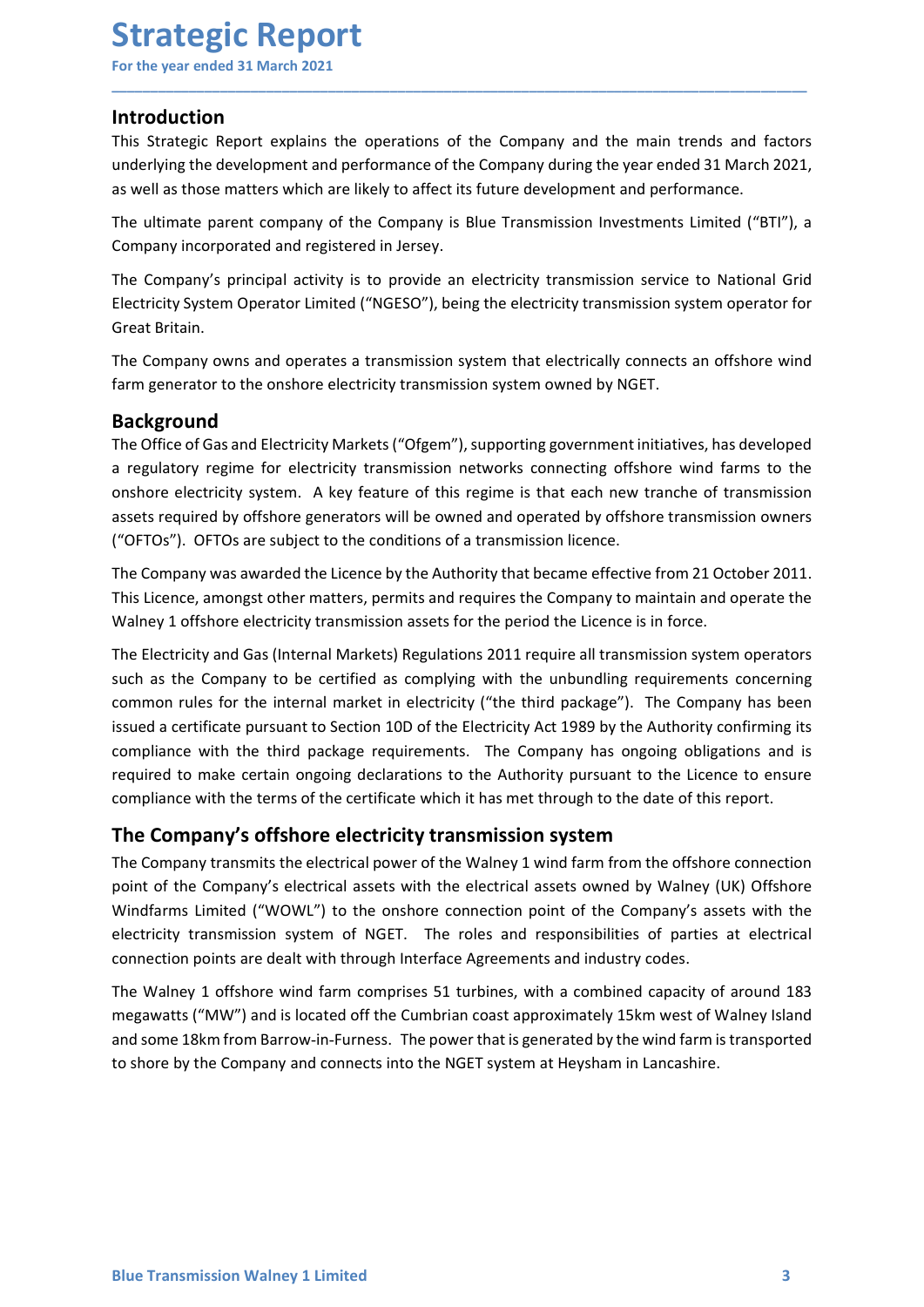Strategic Report continued<br>
For the year ended 31 March 2021<br>
The wind farm turbines are interconnected in "strings" by medium voltage (33kV) submarine<br>
that act as a power collection and transport system. The medium volta **Strategic Report continued**<br>For the year ended 31 March 2021<br>The wind farm turbines are interconnected in "strings" by medium voltage (33kV) submarine cables<br>that act as a power collection and transport system. The medium **Strategic Report continued**<br>For the year ended 31 March 2021<br>The wind farm turbines are interconnected in "strings" by medium voltage (33kV) submarine cables<br>that act as a power collection and transport system. The medium **Strategic Report continued**<br>For the year ended 31 March 2021<br>The wind farm turbines are interconnected in "strings" by medium voltage (33kV) submarine cables<br>that act as a power collection and transport system. The medium **Strategic Report continued**<br>For the year ended 31 March 2021<br>The wind farm turbines are interconnected in "strings" by medium voltage (33kV) submarine cables<br>that act as a power collection and transport system. The medium **Strategic Report continued**<br>For the year ended 31 March 2021<br>The wind farm turbines are interconnected in "strings" by medium voltage (33kV) submarine cables<br>that act as a power collection and transport system. The medium **Strategic Report continued**<br>For the year ended 31 March 2021<br>The wind farm turbines are interconnected in "strings" by medium voltage (33kV) submarine cables<br>that act as a power collection and transport system. The medium **Strategic Report continued**<br>For the year ended 31 March 2021<br>The wind farm turbines are interconnected in "strings" by medium voltage (33kV) submarine cables<br>that act as a power collection and transport system. The medium **Strategic Report continued**<br>For the year ended 31 March 2021<br>The wind farm turbines are interconnected in "strings" by medium voltage (33kV) submarine cables<br>that atd as a power collection and transport system. The medium **Strategic Report continued**<br>For the year ended 31 March 2021<br>The wind farm turbines are interconnected in "strings" by medium voltage (33kV) submarine cables<br>that act as a power collection and transport system. The medium **Strategic Report continued**<br>
For the year ended 31 March 2021<br>
The wind farm turbines are interconnected in "strings" by medium voltage (33kV) submarine cables<br>
that act as a power collection and transport system. The med **Strategic Report continued**<br>The wind farm turbines are interconnected in "strings" by medium voltage (33kV) submarine cables<br>that act as a power collection and transport system. The medium voltage cables are owned by WOWL **Strategic Report continued**<br>
For the year ended 31 March 2021<br>
The wind farm turbines are interconnected in "strings" by medium voltage (33kV) submarine cables<br>
that act as a power collection and transport system. The med **CONSTRIMENT CONSTRIMERED**<br>The wind farm turbines are interconnected in "strings" by medium voltage (33kV) submarine cables<br>that act as a power collection and transport system. The medium voltage cables are owned by WOWL<br>a For the year ended 31 March 2021<br>
The wind farm turbines are interconnected in "strings" by medium voltage (33kV) submarine cables<br>
that act as a power collection and transport system. The medium voltage cables are owned b The wind farm turbines are interconnected in "strings" by medium voltage (33kV) submarine cables<br>
that act as a power collection and transport system. The medium voltage cables are owned by WOWL<br>
and run to the offshore el Find that the action and transport system. The meldium voltage cables are owned by WOWL<br>
and run to the offshore electricity substation that is owned by the Company. At the offshore electricity<br>
substation, the voltage is where the effshore electricity substation that is owed by the Company. At the offshore electricity substation, the voltage is "stepped up" to 132kV by an electrical transformer and then transported to substation, the volta tation, the voltage is "stepped up" to 132kV by an electrical transformer and then transported to<br>
by a 45.3km high voltage submarine cable buried in the seal foor. At land fall, the submarine cable<br>
lined to a buried land Iby a 45.3km high voltage submarine cable buried in the sea floor. At landfall, the submarine cable than the loch buried land cable that runs for 2.7km to the Company's onshore electricity substation at the Heyshan . At th

\_\_\_\_\_\_\_\_\_\_\_\_\_\_\_\_\_\_\_\_\_\_\_\_\_\_\_\_\_\_\_\_\_\_\_\_\_\_\_\_\_\_\_\_\_\_\_\_\_\_\_\_\_\_\_\_\_\_\_\_\_\_\_\_\_\_\_\_\_\_\_\_\_\_\_\_\_\_\_\_\_\_\_\_\_\_\_\_\_\_

mento to a unreal cannot cannot extation the power factor of the electricity is corrected using reactive<br>sham. At the Heysham substation the power factor of the electricity is corrected using reactive<br>pensation equipment a Sharm. At the responant substable the power latter that is a phenometrical persation equipment and the transported power is then connected into NGET's electricity smission system.<br> **Company's long-term business objectives** smission system.<br> **e Company's long-term business objectives**<br> **Company's long-term business objectives**<br> **Company is a special purpose vehicle formed to hold the Licence.** Its non-financial objectives are,<br>
efore, consist The **Company's long-term business objectives**<br>The **Company** is a special purpose vehicle formed to hold the Licence. Its non-finan<br>therefore, consistent with the objectives of the Licence. The Company will achiev<br>by ensuri The Company is a special purpose vehicle formed to hold the Licence. Its non-financial objectives are,<br>the refore, consistent with the objectives of the Licence. The Company will achieve these electricity<br>the purpose is to therefore, consistent with the objectives of the Licence. The Company will achieve these objectives<br>ty ensuring its compliance with the licence; industry codes and legislation; and by operating and<br>maintalning its complian

**Solutionary** its compliance with the Licence; industry codes and legislation; and by maintaining its transmission system in accordance with good industry practice.<br>The Company's financial objective is to provide financial

- 
- 
- 

management. O&M activities are outsourced to a third party and management services are outsourced through a Management Services Agreement ("MSA") with Frontier Power Limited ("FPL"). In addition, technical, accounting and maintaining its transmission system in accordance with good moustry practice.<br>The Company's financial objective is to provide financial returns to shareholders consistent with, or in<br>The Company's financial objective is to The Company's musical outsource is to pluvide immission systeme involvements of the business plan that supported its tender offer for the Walney 1 offshore transmission<br>system. The Company will achieve this objective by:<br> Extern. The Company show that approach is tended to the venture of the station of the station of the meeting its revenue targets by operating the transmission system at availability levels equal to, or higher than, the Lic system. The Company win earlieve curs objective by.<br>
• meeting its revenue targets by operating the transmission system at availability levels equal to, or<br>
higher than, the Licence target;<br>
• adopting and maintaining a fi • meeting its revenue targets by operating the transmission system at availability levels equal to, or<br>
• dopting and maintaining a financing structure that is, as a minimum, as efficient as that<br>
contemplated by the busin **by the multimage of the multimage as a service company as a service comparison of the business plan; and<br>
Controlling costs and seeking efficiency improvements.<br>
<b>Fulture Developments**<br>
Controlling costs and seeking effic • adopting and maintaining a financing structure that is, as a minimum, as efficient as that<br>
• controlling costs and seeking efficiency improvements.<br> **Future Developments**<br> **Future Developments**<br> **Future Developments**<br> contemplated by the business plan; and<br> **e** controlling costs and seeking efficiency improvements.<br> **Future Developments**<br>
The Company's sole purpose is to hold and operate its offshore electricity transmission system and<br> **•** controlling costs and seeking efficiency improvements.<br> **Future Developments**<br> **Future Developments**<br> **Future Developments**<br> **Functions** and seeking efficiency improvements.<br> **The Company's sole purpose is to hold and** • controlling costs and seeking efficiency improvements.<br> **Future Developments**<br>
The Company's sole purpose is to hold and operate its offshore electricity transmission system and<br>
comphy with the truncmission licence whic **Future Developments**<br>The Company's sole purpose is to hold and operate its offshore electricity transmission system and<br>comply with the transmission licence which it has been awarded; no changes to this objective are<br>like The Company's sole purpose is to hold and operate its offshore electricity transmission system and<br>comply with the transmission licence which it has been awarded; no changes to this objective are<br>likely in the future.<br>The Fric Company Jours Care of the constant of the Company is such a manner of the Company's business model is to outsource all operational, maintenance ("O&M") activities and management. O&M activities are outsourced to a thi extrate the costs in the costs in the costs increase that the company is one of four such a the company's business model is to outsource all operational, maintenance ("O&M") activities and management. O&M activities are ou The **Company's operating model**<br>The **Company's operating model**<br>The Company's business model is to outsource all operational, maintenance ("O&M") activities and<br>management. O&M activities are outsourced to a third party an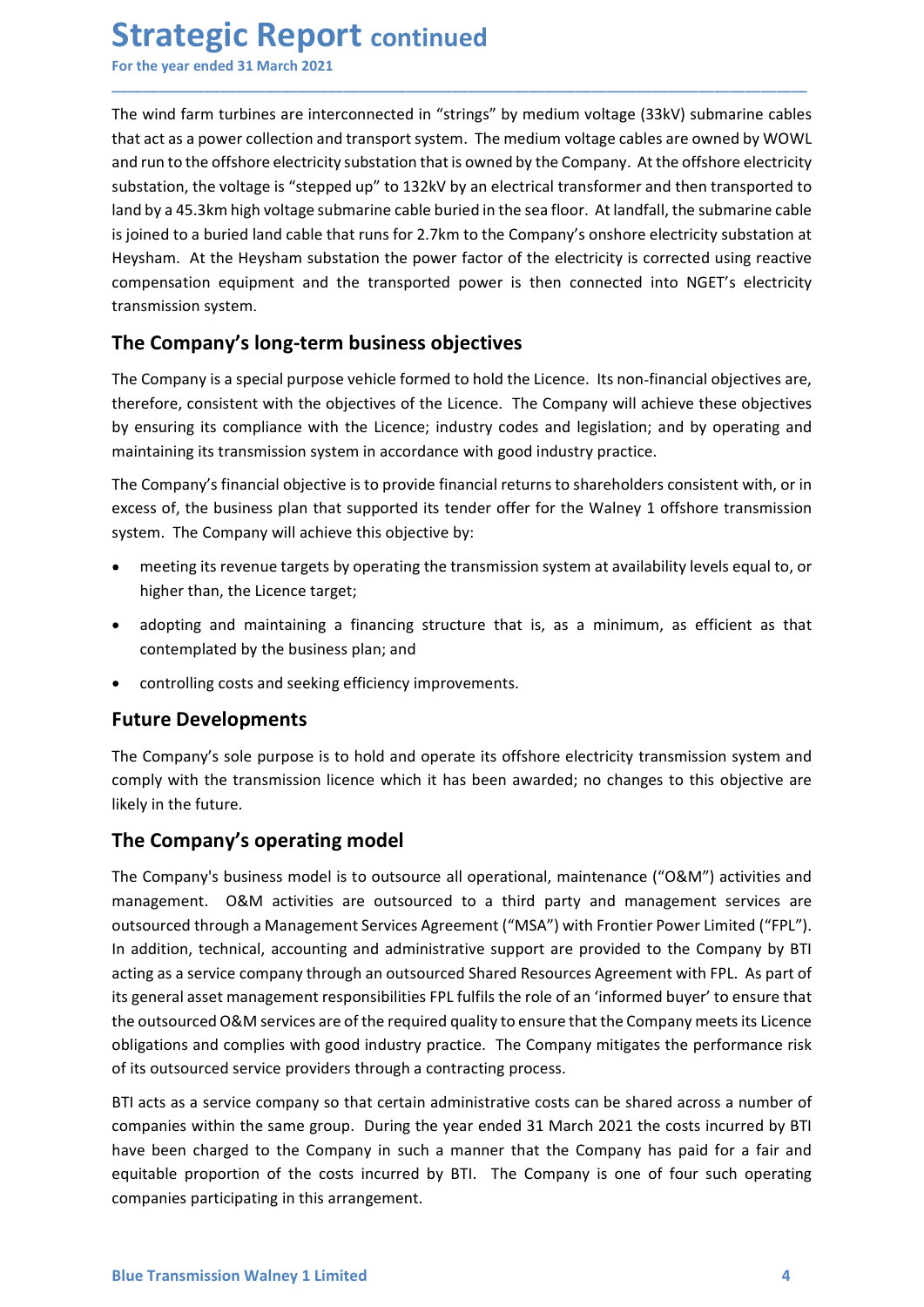**Strategic Report continued**<br>For the year ended 31 March 2021<br>The Company's approach to managing the business<br>The Company's general approach to the management and operation of its business is based on<br>ensuring that the rig **Strategic Report continued**<br>For the year ended 31 March 2021<br>The Company's approach to managing the business<br>The Company's general approach to the management and operation of its business is based on<br>ensuring that the rig **Strategic Report continued**<br>For the year ended 31 March 2021<br>The Company's approach to managing the business<br>The Company's general approach to the management and operation of its business is based on<br>ensuring that the rig **Strategic Report continued**<br>
For the year ended 31 March 2021<br> **The Company's approach to managing the business**<br>
The Company's general approach to the management and operation of its business is based on<br>
ensuring that t **Strategic Report continued**<br>For the year ended 31 March 2021<br>**The Company's approach to managing the business**<br>The Company's general approach to the management and operation of its business is based on<br>ensuring that the r Company: **Example 3 A Figure 11 Constituted**<br> **Example 3 A March 2021**<br> **Example 3 A March 2021**<br> **Example 3 a pyroach to managing the business**<br>
Company's general approach to the management and operation of its business is based o **rategic Report continued**<br> **Example 31 March 2021**<br> **Example 31 March 2021**<br> **Example 31 March 2021**<br> **Example 31 March 2021**<br> **Example 32 Approach to the management and operation of its business is based on<br>
prany:<br>
that Example 2018 CONTRIG (SEP)**<br> **Example 31 March 2021**<br> **Example 31 March 2021**<br> **Example 31 March 2021**<br> **Example 31 March 2021**<br> **Example 31 March 10211**<br> **Example 31 March 10211**<br> **Example 31 March 2021**<br> **Example 31 Mar Example 1.1**<br> **Example 1998 Supproach to managing the business**<br> **Example working safely and the right palance is achieved between cost, quality, performance, innovation and<br>
pring that the right balance is achieved betwe The state of the system of the system of the system of the system of the system of the system approach to management and operation of its business is based on company's approach to the management and operation of its busi** reported 31 March 2021<br>
He year ended 31 March 2021<br>
Le Company's approach to managing the business<br>
Company's general approach to the management and operation of its business is based on<br>
uring that the right balance is a **Example any's approach to managing the business**<br>
Compan**y's general approach to the management and operation** of its business is based on<br>
uring that the right balance is achieved between cost, quality, performance, inno The Company's general approach to the management and operation of its business is based on<br>ensuring that the right balance is achieved between cost, quality, performance, innovation and<br>financial returns so as to optimise

\_\_\_\_\_\_\_\_\_\_\_\_\_\_\_\_\_\_\_\_\_\_\_\_\_\_\_\_\_\_\_\_\_\_\_\_\_\_\_\_\_\_\_\_\_\_\_\_\_\_\_\_\_\_\_\_\_\_\_\_\_\_\_\_\_\_\_\_\_\_\_\_\_\_\_\_\_\_\_\_\_\_\_\_\_\_\_\_\_\_

- 
- 
- systems;
- 
- conditions.

ensuring that the right balance is achieved between cost, quality, performance, innovation and<br>
financial returns so as to optimise the cost of its services to the end consumer. In doing so the<br>
Company:<br>
• has a relentles Inancial returns so as to optimise the cost of its services to the end consumer. In doing so the<br>
• has a relentless focus on transmission system availability;<br>
• recognises that the inherently hazardous nature of the Comp Company:<br>
• has arelentless focus on transmission system availability;<br>
• recognises that the inherently hazardous nature of the Company's assets and operations requires<br>
an extraordinary focus on Health, Safety and the En • has a relentless focus on transmission system availability;<br>• recognises that the inherently hazardous nature of the Company's assets and operations requires<br>• an extraordinary focus on Health, Safety and the Environment • recognises that the inherently hazardous nature of the Company's assets and operations requires<br>
• has in eight people working safely to standards using the right processes, technology and<br>
systems;<br>
• has implemented a an extraordinary focus on Health, Safety and the Environment ("HS&E");<br>
• has the right people working safely to standards using the right processes, technology a<br>
systems;<br>
• has implemented a risk management approach tha

• has the right people working safely to standards using the right process<br>systems;<br>
• has implemented a risk management approach that ensures that risks are asse<br>
reported appropriately; and<br>
• has adopted a governance fr systems;<br>
• has implemented a risk management approach that ensures that risks are assessed, managed and<br>
reported appropriately; and<br>
• has adopted a governance framework that enforces compliance with law, regulations and • has implemented a risk management approach that ensures that risks are assessed, managed and<br>• has adopted a governance framework that enforces compliance with law, regulations and licence<br>conditions.<br>**Principal regulato Provided appropriately; and**<br> **•** has adopted a governance framework that enforces compliance with law, regulations and licence<br>
conditions.<br> **Principal regulatory, industry contracts and industry code matters**<br>
The Compa • has adopted a governance framework that enforces compliance with law, regulations and licence<br>conditions.<br> **Principal regulatory, industry contracts and industry code matters**<br>
The Company is subject to a number of regul • mas approved a governance trannework that entorces compliance with law, regulations and licence<br> **Principal regulatory, industry contracts and industry code matters**<br>
The Company is subject to a number of regulatory and conditions.<br>The Company is subject to a number of regulatory and contractual obligations arising from and<br>the including: the licence; the Transmission Owner Construction Agreement ("TOCA") with NGET; and the<br>including: the **Principal regulatory, industry contracts and industry code matters**<br>The Company is subject to a number of regulatory and contractual obligations arising from and<br>including: the Licence; the Transmission Owner Construction The Company is subject to a number of regulatory and contractual obligations arising from and<br>including: the Licence; the Transmission Owner Construction Agreement ("TOCA") with NGET; and the<br>System Operator – Transmission including: the Licence; the Transmission Owner Construction Agreement ("TOCA") with NGET; and the System Operator – Transmission Owner Code ("STC") with NGESO. The Company's operations are also subject to a range of indust System Operator – Transmission Owner Code ("STC") with NGESO. The Company's operations are also subject to a range of industry-specific legal requirements.<br>
Summaries of some of the major features of the Licence, industry

and does not center upon the operation of the offshore transmission business.<br>
A failure by the Company to materially comply with the terms of the Licence could ultimately lead to<br>
A failure by the Company to materially co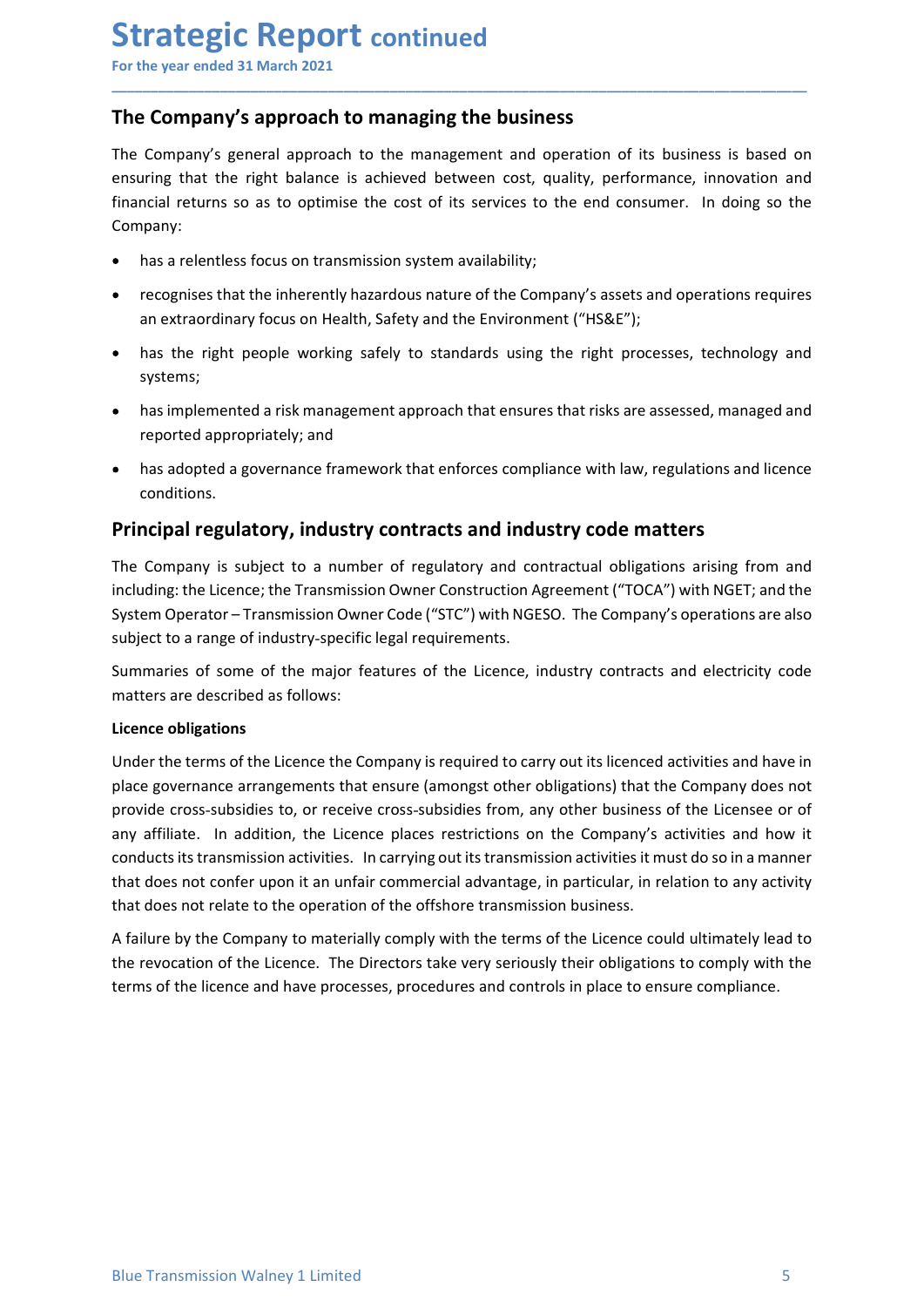# **Strategic Report continued**<br>
For the year ended 31 March 2021<br>
Regulated revenue and incentives<br>
The Licence awarded by the Authority to the Company determines how much the Compar

**Strategic Report continued**<br>For the year ended 31 March 2021<br>Regulated revenue and incentives<br>The Licence awarded by the Authority to the Company determines how much the Company may<br>charge for the OFTO services that it pr **Strategic Report continued**<br>For the year ended 31 March 2021<br>Regulated revenue and incentives<br>The Licence awarded by the Authority to the Company determines how much the Company r<br>charge for the OFTO services that it prov **Strategic Report continued**<br>For the year ended 31 March 2021<br>Regulated revenue and incentives<br>The Licence awarded by the Authority to the Company determines how much the Company may<br>charge for the OFTO services that it pr **Strategic Report continued**<br>For the year ended 31 March 2021<br>The Licence awarded by the Authority to the Company determines how much the Company may<br>charge for the OFTO services that it provides to NGESO. In any relevant **Strategic Report continued**<br>For the year ended 31 March 2021<br>Regulated revenue and incentives<br>The Licence awarded by the Authority to the Company determines how much the Company may<br>charge for the OFTO services that it pr **Strategic Report continued**<br>For the year ended 31 March 2021<br>The Licence awarded by the Authority to the Company determines how much the Company may<br>charge for the OFTO services that it provides to NGESO. In any relevant **Strategic Report continued**<br>For the year ended 31 March 2021<br>The Licence awarded by the Authority to the Company determines how much the Company may<br>charge for the OFTO services that it provides to NGESO. In any relevant **Strategic Report continued**<br>For the year ended 31 March 2021<br>The Licence awarded by the Authority to the Company determines how much the Company may<br>charge for the OFTO services that it provides to NGESO. In any relevant **Strategic Report continued**<br> **For the year ended 31 March 2021**<br> **Regulated revenue and incentives**<br>
The Licence awarded by the Authority to the Company determines how much the Company may<br>
charge for the OFTO services th **Strategic Report continued**<br>For the year ended 31 March 2021<br>Regulated revenue and incentives<br>The Licence awarded by the Authority to the Company determines how much the Company may<br>charge for the OFTO services that it pr **Strategic Report continued**<br>For the year ended 31 March 2021<br>Regulated revenue and incentives<br>The Licence awarded by the Authority to the Company determines how much the Company may<br>charge for the OFTO services that it pr **Strategic Report continued**<br>For the year ended 31 March 2021<br>Regulated revenue and incentives<br>The Licence awarded by the Authority to the Company determines how much the Company may<br>charge for the OFTO services that it pr **Strategic Report continued**<br>
For the year ended 31 March 2021<br>
Regulated revenue and incentives<br>
The Licence awarded by the Authority to the Company determines how much the Company may<br>
rhave for the OFTO services that it **STIT CHE THE THE PROFIC CONTITIMED**<br>For the year ended 31 March 2021<br>**Regulated revenue and incentives**<br>The Licence awarded by the Authority to the Company determines how much the Company may<br>charge for the OFTO services For the year ended 31 March 2021<br> **Regulated revenue and incentives**<br>
The Licence awarded by the Authority to the Company determines how much the Company may<br>
charge for the OFTO services that it provides to NGESO. In any **Regulated revenue and incentives**<br>The Licence awarded by the Authority to the Company determines how much the Company may<br>charge for the OFTO services that it provides to NGESO. In any relevant charging year which runs fr **Regulated revenue and incentives**<br>The Licence awarded by the Authority to the Company determines how much the Company charge for the OFTO services that it provides to NGESO. In any relevant charging year which 1 April thr The Licence awarded by the Authority to the Company determines how much the Company may<br>charge for the OFTO services that it provides to NGESO. In any relevant charging year which runs from<br>thapef or the OFTO services that charge for the OFTO services that it provides to NGESO. In any relevant charging year which runs from<br>1 April through to the following 31 March all such charges are determined in accordance with the<br>1 April through to the

\_\_\_\_\_\_\_\_\_\_\_\_\_\_\_\_\_\_\_\_\_\_\_\_\_\_\_\_\_\_\_\_\_\_\_\_\_\_\_\_\_\_\_\_\_\_\_\_\_\_\_\_\_\_\_\_\_\_\_\_\_\_\_\_\_\_\_\_\_\_\_\_\_\_\_\_\_\_\_\_\_\_\_\_\_\_\_\_\_\_

1 April through to the following 31 March all such charges are determined in accordance with the requirements of the Licence is to percone abso provides the Company with an incentive to ensure that the difshore transmissio requirements of the Licence. The Licence also provides the Company with an incentive to ensure that<br>the offshore transmission assets are available to transmit electricity by reference to the actual<br>availability of the Comp the offshore transmission assets are available to transmit electricity by reference to the actual<br>availability of the Company's transmission system in any given calendar year errasus the regulatory<br>target. The regulatory t availability of the Company's transmission system in any given calendar year versus the regulatory<br>
atraget. The regulatory target availability is 98% of the total megawatt hour capacity of the Company's<br>
electricity trans target. The regulatory target availability is 98% of the total megawatt hour capacity of the Company's any given calentricity transmission system availability Specification) in electricity transmission system availability electricity transmission system (as determined by the Company's Services Capability Specification) in<br>any given calendar year, or part thereof.<br>Transmission charges are based on the target transmission system availability any given calendar year, or part thereor.<br>Transmission system availability of 98% and increase on<br>Transmission charges are based on the target transmission system availability of 98% and increase in<br>The UK retail price ind Transmission charges are based on the target transmission system availability of 98% and increase on<br>1 April following any gliven callend year are to by reference to the annual average rate of increase in<br>the UK retail pri 1 April following any given calendar year end by reference to the annual average rate of increase in<br>the UK retail price index ("RBPI") in the year to the previous December. The revenue derived from<br>charges based on this t

or required under the Licence, as the case may be, to change its prices to convert the availability credits sarned or penalties accrued into a financial adjustment to "base revenue". The maximum availability recdit which t the UK retail price index ("RPI") in the year to the previous December. The revenue derived from<br>endages based on this target availability represents the Company's "base revenue". For the avoidance<br>of doubt, the Company's charges based on this target availability represents the Company's "base revenue". For the avoidance of doubt, the Company is transmission charges are not exposed to commodity risk and are not exposed to compressed to comp of doubt, the Company's transmission charges are not exposed to commodity risk and are not exposed<br>ot any generation risk.<br>As previously noted, the Licence contains mechanisms to incentivise the Company to provide the<br>maxi to any generation risk.<br>As previously noted, the lience contains mechanisms to incentivise the Company to provide the maximum possible electricity transmission system availability, having regard to the safer numing of the As previously noted, the Licence contains mechanisms to incentivise the Company to provide the maximum possible electricity transmission system availability, having regard to the safe running of the same implement impleme sy perotoxy mote, the cate contrains in the mathemation of the mediately preceding charging year. Availability constrained into the safe running of the system. The Licence includes incentives to maximise availability, havi msum possible electionty orisinismoin system. The Licence includes incentives to maximise availability on a monthly basis with higher targets and higher potential penalties or credits, in the winter months and lower target system: The tecne motousal members of meanimise availably or ambitiony was with mean ligher potential penalties or credits, in the winter months and lower targets and lower repetital<br>penalties or credits, in the summer mon and my er pocketion and methals or celects, an the winter montins and user a marker pectantical perparaties or credits, in the summer months. These incentive mechanisms are designed to encourage the Company to proactively penators or cocoursy. The summer information as: "nete incentre incocurations are despect or encouring maintenance activities, which could lower transmission system availability across the year by focusing maintenance acti the company or phoatine per anassimation system arous and year of the company extern ary of the system arous the penalties or credits.<br>If the achieved transmission system availability is different to the target availabilit mentement extertions, which count of the conditional individual methaporality, the methal and the financial inpact the compary's charges and methalism contained within the Licence that could potentially affect the Company' If the achieved transmission system availability is different to the target availability, then there is a<br>mechanism contained within the Licence that could potentially affect the Company's charges and<br>thence its revenue in net eachiever unsimulated with the Licence that could potentially affect the Company's charges and<br>hence its revenue in future periods. The Licence provides for adjustments to "base revenue" where<br>the OFTO's system availab metaniani consinent whim the tructure that count potential since the complany state. The comparation of the OFTO's system availability performance is different from the target system availability. If the OFTO's system avai iente are twender in nucling performance is different from the tragtet system availability. If transmission system availability in any given calendar year is in excess of the target availability is transmission system avai core are the more and if a may approximate is a uncerer nominal transmission system availability in any given calendar year is in excess of the target availability ivel, then credits are "earned" and if availability is les transmission system avaniantly in any givet canciutar years in in excess of the clarge avaniantly reserved is and penalties are "earned" and if availability is less than target then penalties accrue. These availability cre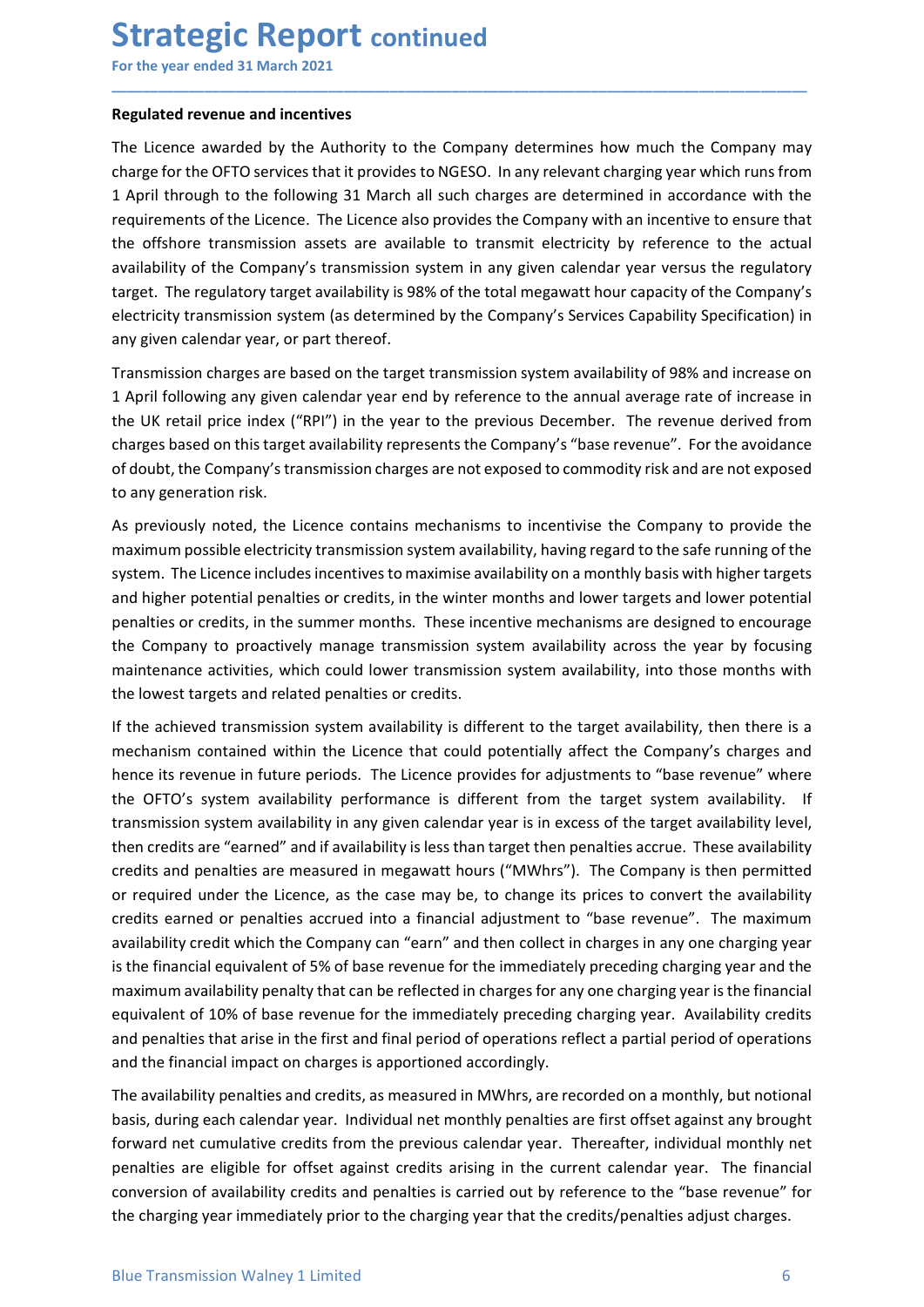**Strategic Report continued**<br>
For the year ended 31 March 2021<br>
If at the end of any calendar year there is a cumulative net availability credit, this net credit is of<br>
for collection in charges as an adjustment to charges **Strategic Report continued**<br>For the year ended 31 March 2021<br>If at the end of any calendar year there is a cumulative net availability credit, this net credit is eligible<br>for collection in charges as an adjustment to char **Strategic Report continued**<br>For the year ended 31 March 2021<br>If at the end of any calendar year there is a cumulative net availability credit, this net credit is eligible<br>for collection in charges as an adjustment to char **Strategic Report continued**<br>For the year ended 31 March 2021<br>If at the end of any calendar year there is a cumulative net availability credit, this net credit is eligible<br>for collection in charges as an adjustment to char **Strategic Report continued**<br>For the year ended 31 March 2021<br>If at the end of any calendar year there is a cumulative net availability credit, this net credit is eligible<br>for collection in charges as an adjustment to char **Strategic Report continued**<br>For the year ended 31 March 2021<br>If at the end of any calendar year there is a cumulative net availability credit, this net credit is eligible<br>for collection in charges as an adjustment to char **Strategic Report continued**<br>For the year ended 31 March 2021<br>If at the end of any calendar year there is a cumulative net availability credit, this net credit is eligible<br>for collection in charges as an adjustment to char **Strategic Report continued**<br>For the year ended 31 March 2021<br>If at the end of any calendar year there is a cumulative net availability credit, this net credit is eligible<br>for collection in charges as an adjustment to char **Strategic Report continued**<br>For the year ended 31 March 2021<br>If at the end of any calendar year there is a cumulative net availability credit, this net credit is eligibl<br>for collection in charges as an adjustment to charg **Strategic Report continued**<br>For the year ended 31 March 2021<br>If at the end of any calendar year there is a cumulative net availability credit, this net credit is eligible<br>for collection in charges as an adjustment to char **Strategic Report continued**<br>For the year ended 31 March 2021<br>If at the end of any calendar year there is a cumulative net availability credit, this net credit is eligible<br>for collection in charges as an adjustment to char

\_\_\_\_\_\_\_\_\_\_\_\_\_\_\_\_\_\_\_\_\_\_\_\_\_\_\_\_\_\_\_\_\_\_\_\_\_\_\_\_\_\_\_\_\_\_\_\_\_\_\_\_\_\_\_\_\_\_\_\_\_\_\_\_\_\_\_\_\_\_\_\_\_\_\_\_\_\_\_\_\_\_\_\_\_\_\_\_\_\_

**Strategic Report continued**<br>For the year ended 31 March 2021<br>If at the end of any calendar year there is a cumulative net availability credit, this net credit is eligible<br>for collection in charges as an adjustment to char **Strategic Report continued**<br>If at the end of any calendar year there is a cumulative net availability credit, this net credit is eligible<br>for collection in charges as an adjustment to charges at the beginning of the sixth **Strategic Report continued**<br>For the year ended 31 March 2021<br>If at the end of any calendar year there is a cumulative net availability credit, this net credit is eligible<br>for collection in charges as an adjustment to char **Strategic Report continued**<br>For the year ended 31 March 2021<br>If at the end of any calendar year there is a cumulative net availability credit, this net credit is eligible<br>for collection in charges as an adjustment to char For the year ended 31 March 2021<br>
If at the end of any calendar year there is a cumulative net availability credit, this net credit is eligible<br>
for collection in charges as an adjustment to charges at the beginning of the If at the end of any calendary arriverate is a cumulative net availability redit, this net credit is eligibele<br>for collection in charges as an adjustment to charges at the beginning of the sixth financial year<br>following th If at the end of any calendar year there is a cumulative net availability credit, this net credit is eligible<br>for collection in charges as an adjustment to charges at the beginning of the sixth financial year<br>stollatoning for collection in charges as an adjustment to charges at the beginning of the sixth financial year<br>collowing the end of the calendar year in which the first credit areas. The maximum amount of<br>columibity credits that are e following the end of the calendar year in which the first credit arose. The maximum amount of availability credit shat are eligible to be converted as a financial adjectment to charges in the sixth financial year, is the l availability credits that are eligible to be converted as a financial adjustment to charges in the sixth financial year, is the lesser of the financial effect of the cumulative net availability credit that arose in the fir financial year, is the lesser of the financial effect of the net availability credit that calendar year and the financial effect of the cumulative net availability credit outstar<br>of the preceding calendar year.<br>If at the maar year and the innancial ettect of the cumulative net availability credit outstanding at the end<br>the end of any calendar year there is a cumulative net availability penalty then, in principle, the<br>ges in respect of the the end of any calendar year there is a cumulative net availability penalty then, in principle, the ges in respect of the following financial year are reduced by the financial effect of the net ability penalty. However, th end of any calendary peractiones as cumulative net availability penality penality conditions, in principle, the<br>in respect of the following financial year are reduced by the financial effect of the net<br>ity penalty. However in respect of the following financial year are reduced by the financial effect of the net<br>ity penalty. However, the reduction in charges in any charging year can never exceed 10% of<br>revenue for the previous charging year. ity penalty. However, the reduction in charges in any chargeny ear can never exceed 10% of<br>if events from the previous charging year. To the extent that availability penalties would have<br>to the financial adjustment that wo n rise to a financial adjustment that would exceed 10% of the base revenue for the previous<br>ging year, then these "excess" net availability penalties do not have an immediate financial effect<br>transmission on acumulative an tyear, then these "excess" net availability penalties do not have an immediate financial effect<br>carried forward on a cumulative and notional basis and aggregated with additional availability<br>partied forward on a cumulative

credits and penalties arising in subsequent years. Net availability penalties that arise in any one<br>
calendar year a number of risk that the Company faces that affect the level of transmission system<br>
There are a number of calendar year can only be carried forward for a maximum of five charging years.<br>
There are a number of risks that the Company faces that affect the level of transmission system<br>
under the incentive arrangements. The princi

- 
- Constrained forward on a cumulative and notional basis and aggregated with additional availability<br>and penalties arising in subsequent vears. Net availability penalties that arise in any one<br>vear can only be carried forwa
- 

to respond to any unplanned system outages.<br>As the end of the 20-year revenue incentive period contained within the Licence approaches, the<br>agreed regulatory formula relating to the Company's ability to collect credits cha There are a number of risks that the Company faces that affect the level of transmission system<br>availability and therefore affects potential incentive credits and penalties that otherwise might arise<br>under the incentive ar availability and therefore affects potential incentive credits and penalties that otherwise might arise<br>
uncude the incentive arrangements. The principal factors governing transmission system availability<br>
include the foll under the incentive arrangements. The principal factors governing transmission system availability<br>include the following:<br>
2) the innenagement of maintenance activities so that the assets are maintained to good industry<br>
p include the following:<br>
1) the inherent design of the transmission system e.g. system redundancy:<br>
2) the management of maintenance activities so that the assets are maintained to good industry<br>
preactice, thereby avoiding 1) the inherent design of the transmission system e.g. system redundancy;<br>
2) the management of maintenance activities so that the assets are maintaine<br>
practice, thereby avoiding unnecessary equipment failure and where po 2) the management of maintenance activities so that the assets are maintained to good industry<br>practice, thereby avoiding unnecessary equipment failure and where possible the Company<br>seeks to carry out such maintenance wit practice, thereby avoiding unnecessary equipment fallure and where possible the Company<br>seeks to carry out such maintenance with the minimum number and duration of planned<br>outages whilst having regard to the safe operation seeks to carry out such maintenance with the minimum number and duration of planned<br>outages whilst having regard to the safe operation of those assets; and<br>3) the management of necessary planned outages of the transmission outages whilst having regard to the safe operation of those assets; and<br>3) the management of necessary planned outages of the transmission system having regard to<br>the activities of other interested parties and to bias such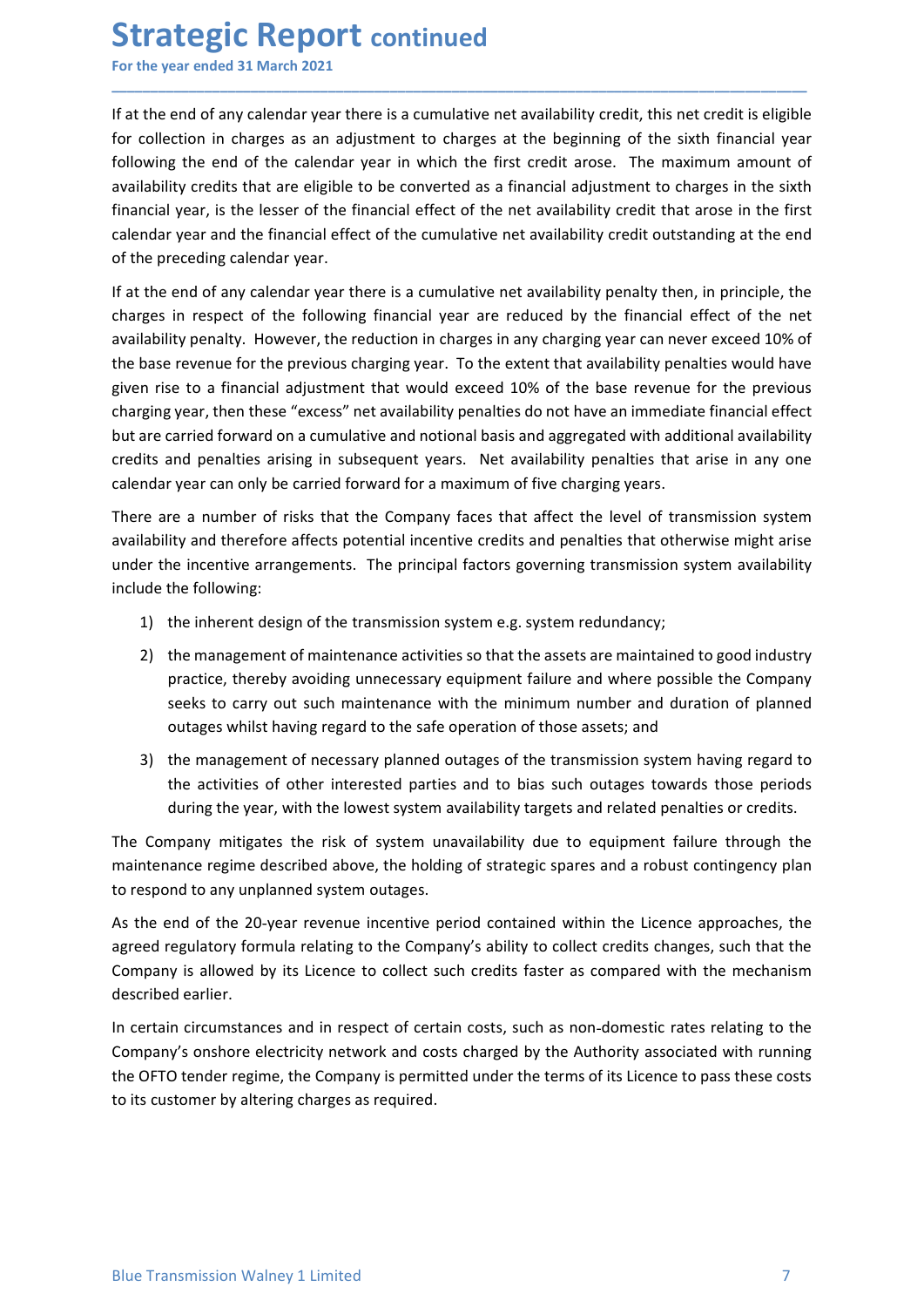# **Strategic Report continued**<br>
For the year ended 31 March 2021<br>
Transmission system capability (capacity)<br>
As described earlier, the Company is incentivised to provide the maximum transmission

**Strategic Report continued**<br>For the year ended 31 March 2021<br>Transmission system capability (capacity)<br>As described earlier, the Company is incentivised to provide the maximum transmission system<br>availability as is possib **Strategic Report continued**<br>For the year ended 31 March 2021<br>Transmission system capability (capacity)<br>As described earlier, the Company is incentivised to provide the maximum transmission system<br>availability as is possib **Strategic Report continued**<br>For the year ended 31 March 2021<br>Transmission system capability (capacity)<br>As described earlier, the Company is incentivised to provide the maximum transmission system<br>availability as is possib

\_\_\_\_\_\_\_\_\_\_\_\_\_\_\_\_\_\_\_\_\_\_\_\_\_\_\_\_\_\_\_\_\_\_\_\_\_\_\_\_\_\_\_\_\_\_\_\_\_\_\_\_\_\_\_\_\_\_\_\_\_\_\_\_\_\_\_\_\_\_\_\_\_\_\_\_\_\_\_\_\_\_\_\_\_\_\_\_\_\_

**Strategic Report continued**<br>For the year ended 31 March 2021<br>Transmission system capability (capacity)<br>As described earlier, the Company is incentivised to provide the maximum transmission system<br>availability as is possib **Strategic Report continued**<br>For the year ended 31 March 2021<br>**Transmission system capability (capacity)**<br>As described earlier, the Company is incentivised to provide the maximum transmission system<br>availability as is poss **Strategic Report continued**<br>
For the year ended 31 March 2021<br> **Transmission system capability (capacity)**<br>
As described earlier, the Company is incentivised to provide the maximum transmission system<br>
of the system is de **Strategic Report continued**<br>
For the year ended 31 March 2021<br> **Transmission system capability (capacity)**<br>
As described earlier, the Company is incentivised to provide the maximum transmission system<br>
availability as is **Strategic Report continued**<br>For the year ended 31 March 2021<br>Transmission system capability (capacity)<br>As described earlier, the Company is incentivised to provide the maximum transmission system<br>availability as is possib **Strategic Report continued**<br>
For the year ended 31 March 2021<br> **Transmission system capability (capacity)**<br>
As described earlier, the Company is incentivised to provide the maximum transmission system<br>
availability as is **Strategic Report continued**<br>For the year ended 31 March 2021<br>Transmission system capability (capacity)<br>As described earlier, the Company is incentivised to provide the maximum<br>availability as is possible having regard to **Strategic Report continued**<br>For the year ended 31 March 2021<br>Transmission system capability (capacity)<br>As described earlier, the Company is incentivised to provide the maximum transmission system<br>of the system is defined **Strategic Report continued**<br>
Fransmission system capability (capacity)<br>
Transmission system capability (capacity)<br>
As described earlier, the Company is incentivised to provide the maximum transmission system<br>
availability **Strategic Report continued**<br>For the year ended 31 March 2021<br>Transmission system capability (capacity)<br>As described earlier, the Company is incentivised to provide the maximum transmi<br>availability as is possible having re For the year ended 31 March 2021<br> **Transmission system capability (capacity)**<br>
As described earlier, the Company is incentivised to provide the maximum transmission system<br>
availability as is possible having regard to the **Transmission system capability (capacity)**<br>As described earlier, the Company is incentivised to provide the maximum transmission system<br>availability as is possible having regard to the safe running of the system. The maxi Transmission system capability (capacity)<br>As described earlier, the Company is incentivised to provide the maximum transmission system<br>availability as is possible having regard to the safe running of the system. The maximu As described earlier, the Company is incentivised to provide the maximum transm<br>availability as is possible having regard to the safe running of the system. The maxim<br>of the system is defined in the Licence and is expresse availability as is possible having regard to the safe running of the system. The maximum availability<br>of the system is defined in the Licence and is expressed in MWhrs.<br>The Company has reported 100% transmission capacity b of the system is defined in the Licence and is expressed in MWhrs.<br>The Company has reported 100% transmission capacity based on the operational maximum capacity<br>of the system for the performance year ended 31 December 2020 The Company has reported 100% transmission capacity based on the operational maximum capacity<br>of the system for the performance year ended 31 December 2020 as compared with 99.95% in the<br>performance year ended 31 December

of the system for the performance year ended 31 December 2020 as compared with 99.95% in the<br>performance year ended 31 December 2019 – see "Transmission system availability" later in this<br>Strategic Report. These measures o performance year ended 31 December 2019 – see "Transmission system availability" later in this<br>Strategic Report. These measures of operational system capacity exclude any outages attributable to<br>third parties.<br>The Company Strategic Report. These measures of operational system capacity exclude any outages attributable to<br>third parties.<br>The Company manages the risk of unexpected outages (and incurring related performance penalties)<br>To ricurri third parties.<br>The Company manages the risk of unexpected outages (and incurring related performance penalties)<br>or incurring unexpected repair costs by carrying out appropriate maintenance in accordance with<br>good industry The Company manages the risk of unexpected outages (and incurring related performance penalties)<br>or incurring unexpected repair costs by carrying out appropriate maintenance in accordance with<br>good industry practice.<br>Durin

equipment since comparance tesnig was completed in 2015. Sonsequent usuassions between the company should also seek formal derogation relating to this technicality. As a consequence, the Company has also submitted a deroga or incurring unexpected repair costs by carrying out appropriate maintenance in accordance with<br>poord industry practice.<br>
Bourding the performance vear ended 31 December 2019, the Company had a short duration planned<br>
outa good industry practice.<br>
During the performance year ended 31 December 2019, the Company had a short duration planned<br>
outage of the entire transmission system. This planned outage explains the difference between the<br>
maxi During the performance year ended 31 December 2019, the Company had a short duration planned<br>outage of the entire transmission system. This planned outage explains the difference between the<br>maximum capacity of the transmi outage of the entire transmission system. This planned outage explains the difference between the maximum capacity of the transmission system and the actual transmission system capacity for this performance evar.<br>The prefe maximum capacity of the transmission system and the actual transmission system capacity for this<br>performance year.<br>There has been no impact on availability as a result of the Covid-19 pandemic through to the date of<br>this r performance year.<br>There has been no impact on availability as a result of the Covid-19 pandemic through to the date of<br>this report – see "Covid-19" later in this Strategic Report.<br> **Transmission system quality of supply**<br> There has been no impact on availability as a result of the Covid-19 pandemic through to the date of<br>this report – see "Covid-19" later in this Strategic Report.<br> **Transmission system quality of supply**<br>
The STC sets out t There has been no impatch on availability as a result of the Covid-19 pandemic through to the date of<br>this report—see "Covid-19" later in this Strategic Report.<br>
Transmission system quality of supply<br>
The STC sets out the this report – see "Covid-19" later in this Strategic Report.<br>
Transmission system quality of supply<br>
The STC sets out the minimum technical, design, operational and performance criteria that offshore<br>
The STC sets out the **Transmission system quality of supply**<br>The STC sets out the minimum technical, design, operational and performance criteria that offshore<br>Transmission owners must ensure that their transmission system can satisfy. For the The STC sets out the minimum technical, design, operational and performance criteria that offshore<br>transmission oweres must ensure that their transmission system can satisfy. For the Company's<br>transmission system, the most Ofgem.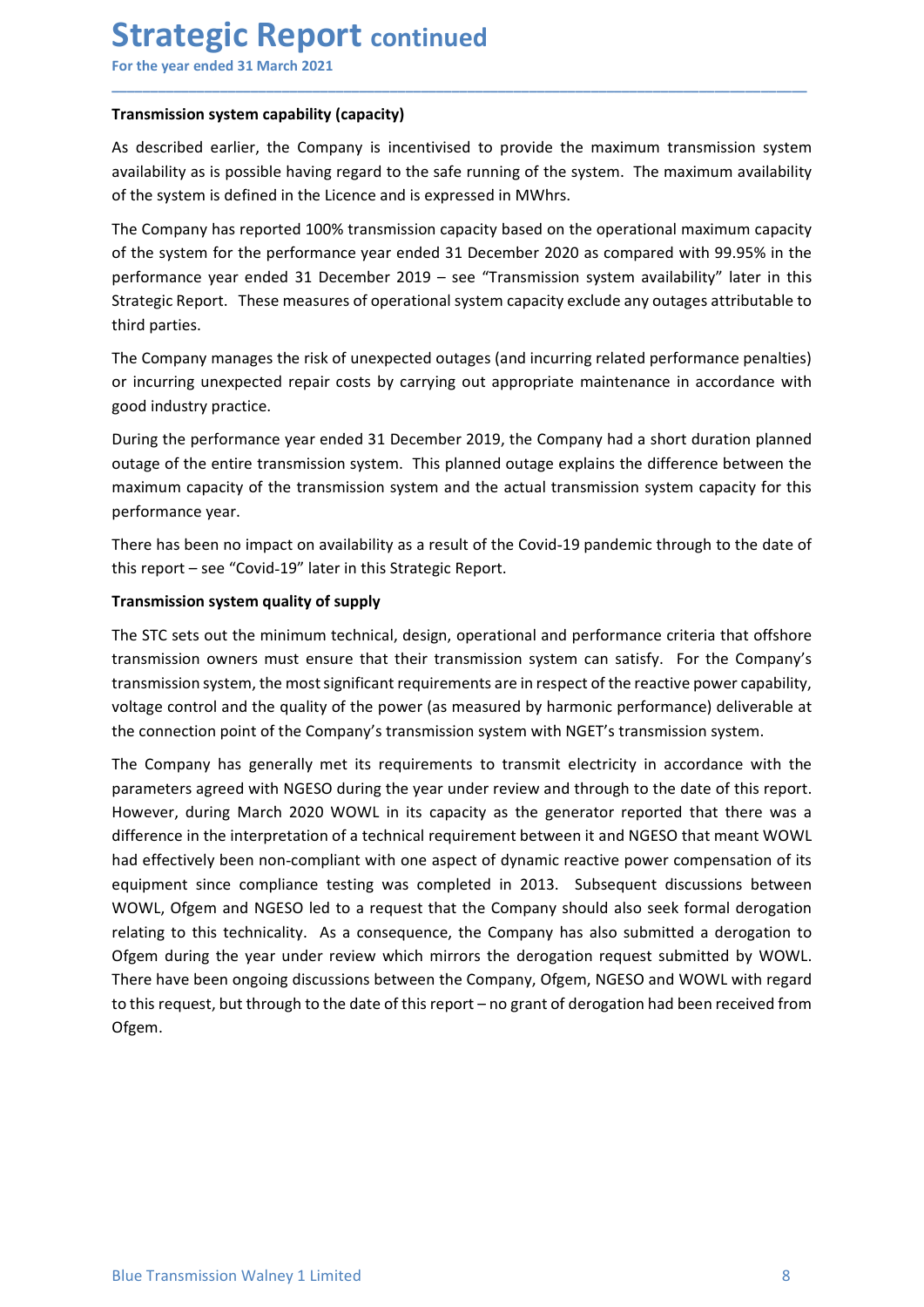**Strategic Report continued**<br>For the year ended 31 March 2021<br>Key performance indicators ("KPIs")<br>The Company has identified the following KPIs as being instrumental to the management of the<br>transmission business. Such KPI Strategic Report continued<br>
For the year ended 31 March 2021<br>
Key performance indicators ("KPIs")<br>
The Company has identified the following KPIs as being instrumental to the management of<br>
transmission business. Such KPIs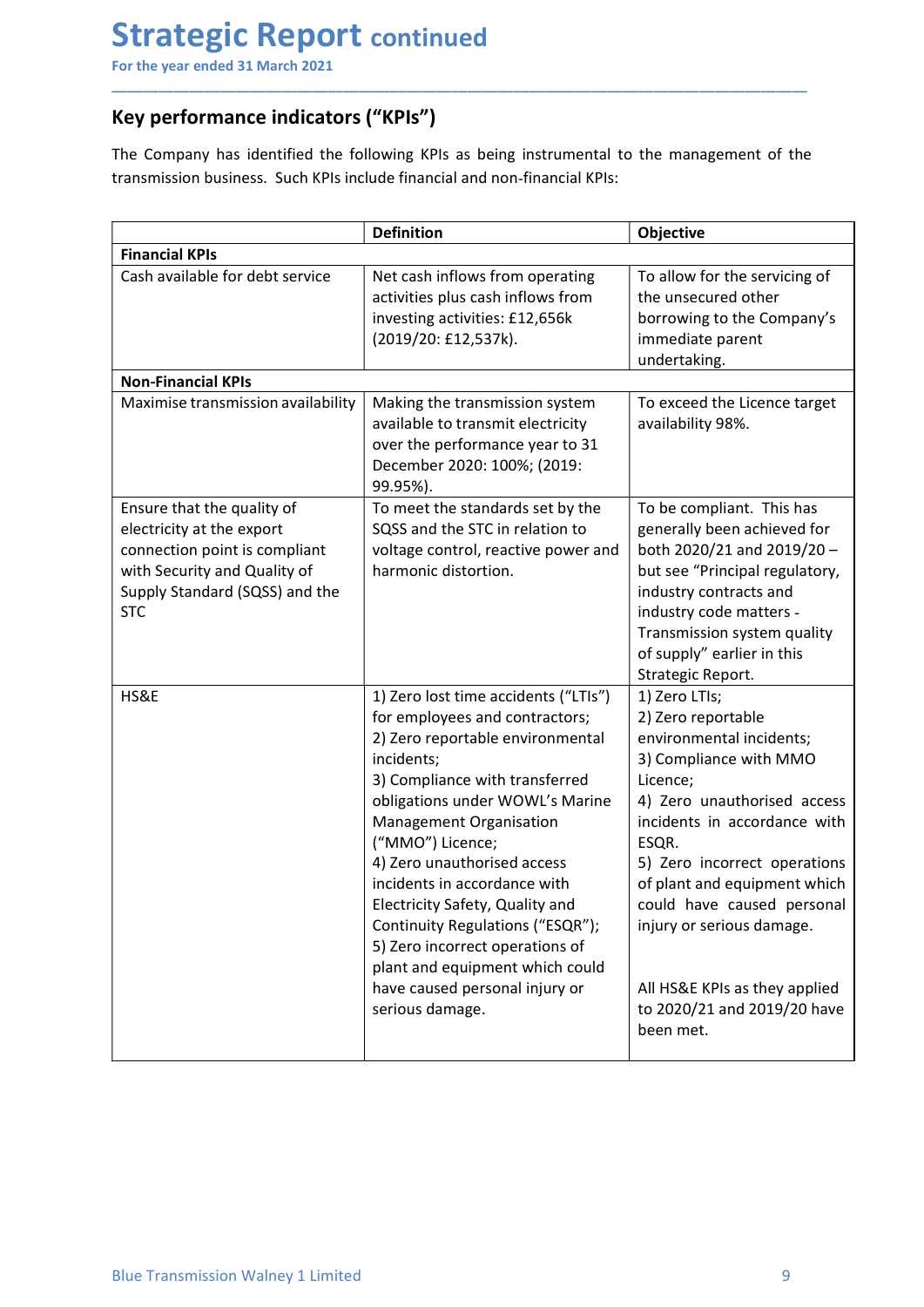# **Strategic Report continued**<br>
For the year ended 31 March 2021<br>
The Company's operational performance<br>
The Company's prime operational objectives are to maximise transmission system availability

**Strategic Report continued**<br>For the year ended 31 March 2021<br>The Company's operational performance<br>The Company's prime operational objectives are to maximise transmission system availability and to<br>ensure that the quality **Strategic Report continued**<br>For the year ended 31 March 2021<br>The Company's operational performance<br>The Company's prime operational objectives are to maximise transmission system availability and to<br>ensure that the quality **Strategic Report continued**<br>For the year ended 31 March 2021<br>The Company's operational performance<br>The Company's prime operational objectives are to maximise transmission system availability and to<br>ensure that the quality **Strategic Report continued**<br>For the year ended 31 March 2021<br>The Company's operational performance<br>The Company's prime operational objectives are to maximise transmission system availability and to<br>ensure that the quality **Strategic Report continued**<br>For the year ended 31 March 2021<br>The Company's operational performance<br>The Company's prime operational objectives are to maximise transmission system availability and to<br>ensure that the quality large.

\_\_\_\_\_\_\_\_\_\_\_\_\_\_\_\_\_\_\_\_\_\_\_\_\_\_\_\_\_\_\_\_\_\_\_\_\_\_\_\_\_\_\_\_\_\_\_\_\_\_\_\_\_\_\_\_\_\_\_\_\_\_\_\_\_\_\_\_\_\_\_\_\_\_\_\_\_\_\_\_\_\_\_\_\_\_\_\_\_\_

**Strategic Report continued**<br>
For the year ended 31 March 2021<br> **The Company's operational performance**<br>
The Company's prime operational objectives are to maximise transmission system availability and to<br>
the sTC having re **Strategic Report continued**<br>The **Company's operational performance**<br>The Company's operational objectives are to maximise transmission system availability and to<br>ensure that the quality of electricity at the onshore connec **Strategic Report continued**<br>For the year ended 31 March 2021<br>The Company's operational objectives are to maximise transmission system availability and to<br>The Company's prime operational objectives are to maximise transmis **Strategic Report continued**<br>The **Company's operational performance**<br>The **Company's prime operational objectives** are to maximise transmission system availability and to<br>ensure that the quality of electricity at the onshor **Strategic Report continued**<br>The **Company's operational performance**<br>The **Company's prime operational objectives** are to maximise transmission system availability and to<br>ensure that the quality of electricity at the onshor The Company's operational performance<br>The Company's prime operational objectives are to maximise transmission system availability and<br>ensure that the quality of electricity at the onshore connection point is compliant with The Company's previewer performation to maximise transmission system availability ather Company's prime operational objectives are to maximise transmission system availability ensure that the quality of electricity at the

**Strategic Report continued**<br>For the year ended 31 March 2021<br>The **Company's operational performance**<br>The **Company's prime operational objectives** are to maximise transmission system availability and to<br>ensure that the qua **Strategic Report continued**<br>For the year ended 31 March 2021<br>The Company's operational performance<br>The Company's prime operational objectives are to maximise transmission system availability and to<br>ensure that the quality **Example 18 and 19 and 19 and 19 and 19 and 19 and 19 and 19 and 19 and 19 and 19 and 19 and 19 and 19 and 19 and 19 and 19 and 19 and 19 and 19 and 19 and 19 and 19 and 19 and 19 and 19 and 19 and 19 and 19 and 19 and 19** The Company's operational performance<br>The Company's prime operational objectives are to maximise transmission system availability and to<br>ensure that the quality of electricity at the oshere connection point is compliant wi ensure that the quality of electricity at the onshore connection point is complant with the SQSS and<br>the STC having regard in all respects to the safety of employees, contractors and the general public at<br>large.<br>In support the STC having regard in all respects to the safety of employees, contractors and the general public at large.<br>
large.<br>
In support of these objectives the Company has developed a comprehensive asset management policy<br>
In s

|              | and framework that is consistent with good industry practice. The policy and framework are derived<br>by applying a risk assessment model that considers the probability and consequences, of failure to<br>determine overall risk to components within the generic asset classes that comprise the OFTO assets:<br>offshore platform; offshore substation; offshore cable; onshore cables and onshore substation.                                      | in support or these objectives the Company has developed a comprehensive asset management policy. |             |                                                                                                                               |
|--------------|---------------------------------------------------------------------------------------------------------------------------------------------------------------------------------------------------------------------------------------------------------------------------------------------------------------------------------------------------------------------------------------------------------------------------------------------------------|---------------------------------------------------------------------------------------------------|-------------|-------------------------------------------------------------------------------------------------------------------------------|
|              | During the year, the Company has continued the successful application of its asset management policy<br>and framework and has carried out its asset management activities in accordance with the resulting<br>Asset Operating Plan. Maintenance activities have been successfully carried out in accordance with<br>the maintenance plan, and the Company submitted its network outage plan to NGESO, the Great<br>Britain electricity system operator. |                                                                                                   |             |                                                                                                                               |
|              | <b>Transmission system availability</b>                                                                                                                                                                                                                                                                                                                                                                                                                 |                                                                                                   |             |                                                                                                                               |
|              | The performance of the Company's transmission system for the performance year ended 31<br>December 2020 and 31 December 2019 was as tabulated below:                                                                                                                                                                                                                                                                                                    |                                                                                                   |             |                                                                                                                               |
|              |                                                                                                                                                                                                                                                                                                                                                                                                                                                         |                                                                                                   | Performance | Performance                                                                                                                   |
|              |                                                                                                                                                                                                                                                                                                                                                                                                                                                         |                                                                                                   | Year ended  | Year ended                                                                                                                    |
|              |                                                                                                                                                                                                                                                                                                                                                                                                                                                         |                                                                                                   | 31 December | 31 December                                                                                                                   |
| <b>MWhrs</b> |                                                                                                                                                                                                                                                                                                                                                                                                                                                         | <b>Note</b>                                                                                       | 2020        | 2019                                                                                                                          |
|              | Maximum system availability (capability - MWhrs)                                                                                                                                                                                                                                                                                                                                                                                                        | (a)                                                                                               | 1,475,712   | 1,471,680                                                                                                                     |
|              | Actual system availability (MWhrs)                                                                                                                                                                                                                                                                                                                                                                                                                      | (b)                                                                                               | 1,475,712   | 1,470,988                                                                                                                     |
|              | Actual system availability (%)                                                                                                                                                                                                                                                                                                                                                                                                                          | (b)                                                                                               | 100%        | 99.95%                                                                                                                        |
|              | Regulatory target system availability (%)                                                                                                                                                                                                                                                                                                                                                                                                               |                                                                                                   | 98%         | 98%                                                                                                                           |
|              | <b>Availability credits (MWhrs)</b>                                                                                                                                                                                                                                                                                                                                                                                                                     |                                                                                                   |             |                                                                                                                               |
|              | Net availability credits at 1 April 2020 (1 April 2019)<br>Availability credits recovered in charges during financial                                                                                                                                                                                                                                                                                                                                   |                                                                                                   | 171,049     | 169,023                                                                                                                       |
| year         |                                                                                                                                                                                                                                                                                                                                                                                                                                                         |                                                                                                   | (29, 418)   | (26, 838)                                                                                                                     |
|              | Net availability credits for the performance year                                                                                                                                                                                                                                                                                                                                                                                                       | (b)                                                                                               | 29,514      | 28,864                                                                                                                        |
|              | Net availability credits at 31 March 2021 (31 March 2020)                                                                                                                                                                                                                                                                                                                                                                                               | (c)                                                                                               | 171,145     | 171,049                                                                                                                       |
|              |                                                                                                                                                                                                                                                                                                                                                                                                                                                         |                                                                                                   |             |                                                                                                                               |
| a)           | The maximum system availability of the Company's transmission system as declared to NGESO during the performance year.                                                                                                                                                                                                                                                                                                                                  |                                                                                                   |             |                                                                                                                               |
|              | After taking into account any relief permitted by the Licence or otherwise approved by the Authority.                                                                                                                                                                                                                                                                                                                                                   |                                                                                                   |             |                                                                                                                               |
| b)           |                                                                                                                                                                                                                                                                                                                                                                                                                                                         |                                                                                                   |             | Net availability credits at 31 March 2021 (31 March 2020) represent "banked" availability credits through to 31 December 2020 |

et availability credits at 31 March 2021 (31 March 2020)<br>
a) The maximum system availability of the Company's transmission system as declared to NGESO during the performance year.<br>
b) After taking into account any relief p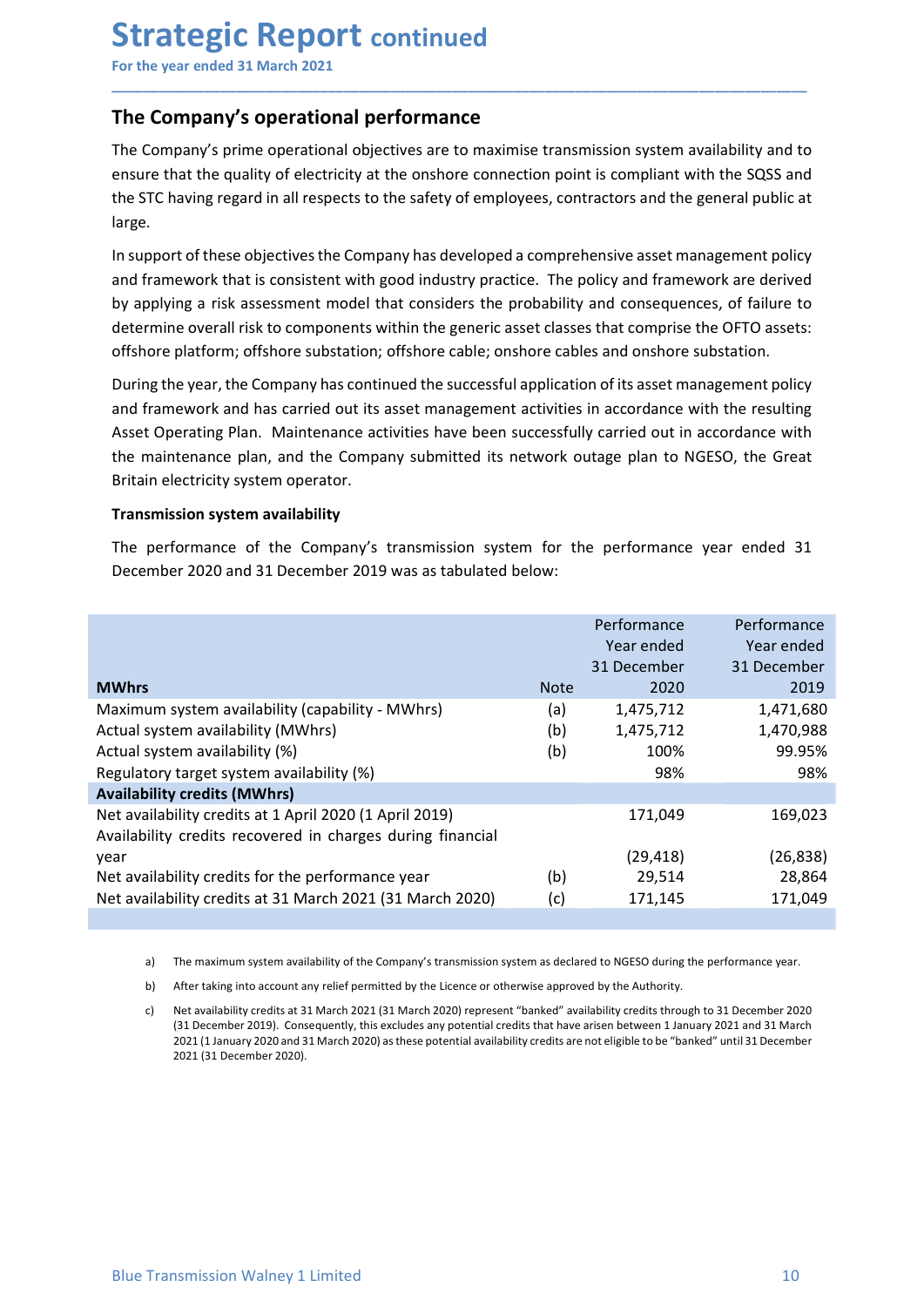# **Strategic Report continued**<br>
For the year ended 31 March 2021<br>
Quality of supply<br>
The quality of supply constraints must comply with the requirements of the STC (see "Pi

**Strategic Report continued**<br>For the year ended 31 March 2021<br>Quality of supply<br>The quality of supply constraints must comply with the requirements of the STC (see "Principa<br>regulatory, industry contracts and industry code **Strategic Report continued**<br>For the year ended 31 March 2021<br>Quality of supply<br>The quality of supply constraints must comply with the requirements of the ST<br>regulatory, industry contracts and industry code matters - Trans **Strategic Report continued**<br>For the year ended 31 March 2021<br>Quality of supply<br>The quality of supply constraints must comply with the requirements of the STC (see "Principal<br>regulatory, industry contracts and industry cod **Strategic Report continued**<br>For the year ended 31 March 2021<br>Quality of supply<br>The quality of supply constraints must comply with the requirements of the STC (see "Principal<br>regulatory, industry contracts and industry cod **Strategic Report continued**<br>For the year ended 31 March 2021<br>Quality of supply<br>The quality of supply constraints must comply with the requirements of the STC (see "Principal<br>regulatory, industry contracts and industry cod **Strategic Report continued**<br>
For the year ended 31 March 2021<br>
Quality of supply<br>
The quality of supply<br>
The quality of supply constraints must comply with the requirements of the STC (see "Principal<br>
regulatory, industry **Strategic Report continued**<br>For the year ended 31 March 2021<br>Quality of supply<br>The quality of supply constraints must comply with the requirements of the STC (see "Principal<br>regulatory, industry contracts and industry cod **Strategic Report continued**<br>
For the year ended 31 March 2021<br>
Quality of supply<br>
The quality of supply constraints must comply with the requirements of the STC (see "Principal<br>
regulatory, industry contracts and industry **Strategic Report continued**<br>For the year ended 31 March 2021<br>Quality of supply<br>The quality of supply<br>The quality of supply<br>The quality of supply<br>The quality of supply<br>Constraints control; reactive power; and hardstry code **Strategic Report continued**<br>For the year ended 31 March 2021<br>Quality of supply<br>The quality of supply<br>The quality of supply constraints must comply with the requirements of the STC (see "Principal<br>regulatory, industry cont **Strategic Report continued**<br>
For the year ended 31 March 2021<br>
Quality of supply<br>
The quality of supply<br>
The quality of supply<br>
The quality of supply<br>
The campany is required to transmise lectricity within certain paramet **Strategic Report continued**<br>
For the year ended 31 March 2021<br>
Quality of supply<br>
The quality of supply<br>
The quality of supply<br>
The quality of supply<br>
The quality of supply<br>
regulatory, industry contracts and industry cod **Strategic Report** continued<br>For the year ended 31 March 2021<br>Quality of supply<br>The quality of supply constraints must comply with the requirements of the STC (see "Principal<br>regulatory, industry contarats and industry cod **STIT CHE THE THE FROM THE CONTIMERED CONTIMERED (SEE "**Principal **Quality of supply**<br>
The quality of supply<br>
The quality of supply<br>
The quality of supply<br>
The quality of supply<br>
The quality of supply is equived to transmi For the year ended 31 March 2021<br> **Quality of supply**<br>
The quality of supply constraints must comply with the requirements of the STC (see "Principal<br>
regulatory, industry contracts and industry code matters - Transmission **Quality of supply**<br> **The quality of supply constraints must comply with the requirements of the STC (see "Principal<br>
regulatory, industry contracts and industry code matters - Transmission system quality of supply"<br>
bearl** The quality of supply constraints must comply with the requirements of the SUC (see "Principal<br>regulatory, industry contrasts and industry code matters - Transmission system quality of supply"<br>earlier). The Company is requ regulatory, industry contracts and industry code matters - Iransmission system quality of supply<br>earlier). The Company is required to transmit electricity within certain parameters in relation to:<br>voltage control; reactive earier). The Company is required to transmit electricity within certain parameters in relation to:<br>Voltage control; reactive power; and harmonic distortion. A failure to meet these quality of supply<br>constraints could resul

\_\_\_\_\_\_\_\_\_\_\_\_\_\_\_\_\_\_\_\_\_\_\_\_\_\_\_\_\_\_\_\_\_\_\_\_\_\_\_\_\_\_\_\_\_\_\_\_\_\_\_\_\_\_\_\_\_\_\_\_\_\_\_\_\_\_\_\_\_\_\_\_\_\_\_\_\_\_\_\_\_\_\_\_\_\_\_\_\_\_

### Covid-19

constraints could result in NGESO requiring the Company's transmission system to be disconnected<br>from NGET's electricity transmission system, resulting in the loss of transmission availability and<br>reduced incentive redits from NGET's electricity transmission system, resulting in the loss of transmission availability and<br>reduced incentive credits or performance penalties. The Company dosely monitors compliance with<br>these quality of supply co reduced incentive credits or performance penalties. The Company closely monitors compliance with<br>these quality of supply constraints and carries out appropriate maintenance activities consistent with<br>fieod industry practic these quality of supply constraints and carries out appropriate maintenance activities consistent with<br>good industry practice to allow the Company to meet these quality of supply obligations.<br>During the year ended 31 March Experiment for Business Energy and Industrial Strategy, Of supply obligations.<br>
During the year ended 31 March 2021 and through to the date of this report, the Company has<br>
continued to meet its obligations to transmit ele During the year ended 31 March 2021 and through to the date of this report, the Company has<br>continued to meet its obligations to transmit electricity compliant with these operational obligations<br>subject to receipt from Ofg During the year ended 31 March 2021 and through to the date of this report, the Company has<br>continued to meet its obligations to transmit leedtricity compilant with these operational obligations<br>subject to receipt from Ofg subject to receipt from Ofgem of an outstanding technical derogation as explained earlier in this Strategic Report – see "Principal regulatory, industry contracts and industry code matters –<br>Transmission system quality of Strategic Report — see "Principal regulatory, industry contracts and industry code matters -<br>Transmission system quality of supply".<br> **Covid-19**<br>
We continue to operate our offshore transmission system at a time of unprece Transmission system quality of supply".<br>
Covid-19<br>
We continue to operate our offshore transmission system at a time of unprecedented disruption and<br>
change as a result of the Covid-19 pandemic. The healt and safety of con **Covid-19**<br> **Covid-19**<br>
We continue to operate our offshore transmission system at a time of unprecedented disruption and<br>
change as a result of the Covid-19 pandemic. The health and safety of contractors and other third<br> Covid-19<br>We continue to operate our offshore transmission system at a time of unprecedented disruptive<br>dename as a result of the Covid-19 pandemic. The health and safety of contractors and othe<br>parties who manage our opera We continue to operate our offshore transmission system at a time of unprecedented disruption and<br>change as a result of the Coord-19 pandemic. The health and safety of contractors and other third<br>parties who manage our ope mattes who manage our operations are our top priority.<br>The Board has continued to proactively execute a plan which identified the key impact areas and put<br>in place measures to address and manage those risks as necessary, w The Board has continued to proactively execute a plan which identified the key impact areas and put<br>in place measures to address and manage those risks as necessary, while following all governmental<br>requirements and guidel The Board has continued to proactively exectute a plan which identified the key impact areas and put<br>In place measures to address and manage those risks as necessary, while following all governmental<br>requirements and guide

deferred until a later date.<br>Health, safety and environmental performance<br>The Board recognises that the nature of its business requires an exceptional focus on health, safety<br>and the environment. Safety is critical both to In place measures to address and manage those rasks are necessary, while following all governmental properment<br>requirements and guidelines. We continue to work closely with the O&M service provider, the<br>Department for Busi requirements and gudelines. We continue to work closely with the O&M service provider, the papartment for Business Energy and Industrial Strategy. Ofgem and other parties, that are critical to the management and successful public.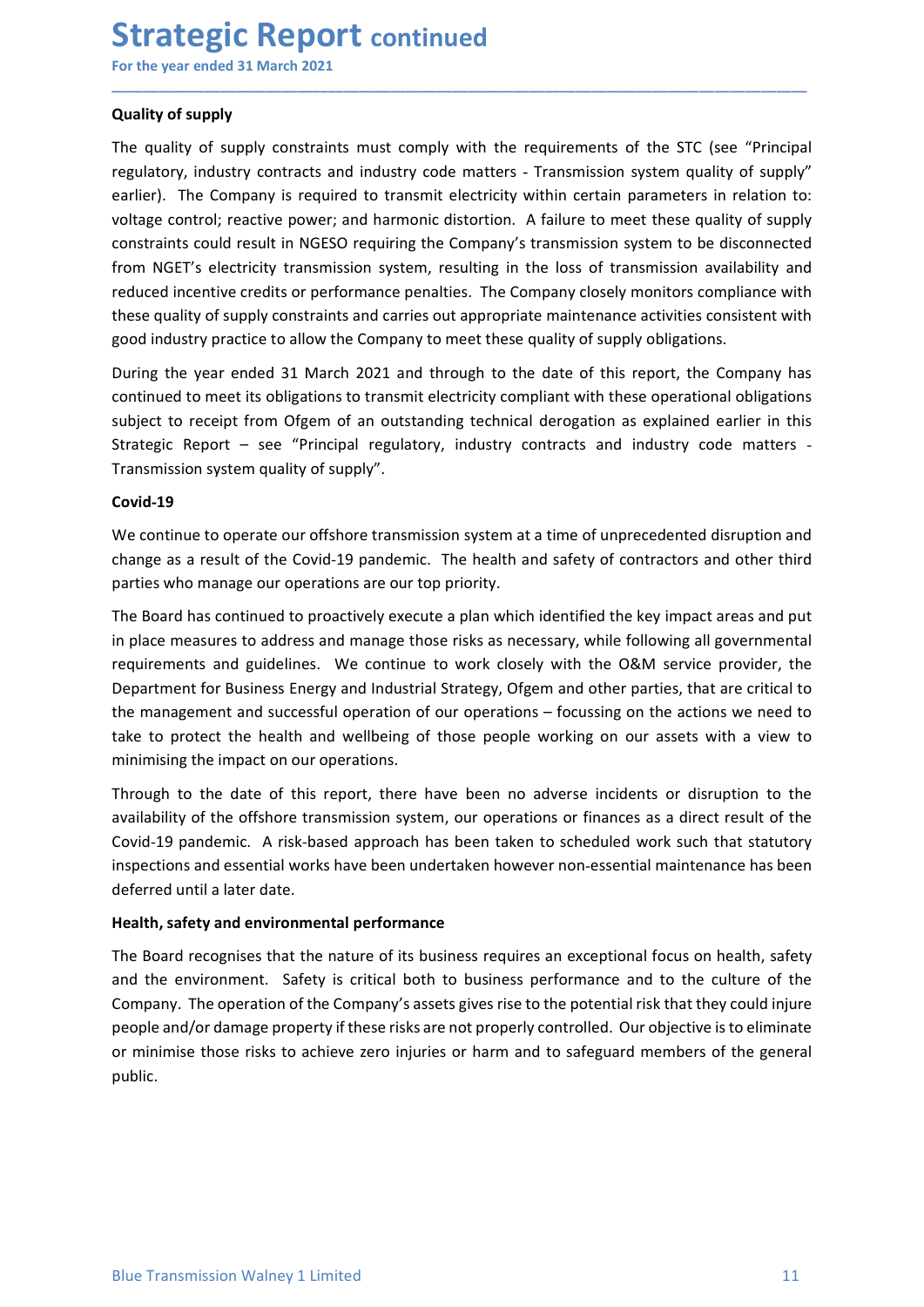Strategic Report continued<br>
For the year ended 31 March 2021<br>
The Board is pleased to report that, during the year under review there were no health or<br>
incidents that required reporting under applicable legislation and th **Strategic Report continued**<br>For the year ended 31 March 2021<br>The Board is pleased to report that, during the year under review there were no health or safety<br>incidents that required reporting under applicable legislation **Strategic Report continued**<br>For the year ended 31 March 2021<br>The Board is pleased to report that, during the year under review there were no health or safety<br>incidents that required reporting under applicable legislation **Strategic Report continued**<br>For the year ended 31 March 2021<br>The Board is pleased to report that, during the year under review there were no health or safety<br>incidents that required reporting under applicable legislation **Strategic Report continued**<br>For the year ended 31 March 2021<br>The Board is pleased to report that, during the year under review there were no health or safety<br>incidents that required reporting under applicable legislation

\_\_\_\_\_\_\_\_\_\_\_\_\_\_\_\_\_\_\_\_\_\_\_\_\_\_\_\_\_\_\_\_\_\_\_\_\_\_\_\_\_\_\_\_\_\_\_\_\_\_\_\_\_\_\_\_\_\_\_\_\_\_\_\_\_\_\_\_\_\_\_\_\_\_\_\_\_\_\_\_\_\_\_\_\_\_\_\_\_\_

**Strategic Report continued**<br>For the year ended 31 March 2021<br>The Board is pleased to report that, during the year under review there were no health or safety<br>incidents that required reporting under applicable legislation **Strategic Report continued**<br>For the year ended 31 March 2021<br>The Board is pleased to report that, during the year under review there were no health or safety<br>incidents that required reporting under the Reporting of injuri **Strategic Report continued**<br>For the year ended 31 March 2021<br>The Board is pleased to report that, during the year under review there were no health or safety<br>incidents that required reporting under applicable legislation **Strategic Report continued**<br>For the year ended 31 March 2021<br>The Board is pleased to report that, during the year under review there were no health or safety<br>incidents that required reporting under applicable legislation **Strategic Report continued**<br>For the year ended 31 March 2021<br>The Board is pleased to report that, during the year under review there were no health or safety<br>incidents that required reporting under applicable legislation **Strategic Report continued**<br>For the year ended 31 March 2021<br>The Board is pleased to report that, during the year under review there were no health or safety<br>incidents that required reporting under applicable legislation **Strategic Report continued**<br>The Board is pleased to report that, during the year under review there were no health or safety<br>incidents that required reporting under applicable legislation and that contractor "lost days" a **Strategic Report continued**<br>The Board is pleased to report that, during the year under review there were no health or safety<br>incidents that required reporting under applicable legislation and that contractor "lost days" a **Strategic Report continued**<br>For the year ended 31 March 2021<br>The Board is pleased to report that, during the year under review there were no hea<br>incidents that required reporting under applicable legislation and that cont **STIT CHE EXECT AS ANTIMUM EXECT ASSOCIAT** CONTITION THE ROW THE BOARD IS DREVIRT THE BOARD IS pleased to report that, during the year under review there were no health or safety incidents that required reporting under app For the year ended 31 March 2021<br>
The Board is pleased to report that, during the year under review there were no health or safety<br>
incidents that required reporting under applicable legislation and that contractor "lost d The Board is pleased to report that, during the year under review there were no health or safety incidents that required reporting under applicable legislation and that contractor "lost days" arising from safety incidents The Board is pleased to report that, during the year under review there were no health or safety<br>incidents that required reporting under applicable legislation and that contractor "lost days" arising<br>from safety incidents Incoments in at required repeating under approach and into the Companyiston and the Company at all the nearborrow steps profits business and Dangerous<br>
The Company is committed to reducing the environmental impact of its o Occurrences Regulations 2013 were zero.<br>The Company is committed to reducing the environmental impact of its operations to as low as<br>practically possible. The Company does so by reducing the effect its activities have on t The Company is committed to reducing the environmental impact of its operations to as low as<br>practically possible. The Company does so by reducing the effect its activities have on the<br>environment by: respecting the enviro environment by: respecting the environmental status and biodiversity of the area where the Company's assets are installed; considering whole life environmental costs and benefits in making<br>business decisions; looking for w Company's assets are installed; considering whole life environmental costs and benefits in making<br>bustiness decisions; looking for ways to use resources more efficiently through good design, use of<br>sustiainable materials,

oecasons; looking for ways to use resources more entricintly frorugin good esegn, use or<br>ble materials, responsibly refurbishing existing assets and reducing and recycling waste; and<br>ally improving management systems to pr ble materials, responsibly returbshing existing assets and reducing and recycling waste; and<br>plily improving management systems to prevent pollution and to reduce the risk of<br>mental incidents.<br>The sides pleased to report t any mproving management systems to prevent pointution and to reduce the risk of<br>mental incidents.<br>The provision of service to the company and the vervice to the review there were no environmental<br>so rot matters that requir rleman incluents.<br>
are also pleased to report that during the year under review there were no environment is or matters that required reporting to any relevant competent authority and that it<br>
are or matters that required rd is also pleased to report that during the year under review there were no environmental<br>so or matters that required reporting to any relevant competent authority and that it has<br>so to matters that required reporting to

times. ed to comply with the Marine licence obligations that were transferred to it by WOWL since<br>smission assets were acquired by the Company.<br> **itment to ethical business practices**<br>
spany is committed to ethical business pract smission assets were acquired by the Company.<br> **itment to ethical business practices**<br>
ppany is committed to ethical business practices<br>
phany that the Company carries out its<br>
and is committed to complying with all laws a The Company is committed to ethical business practices in the way that the Company carries out its<br>business and is committed to complying with all laws and regulations that apply to the Company at all<br>times.<br>The amome of t

- Ine Company is committed to ethical business practices in the way that the Company carries out its<br>business and is committed to complying with all laws and regulations that apply to the Company at all<br>times.<br>As a member of
	-
	- 2017;
	-
	-

The Company has identified no instances of non-compliance with any of the above polices for the year<br>ended 31 March 2021 and through to the date of this report.<br>The Company respects the rights of those persons who work dir It imes.<br>
As a member of the BTI group of companies ("the Group") the Company is subject to the policies of<br>
the Group and that of its own policies, which include:<br>
• A code of conduct that governs the activities of those As a member of the BTI group of companies ("the Group") the Company is subject to the policies of<br>
the Group and that of its own policies, which include:<br>
• A code of conduct that governs the activities of those persons di the Group and that of its own policies, which include:<br>
• A code of conduct that governs the activities of those persons directly involved in the business,<br>
which applies in particular to the Directors and the employees an • A code of conduct that governs the activities of those persons directly involved in the business,<br>which applies in particular to the Directors and the employees and consultants engaged by<br>FPL in the provision of service • Acode or conduct that governs the activites of those persons directly involved in the business,<br>which applies in particular to the Directors and the employees and consultants engaged by<br>FPL in the provision of service to which appliers in particular to the Directors and the employees and consultants engaged by<br>Fig. in the provision of service to the Company and the Group generally;<br>A tax evasion policy, including a consideration of the imp practices.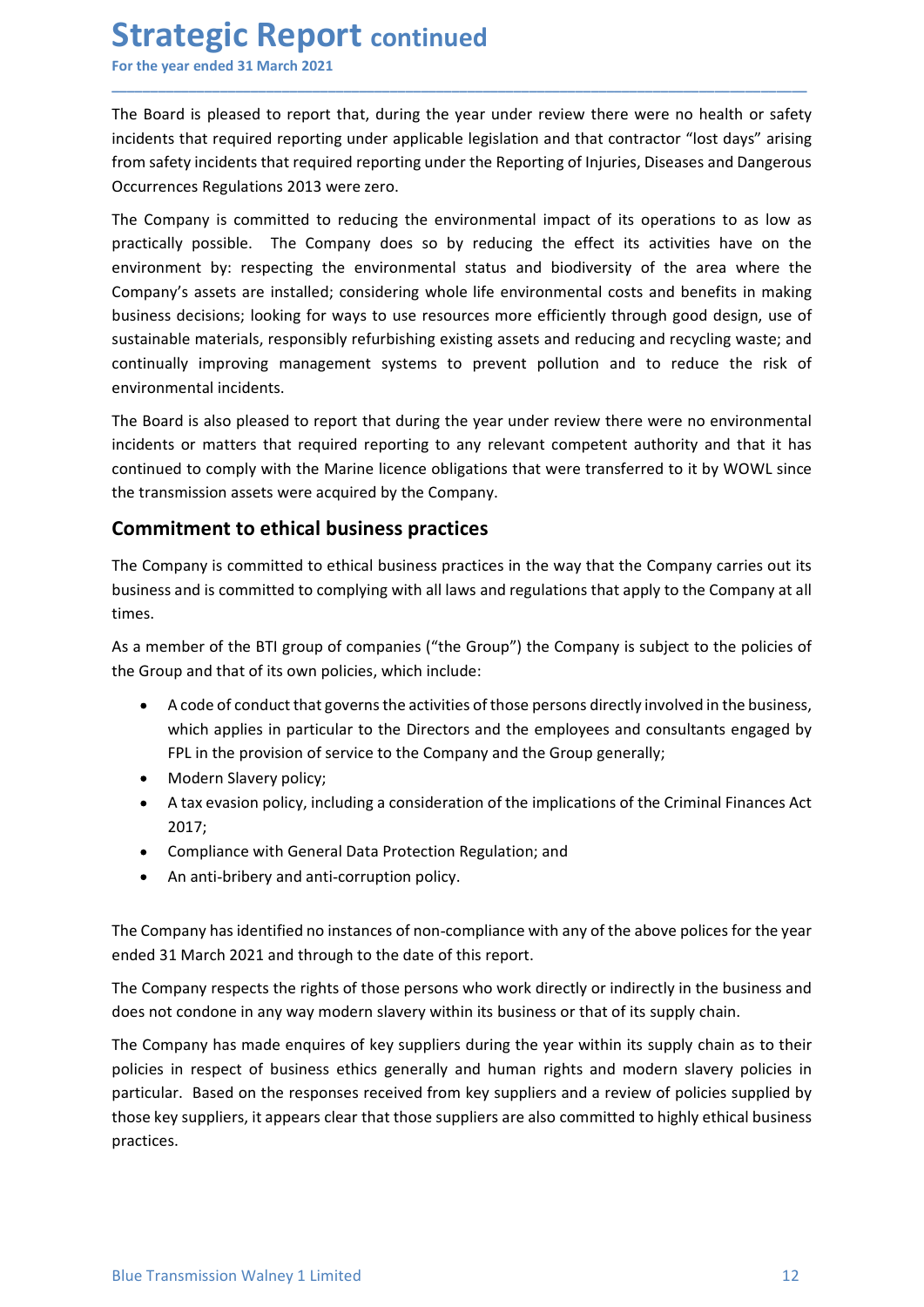# Strategic Report continued<br>
For the year ended 31 March 2021<br>
Stakeholder relationships<br>
The notentially hazardous nature of Company's operations and the environmentally sensitive

**Strategic Report continued**<br>For the year ended 31 March 2021<br>**Stakeholder relationships**<br>The potentially hazardous nature of Company's operations and the environmentally sensitive nature<br>of the locations where its assets **Strategic Report continued**<br>For the year ended 31 March 2021<br>**Stakeholder relationships**<br>The potentially hazardous nature of Company's operations and the environmentally sens<br>of the locations where its assets are located **Strategic Report continued**<br>For the year ended 31 March 2021<br>**Stakeholder relationships**<br>The potentially hazardous nature of Company's operations and the environmentally sensitive nature<br>of the locations where its assets **Strategic Report continued**<br>For the year ended 31 March 2021<br>**Stakeholder relationships**<br>The potentially hazardous nature of Company's operations and the environmentally sensitive nature<br>of the locations where its assets **Strategic Report continued**<br>For the year ended 31 March 2021<br>**Stakeholder relationships**<br>The potentially hazardous nature of Company's operations and the environmentally sensitive nature<br>of the locations where its assets **Strategic Report continued**<br>
For the year ended 31 March 2021<br> **Stakeholder relationships**<br>
The potentially hazardous nature of Company's operations and the environmentally sensitive nature<br>
of the locations where its ass **Strategic Report continued**<br>For the year ended 31 March 2021<br>The potentially hazardous nature of Company's operations and the environmentally sensitive nature<br>of the locations where its assets are located require the Comp **Strategic Report continued**<br>For the year ended 31 March 2021<br>**Stakeholder relationships**<br>The potentially hazardous nature of Company's operations and the environmentally sensitive nature<br>of the locations where its assets **Strategic Report continued**<br>For the year ended 31 March 2021<br>The potentially hazardous nature of Company's operations and the environmentally sensitive nature<br>of the locations where its assets are located require the Comp **Strategic Report continued**<br>For the year ended 31 March 2021<br>**Stakeholder relationships**<br>The potentially hazardous nature of Company's operations and the environmentally sensitive<br>of the locations where its assets are loc **Strategic Report continued**<br>For the year ended 31 March 2021<br>Stakeholder relationships<br>The potentially hazardous nature of Company's operations and the environmentally sensitive nature<br>of the locations where its assets ar **Strategic Report continued**<br>For the year ended 31 March 2021<br>Stakeholder relationships<br>The potentially hazardous nature of company's operations and the environmentally sensitive nature<br>of the locations where its assets ar **Stakeholder relationships**<br>The potentially hazardous nature of Company's operations and the environmentally sensitive nature<br>of the locations where its assets are located require the Company to engage and communicate with For the year ended 31 March 2021<br>
Stakeholder relationships<br>
The potentially hazardous nature of Company's operations and the environmentally sensitive nature<br>
of the locations where its assets are located require the Comp **Stakeholder relationships**<br> **Stakeholder relationships**<br>
The potentially hazardous nature of Company's operations and the environmentally sensitive<br>
or of the locations where its assets are located require the Company to **Example 12**<br> **Example the potentially hazardoss nature of Company's operations and the environmentally sensitive nature<br>
of the locations where its assets are located require the Company to engage and communicate with a<br>** The locations where its assets are located require the Company to engage and communicate with a<br>wide audience of stakeholders and to establish good relationships with them. As well as industry<br>aparticipants and local and n

\_\_\_\_\_\_\_\_\_\_\_\_\_\_\_\_\_\_\_\_\_\_\_\_\_\_\_\_\_\_\_\_\_\_\_\_\_\_\_\_\_\_\_\_\_\_\_\_\_\_\_\_\_\_\_\_\_\_\_\_\_\_\_\_\_\_\_\_\_\_\_\_\_\_\_\_\_\_\_\_\_\_\_\_\_\_\_\_\_\_

stime and the and the Company for the company for the Companisher of the Company of the Company success the mattern community; environmental agences of the Company shareholders and the general public. Accordingly, the Comp metricipants and local and national government bodies this audience includes: Port Authorities; the<br>emergency services; the maritime community; environmental agencies and organisations; landowners<br>and the general public. A Entergency services; the matter community, environmental agencies and organisations; landowners<br>and the general public. Accordingly, the Company has defined and implemented a stakeholder<br>engagement and communications plan relationships with businesses within its supply chain. In addition, the Domay of the Company has defined and implemented a stakeholder engagement and communications plan which it has continued to apply during the year and and the gatern beat is the impact in the impact of the companished and substitute the impact increasement and communications plan which it has continued to apply during the year and through<br>to the date of this report.<br>The From the directors the directors that stakeholder relationships are satisfactory.<br>
The Directors consider that stakeholder relationships are satisfactory.<br> **Principal and emergent risks and uncertainties**<br>
The principal an The Directors consider that stakeholder relationships are satisfactory.<br> **Principal and emerging** risks a**nd uncertainties**<br>
The principal and emerging risks and uncertainties faced by the Company have been discussed and<br> **Principal and emergent risks and uncertainties**<br> **The principal and emerging risks and uncertainties**<br> **The principal and emerging risks and uncertainties faced by the Company have been discussed and<br>
referenced in this S** or and entergent risks and uncertainties<br>
ficiplial and emerging risks and uncertainties faced by the Company have been discussed and<br>
riced in this Strategic Report, alongside a discussion of the operational and financial oripal and emerging risks and uncertainties faced by the Company have been discussed and<br>nance of the Company.<br>The Companysion of the operational and financial<br>ance of the Company,<br>**nent in respect of section 172 of the Co** ied in this strategic Report, alongiside a discussion of the operational and financial<br>ance of the Company.<br> **nent in respect of section 172 of the Companies Act 2006**<br>
rectors have an obligation under section 172 of the C ment in respect of section 172 of the Companies Act 2006<br>
relationships are an obligation under section 172 of the Companies Act to promote the long<br>
of the Company for the benefit of its sole shareholder but in doing so, Statement in respect or section 172 or the Companies Act 2006<br>The Directors have an obligation under section 172 of the Companies Act to promote the long term<br>success of the Company for the benefit of its sole shareholder The Directors have an obligation under section 172 of the Companies Act to promote the long term<br>success of the Company for the benefit of its sole shareholder but in doing so, they should have regard<br>to other interested p success of the Company for the benefit of its sole shareholder but in doing so, they should have regard<br>to other interested partics, including those businesses in its supply chain and its customers. As the<br>Company does not to other interested parties, including those businesses in its supply chain and its customers. As the Company does not have any employees, it is crucially important for the Company to have good<br>crelationships with business

- 
- 
- 
- 

The Company has an effective governance process in place, and this is explained in detail in the<br>Corporate governance report that commences on page 27. In addition, the Corporate governance<br>report includes details the Comp due regard to the impact its operations have on the environment and the local community. The Directors take all of these responsibilities extremely seriously.<br>This Strategic Report outlines the actions and outcomes that th

### **Other**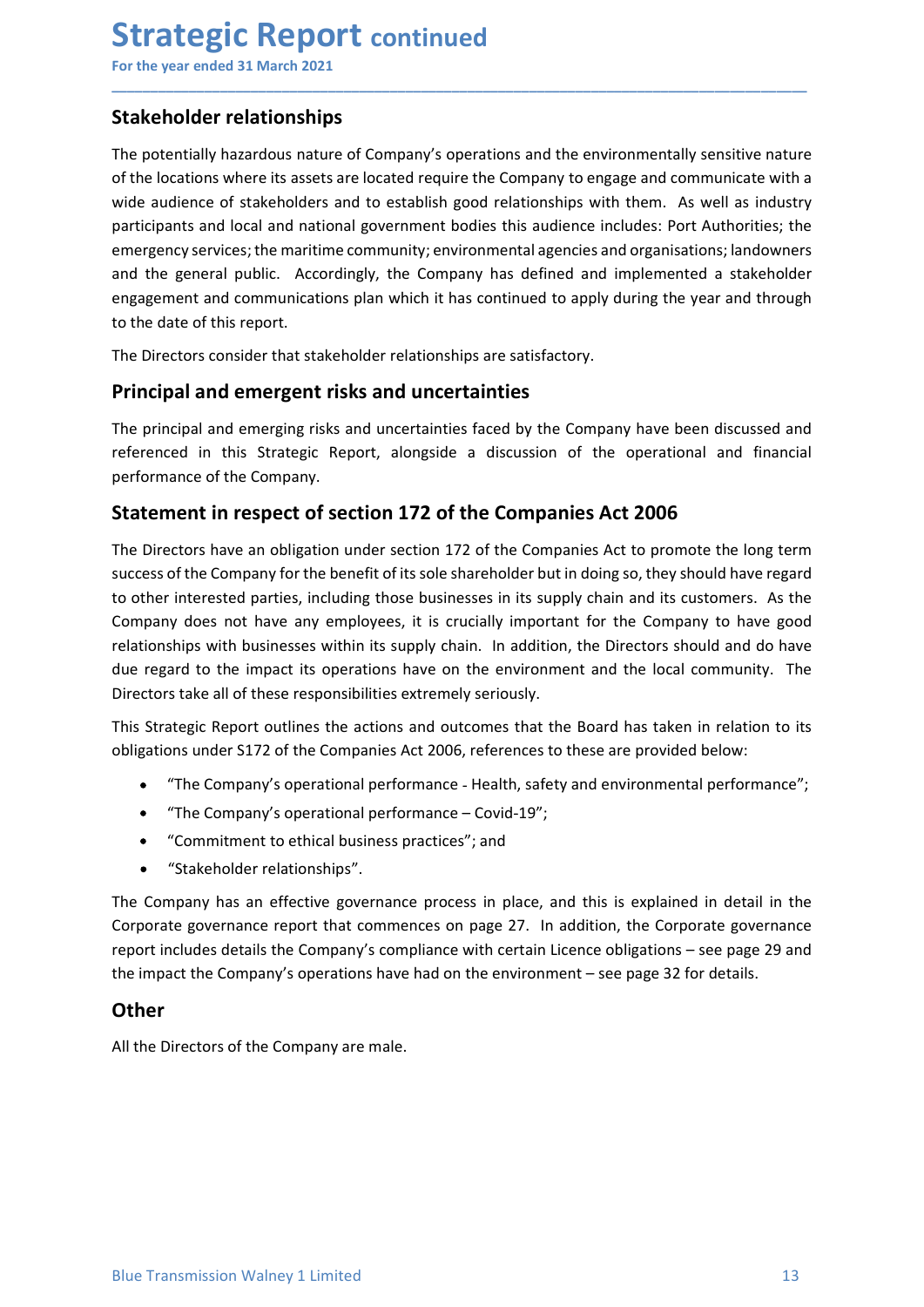### Summary

**Strategic Report continued**<br>
For the year ended 31 March 2021<br> **The Company's financial performance**<br>
Summary<br>
The financial performance of the Company for the year ended 31 March 2021 and its financial position<br>
as at 31 **Strategic Report continued**<br>For the year ended 31 March 2021<br>The Company's financial performance<br>Summary<br>The financial performance of the Company for the year ended 31 March 2021 and its financial position<br>as at 31 March **Strategic Report continued**<br>For the year ended 31 March 2021<br>The Company's financial performance<br>Summary<br>The financial performance of the Company for the year ended 31 March 2021 and its financial position<br>as at 31 March **Strategic Report continued**<br>For the year ended 31 March 2021<br>**The Company's financial performance**<br>Summary<br>The financial performance of the Company for the year ended 31 March 2021 and its financial position<br>as at 31 Marc **Strategic Report continued**<br>
For the year ended 31 March 2021<br> **The Company's financial performance**<br> **Summary**<br>
The financial performance of the Company for the year ended 31 March 2021 and its financial position<br>
as at **Strategic Report continued**<br>
For the year ended 31 March 2021<br> **The Company's financial performance**<br> **Summary**<br>
The financial performance of the Company for the year ended 31 March 2021 and its financial position<br>
as at

| The Company's financial performance                                                                                                                                                                                                                                                                                                                                                                                                                                                                                                                                                                                           |           |           |
|-------------------------------------------------------------------------------------------------------------------------------------------------------------------------------------------------------------------------------------------------------------------------------------------------------------------------------------------------------------------------------------------------------------------------------------------------------------------------------------------------------------------------------------------------------------------------------------------------------------------------------|-----------|-----------|
| <b>Summary</b>                                                                                                                                                                                                                                                                                                                                                                                                                                                                                                                                                                                                                |           |           |
| The financial performance of the Company for the year ended 31 March 2021 and its financial position<br>as at 31 March 2021, was satisfactory and is summarised below. In this report, all numbers have been<br>rounded to the nearest $£1,000$ where each $£1,000$ is represented by the symbol $£k$ or $£'000$ .                                                                                                                                                                                                                                                                                                            |           |           |
| The Company reports its results in accordance with international accounting standards in conformity<br>with the requirements of the Companies Act 2006 and the applicable legal requirements of the<br>Companies Act 2006; the currency used in reporting these regulatory financial statements is GBP.                                                                                                                                                                                                                                                                                                                       |           |           |
|                                                                                                                                                                                                                                                                                                                                                                                                                                                                                                                                                                                                                               | 2021      | 2020      |
|                                                                                                                                                                                                                                                                                                                                                                                                                                                                                                                                                                                                                               | £'000     | £'000     |
| Operating profit                                                                                                                                                                                                                                                                                                                                                                                                                                                                                                                                                                                                              | 8,405     | 8,598     |
| Other finance income                                                                                                                                                                                                                                                                                                                                                                                                                                                                                                                                                                                                          | 11        | 73        |
| Operating profit plus other finance income                                                                                                                                                                                                                                                                                                                                                                                                                                                                                                                                                                                    | 8,416     | 8,671     |
| Finance costs                                                                                                                                                                                                                                                                                                                                                                                                                                                                                                                                                                                                                 | (4,699)   | (4, 525)  |
| Profit before taxation                                                                                                                                                                                                                                                                                                                                                                                                                                                                                                                                                                                                        | 3,717     | 4,146     |
| Taxation                                                                                                                                                                                                                                                                                                                                                                                                                                                                                                                                                                                                                      | (717)     | (1, 172)  |
| Profit after taxation                                                                                                                                                                                                                                                                                                                                                                                                                                                                                                                                                                                                         | 3,000     | 2,974     |
| Net cash inflow from operating activities and investing activities                                                                                                                                                                                                                                                                                                                                                                                                                                                                                                                                                            | 12,656    | 12,537    |
| Net cash flows used in financing activities                                                                                                                                                                                                                                                                                                                                                                                                                                                                                                                                                                                   | (12, 584) | (11, 964) |
| <b>Operating and finance income</b>                                                                                                                                                                                                                                                                                                                                                                                                                                                                                                                                                                                           |           |           |
| Operating and finance income is derived from the Company's activities as a provider of transmission<br>services. The vast majority of the Company's income was derived from NGESO for the year ended 31<br>March 2021 and the year ended 31 March 2020.                                                                                                                                                                                                                                                                                                                                                                       |           |           |
| Finance income for the year amounted to £6,040k (2020: £6,296k) and represents the finance income<br>that would have been generated from an efficient standalone "transmission owner". The finance<br>income for the year has reduced as compared with the prior year reflecting the lower absolute return<br>on the average lower value of the carrying value of the transmission owner asset which has been<br>recorded in accordance with the principal accounting policies adopted by the Company. A discussion<br>of the critical accounting policies adopted by the Company is shown in the accounting policies section |           |           |

| Net cash inflow from operating activities and investing activities | 12,656   | 12,537    |
|--------------------------------------------------------------------|----------|-----------|
| Net cash flows used in financing activities                        | (12,584) | (11, 964) |

Finance costs<br>
Front before taxation and the priori and investing activities<br>
Taxation and the priori after taxation and investing activities<br>
Net cash inflow from operating activities and investing activities<br>
Net cash f Profit before taxation<br>
Taxation<br>
Taxation<br>
Profit after taxation<br>
Profit after taxation<br>
Profit after taxation<br>
Profit after taxation<br>
Net cash inflow from operating activities and investing activities<br>
(12,584) (11,964) Taxation<br>
Profit after taxation<br>
Profit after taxation<br>
Net cash inflow from operating activities and investing activities<br>
Net cash flows used in financing activities<br>
(12,584) (11,964)<br>
Operating and finance income<br>
Ope Profit after taxation<br>
Net cash inflow from operating activities and investing activities<br>
12,656 12,537<br>
Net cash flows used in financing activities<br>
12,584 12,584 11,964)<br>
Operating and finance income is derived from th Net cash inflow from operating activities and investing activities 12,656 12,537<br>
Net cash flows used in financing activities (12,584) (11,964)<br>
Operating and finance income<br>
experating and finance income<br>
services. The va Net cash inflow from operating activities and investing activities **12,656** (12,537)<br>
Net cash flows used in financing activities (12,584) (11,964)<br>
Operating and finance income<br>
Operating and finance income<br>
Operating and between the metallomic increases and financing activities (accounts) (12,584) (11,964)<br>
Deperating and finance income is derived from the Company's activities as a provider of transmission<br>
Operating and finance income is

of the critical accounting policies adopted by the Company is shown in the accounting policies section<br>of the regulatory financial statements commencing on page 39.<br>Operating income for the year amounted to £4,861k (2020: **CELTE (THET)** (TETT) (TETT) (TETT) (TETT) (TETT) (Depending and finance income is derived from the Company's activities as a provider of transmission services. The vast majority of the Company's income was derived from N **Operating and finance income**<br>Operating and finance income is derived from the Company's activities as a provider of transmission<br>services. The vast majority of the Company's income was derived from NGESO for the year end Operating and finance income<br>
expreding and finance income is derived from the Company's activities as a provider of transmission<br>
Derevices. The vast ranjority of the Company's income was derived from NGESO for the year e Operating and finance income is derived from the Company's activities as a provider of transmission services. The wast majority of the Company's income was derived from NGESO for the year ended 31 March 2020.<br>
Finance inco services. The vast majority of the Company's income was derived from NGESO for the year ended 31 March 2021 and the year ended 31 March 2020.<br>Finance income for the year amounted to E6,040k (2020: E6,296k) and represents t March 2021 and the year ended 31 March 2020.<br>
Finance income for the year amounted to £6,040k (2020:£6,296k) and represents the finance income for the year amounted to £6,040k (2020:£6,296k) and represents the finance inco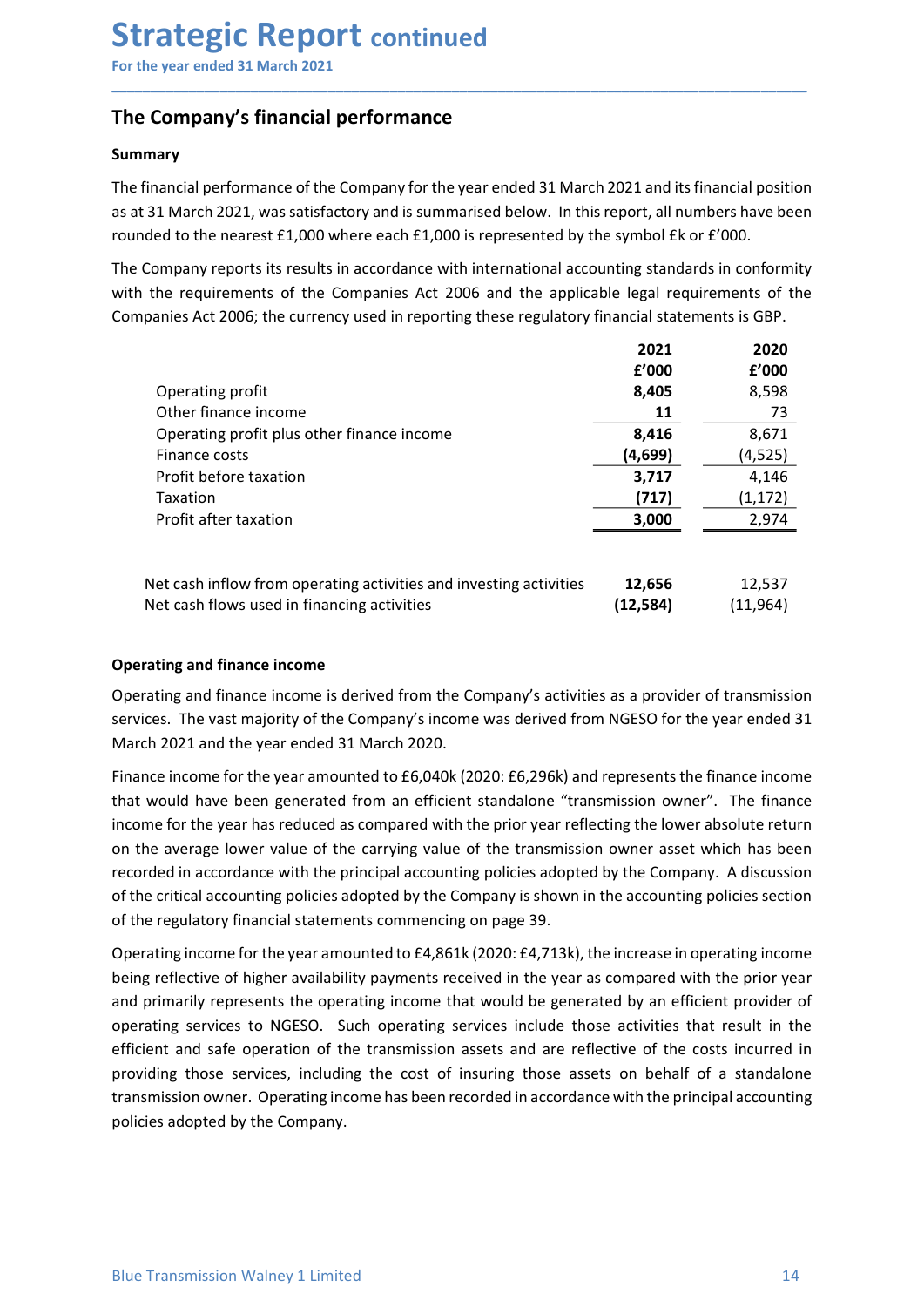## **Strategic Report continued**<br>
For the year ended 31 March 2021<br> **Operating costs**<br>
Operating costs for the year amounted to £2,496k (2020: £2,411k). Strategic Report continued<br>
For the year ended 31 March 2021<br>
Operating costs<br>
Operating costs for the year amounted to £2,496k (2020: £2,411k).<br>
The most significant cost included within total costs relates to the operati

**Strategic Report continued**<br>For the year ended 31 March 2021<br> **Operating costs**<br>
Operating costs for the year amounted to £2,496k (2020: £2,411k).<br>
The most significant cost included within total costs relates to the oper **Strategic Report continued**<br>For the year ended 31 March 2021<br>Operating costs<br>Operating costs for the year amounted to £2,496k (2020: £2,411k).<br>The most significant cost included within total costs relates to the operation **Strategic Report continued**<br>For the year ended 31 March 2021<br>Operating costs<br>Operating costs for the year amounted to £2,496k (2020: £2,411k).<br>The most significant cost included within total costs relates to the operation **Strategic Report continued**<br>For the year ended 31 March 2021<br>Operating costs<br>Operating costs for the year amounted to £2,496k (2020: £2,411k).<br>The most significant cost included within total costs relates to the operation **Strategic Report continued**<br>
For the year ended 31 March 2021<br>
Operating costs<br>
Operating costs<br>
for the year amounted to £2,496k (2020: £2,411k).<br>
The most significant cost included within total costs relates to the oper **Strategic Report continued**<br>For the year ended 31 March 2021<br>Operating costs<br>Operating costs for the year amounted to £2,496k (2020: £2,411k).<br>The most significant cost included within total costs relates to the operation **Strategic Report continued**<br>For the year ended 31 March 2021<br>Operating costs<br>Operating costs for the year amounted to £2,496k (2020: £2,411k).<br>The most significant cost included within total costs relates to the operation **Strategic Report continued**<br>
For the year ended 31 March 2021<br> **Operating costs**<br> **Operating costs**<br> **Operating costs**<br> **The most significant cost included within total costs relates to the operations, maintenance and<br>
ma Strategic Report continued**<br>
For the year ended 31 March 2021<br> **Operating costs**<br>
Operating costs<br>
Operating costs for the year amounted to £2,496k (2020: £2,411k).<br>
The most significant cost included within total costs r **Strategic Report continued**<br>For the year ended 31 March 2021<br>Operating costs<br>Operating costs for the year amounted to £2,496k (2020: £2,411k).<br>The most significant cost included within total costs relates to the operation **Strategic Report continued**<br>
For the year ended 31 March 2021<br>
Operating costs<br>
Operating costs<br>
Operating costs for the year amounted to E2,496k (2020: E2,411k).<br>
Imamos emeration of the OFTO and amounted to E2,354k (202 **BUT ALLEGT NE POTT CONTINUED**<br>For the year ended 31 March 2021<br>Operating costs<br>Operating costs for the year amounted to £2,496k (2020: £2,411k).<br>The most significant cost included within total costs relates to the operati Operating costs<br>
Operating costs for the year amounted to £2,496k (2020: £2,411k).<br>
The most significant cost included within total costs relates to the operations, main<br>
management of the OFTO and amounted to £2,354k (202 Operating costs<br>
Operating costs for the year amounted to £2,496k (2020: £2,411k).<br>
The most significant cost included within total costs relates to the operations, maintenance and<br>
maintenance from the OFTO and amounted t Operating costs for the year amounted to £2,496k (2020: £2,411k).<br>The most significant cost included within total costs relates to the operations<br>management of the OFTO and amounted to £2,354k (2020: £2,176k). This cost co The most significant cost included within total costs relates to the operations, maintenance amanagement of the OFTO and amounted to £2,354k (2020: £2,176k). This cost covers operations amaintenance fees, insurance fees, m

\_\_\_\_\_\_\_\_\_\_\_\_\_\_\_\_\_\_\_\_\_\_\_\_\_\_\_\_\_\_\_\_\_\_\_\_\_\_\_\_\_\_\_\_\_\_\_\_\_\_\_\_\_\_\_\_\_\_\_\_\_\_\_\_\_\_\_\_\_\_\_\_\_\_\_\_\_\_\_\_\_\_\_\_\_\_\_\_\_\_

management of the OFTO and amounted to £2,354k (2020: £2,176k). This cost covers operations and<br>maintenance fees, insurance fees, management service fees and non-domestic rates associated with<br>the transmission network. An maintenance fees, insurance fees, management service fees and non-domestic rates associated with<br>the transmission network. An increase in insurance costs in the year has given rise to the overall<br>increase in operating cost the transmission network. An increase in insurance costs in the year has given rise to the overall<br>increase in operating costs for the year.<br>There has been no adverse impact on the operating costs of Company as a result of increase in operating costs for the year.<br>
There has been no adverse impact on the operating costs of Company as a result of the Covid-1:<br>
Darademic – see "Covid-19" earlier in this Strategic Report.<br>
Operating profit<br>
Ope There has been no adverse impact on the operating costs of Company as a result of the Covid-19<br> **Operating profit**<br> **Operating profit**<br> **Operating profit**<br> **Operating profit**<br> **Operating profit**<br> **Operating profit**<br> **Other** pandemic – see "Covid-19" earlier in this Strategic Report.<br>
Operating profit<br>
Operating profit<br>
Operating profit<br>
Dereating profit<br>
Dereating profit<br>
Other finance income<br>
Other finance income<br>
Other finance income<br>
Other Expaining the net taxation control of film (2020: £738) relates solely to interest earned on bank deposits.<br>
Finance costs<br>
Finance costs<br>
Finance costs amounted to £4,699k (2020: £4,525k).<br>
The vast majority of the financ Content finance incomes<br>
(2020: E73k) relates solely to interest earned on bank deposits.<br>
Finance costs amounted to £4,699k (2020: £4,525k).<br>
The vast majority of the finance costs relate to the interest cost of bank loan Other finance income<br>
Other finance income of £11k (2020: £73k) relates solely to interest earned on bank deposits.<br>
Finance costs<br>
Finance costs<br>
Finance costs<br>
Finance costs<br>
The vast majority of the finance costs relate

### Taxation

Ine net taxation charge on profit before taxation for the year ended 31 March 2012 has been<br>accomputed at 19% (2020: 19%). The ret taxation charge on profit before taxation for the year ended<br>31 March 2020 included a charg Ethance costs amounted to *EA,* 699k (2020: £4,525k).<br>
Finance costs amounted to £4,699k (2020: £4,525k).<br>
The vast majority of the finance costs relate to the interest cost of bank loans and other borrowing<br>
amounting to **Finance costs**<br>The wast samounted to £4,699k (2020: £4,525k).<br>The vast majority of the finance costs relate to the interest cost of bank loans and other borrowing<br>amounting to £2,957k (2020: £3,183k) and £1,343k (2020: £ Finance costs amounted to £4,699k (2020: £4,525k).<br>The vast majority of the finance costs relate to the interest cost of bank loans and other borrowing<br>amounting to £2,357k (2020: £3,138k) and £1,343k (2020: £1,319k) resp The vast majority of the finance costs relate to the interest cost of bank loans and other borrowing<br>amounting to £2,957k (2020: £3,183k) and £1,343k (2020: £1,319k) respectively. Interest expense<br>ond other financial costs The was tingtof of the finitence costs leater to the finite exist of our brains and other borrowing<br>amounting to E2,957k (2020: E3,183k) and E1,343k (2020: E1,319k) respectively. Interest expense<br>of the transmission owner and other financial costs (*LOUC*: Ex, LONS) and E1, J-B-J-BX (*LOUC*). EL, J-J-J-D-A) respectively. Interest expense<br>and other financial costs principally arise from the cost of debt used to finance the initial acquisitio and one manutan coss pinnupany anse in online tost of oreot used to finance the mitari acquisition<br>of the transmission owner asset.<br>Finance costs include a charge of £144k (2020: £232k net credit) that arose as a result of brinne costs include a charge of £144k (2020: £232k net credit) that arose as a result of certain hedge<br>Finance costs include a charge of £144k (2020: £232k net credit) that arose as a result of certain hedge<br>ineffectivene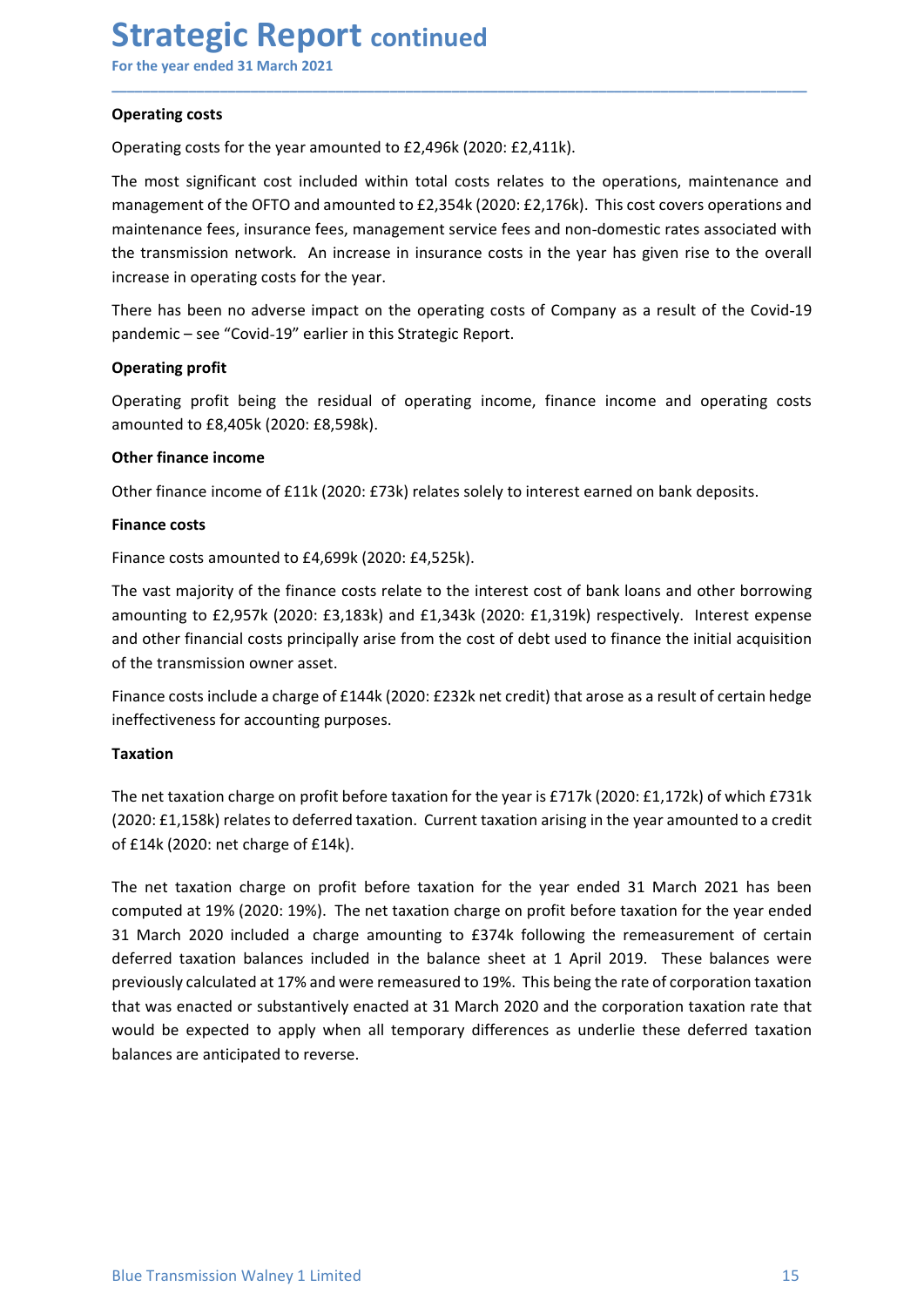Strategic Report continued<br>
For the year ended 31 March 2021<br>
On 11 March 2021, the Finance (No. 2) Bill was published having had its first reading throu<br>
House of Commons on 10 March 2021. This Bill proposes to increase t **Strategic Report continued**<br>For the year ended 31 March 2021<br>On 11 March 2021, the Finance (No. 2) Bill was published having had its first reading through the<br>House of Commons on 10 March 2021. This Bill proposes to incre **Strategic Report continued**<br>For the year ended 31 March 2021<br>On 11 March 2021, the Finance (No. 2) Bill was published having had its first reading through the<br>House of Commons on 10 March 2021. This Bill proposes to incre **Strategic Report continued**<br>For the year ended 31 March 2021<br>On 11 March 2021, the Finance (No. 2) Bill was published having had its first reading through the<br>House of Commons on 10 March 2021. This Bill proposes to incre **Strategic Report continued**<br>For the year ended 31 March 2021<br>On 11 March 2021, the Finance (No. 2) Bill was published having had its first reading through the<br>House of Commons on 10 March 2021. This Bill proposes to incre **Strategic Report continued**<br>For the year ended 31 March 2021<br>On 11 March 2021, the Finance (No. 2) Bill was published having had its first reading through the<br>House of Commons on 10 March 2021. This Bill proposes to incre **Strategic Report continued**<br>For the year ended 31 March 2021<br>On 11 March 2021, the Finance (No. 2) Bill was published having had its first reading through the<br>House of Commons on 10 March 2021. This Bill proposes to incre **Strategic Report continued**<br>For the year ended 31 March 2021<br>On 11 March 2021, the Finance (No. 2) Bill was published having had its first reading through the<br>House of Commons on 10 March 2021. This Bill proposes to incre **Strategic Report continued**<br>For the year ended 31 March 2021<br>On 11 March 2021, the Finance (No. 2) Bill was published having had its first reading through the<br>House of Commons on 10 March 2021. This Bill proposes to incr **Strategic Report continued**<br>For the year ended 31 March 2021<br>On 11 March 2021, the Finance (No. 2) Bill was published having had its first reading through the<br>House of Commons on 10 March 2021. This Bill proposes to incr **Strategic Report continued**<br>For the year ended 31 March 2021<br>On 11 March 2021, the Finance (No. 2) Bill was published having had its first reading through the<br>House of Commons on 10 March 2021. This Bill proposes to incre **Strategic Report continued**<br>For the year ended 31 March 2021<br>On 11 March 2021, the Finance (No. 2) Bill was published having had its first reading through the<br>House of Commons on 10 March 2021. This Bill proposes to incre **Strategic Report continued**<br>
On 11 March 2021, the Finance (No. 2) Bill was published having had its first reading through the<br>
House of Commons on 10 March 2021. This Bill proposes to increase the rate of corporation tax **Strategic Report continued**<br>For the year ended 31 March 2021<br>On 11 March 2021, the Finance (No. 2) Bill was published having had its first reading through the<br>House of Commons on 10 March 2021. This Bill proposes to incre **STITATE SIC REPOTT CONTIMED**<br>For the year ended 31 March 2021<br>On 11 March 2021, the Finance (No. 2) Bill was published having had its first reading through the<br>House of Commons on 10 March 2021. This Bill proposes to incr On 11 March 2021, the Finance (No. 2) Bill was published having had its first reading through the<br>House of Commons on 10 March 2021. This Bill proposes to increase the rate of corporation taxation<br>from 19% to 25% with effe On 11 March 2021, the Finance (No. 2) Bill was published having had its first reading through the<br>House of Commons on 10 March 2021. This Bill proposes to increase the rate of corporation taxation<br>from 19% to 25% with eff House of Commons on 10 March 2021. This Bill proposes to increase the rate of corporation taxation<br>from 19% to 25% with effect from the financial year commencing 1 April 2023. As this Bill was not<br>enated or substantially e from 19% to 25% with effect from the financial year commencing 1 April 2023. As this Bill was notenacted or substantially enacted at 31 March 2021 – there is no impact on the taxation charge for the vear endel 31 Ahorch 20 enacted or substantially enacted at 31 March 2021 – there is no impact on the taxation charge for the vear ended 31 March 2021 and there has been no impact on the carrying value of the deferred taxation balances included i year ended 31 March 2021 and there has been no impact on the carrying value of the datation balances included in these regulatory financial statements at 31 March 20 change in the rate of corporation taxation, if enacted,

\_\_\_\_\_\_\_\_\_\_\_\_\_\_\_\_\_\_\_\_\_\_\_\_\_\_\_\_\_\_\_\_\_\_\_\_\_\_\_\_\_\_\_\_\_\_\_\_\_\_\_\_\_\_\_\_\_\_\_\_\_\_\_\_\_\_\_\_\_\_\_\_\_\_\_\_\_\_\_\_\_\_\_\_\_\_\_\_\_\_

datation batanus linutions in these regulatory limitional statenties at 31 wiathin stated.<br>
Achange in the rate of corporation taxation, if enacted, would result in the remeasure<br>
deferred taxation balances included in the deferred taxation balances included in the balance sheet at 31 March 2021 to reflect the proposed<br>increase in the rate of corporation tax on those temporary differences that underlie these deferred<br>taxation balance and tha increase in the rate of corporation tax on those temporary differences that underlie these deferred<br>taxation balances and that are anticipated to reverse after 31 March 2023.<br>A net taxation charge of £191k (2020: £207k) ha taxation balances and that are anticipated to reverse after 31 March 2023.<br>
A net taxation charge of £191k (2020: £207k) has been recognised in other comprehensive income<br>
relating to pre-taxation gains (2020: gains) arisi A net taxation charge of £191k (2020: £207k) has been recognised in other creating to pre-taxation gains (2020: gains) arising on marking the Company'<br>market at the balance sheet date.<br>The net taxation charge for the year relating to pre-taxation gains (2020: gains) arising on marking the Company's cash flow hedges to<br>market at the balance sheet date.<br>The net taxation charge for the year ended 31 March 2021 on other comprehensive income rel market at the balance sheet date.<br>The net taxation charge for the year ended 31 March 2021 on other comprehensive income relates<br>solely to deferred taxation and has been computed at 19% (2020:19%). The taxation charge for The net taxation charge for the year ended 31 March 2021 on other comprehensive income relates<br>solely to deferred taxation and has been computed at 19% (2020:19%). The taxation charge for the<br>year ended 31 March 2020 is ne The net taxation charge for the year ended 31 March 2021 on other comprehensive income relates<br>solely to deferred taxation and has been computed at 19% (2020:19%). The taxation charge for the<br>year ended 31 March 2020 is ne

solely to deferred taxation and has been computed at 19% (2020:19%). The taxation charge for the<br>year ended 31 March 2020 is net of a credit amounting to £72k relating to the remeasurement of<br>orection deferred taxation bal year enture 32 I wiatur 2020 S net 01 a cleud and the balance sheet at 1 April 2019 from 17% to 19%, for<br>eneratin deferred taxation balances included in the balance sheet at 1 April 2019 from 17% to 19%, for<br>the same reaso Everall userlate and action batalleas included in the brainties sheet at 1 Aplin 2019 Holm 17% to 19%, for<br>the same reasons as impacted the taxation charge included in the income statement for the same year<br>**Profit after t Profit after taxation**<br> **Profit after taxation**<br> **Profit after taxation**<br> **Profit for the year after taxation amounted to £3,000k (2020: £2,974k). The marginal increase in profit<br>
direct taxation as compared with 2020 re Profit after taxation**<br>**Profit for the year after taxation amounted to £3,000k** (2020: £2,974k). The marginal increase in profit<br>after taxation as compared with 2020 reflects the net impact of the changes on operating pr **Profit after taxation**<br> **Profit for the year after taxation amounted to £3,000k (2020: £2,974k). The marginal increase in profit<br>
after taxation as compared with 2020 reflects the net impact of the changes on operating p** Profit for the year after taxation amounted to £3,000k (2020: £2,974k). The marginal increase in profit<br>after taxation as compared with 2020 reflects the net impact of the changes on operating profit,<br>finance costs and tax after taxation as compared with 2020 reflects the net impact of the changes on operating profit,<br>finance costs and taxation which are discussed in more detail earlier.<br>**Cash flows** from operations amounted to £12,659k (202 Interim costs and casation winter are usedsseen immore decain earnier.<br> **Cash flows** from operations amounted to £12,659k (2020: £12,464k) and primarily relate to<br>
Nevi cash flows from operations amounted to £12,659k (2020 Least nows<br>
Net cash flows from operations amounted to £12,659k (2020: £12,464k) and primarily relate to<br>
Net availability payments received from NGESO in relation to the provision of transmission services in the<br>
year net

Net cash flows generated from investing activities for the year ended 31 March 2021 amounted to<br>E11k (2020: E73k), reflecting the receipt of interest income.<br>Cash available for debt servicing, defined as net cash inflows f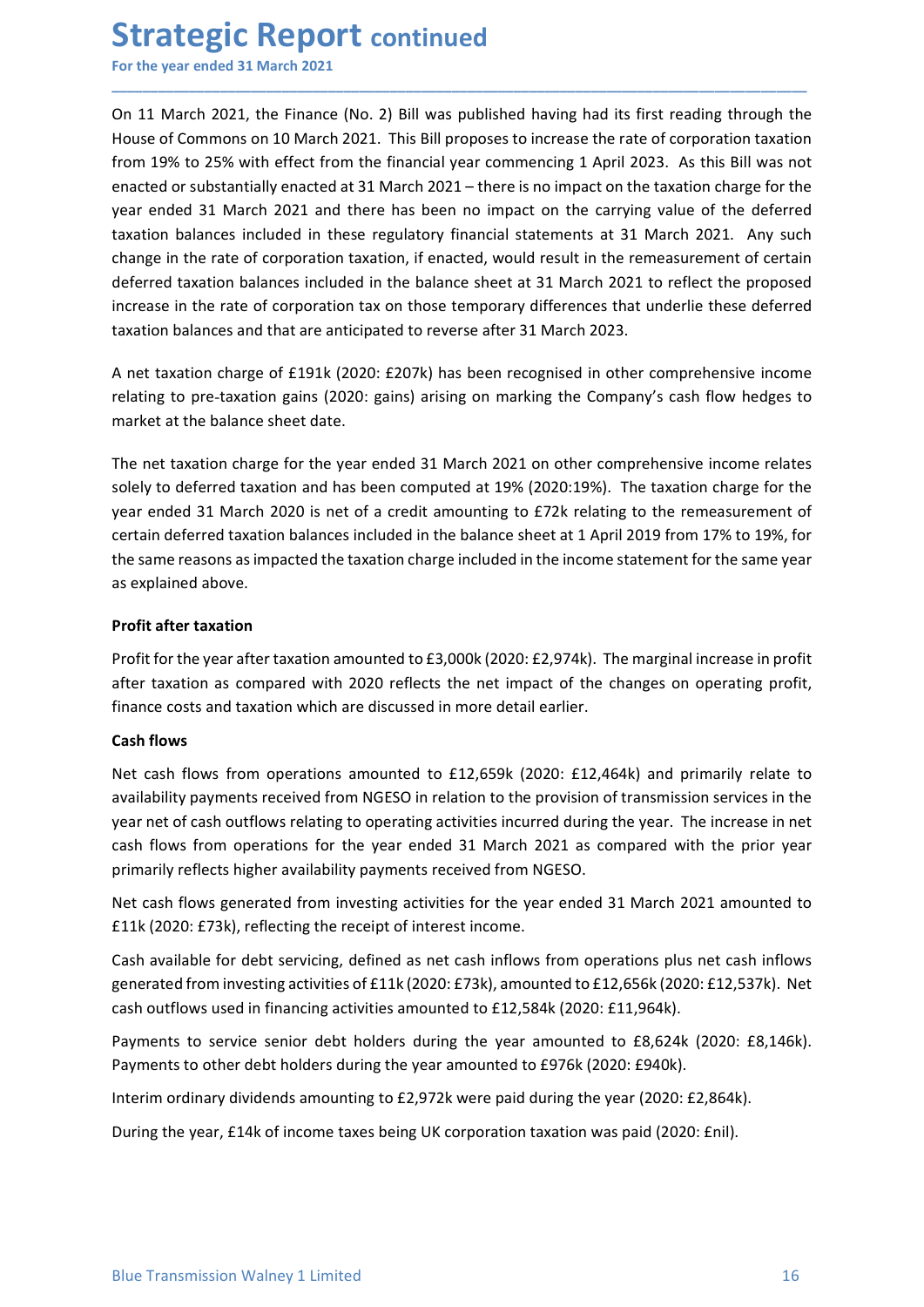## Strategic Report continued<br>
For the year ended 31 March 2021<br>
Balance sheet and consideration of financial management<br>
Balance sheet Strategic Report continued<br>
For the year ended 31 March 2021<br>
Balance sheet and consideration of financial management<br>
Balance sheet<br>
The Company's belance sheet at 21 March 2021 is summaried below. **Strategic Report continued**<br>
For the year ended 31 March 2021<br> **Balance sheet and consideration of financial management**<br>
Balance sheet<br>
The Company's balance sheet at 31 March 2021 is summarised below:

| <b>Strategic Report continued</b><br>For the year ended 31 March 2021                                                                                                                                                                                                                                             |               |                    |                   |
|-------------------------------------------------------------------------------------------------------------------------------------------------------------------------------------------------------------------------------------------------------------------------------------------------------------------|---------------|--------------------|-------------------|
|                                                                                                                                                                                                                                                                                                                   |               |                    |                   |
|                                                                                                                                                                                                                                                                                                                   |               |                    |                   |
|                                                                                                                                                                                                                                                                                                                   |               |                    |                   |
|                                                                                                                                                                                                                                                                                                                   |               |                    |                   |
|                                                                                                                                                                                                                                                                                                                   |               |                    |                   |
|                                                                                                                                                                                                                                                                                                                   |               |                    |                   |
|                                                                                                                                                                                                                                                                                                                   |               |                    |                   |
|                                                                                                                                                                                                                                                                                                                   |               |                    |                   |
|                                                                                                                                                                                                                                                                                                                   |               |                    |                   |
| <b>Balance sheet and consideration of financial management</b>                                                                                                                                                                                                                                                    |               |                    |                   |
| <b>Balance sheet</b>                                                                                                                                                                                                                                                                                              |               |                    |                   |
| The Company's balance sheet at 31 March 2021 is summarised below:                                                                                                                                                                                                                                                 |               |                    |                   |
|                                                                                                                                                                                                                                                                                                                   |               |                    |                   |
|                                                                                                                                                                                                                                                                                                                   | <b>Assets</b> | <b>Liabilities</b> | <b>Net assets</b> |
|                                                                                                                                                                                                                                                                                                                   | f'000         | f'000              | f'000             |
| Non-current transmission owner asset                                                                                                                                                                                                                                                                              | 88,070        |                    | 88,070            |
| Non-current deferred taxation                                                                                                                                                                                                                                                                                     |               | (4,864)            | (4,864)           |
| Current assets and liabilities <sup>+</sup>                                                                                                                                                                                                                                                                       | 5,106         | (705)              | 4,401             |
| Non-current decommissioning provision                                                                                                                                                                                                                                                                             |               | (1,983)            | (1,983)           |
| Total before net debt                                                                                                                                                                                                                                                                                             | 93,176        | (7, 552)           | 85,624            |
| Net debt                                                                                                                                                                                                                                                                                                          | 10,866        | (86, 362)          | (75, 496)         |
| Totals at 31 March 2021                                                                                                                                                                                                                                                                                           | 104,042       | (93, 914)          | 10,128            |
| Totals at 31 March 2020                                                                                                                                                                                                                                                                                           | 108,580       | (99, 292)          | 9,288             |
| Excluding those current assets and liabilities included within net debt.                                                                                                                                                                                                                                          |               |                    |                   |
| Transmission owner asset and decommissioning provision                                                                                                                                                                                                                                                            |               |                    |                   |
| The transmission owner asset is classified as a contract asset and a financial asset and is carried at the                                                                                                                                                                                                        |               |                    |                   |
| cost directly attributable to the acquisition of the Walney 1 offshore transmission system at the date                                                                                                                                                                                                            |               |                    |                   |
| of acquisition, plus finance income and adjusted for any amounts that have been invoiced which are                                                                                                                                                                                                                |               |                    |                   |
|                                                                                                                                                                                                                                                                                                                   |               |                    |                   |
|                                                                                                                                                                                                                                                                                                                   |               |                    |                   |
| deemed to be attributable to the carrying value of that asset. The net result being that the carrying                                                                                                                                                                                                             |               |                    |                   |
| value of the transmission owner asset reflects the application of the effective interest rate method                                                                                                                                                                                                              |               |                    |                   |
|                                                                                                                                                                                                                                                                                                                   |               |                    |                   |
| and is determined in accordance with the principal accounting policies adopted by the Company. A<br>discussion of the critical accounting policies adopted by the Company that give rise to this balance is<br>shown in the accounting policies section of the regulatory financial statements commencing on page |               |                    |                   |

Non-current deferred taxation (a.864) (705) (a.864) (4.864)<br>Current assets and liabilities<sup>+</sup> 5.106 (705) 4.401<br>Total before net debt<br>Totals at 31 March 2021 1.1993. (1.988) (1.9522) (1.988)<br>Totals at 31 March 2021 1.10,3 Current sasets and liabilities<sup>-</sup><br>
Non-current decommissioning provision<br>
Total before net debt<br>
Total act and March 2021<br>
Total act 31 March 2020<br>
Total act 31 March 2020<br>
Total as a 31 March 2020<br>
Total as a 31 March 20 Non-current decommissioning provision<br>
Total before net debt<br>
Net debt<br>
Totals at 31 March 2021<br>
Totals at 31 March 2021<br>
Totals at 31 March 2020<br>
Totals at 31 March 2020<br>
Totals at 31 March 2020<br>
Totals at 31 March 2020<br> 39. Net debt<br>
Totals at 31 March 2021<br>
Totals at 31 March 2020<br>
Totals at 31 March 2020<br>
Totals at 31 March 2020<br>
Textuding those current assets and liabilities included within net debt.<br>
Transmission owner asset and decommis Totals at 31 March 2021<br>
Totals at 31 March 2020<br>
Totals at 31 March 2020<br>
Excluding those current assets and liabilities included within net debt.<br>
Transmission owner asset and decommissioning provision<br>
The transmission Totals at 31 March 2020<br>
Texcluding those current assets and liabilities included within net debt.<br> **Transmission owner asset and decommissioning provision**<br>
The transmission owner asset and decommissioning provision<br>
The Totals at 31 March 2020<br>
The Commission owner assets and liabilities included within met detail.<br>
The transmission owner asset and decommissioning provision<br>
The transmission owner asset is classified as a contract asset a Excluding those current assets and ladiomets including provision<br> **Transmission owner asset and decommissioning provision**<br>
The transmission owner asset is classified as a contract asset and a financial asset and is carrie The transmission owner asset at computation of the Walney 1 of the Company and the Cost directly attributable to the acquisition of the Walney 1 offshore transmission system at the date cost directly attributable to the ac The transmission owner assett is dassilfed as a contract asset and a linancial asset and is carried at the deformation and the deformation and the deformation plus finance income and adjusted for any amounts that have been cost directly attributable to the acquisition of the Walney 1 offsioner transmission system at the date<br>of acquisition, plus finance income and adjusted for any amounts that have been invoiced which are<br>deemed to be attrib Decembed to be attributable to the carrying value of that asset. The net result<br>value of the transmission owner asset reflects the application of the effectiv<br>and is determined in accordance with the principal accounting p value of the transmission owner asset reflects the application of the effective interest rate method<br>and is determined in accordance with the principal accounting policies adopted by the Company. A<br>discussion of the critic and is determined in accordance with the principal accounting policies adopted by the Company. A<br>discussion of the critical accounting policies adopted by the Company that give rise to this balance is<br>shown in the accounti

discussion of the critical accounting policies adopted by the Company that give rise to this balance is<br>shown in the accounting policies section of the regulatory financial statements commencing on page<br>39.<br>Shown in the ac shown in the accounting policies section of the regulatory financial statements commencing on page<br>39.<br>The transmission owner asset at the date of acquisition included an estimate of the cost of<br>decommissioning the transmi 39.<br>The transmission owner asset at the date of acquisition included an estimate of the cost of<br>decommissioning the transmission owner asset at the end of its useful economic life in 2031. At 31<br>March 2021, the carrying va The transmission owner asset at the date of acquisition included an estimate of the cost of<br>decommissioning the transmission owner asset at the end of its useful economic life in 2031. At 31<br>March 2021, the carrying value

Non-current deferred taxation<br>The Company has recognised a deferred taxation liability of £4,864k (2020: £3,942k) which reflects<br>the recognition, in full, of the deferred taxation impact of all temporary differences existi decommissioning the transmission owner asset at the end of its useful economic life in 2031. At 31<br>March 2021, the carrying value of the transmission owner asset was £92,979k (2020: £97,305k) and<br>the decommissioning provis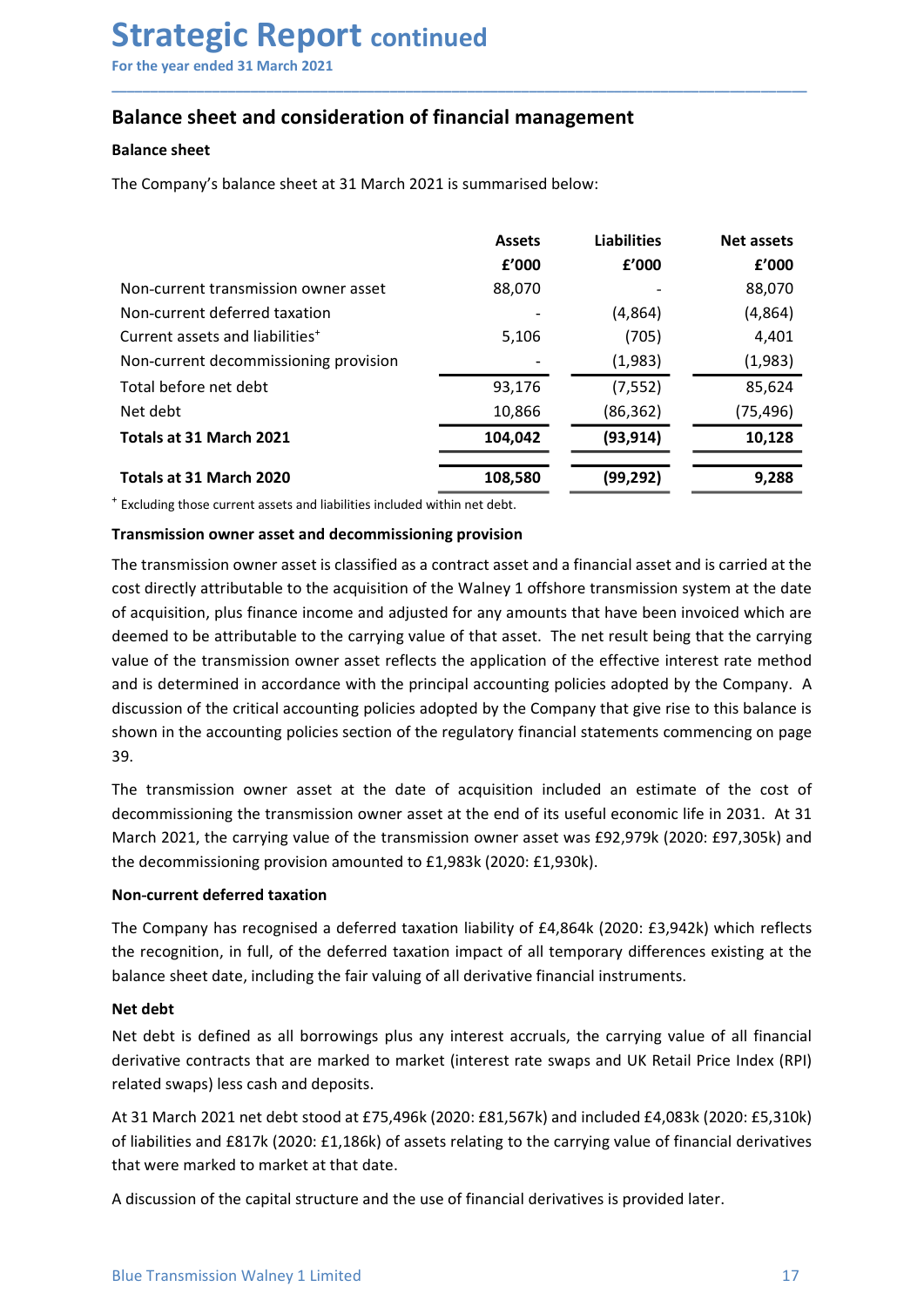Strategic Report continued<br>
For the year ended 31 March 2021<br>
Current funding structure<br>
The Company is funded by a combination of senior debt, other borrowing, lease liabilities and **Strategic Report continued**<br>For the year ended 31 March 2021<br>Current funding structure<br>The Company is funded by a combination of senior debt, other borrowing, lease liabilities and equity<br>in accordance with the Directors' **Strategic Report continued**<br>For the year ended 31 March 2021<br>Current funding structure<br>The Company is funded by a combination of senior debt, other borrowing, lease liabilities<br>in accordance with the Directors' objectives **Strategic Report continued**<br>For the year ended 31 March 2021<br>Current funding structure<br>The Company is funded by a combination of senior debt, other borrowing, lease liabilities and equity<br>in accordance with the Directors' **Strategic Report continued**<br>For the year ended 31 March 2021<br>**Current funding structure**<br>The Company is funded by a combination of senior debt, other borrowing, lease liabilities and equity<br>in accordance with the Director **Strategic Report continued**<br>For the year ended 31 March 2021<br>Current funding structure<br>The Company is funded by a combination of senior debt, other borrowing, lease liabilities and equity<br>in accordance with the Directors' **Strategic Report continued**<br>For the year ended 31 March 2021<br>The Company is funded by a combination of senior debt, other borrowing, lease liabilities and equity<br>in accordance with the Directors' objectives of establishin **Strategic Report continued**<br>For the year ended 31 March 2021<br>The Company is funded by a combination of senior debt, other borrowing, lease liabilities and equity<br>in accordance with the Directors' objectives of establishin **Strategic Report continued**<br>For the year ended 31 March 2021<br>The Company is funded by a combination of senior debt, other borrowing, lease liabilities and equitin<br>in accordance with the Directors' objectives of establishi **Strategic Report continued**<br>
For the year ended 31 March 2021<br>
Current funding structure<br>
The Company is funded by a combination of senior debt, other borrowing, lease liabilities and equity<br>
in accordance with the Direct **Strategic Report continued**<br>For the year ended 31 March 2021<br>Current funding structure<br>The Company is funded by a combination of senior debt, other borrowing, lease liabilities and equity<br>in accordance with the Directors' **Strategic Report continued**<br>
For the year ended 31 March 2021<br>
Current funding structure<br>
The Company is funded by a combination of senior debt, other borrowing, lease liabilities and equity<br>
in accordance with the Direct **Strategic Report continued**<br>
For the year ended 31 March 2021<br> **Current funding structure**<br>
The Company is funded by a combination of senior debt, other borrowing, lease liabilities and equity<br>
in accordance with the Dire **SUT CHE POFT CONTINUED**<br>
Current funding structure<br>
The Company is funded by a combination of senior debt, other borrowing, lease liabilities and equity<br>
The Company is funded by a combination of senior debt, other borrow

\_\_\_\_\_\_\_\_\_\_\_\_\_\_\_\_\_\_\_\_\_\_\_\_\_\_\_\_\_\_\_\_\_\_\_\_\_\_\_\_\_\_\_\_\_\_\_\_\_\_\_\_\_\_\_\_\_\_\_\_\_\_\_\_\_\_\_\_\_\_\_\_\_\_\_\_\_\_\_\_\_\_\_\_\_\_\_\_\_\_

(2020: £74,852k).

For the year ended 31 March 2021<br> **Current funding structure**<br>
The Company is funded by a combination of senior debt, other borrowing, lease liabilities and equity<br>
in accordance with the Directors' objectives of establish **Current funding structure**<br>The Company is funded by a combination of senior debt, other borrowing, lease liabilities and equity<br>in accordance with the Directors' objectives of establishing an appropriately funded business Current funding structure<br>The Company is funded by a combination of senior debt, other borrowing, lease liabilities and equity<br>The Company is funded by a combination of senior establishing an appropriately funded business<br> The Company is funded by a combination of senior debt, other borrowing, lease liabilities and equity<br>in accordance with the Directors' objettives of establishing an appropriately funded business<br>consistent with that of a p in accordance with the Directors' objectives of establishing an appropriately funded business<br>consistent with that of a pudent offshore electricity transmission operator and the terms of all legal<br>and regulatory obligation consistent with that of a prudent offshore electricity transmission operator and the terms of all<br>and regulatory obligations including those of the Licence and the Utilities Act 2000. All forms of select<br>rank pari-passu wi and regulatory obligations including those of the Licence and the Utilities Act 2000. All forms of senior<br>borrowing and unsecured creditors.<br>Senior debt comprises a loan from the European Investment Bank ("ElB") together w debt rank pari-passiu with all other torms of senior debt, are secured and rank above all other<br>borrowing and unsecured creditors.<br>Senior debt comprises a loan from the European Investment Bank ("EIB") together with loans borrowing and unsecured creditors.<br>
Seynior debt comprises a loan from the European Investment Bank ("EIB") together with loans from a<br>
syndicate of commercial lenders. All senior debt is serviced on a quarterly basis and Senior debt comprises a loan from the European Investment Bank ("EiB") together with loans from a<br>syndicate of commercial lenders. All senior debt is serviced on a quaretriv basis and is sepected to<br>amortise through to 30 syndicate of commercial lenders. All senior debt is serviced on a quarterly basis and is expected to<br>amortise through to 30 September 2030. The total principal carrying value of ElB and commercial<br>lenders loans outstanding amortise through to 30 September 2030. The total principal carrying value of ElB and commercial<br>lenders loans outstanding at 31 March 2021 net of unamortised issue costs amounted to £69,344k<br>(2020: £74,852k).<br>The EIB loan (2020: £74,852k).<br>The EIB loan carries a fixed rate coupon while the loans from the syndicate of commercial lenders are<br>at variable rates linked to the 3-month London Inter-bank Offrede Rate (LIBOR) and in each case,<br>erequ The EIB loan carries a fixed rate coupon while the loans from the syndicate of commercial lenders are<br>evalue servicing on a quaretry basis. The Company has also entered fate (LIBOR) and in each case,<br>evapy swith banks of g at variable rates linked to the 3-month London Inter-bank Offered Rate (LIBOR) and in each case,<br>require servicing on a quarterly basis. The Company has also entered into a series of interest rate<br>swaps with banks of good

require servicing on a quarterly basis. The Company has also entered into a series of interest rate<br>exwaps with banks of good standing for the purpose of fixing the interest rate on the vast majority of<br>bororowings from co swaps with banks of good standing for the purpose of fixing the interest rate on the vast majority of<br>borrowings from commercial lenders. The commercial lenders loans and related interest rate swaps<br>are at the same rate ov borrowings from commercial lenders. The commercial lenders loans and related interest rate swaps<br>amortise at the same rate over the life of the loan/swap arrangements. Further details of the interest<br>rate swaps are shown l amortise at the same rate over the life of the loan/swap arrangements. Further details of the interest<br>rate swaps are shown later.<br>The other borrowing is unsecured and is held by the Company's immediate parent undertaking, rate swaps are shown later.<br>The other borrowing is unsecured and is held by the Company's immediate parent undertaking, Blue<br>Transmission Walney 1 (Holdings) limited ("BTW1H"). The other borrowing carries a fixed rate<br>coup

preparing the regulatory financial statements. The evidence considered to arrive at these conclusions<br>is based on a number of factors which are summarised below.<br>The expected cash inflows that are likely to accreu to the C The other borrowing is unsecured and is held by the Company's immediate parent undertaking, Blue<br>Transmission Walney 1 (Holdings) Limited ("BTW1H"). The other borrowing carries a fixed rate<br>coupon plus an interest rate com Transmission Walney 1 (Holdings) limited ("BTW1H"). The other borrowing carries a fixed rate coupon plus an interest rate component linked to the movement in the UK retail price index as exploribiled by the Office for Nati coupon plus an interest rate component linked to the movement in the UK retail price index as<br>published by the Office for National Statistics. At 31 March 2021, the total principal carrying value of<br>the other borrowing out published by the Office for National Statistics. At 31 March 2021, the total principal carrying value of<br>the other borrowing outstanding amounted to £12,693k (2020: £12,327k).<br>Ordinary equity share capital amounted to £12, the other borrowing outstanding amounted to £12,693k (2020: £12,327k).<br>
Ordinary equity share capital amounted to £161k at 31 March 2021 (2020: £161k).<br> **Soing concern, liquidity and treasury management**<br>
The Directors hav Ordinary equity share capital amounted to £161k at 31 March 2021 (2020: £161k).<br>
Going concern, liquidity and treasury management<br>
The Directors have confirmed that after due enquiry they have sufficient evidence to suppor Ordinary equity share capital amounted to £161k at 31 March 2021 (2020: £1<br>
Going concern, liquidity and treasury management<br>
The Directors have confirmed that after due enquiry they have sufficient ev<br>
conclusion that the **Gomg concern, Inquidity and treasury management**<br>The Directors have confirmed that after due enquiry they have sufficient evidence to support their<br>conclusion that the Company is a going concern and has adequate resources The Directors have confirmed that after due enquiry they have sufficient evidence to support their conclusion that the Company is a going concern and has adequate resources in the foreseable future to meet its on-going obl conclusion that the Company is a going concern and has adequate resources in the foreseeable future<br>to meet its on-going obligations, including the servicing of debt holders, as those obligations fall due.<br>Consequently, th to meet its on-going obligations, including the servicing of debt holders, as those obligations fall due.<br>Consequently, they have formed the opinion that it is reasonable to adopt the going concern basis in<br>preparing the r Consequently, they have formed the opinion that it is reasonable to adopt the going concern basis in preparing the regulatory financial statements. The evidence considered to arrive at these conclusions is based on a numbe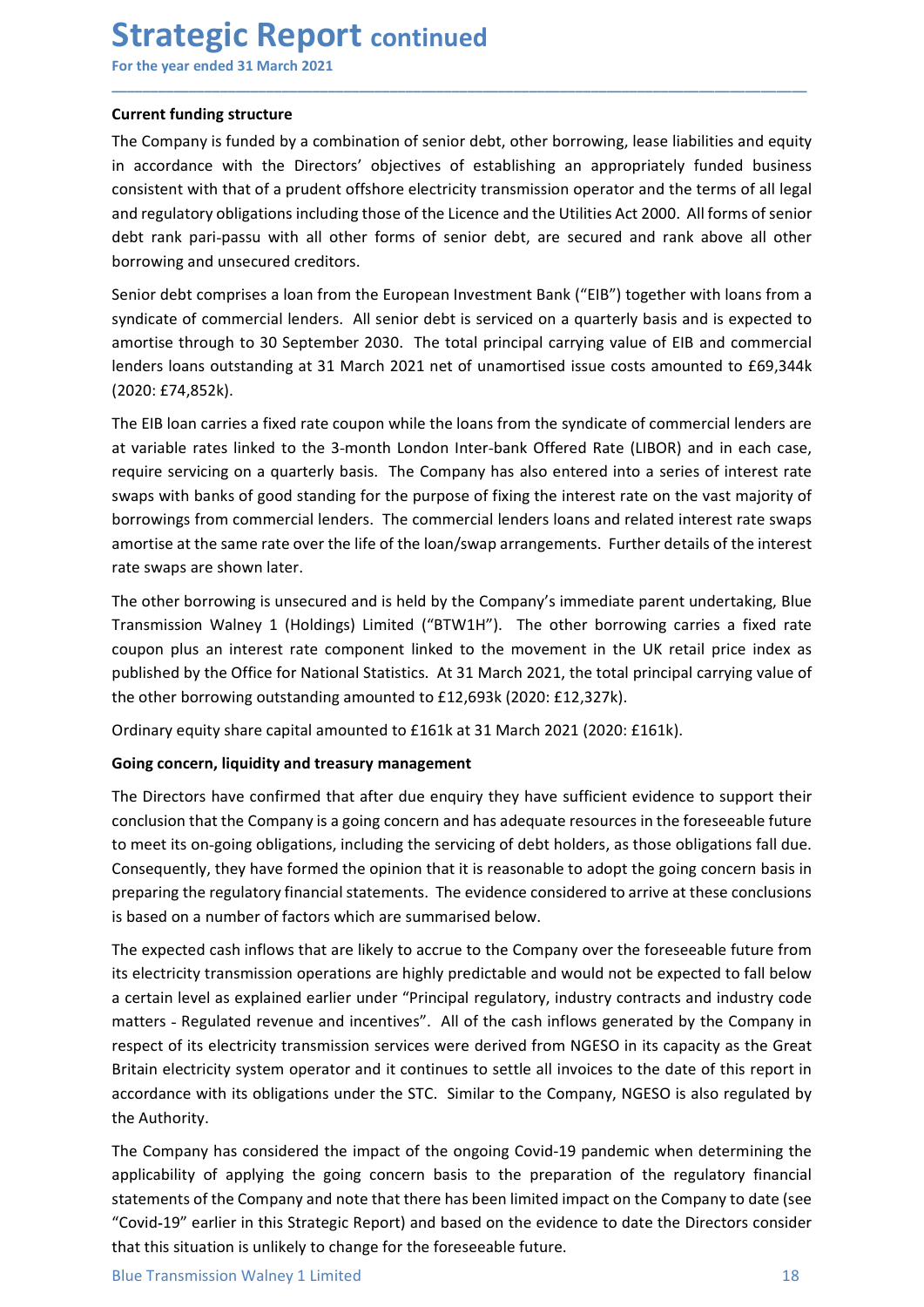**Strategic Report continued**<br>
For the year ended 31 March 2021<br>
The Company enjoys certain protections afforded under the Licence granted to the Compa<br>
particular, provided that the Company can demonstrate that it has appl **Strategic Report continued**<br>For the year ended 31 March 2021<br>The Company enjoys certain protections afforded under the Licence granted to the Company. In<br>particular, provided that the Company can demonstrate that it has a **Strategic Report continued**<br>For the year ended 31 March 2021<br>The Company enjoys certain protections afforded under the Licence granted to the Company. In<br>particular, provided that the Company can demonstrate that it has a **Strategic Report continued**<br>For the year ended 31 March 2021<br>The Company enjoys certain protections afforded under the Licence granted to the Company. In<br>particular, provided that the Company can demonstrate that it has a **Strategic Report continued**<br>For the year ended 31 March 2021<br>The Company enjoys certain protections afforded under the Licence granted to the Company. In<br>particular, provided that the Company can demonstrate that it has a **Strategic Report continued**<br>For the year ended 31 March 2021<br>The Company enjoys certain protections afforded under the Licence granted to the Company. In<br>particular, provided that the Company can demonstrate that it has a **Strategic Report continued**<br>
For the year ended 31 March 2021<br>
The Company enjoys certain protections afforded under the Licence granted to the Company. In<br>
particular, provided that the Company and its assets, then in th **Strategic Report continued**<br>For the year ended 31 March 2021<br>The Company enjoys certain protections afforded under the Licence granted to the Company. In<br>particular, provided that the Company and emonstrate that it has ap **Strategic Report continued**<br>For the year ended 31 March 2021<br>The Company enjoys certain protections afforded under the Licence granted to the Company. In<br>particular, provided that the Company can demonstrate that it has a **Strategic Report continued**<br>For the year ended 31 March 2021<br>The Company enjoys certain protections afforded under the Licence granted to the Company. In<br>particular, provided that the Company can demonstrate that it has a **Strategic Report continued**<br>For the year ended 31 March 2021<br>The Company enjoys certain protections afforded under the Licence granted to the Company. In<br>particular, provided that the Company can demonstrate that it has a **Strategic Report continued**<br>The Company enjoys certain protections afforded under the licence granted to the Company. In<br>particular, provided that the Company can demonstrate that it has applied good industry practice in<br> **Strategic Report continued**<br>The Company enjoys certain protections afforded under the Licence granted to the Company. In<br>The Company enjoys certain protections afforded under the Licence granted to the Company. In<br>particu **Strategic Report continued**<br>For the year ended 31 March 2021<br>The Company enjoys certain protections afforded under the Licence granted to the Company. In<br>particular, provided that the Company can demonstrate that it has a **The Company enjoys pertain protections afforded under the Licence granted to the Company. In<br>The Company enjoys pertain protections afforded under the Licence granted to the Company. In<br>particular, provided that the Compa** For the year ended 31 March 2021<br>The Company enjoys certain protections afforded under the Licence granted of indexprypractice in<br>particular, provided that the Company can demonstrate that it has applied good industry prac The Company enjoys certain protections afforded under the Licence granted to the Company. In particular, provided that the Company can demonstrate that it has applied good industry practice in the management of the Company

\_\_\_\_\_\_\_\_\_\_\_\_\_\_\_\_\_\_\_\_\_\_\_\_\_\_\_\_\_\_\_\_\_\_\_\_\_\_\_\_\_\_\_\_\_\_\_\_\_\_\_\_\_\_\_\_\_\_\_\_\_\_\_\_\_\_\_\_\_\_\_\_\_\_\_\_\_\_\_\_\_\_\_\_\_\_\_\_\_\_

particular, provided that the Company can demonstrate that it has applied good industry practice in<br>the management of the Company and its assets, then in the event that an unforeseen incident results<br>in the Company sufferi in the management of the Company and its assets, then in the event that an unforeseen incident results<br>in the Company suffering a loss in excess of £1,000k (in so far as it relates to its activities under the<br>licence) it c in the Company suffering a loss in excess of £1,000k (in so far as it relates to its activities under the licence) it can apply to the Authority for an income adjusting event. In these circumstances the Company may be able Licence) it can apply to the Authority for an income adjusting event. In these circumstances the Company may be able to recover any loss it has suffered.<br>The Company may be able to recover any loss it has suffered.<br>The Com Company may be able to recover any loss it has suffered.<br>The Company may be able to recover any loss it has suffered.<br>The Company has also put in place prudent insurance arrangements primarily in relation to property<br>damag The Company has also put in place prudent insurance arrangements primarily in relation to property damage, third-party liabilities and business interruption, such that it can make claims in the event that an insurable even The Company has also put in place prudent insurance arrangements primarily in relation to property<br>
damage, third-party liabilities and business interruption, such that it can make claims in the event that<br>
an insurable ev damage, third-party llabilities and business interruption, such that it can make claims in the event that<br>an insurable event takes place and thereby continue in business.<br>The licence protections together with the insurance The licence protections together with the insurance arrangements put in place reduce uncertainties<br>and address certain risks regarding potential loss of income and/or loss/destruction of assets that arise<br>from remote and/o The licente protections together with the insurance arrangements put in piace reduce uncertainties<br>and address certain risks regarding potential loss of income and/or loss/destruction of assets that arise<br>from remote and/o and address certain risks regarding potentialloss of income and/or loss/destruction of assets that arise<br>from remote and/or catastrophic events.<br>The Company has also entered into certain hedging and other contractual arran If the Company has also entieted into certain hedging and other contractual arrangements that have<br>The Company has also entered into certain hedging and other contractual arrangements that have<br>the eben put in place to sch The Company has also entered into certain hedging and other contractual arrangements that have<br>been put in place to achieve a high degree of certainty (and threety reduce uncertainty) as to the<br>likely cash out-flows that a been put in place to achieve a high degree of certainty (and thereby reduce uncertainty) as to the likely cash out-flows that are expected to occur over the life of the project.<br>The hedging arrangements are explained in mo Ilkely cash out-flows that are expected to occur over the life of the project.<br>The hedging arrangements are explained in more edtail later under direlaying arrangements". In<br>summary: 1) the net cash flows that arise in rel The hedging arrangements are explained in more detail later under "Hedging arrangements". In the metalling of the inclusion to the combined effect of the interest rate wap arrangements and the commercial lenders variable r summary: 1) the net cash flows that arise in relation to the combined effect of the interest rate swap<br>arrangements and the commercial lenders variable rate loans means that the Company can forecast<br>with a high degree of c

arrangements and the commercal lenders variable rate loans means that the Company can toreast<br>with a high degree of certainty the net impact of these cash outflows over the life of the project; and<br>2) the RPI swaps have th with a high degree of certainty the net imped to these cash outtlows over the life of the project; and<br>2) the RPI swaps have the impact of effectively converting a high proportion of the variable cash flows<br>arising from th 2) the RPI swaps have the impact of effectively converting a high proportion of the variable cash llows<br>arising from the Company's transmission services activities into a known and rising series of cash flows<br>over the life East over the life of the project. The highly certain cash inflows arising from 2) are a bighly certain cash outflows arising from 1).<br>
Other contractual arrangements with third parties have been entered into mechanism tha highly certain cash outflows arising from 1).<br>Other contractual arrangements with thid parties have been entered into that have a pricing the mechanism that features linkages to RPI or other indices, which has the effect o Other contractual arrangements with third parties have been entered into that have a pricing mechanism that features linkages to RPI or other indices, which has the effect of reducing the equal mechanism as to the quantum Oncel controlocour on internal with anny particular control control mechanism that factures linkages to RPI or other indices, which has the effect of reducing the uncertainty as to the quantum and frequency of cash outflow incuration of the Direction of the respective intervals, when the critical consistent with the consistent of the pointing in the constrained consisted with these arrangements are pointing to the Directors that the costs an

access in the event that it has an insurable or income-adjusting event. This covers the possible liquidity<br>requirements of the Company while the insurance claim / income adjusting event is settled.<br>Finally, under the terms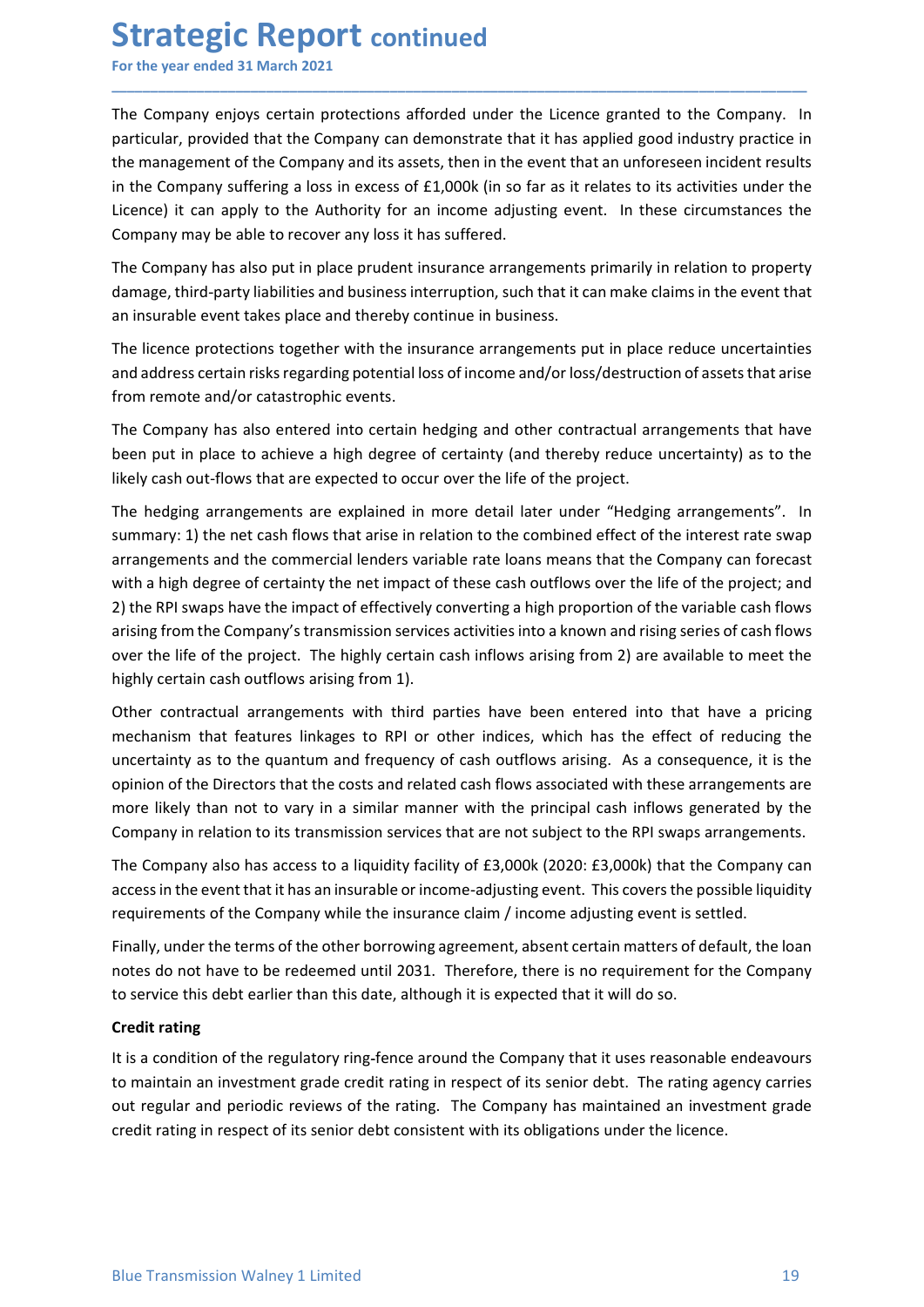**Strategic Report continued**<br>
For the year ended 31 March 2021<br>
During the rating agency's assessment of the Company's credit rating, amongst other matte<br>
rating agency will and has considered: the cash flows expected to a **Strategic Report continued**<br>For the year ended 31 March 2021<br>During the rating agency's assessment of the Company's credit rating, amongst other matters, the<br>rating agency will and has considered: the cash flows expected **Strategic Report continued**<br>For the year ended 31 March 2021<br>During the rating agency's assessment of the Company's credit rating, amongst other matters, the<br>rating agency will and has considered: the cash flows expected **Strategic Report continued**<br>For the year ended 31 March 2021<br>During the rating agency's assessment of the Company's credit rating, amongst other matters, the<br>rating agency will and has considered: the cash flows expected **Strategic Report continued**<br>For the year ended 31 March 2021<br>During the rating agency's assessment of the Company's credit rating, amongst other matters, the<br>rating agency will and has considered: the cash flows expected **Strategic Report continued**<br>For the year ended 31 March 2021<br>During the rating agency's assessment of the Company's credit rating, amongst other matters, the<br>rating agency will and has considered: the cash flows expected **Strategic Report continued**<br>For the year ended 31 March 2021<br>During the rating agency's assessment of the Company's credit rating, amongst other matters, the<br>rating agency will and has considered: the cash flows expected **Strategic Report continued**<br>For the year ended 31 March 2021<br>During the rating agency's assessment of the Company's credit rating, amongst other matters, the<br>rating agency will and has considered: the cash flows expected **Strategic Report continued**<br>For the year ended 31 March 2021<br>During the rating agency's assessment of the Company's credit rating, amongst other matters, the<br>rating agency will and has considered: the cash flows expected **Strategic Report continued**<br>For the year ended 31 March 2021<br>During the rating agency's assessment of the Company's credit rating, amongst other matters, the<br>rating agency will and has considered: the cash flows expected **Strategic Report continued**<br>For the year ended 31 March 2021<br>During the rating agency's assessment of the Company's credit rating, amongst other matters, the<br>rating agency will and has considered: the cash flows expected **Strategic Report continued**<br>For the year ended 31 March 2021<br>During the rating agency's assessment of the Company's credit rating, amongst other matters, the<br>rating agency will and has considered: the cash flows expected **Strategic Report continued**<br>
For the year ended 31 March 2021<br>
During the rating agency's assessment of the Company's credit rating, amongst other matters, the<br>
rating agency will and has considered: the cash flows expect **Strategic Report continued**<br>For the year ended 31 March 2021<br>
The year ended 31 March 2021<br>
During the rating agency's assessment of the Company's credit rating, amongst other matters, the<br>
rating agency will and has cons **STITATE EXECTS FREDOTT CONTITIMED**<br>For the year ended 31 March 2021<br>During the rating agency's assessment of the Company's credit rating, amongst other ma<br>rating agency will and has considered: the cash flows expected to For the year ended 31 March 2021<br>
During the rating agency's assessment of the Company's credit rating, amongst other matters, the<br>
rating agency will and has considered: the cash flows expected to arise over the term of t During the rating agency's assessment of the Company's credit rating, amongst other matters, the rating agency will and has considered: the cash flows expected to arise over the term of the project; the regulatory environm

\_\_\_\_\_\_\_\_\_\_\_\_\_\_\_\_\_\_\_\_\_\_\_\_\_\_\_\_\_\_\_\_\_\_\_\_\_\_\_\_\_\_\_\_\_\_\_\_\_\_\_\_\_\_\_\_\_\_\_\_\_\_\_\_\_\_\_\_\_\_\_\_\_\_\_\_\_\_\_\_\_\_\_\_\_\_\_\_\_\_

During the rating agency s assessment of the Company's credit rating, amongst other matters, the<br>rating agency will and has considered: the cash flows expected to arise over the term of the priorical<br>the regulatory environ rating agency will and an considered: the cash flows expected to arise over the term of the project, the mature of the principal contractual arrangements in place; the insurance arrangements; unusual and/or material mainte the regulatory environment within which the Company operates; the nature of the prontractual arrangements in place; the insurance arrangements; unusual and/or notinatell arrangements in place; the insurance arrangements; u maintenance expenditure; and the credit risk of all material counterparties in arriving at their<br>assessment of the appropriate credit rating,<br>cass assessment, that having regards to the principal risks and uncertainties re

assessment of the appropriate credit rating.<br>
It is the Directors assessment, that having regards to the principal risks and uncertainties regarding<br>
cash flows, the creditworthiness of counterparties; the regulatory envir It is the Directors assessment, that having regards to the principal risks and uncertainties regarding<br>cash flows, the creditworthiness of counterparties; the regulatory environment, the insurance<br>arrangements and other ma It is the Directors assessment, that having regards to the principal rists and uncertainties regarding<br>respectively. He creditworthiness of counterparties; the regulatory environment, the insurance<br>arrangements and other m cash flows, the creditworthmess or counterparties; the regulatory environment, the insurance<br>arrangements and other matters that are discussed in this Strategic Report, that there are reasonable<br>grounds to believe that the arrangements and other matters that are discussed in this strategic Report, that there are reasonable<br>grounds to believe that the rating agency will continue to confirm that the Company's senior debt<br>investment grade statu investment grade status in the foreseeable future based on the information availant the date of these regulatory accounts.<br> **On-going funding requirements**<br> **On-going funding requirements**<br> **Company** does not expect to hav at the date of these regulatory accounts.<br>
On-going funding requirements<br>
The Company does not expect to bave any significant funding requirements over the expected life of<br>
the project that will require additional externa

**On-going funding requirements**<br>The Company does not expect to have any significant funding, conservering and other obligations of the<br>the project that will require additional external funding. Loon servicing and other obl The Company does not expect to have any significant funding requirements over the expected life of<br>the project that will require additional external funding. Loan servicing and other obligations of the<br>Company are expected The Company does not expect to have any signinctant funding requirements over the expected life of<br>the project that will require additional external funding. Loan servicing and other obligations of the<br>Company are expected the projett hat will require additional external funding. Loan servicing and other obilgations of the<br>Company are expected to be met by the cash inflows generated by the Company. Consequently,<br>based on the current capacity Company are expected to be met by the cash inflows generated by the Company. Consequently,<br>
Dosed on the current capacity of the existing transmission system operated by the Company, there is<br>
minimal refinancing risk.<br>
To based on the current capacity of the existing transmission system operated by the Company, there is<br>To the setent that a requirement for significant expenditure is required in the future as a result of<br>additional capital w minimal reftinancing risk.<br>To the extent that a requirement for significant expenditure is required in the future as a result of<br>additional capital works being required to provide incremental transmission capacity, there i restrictions". additional capital works being required to provide incremental transmission capacity, there is a<br>mechanism in the Company's transmission lience to allow the Company to increase its charges in<br>respect of such expenditure. T mechanism in the Company's transmission licence to allow the Company to increase its charges in the company is<br>respect of such expenditure. The Directors expect that additional funding would be made available<br>based on the respect of such expenditure. The Directors expect that additional truding would be made available<br>these don the increased cash inflows that would be expected in the foreseeable future.<br>No such additional expenditure is pla based on the increased cash inflows that would be expected to arise from such additional experts<br>No such additional expenditure is planned or expected in the foreseeable future.<br>Surplus funds<br>The Company invests surplus fu **Surplus funds**<br>
The Company invests surplus funds in term deposits with banks that have a shore<br>
rating of at least A-1 or better issued by Standard & Poor's, or P-1 or better issued<br>
term deposit periods typically matur Incellation of the policy interests are the policy of the beard that the company will only character a since that standard and the policy of the Board that the end of each quarter. At 31 March 2021, the Company the them de term deposit periods variable youth and of your 1 or bucklichards of your and the enterm deposit periods typically mature at the end of each quarter. At 31 March 2021, the Company thad £10,049k (2020: £9,977k) on deposit o Earth and thought protein and the conomic term of the conomic term of the conomic term of the company interaction that restrict the use of the monies contained in those accounts for specific purposes. Of the remaining that

cash and cash equivalents, £1,385k (2020: £1,583k) requires the consent of the Company's lenders<br>prior to use but are held for general corporate purposes. A description of the restrictions applied to<br>prior to use but are h

### General

into.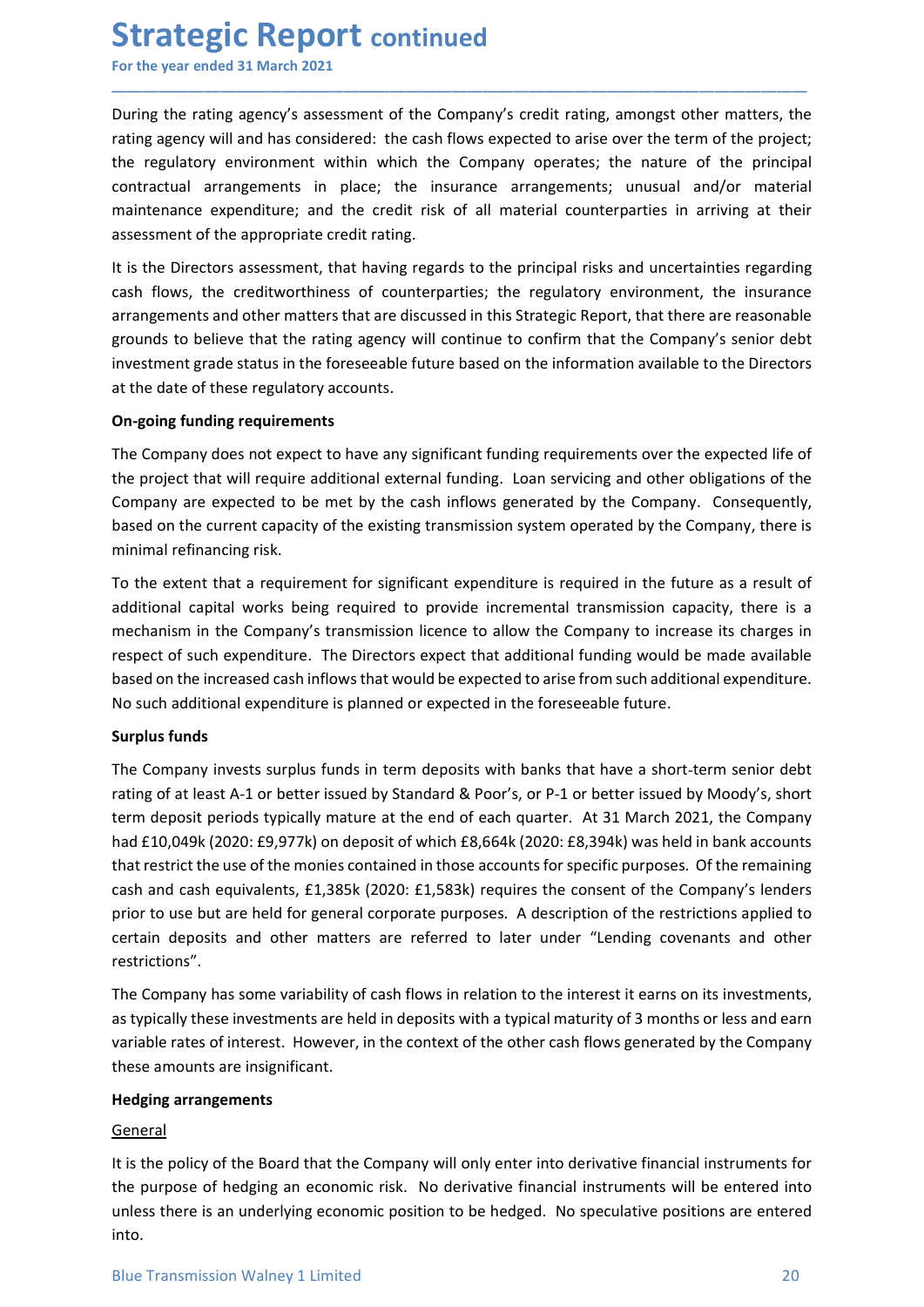**Strategic Report continued**<br>
For the year ended 31 March 2021<br>
RPI swaps<br>
The Company has entered into arrangements with third parties for the purpose of exchanging t **Strategic Report continued**<br>For the year ended 31 March 2021<br>RPI swaps<br>The Company has entered into arrangements with third parties for the purpose of exchanging the vast<br>majority (approximately 70%) of variable cash infl **Strategic Report continued**<br>For the year ended 31 March 2021<br>RPI swaps<br>The Company has entered into arrangements with third parties for the purpos<br>majority (approximately 70%) of variable cash inflows arising from the ele **Strategic Report continued**<br>For the year ended 31 March 2021<br>The Company has entered into arrangements with third parties for the purpose of exchanging the vast<br>majority (approximately 70%) of variable cash inflows arisin **Strategic Report continued**<br>For the year ended 31 March 2021<br>The Company has entered into arrangements with third parties for the purpose of exchanging the vast<br>majority (approximately 70%) of variable cash inflows arisin **Strategic Report continued**<br>For the year ended 31 March 2021<br>The Company has entered into arrangements with third parties for the purpose of exchanging the vast<br>majority (approximately 70%) of variable cash inflows arisin **Strategic Report continued**<br>For the year ended 31 March 2021<br>The Company has entered into arrangements with third parties for the purpose of exchanging the vast<br>majority (approximately 70%) of variable cash inflows arisin **Strategic Report continued**<br>For the year ended 31 March 2021<br>The Company has entered into arrangements with third parties for the purpose of exchanging the vast<br>majority (approximately 70%) of variable cash inflows arisin **Strategic Report continued**<br>For the year ended 31 March 2021<br>The Company has entered into arrangements with third parties for the purpose of exchanging the vast<br>majority (approximately 70%) of variable cash inflows arisin **Strategic Report continued**<br>For the year ended 31 March 2021<br>**RPI swaps**<br>**RPI swaps**<br>**RPI swaps**<br>**RPI swaps**<br>**RPI swaps**<br>**RPI swaps**<br>**RPI swaps**<br>**RPI swaps**<br>**CRIPY** (approximately 70%) of variable cash inflows arising fro **Strategic Report continued**<br>
And some the vera rended 31 March 2021<br>
API swaps<br>
The Company has entered into arrangements with third parties for the purpose of exchanging the vast<br>
majority (approximately 70%) of variable **Strategic Report continued**<br>Refl swaps<br>The Company has entered into arrangements with third parties for the purpose of exchanging the vast<br>majority (approximately 70%) of variable cash inflows arising from the electricity

\_\_\_\_\_\_\_\_\_\_\_\_\_\_\_\_\_\_\_\_\_\_\_\_\_\_\_\_\_\_\_\_\_\_\_\_\_\_\_\_\_\_\_\_\_\_\_\_\_\_\_\_\_\_\_\_\_\_\_\_\_\_\_\_\_\_\_\_\_\_\_\_\_\_\_\_\_\_\_\_\_\_\_\_\_\_\_\_\_\_

**Strategic Report continued**<br> **Agreements** wanter and a March 2021<br> **Agreements** with third parties for the purpose of exchanging the vast<br>
majority (approximately 70%) of variable cash inflows arising from the electricity **Strategic Report continued**<br>For the year ended 31 March 2021<br>The Company has entered into arrangements with third parties for the purpose of exchanging the vast<br>misjority (approximately 70%) of variable cash inflows arisi **STIT CHE EXECT COLUT COLUT COLUT COLUT**<br> **RPI SWADS**<br> **RPI SWADS**<br>
The Company has entered into arrangements with third parties for the purpose of exchanging the vast<br>
majority (approximately 70%) of variable cash inflows For the year ended 31 March 2021<br> **RPI swaps**<br>
The Company has entered into arrangements with third parties for the purpose of exchanging the vast<br>
majority (approximately 70%) of variable cash inflows arising from the ele RPI swaps<br>The Company has entered into arrangements with third parties for the purpose of exchanging the vast<br>majority (approximately 70%) of variable cash inflows arising from the electricity transmission service<br>it provi RPI swaps<br>The Company has entered into arrangements with third parties for the purpose of exchanging the vast<br>majority (approximately 70%) of variable cash inflows arising from the electricity transmission service<br>it provi The Company has entered into arrangements with third parties for the purpose of exchanging the vast<br>majority (approximately 70%) of variable cash inflows arising from the electricity transmission service<br>it provides to NGE majority (approximately 70%) of variable cash inflows arising from the electricity transmission service<br>the varoises to NGESO in exchange for a pre-determined stream of cash inflows with the final payment<br>date expected on it provides to NGESO in exchange for a pre-determined stream of cash inflows with the final payment<br>date expected on 30 September 2030. The period through to 30 September 2030 closely matches the<br>remaining period over whic date expected on 30 September 2030. The period through to 30 September 2030 closely matches the remaining period over which the Company enjoys exclusive rights to operate the offshore transmission system under the Licence remaining period over which the Company enjoys exclusive rights to operate the offshore<br>
fromsmission system under the Licence and the period over which the vast majority of future cash<br>
flows from the project are expected

transmission system under the Licence and the period over which the vast majority of future cash<br>As previously described (see "Pirincipal regulatory, industry contracts and industry code matters-<br>As previously described (s flows from the project are expected to be generated.<br>As previously described (see "Principal regulatory, industry contracts and industry code matters-<br>Regulated revenue and incentives"), under the terms of the Lience, regu As previously described (see "Principal regulatory, industry contracts and industry code matters-<br>Regulated revenue and incentives"), under the terms of the Licence, regulatory and other contractual<br>agreements, the Company As perototy usern the RPI swaps continue to the RPI swaps continue to the forecast and monary contractual agreements, the Company is permitted to charge its principal customer, NGESO, an agreed amount agreements, the Compa inguatore and microlous provide to the pays that increases that a conclusted to the avera that are considered to the average mements, the Company is permitted to charge its principal customer, NGESO, an agreed amount<br>for t eyetments, ree company is permineted to the price of which is uplified each year commencing 1 April<br>by a sum equivalent to the average percentage change in RPI over the previous 12-month period<br>of a sum equivalent to the a by a sum equivalent to the average percentage change in RPI over the previous 12-month period<br>of exchanging the vast majority of variable cash inflows derived from the Company's transmission<br>services (impacted by changes i measured from lanuary to December. The use of derivative arrangements ("RPI swaps") has the effect these derivative of developing cash flows oer the same period.<br>The Directors believe that the use of these RPI swaps is con of exchanging the vast majority of variable cash inflows derived from the Company's transmission<br>services (impacted by changes in actual RPI) in exchange for a known and predetermined stream of<br>string cash flows over the s Triangle and thousable and the same period.<br>
The Directors believe that the use of these RPI swaps is consistent with the C<br>
management objective and strategy for undertaking the hedge. The vast majority of<br>
transagement o The Directors believe that the use of these RPI swaps is consistent with the Company's risk<br>management objective and strategy for undertaking the hedge. The vast majority of the Company's<br>cash outflows relate to borowings Incellent of the same commercial commercial commercial comparity of the Company's transference where the substantially carry a fixed coupon (after interest rate swaps-<br>cash outflows relate to borrowings that substantially cash outflows relate to borrowings that substantially carry a fixed coupon (after interest rate swaps-<br>see beleve) so that both the resultant principal repayments and coupon payments are largely<br>predetermined. The purpose see below) so that both the resultant principal repayments and coupon payments are largely<br>predetermined. The purpose of the RPI swap arrangements is to generate highly cretin cm ash inflows<br>(thereby reducing uncertainty) predetermined. The purpose of the RPI swap arrangements is to generate highly certain cash inflows<br>(thereby reducing uncertainty) so that the Company can meet its obligations under the terms of the<br>(Company's borrowing arr (thereby reducing uncertainty) so that the Company can meet its obligations under the terms of th<br>Company's borrowing arrangements and therefore reduce the risk of default. The Directors believe<br>that the RPI swaps continue

Interest rate swaps<br>The Company has also entered into a series of interest rate swaps with fellow or subsidiary<br>The Directors believe that the use of these interest rate swaps is consistent with the Company's risk<br>The Dire Company's ofrrowing arrangements and therefore reduce the risk of derialit. The Directors believe the companys ontinue to have a highly prifective hedging relationship with the forecast cash inflows that are considered to that the KPI swaps continue to nave a nightly errective heregaing relationship with the forecast cash those transformed inflows that ere concluded that these derivatives meet the definition of a cash flow hedge and have fo Influows that are considered to be highly probable and as a consequence have concluded that these<br>derivatives meet the definition of a cash flow hedge and have formally designated them as such.<br>The net carrying value of RP derivatives meet the definition of a cash flow hedge and have formally designated them as such.<br>The net carrying value of RPI swap assets at 31 March 2021 was £817k (2020: £1,186k).<br>Further information relating to these de The net carrying value of RPI swap assets at 31 March 2021 was £817k (2020: £1,186k).<br>Further information relating to these derivative financial instruments is contained within notes 12 and<br>18 to the regulatory financial s Further information relating to these derivative financial instruments is contained within notes 12 and<br>18 to the regulatory financial statements.<br>
Interest rate swaps<br>
The Company has also entered into a series of interes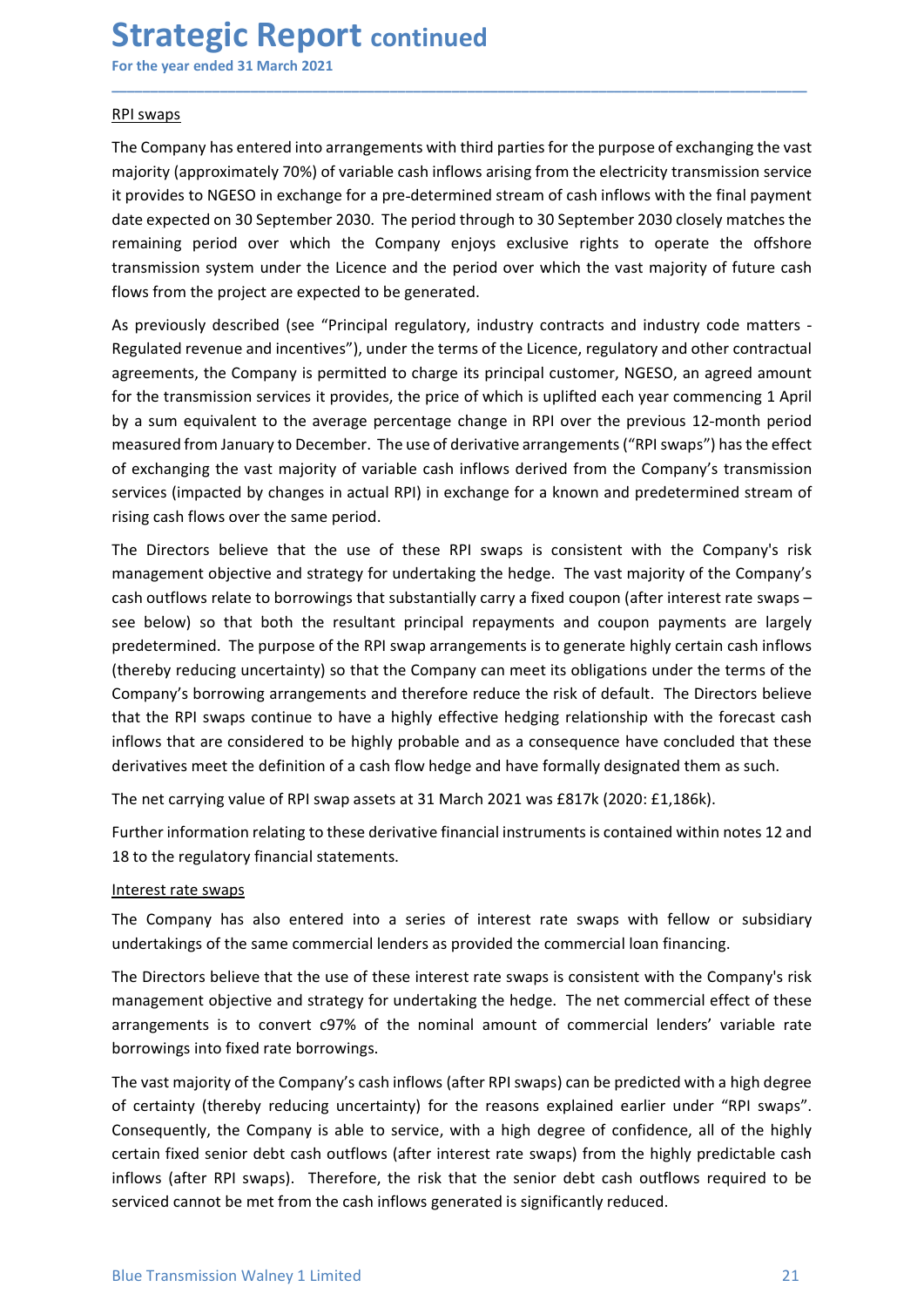**Strategic Report continued**<br>
For the year ended 31 March 2021<br>
The effect of using interest rate swaps in the manner utilised by the Company substantially elin<br>
the interest rate risk that the Company might otherwise have **Strategic Report continued**<br>For the year ended 31 March 2021<br>The effect of using interest rate swaps in the manner utilised by the Company substantially eliminates<br>the interest rate risk that the Company might otherwise h

\_\_\_\_\_\_\_\_\_\_\_\_\_\_\_\_\_\_\_\_\_\_\_\_\_\_\_\_\_\_\_\_\_\_\_\_\_\_\_\_\_\_\_\_\_\_\_\_\_\_\_\_\_\_\_\_\_\_\_\_\_\_\_\_\_\_\_\_\_\_\_\_\_\_\_\_\_\_\_\_\_\_\_\_\_\_\_\_\_\_

**Strategic Report continued**<br>For the year ended 31 March 2021<br>The effect of using interest rate swaps in the manner utilised by the Company substantially eliminates<br>the interest rate risk that the Company might otherwise h **Strategic Report continued**<br>For the year ended 31 March 2021<br>The effect of using interest rate swaps in the manner utilised by the Company substantially eliminates<br>the interest rate risk that the Company might otherwise h **Strategic Report continued**<br>For the year ended 31 March 2021<br>The effect of using interest rate swaps in the manner utilised by the Company substantially eliminates<br>the interest rate risk that the Company might otherwise h **Strategic Report continued**<br>For the year ended 31 March 2021<br>The effect of using interest rate swaps in the manner utilised by the Company substantially eliminates<br>the interest rate risk that the Company might otherwise h **Strategic Report continued**<br>For the year ended 31 March 2021<br>The effect of using interest rate swaps in the manner utilised by the Company substantially eliminates<br>the interest rate risk that the Company might otherwise h **Strategic Report continued**<br>
For the year ended 31 March 2021<br>
The effect of using interest rate swaps in the manner utilised by the Company substantially eliminates<br>
the interest rate risk that the Company might otherwis **Strategic Report continued**<br>For the year ended 31 March 2021<br>The effect of using interest rate swaps in the manner utilised by the Company substantially eliminates<br>the interest rate risk that the Company might otherwise h **Strategic Report continued**<br>
For the year ended 31 March 2021<br>
The effect of using interest rate swaps in the manner utilised by the Company substantially eliminates<br>
the interest rate risk that the Company might otherwis

**Strategic Report continued**<br>For the year ended 31 March 2021<br>The effect of using interest rate swaps in the manner utilised by the Company substantially eliminates<br>the interest rate risk that the Company might otherwise h **Strategic Report continued**<br>The effect of using interest rate swaps in the manner utilised by the Company substantially eliminates<br>the interest rate risk that the Company might otherwise have been subject to.<br>The Director **Strategic Report continued**<br>For the year ended 31 March 2021<br>The effect of using interest rate swaps in the manner utilised by the Company substantially eliminates<br>the interest rate is that the Company might otherwise hav **STIGTEG IC REPOFT continued**<br>The effect of using interest rate swaps in the manner utilised by the Company substantially eliminates<br>The effect of using interest rate swaps in the manner utilised by the Company substantial For the year ended 31 March 2021<br>The effect of using interest rate swaps in the manner utilised by the Company substantially eliminates<br>the interest rate risk that the Company might otherwise have been subject to.<br>The Dire The effect of using interest rate swaps in the manner utilised by the Company substantially eliminates<br>the interest rate risk that the Company might otherwise have been subject to.<br>The Directors believe that the interest r The effect of using interest rate swaps in the manner utilised by the Company substantially eliminates<br>the interest rate risk that the interest rate swap hedging relationship is highly refective and that the<br>The Directors the interest rate risk that the Company might otherwise have been subject to.<br>The Directors believe that the interest rate swap hedging relationship is highly effective and that the<br>forecast cash inflows are highly probabl The Directors believe that the interest rate swap hedging relationship is highly effective and that the forecast cash inflows are highly probable and as a consequence, have concluded that these interest rate derivatives me forecast cash inflows are highly probable and as a consequence, have concluded that these interest<br>rate derivatives meet the definition of a cash flow hedge and have formally designated them as such.<br>The carrying value of derivatives meet the definition of a cash flow hedge and have formally designated them as such.<br>carrying value of interest rate swap liabilities at 31 March 2021 was £4,083k (2020: £5,310k).<br>Her information relating to the carrying value of interest rate swap liabilities at 31 March 2021 was £4,083k (2020: £5,310k).<br>
her information relating to these derivative financial instruments is contained within notes 12 and<br>
of the regulatory financi refreshed on relations and other states and relations and the register of the regulatory financial statements.<br>The refreshendor relating to these derivative financial instruments is contained within notes 12 and<br>ding coven 2) the Company is required to deliver financial and conditions and the Company is subject to certain covenants and conditions under lending agreements with the senior debt holders. The Company entered into the lending agre of the regalatory minimals state. Then<br>
ding coven ants and other restrictions<br>
Company is subject to certain covenants and conditions under lending agreements with the senior<br>
chompany is subject to certain covenants and Entering correlations unto the restance of the Eorhay is required to certain coverants and conditions under lending agreements with the senior<br>debt holders. The Company entered into the lending agreements to allow it to fu debt holders. The Company entered into the lending agreements to allow it to fund the acquisition of<br>the transmission owner asset. Under these lending agreements, a Global Agent has been appointed<br>to represent the senior d transmission owner asset. Under these lending agreements, a Global Agent has been appointed<br>present the senior debt holders and to monitor compliance by the Company with the conditions<br>ele relaring agreements it has entere epresent the senior debt holders and to monitor compliance by the Company with the conditions<br>be lending agreements it has entered into. In addition, a Technical Adviser and an Insurance<br>bise have also been appointed under

- 
- 
- 
- ine lending agreements it has entered into. In addition, a Technical Adviser and an Insurance<br>iser have also been appointed under the terms of the lending agreements to support the Global<br>tion the interdischarge of the Age iser have also been appointed under the terms of the lending agreements to support the Global<br>thin the discharge of the Agent's duties. The covenants and conditions of the lending agreements<br>de (but are not limited to) tha Agent in the discharge of the Agent's duties. The covenants and conditions of the lending agreements<br>
include (but are not limited to) that described as follows:<br>
1) the Company is required to operate on the basis of a fin ide (but are not limited to) that described as follows:<br>
the Company is required to operate on the basis of a financial plan while the lending agreements<br>
are in place (19 years) which the Global Agentt, as a paproved and the Company is required to operate on the basis of a financial plan while the lending agreements<br>are in place (19 years) which the Global Agent has approved and subject to certain allowances;<br>any deviation from that plan r are in place (19 years) which the Global Agent has approved and subject to certain allowances;<br>any deviation from that plan requires the approval of the Global Agent.<br>The financial plan is<br>refreshed on a quarterly basis an any deviation from that plan requires the approval of the Global Agent. The financial plan is<br>refreshed on a quarterly basis and revised on an annual basis as required;<br>the Company is required to deliver financial and othe refreshed on a quarterly basis and revised on an annual basis as required;<br>the Company is required to deliver financial and other information at specified intervals (typically<br>quarterly) to the Global Agent;<br>the Company is the Company is required to deliver financial and other information at specified intervals (typically<br>quarterly) to the Global Agent;<br>the Company is required to maintain adequate insurances at all times;<br>the lending agreeme quarterly) to the Global Agent;<br>
3) the Company is required to maintain adequate insurances at all times;<br>
4) the lending agreements specify the bank accounts that the Company is permitted to operate and<br>
in addition, rest the Company is required to maintain adequate insurances at all times;<br>the lending agreements specify the bank accounts should be operated – this includes, in respect<br>in addition, restrict the way in which those accounts sh If the Company materially falls to comply with the terms of the lending agreements or the Company is in respect<br>of certain accounts, requiring those accounts to be funded for specific purposes and only allowing<br>access to t
- 
- 5) the Company is required to maintain certain financial ratios (both historical and forward looking)<br>in respect of debt service cover; loan life cover; and in respect of incremental investments it<br>cannot exceed a specifie of certain accounts, requiring those accounts to be funded for specific purposes and only allowing<br>access to those accounts for that specified purpose. Most withdrawals from bank accounts<br>require the consent of the Global exacts to those accounts for that specified purpose. Most withdrawals from bank accounts<br>require the consent of the Global Agent;<br>5) the Company is required to maintain certain financial ratios (both historical and forward require the consent of the Global Agent;<br>The Company is required to maintain certain financial ratios (both historical and forward in respect of debt service cover; loan life cover; and in respect of incremental investreme
- shareholders.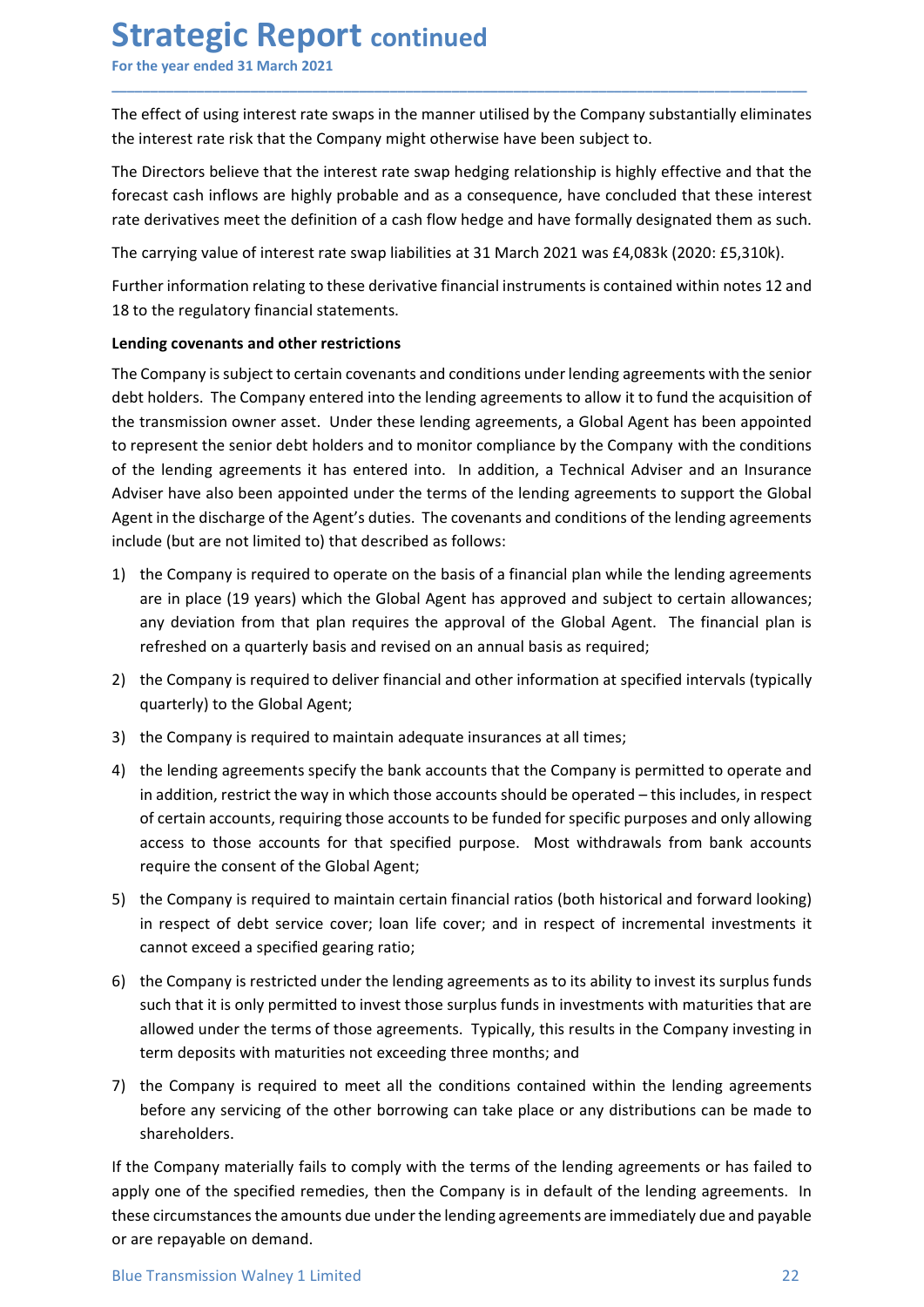Strategic Report continued<br>
For the year ended 31 March 2021<br>
Since entering into the lending agreements, the Company has materially complied with all<br>
lending covenants and conditions and has continued to do so through to **Strategic Report continued**<br>For the year ended 31 March 2021<br>Since entering into the lending agreements, the Company has materially complied with all of the<br>lending covenants and conditions and has continued to do so thro **Strategic Report continued**<br>For the year ended 31 March 2021<br>Since entering into the lending agreements, the Company has materially complied with all of the<br>lending covenants and conditions and has continued to do so thro

\_\_\_\_\_\_\_\_\_\_\_\_\_\_\_\_\_\_\_\_\_\_\_\_\_\_\_\_\_\_\_\_\_\_\_\_\_\_\_\_\_\_\_\_\_\_\_\_\_\_\_\_\_\_\_\_\_\_\_\_\_\_\_\_\_\_\_\_\_\_\_\_\_\_\_\_\_\_\_\_\_\_\_\_\_\_\_\_\_\_

**Strategic Report continued**<br>For the year ended 31 March 2021<br>Since entering into the lending agreements, the Company has materially complied with all of the<br>lending covenants and conditions and has continued to do so thro **Strategic Report continued**<br>For the year ended 31 March 2021<br>Since entering into the lending agreements, the Company has materially complied wi<br>lending covenants and conditions and has continued to do so through to the da **Strategic Report continued**<br>For the year ended 31 March 2021<br>Since entering into the lending agreements, the Company has materially complied with all of the<br>lending covenants and conditions and has continued to do so thro **Strategic Report continued**<br>For the year ended 31 March 2021<br>Since entering into the lending agreements, the Company has materially complied with all of the<br>lending covenants and conditions and has continued to do so thro **Strategic Report continued**<br>For the year ended 31 March 2021<br>Since entering into the lending agreements, the Company has materially complied with all of the<br>lending covenants and conditions and has continued to do so thro **Strategic Report continued**<br>For the year ended 31 March 2021<br>Since entering into the lending agreements, the Company has materially complied with all of the<br>lending covenants and conditions and has continued to do so thro **Strategic Report continued**<br>For the year ended 31 March 2021<br>Since entering into the lending agreements, the Company has materially complied with all of the<br>lending covenants and conditions and has continued to do so thro **Strategic Report continued**<br>For the year ended 31 March 2021<br>Since entering into the lending agreements, the Company has materially complied with all of the<br>lending covenants and conditions and has continued to do so thro **Strategic Report continued**<br>For the year ended 31 March 2021<br>Since entering into the lending agreements, the Company has materially complied with all of the<br>lending covenants and conditions and has continued to do so thro **Strategic Report continued**<br>For the year ended 31 March 2021<br>Since entering into the lending agreements, the Company has materially complied with all of the<br>lending covenants and conditions and has continued to do so thro

**IFFORT THE COMPATE CONSTRANT THE COMPATE CONSTRANT THE STATE SINCT THE VERTIFIES SINCT THE VERTIFIES THE VERTIFIES THE COMPATE THE COMPATE THE COMPATE THE COMPATE THE COMPATE COMPATE COMPATE THE COMPATE COMPATE COMPATE OU** For the year ended 3.1 March 2021<br>
Since entering into the lending agreements, the Company has materially complied with all of the<br>
Hending covenants and conditions and has continued to do so through to the date of this re Since entering into the lending agreements, the Company has materially complied with all of the<br>lending covenants and conditions and has continued to do so through to the date of this report.<br>**Accounting policies**<br>The regu since entering into the lending agreements, the Company has materially complied with all or the lending covenants and conditions and has continued to do so through to the date of this report.<br> **Accounting policies**<br>
The re relating covenants and conditions and nas continued to do so through to the date of this report.<br>The regulatory financial statements present the results of the Company using the accounting policies<br>standards in the regulat **Accounting policies**<br>The regulatory financial statements present the results of the Company using the accounting polic<br>outlined in the regulatory financial statements and are in accordance with international account<br>stand The regulatory financial statements present the results of the Company using the a<br>outlined in the regulatory financial statements and are in accordance with interna<br>standards in conformity with the requirements of the Com outlined in the regulatory financial statements and are in accordance with international accounting<br>standards in conformity with the requirements of the Companies Act 2006 (International Financial<br>Reporting Standards ("IFR Standards in contining with the requirements of the comparines of the Comparines Stat 200 minimily with the requirements of the Comparines Act 20<br>Reporting Standards ("IFRS")) and the applicable legal requirements of the C permits certain choices and the following material choices have been made as follows:<br> **Presentation of regulatory financial statements**<br>
The Company uses the nature of expense method for the presentation of its income sta

**Presentation of regulatory financial statements**<br>The Company uses the nature of expense method for the presentation of its income statement and<br>presents its balance sheet showing net assets and total equity.<br>In the income resentation or regulatory minitial statements<br>The Company uses the nature of expense method for the presentation of its income statement and<br>presents its balance sheet showing net assets and total equity.<br>In the income sta The Company uses the nature of expense method for the presentation of its income statement and<br>In the income statement the Company presents a sub-total of operating profit, being the total of<br>operating income, finance inco presents its balance sheet showing net assets and total equity.<br>In the income statement the Company presents a sub-total of operating profit, being the total of<br>operating income, finance income and operating costs. Finance In the income statement the Company presents a sub-total of operating profit, being the total of<br>operating income, finance income and operating costs. Finance income represents the income<br>operating profit to reflection of operating income, finance income and operating costs. Finance income represents the income<br>operating income, finance income and operating costs. Finance income represents the income<br>derived from the operation of the Compan derived from the operation of the Company's transmission owner asset and is included within<br>operating profit to reflect the fact that this is one of the principal revenue generating activities of the<br>Company and relates to operating profit to reflect the fact that this is one of the principal revenue generating activities of the Company's principal operating activity as a provider of electricity Company and relates to the Company's principal Company and relates to the Company's principal operating activity as a provider of electricity transmission availability services.<br> **Financial Instruments**<br>
The Company has elected to apply hedge accounting to its standalo transmission availability services.<br> **Financial Instruments**<br>
The Company has elected to apply hedge accounting to its standalone derivative financial instruments.<br>
Critical accounting policies<br>
The application of accounti Financial Instruments<br>The Company has elected to apply hedge accounting to its standalone derivative financial instruments.<br>Critical accounting policies<br>The application of accounting principles requires the Directors of th judgements and assumptions that are likely to affect the reported amount<br>revenue and expenses and the disclosure of contingent assets and liabilities in t<br>statements. Better information, or the impact of an actual outcome,

regulatory infinited statements togener with a discussion of those poinces that require particularly<br>complex or subjective decisions or assessments. The accounting policies section of the regulatory<br>financial statements co Statements. Better information, or the impact of an actuar ottation and outcomes, may give compared with any estimates used and consequently the actual results may difference setimates. The impact of revised estimates, or

Director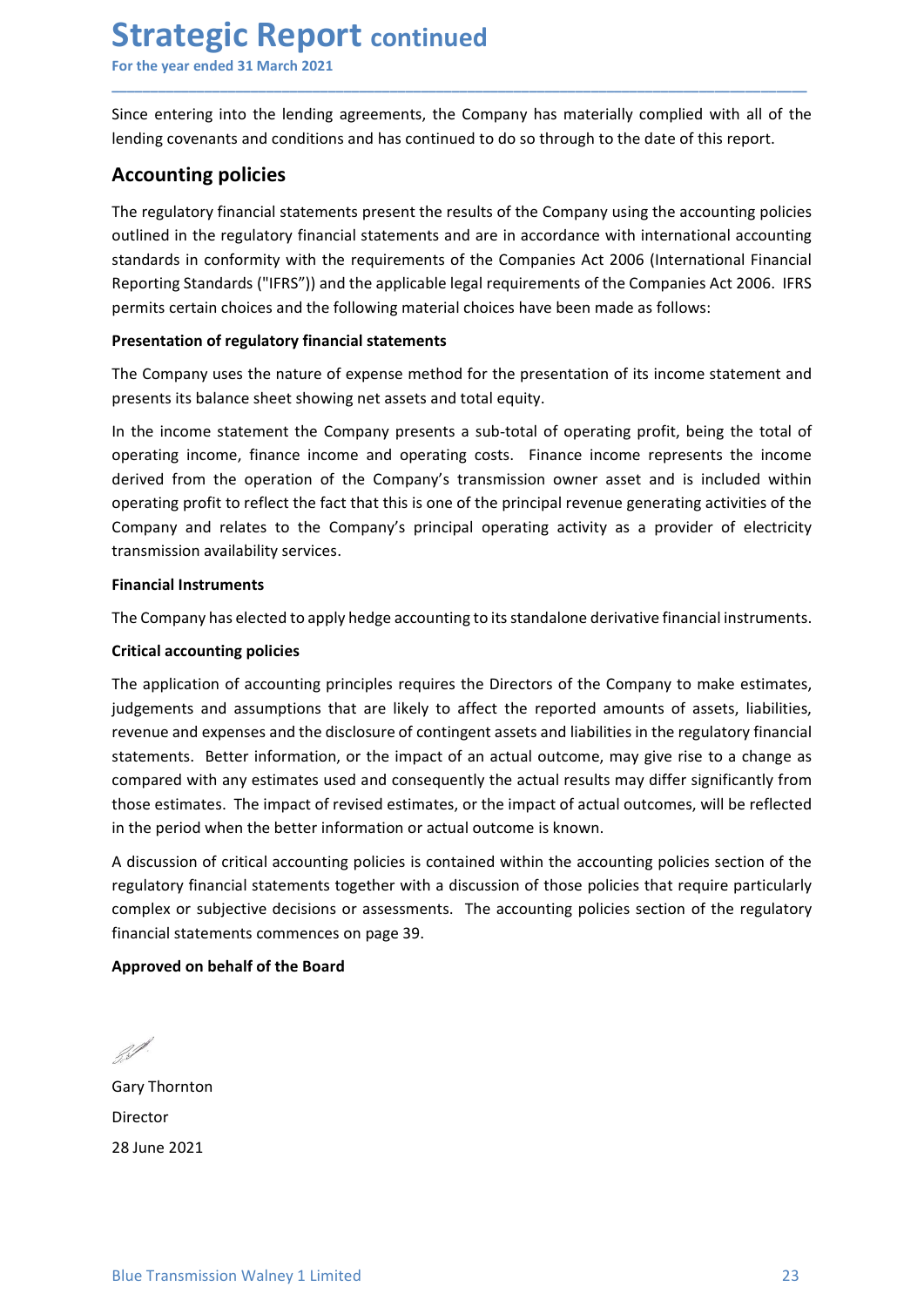### Directors' Report

**Directors' Report**<br>For the year ended 31 March 2021<br>The information in this Directors' Report does not comprise a directors' report within meaning of the<br>Companies Act 2006 the following sections describe the matters that **Directors' Report**<br>For the year ended 31 March 2021<br>The information in this Directors' Report does not comprise a directors' report within meaning of the<br>Companies Act 2006 the following sections describe the matters that For the year ended 31 March 2021<br>
For the year ended 31 March 2021<br>
The information in this Directors' Report does not comprise a directors' report within meaning of the<br>
Companies Act 2006 the following sections describe **included Standard Standard Standard Standard Standard Standard Standard Standard Standard Standard Standard Companies Act 2006 the following sections describe the matters that are required by the Licence for inclusion in Directors' Report**<br>For the year ended 31 March 2021<br>The information in this Directors' Report does not comprise a directors' report within meaning of the<br>Companies Act 2006 the following sections describe the matters that below. **Directors' Report**<br>The information in this Directors' Report does not comprise a directors' report within meaning of the<br>Companies Act 2006 the following sections describe the matters that are required by the Licence for<br> **Directors' Report**<br>For the year ended 31 March 2021<br>The information in this Directors' Report does not comprise a directors' report within meaning of the<br>Companies Act 2006 the following sections describe the matters that **Directors' Report**<br>For the year ended 31 March 2021<br>The information in this Directors' Report does not comprise a directors' report with<br>Companies Act 2006 the following sections describe the matters that are required<br>inc **Directors' Report**<br>For the year ended 31 March 2021<br>The information in this Directors' Report does not comprise a directors' report with<br>Companies Act 2006 the following sections describe the matters that are require<br>incl **Directors' Report**<br>For the year ended 31 March 2021<br>The information in this Directors' Report does not comprise a directors' report with<br>Companies Act 2006 the following sections describe the matters that are required<br>inc **Directors' Report**<br>For the year ended 31 March 2021<br>The information in this Directors' Report does not comprise a directors' report<br>Companies Act 2006 the following sections describe the matters that are required<br>inclusio The information in this Directors' Report does not comprise a directors' report within meaning of the Companies Act 2006 the following sections describe the matters that are required by the Licence for inclusion in the Dir The information in this Directors' Report does not comprise a directors' report within meaning of the Companies Act 2006 the following sections describe the matters that are required by the Licence for cinclusion in the Di Companies Act 2006 the following sections describe the matters that are required by the Licence for includion in the Directors' Report and were approved by the Board. Further details of matters required to be included in t

\_\_\_\_\_\_\_\_\_\_\_\_\_\_\_\_\_\_\_\_\_\_\_\_\_\_\_\_\_\_\_\_\_\_\_\_\_\_\_\_\_\_\_\_\_\_\_\_\_\_\_\_\_\_\_\_\_\_\_\_\_\_\_\_\_\_\_\_\_\_\_\_\_\_\_\_\_\_\_\_\_\_\_\_\_\_\_\_\_\_

### **Directors**

Inclusion<br>In the brincis report and were approved by the board. Further details of interesting the<br>to be included in the Directors' Report are incorporated by reference into this report, as detailed<br>below.<br>Directors<br>The Di Directors<br>The Directors<br>The Directors of the Company who were in office during the year and up to the date of signing the<br>regulatory financial statements were:<br>Craham Farley<br>Craham Farley<br>Matthew Pitts<br>Mathew Pitts<br>Mathew **Directors**<br>
The Directors of the Company who were in office during the year and up to the date of signing the<br>
regulatory financial statements were:<br>
Matthew Edwards<br>
Matthew Edwards<br>
Matthew Pitts<br>
Gary Thornton<br> **Qualif** report. The Dietclors of the Company who were in office during the year and up to the date of significal<br>regulatory financial statements were:<br>
Matthew Edwards<br>
Gary Thornton<br>
Qualifying Third Party Indemnity Provisions<br>
The Compa Matthew Edwards<br>
Graham Farley<br>
Gary Thornton<br>
Gary Thornton<br>
Clearly Thornton<br>
The Company has made qualifying third-party indemnity provisions for the benefit of its directors<br>
during the year. These provisions remain in waturew cowards<br>
Gary Thornton<br>
Gary Thornton<br>
Qualifying Third Party Indemnity Provisions<br>
The Company has made qualifying third-party indemnity provisions for the benefit of its directors<br>
during the year. These provisio Commanter<br> **Company Property Company** Provisions<br> **Qualifying Third Party Indemnity Provisions**<br>
Chergapy has made qualifying third-party indemnity provisions for the benefit of its directors<br>
The Company has made qualifyi

to the unsecure to can routes 2003 to this immether partier untercusting; in accuration, a nuriner 1000;<br>(2020: £328k) of RPI indexation has been added to the carrying value of the loan, while its carrying<br>amount has also Gary Thornton<br> **Qualifying Third Party Indemnity Provisions**<br>
The Company has made qualifying third-party indemnity provisions for the benefit of its<br>
during the year. These provisions remain in force at the reporting date Qualifying Third Party Indemnity Provisions<br>The Company has made qualifying third-party indemnity provisions for the benefit of its directors<br>during the year. These provisions remain in force at the reporting date.<br>Princip Qualifying Third Party Indemnity Provisions<br>The Company has made qualifying third-party indemnity provisions for the benefit of its directors<br>during the year. These provisions remain in force at the reporting date.<br>
A full The Company has made qualifying third-party indemnity provisions for the benefit of its directors<br>during the year. These provisions remain in force at the reporting date.<br>**Principal activities and business review**<br>A full d The Compary has indee years and puring throughair through polynomial of the benefit of its directions<br>adviring the year. These provisions remain in force at the reporting date.<br> **Principal activities and business review**<br> ouring the year. These provisions reliable method is a the reporting date.<br> **Principal activities and business review**<br>
is contained in the Strategic Report on pages 3 to 23, which is incorporated by reference into this<br> **Principal activities and business review**<br>**A** full description of the Company's principal activities, business and principal risks and uncertainties<br>is contained in the Strategic Report on pages 3 to 23, which is incorpor A full description of the Company's principal activities, business and principal risks and uncertainties<br>is contained in the Strategic Report on pages 3 to 23, which is incorporated by reference into this<br>report.<br>**Material** Is contained in the strategic wepote on pages 3 to 2.5, which is incorporated by reterence into this **Material interests in shares**<br>
Blue Transmission Walney 1 Limited is a wholly owned subsidiary undertaking of Blue Trans Material interests in shares<br>Blue Transmission Walney 1 Limited is a wholly owned subsidiary undertaking of Blue Transmission<br>Walney 1 (Holdings) Limited, which is a wholly owned subsidiary undertaking of the ultimate pare Blue Transmission Walney 1 Limited is a wholly owned subsidiary undertaking of Blue Transmission<br>Walney 1 (Holdings) Limited, which is a wholly owned subsidiary undertaking of the ultimate parent<br>company Blue Transmission ENDIM Waller The University Tunneet is a wholly owned substailary undertacking of the ultimate parent<br>
Walney 1 (Holdings) Limited, which is a wholly owned subsidiary undertaking of the ultimate parent<br>
company Blue Trans company Blue Transmission Investments Limited.<br> **Returns to parent undertaking**<br>
During the year ended 31 March 2021, the Company paid £976k (2020: £940k) of i<br>
to the unsecured Loan Notes 2031 to its immediate parent unde Returns to parent undertaking<br>
During the year ended 31 March 2021, the Company paid £976k (2020: £940k) of interest in relation<br>
to the unsecured Loan Notes 2031 to its immediate parent undertaking. In addition, a further During the year ended 31 March 2021, the Company paid £976k (2020: £940k) of interest in relation<br>to the unsecured Loan Notes 2031 to its immediate parent undertaking. In addition, a further £162k<br>(2020: £328k) of RPI inde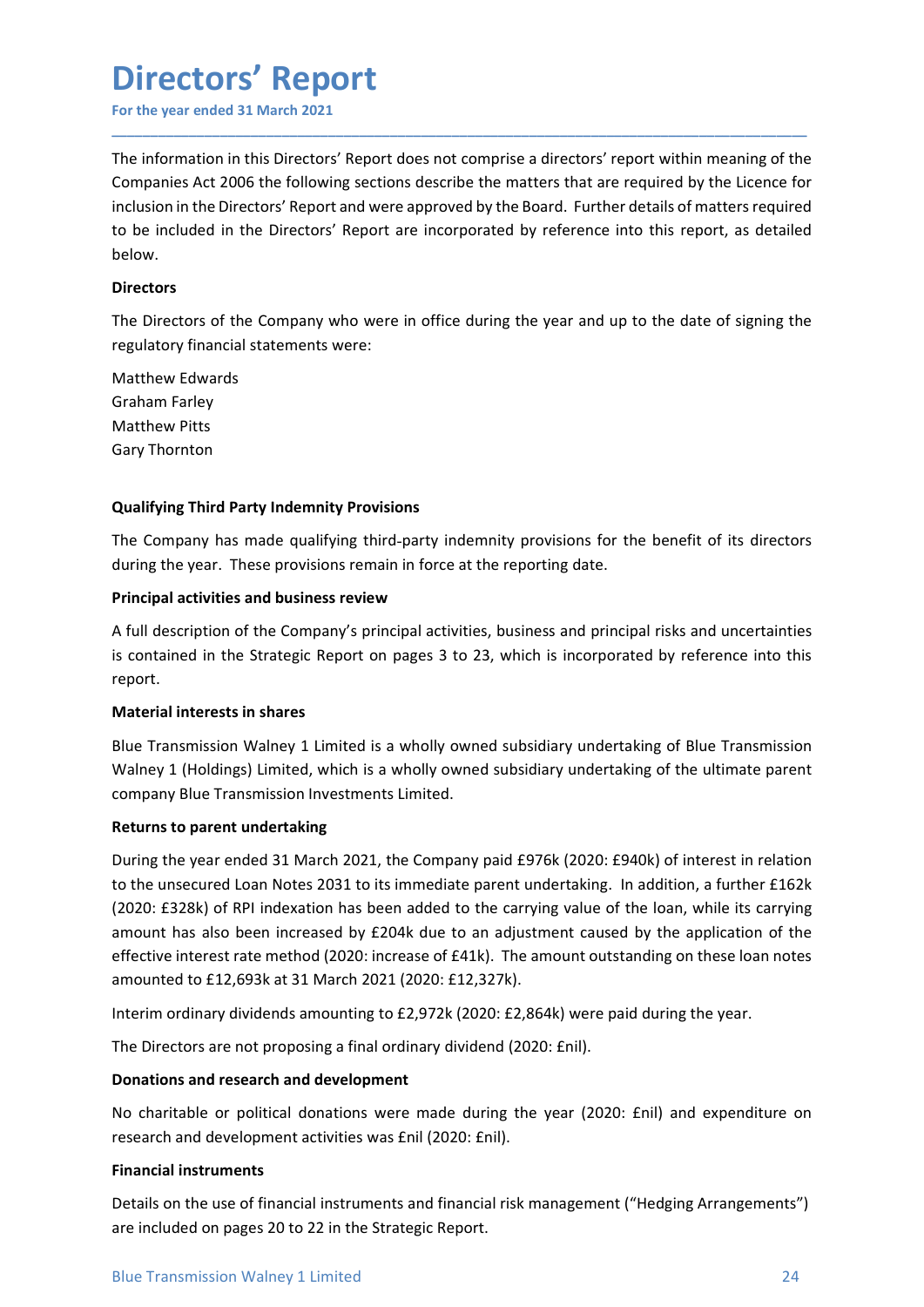### Directors' Report continued

**Directors' Report continued**<br>For the year ended 31 March 2021<br>Greenhouse gas emissions<br>Details of greenhouse gas emissions by the Company during the year are shown in the Corporate<br>governance statement – see page 32. **Directors' Report continued**<br>For the year ended 31 March 2021<br>Greenhouse gas emissions<br>Details of greenhouse gas emissions by the Company during the year are shown in the<br>governance statement – see page 32.<br>Going concern **Directors' Report continued**<br>For the year ended 31 March 2021<br>Details of greenhouse gas emissions by the Company during the year are shown in the Corporate<br>governance statement – see page 32.<br>Going concern<br>Having made enq

\_\_\_\_\_\_\_\_\_\_\_\_\_\_\_\_\_\_\_\_\_\_\_\_\_\_\_\_\_\_\_\_\_\_\_\_\_\_\_\_\_\_\_\_\_\_\_\_\_\_\_\_\_\_\_\_\_\_\_\_\_\_\_\_\_\_\_\_\_\_\_\_\_\_\_\_\_\_\_\_\_\_\_\_\_\_\_\_\_\_

**Directors' Report continued**<br>For the year ended 31 March 2021<br>Greenhouse gas emissions<br>Details of greenhouse gas emissions by the Company during the year are shown in the Corporate<br>governance statement – see page 32.<br>Goin **Directors' Report continued**<br>
For the year ended 31 March 2021<br>
Greenhouse gas emissions<br>
Details of greenhouse gas emissions by the Company during the year are sho<br>
governance statement – see page 32.<br>
Going concern<br>
Hav **Directors' Report continued**<br>For the year ended 31 March 2021<br>Greenhouse gas emissions<br>Details of greenhouse gas emissions by the Company during the year are shown in the Corporate<br>governance statement – see page 32.<br>Goin **Directors' Report continued**<br>For the year ended 31 March 2021<br>**Greenhouse gas emissions**<br>Details of greenhouse gas emissions by the Company during the year are shown in the Corporate<br>governance statement – see page 32.<br>**G Directors' Report continued**<br>
For the year ended 31 March 2021<br> **Greenhouse gas emissions**<br>
Details of greenhouse gas emissions by the Company during the year are shown in the Corporate<br>
governance statement – see page 32 **Directors' Report continued**<br>For the year ended 31 March 2021<br>**Greenhouse gas e**missions<br>betails of greenhouse gas emissions by the Company during the year are shown in the Corporate<br>experannce statement – see page 32.<br>**G Directors' Report continued**<br>For the year ended 31 March 2021<br>Oreenhouse gas emissions<br>governance statement—see page 32.<br>Going concern<br>Having made enquiries, the Directors consider that the Company has adequate resources **Directors' Report continued**<br>For the year ended 31 March 2021<br>Oreenhouse gas emissions<br>governance statement – see page 32.<br>Going concern<br>Having made enquiries, the Directors consider that the Company has adequate resource **Directors' Report continued**<br>For the year ended 31 March 2021<br>Oferenhouse gas emissions<br>governance statement – see page 32.<br>governance statement – see page 32.<br>Going concern<br>Having made enquiries, the Directors consider t **COLOTS REPOTL CONTINUED**<br>
Streenhouse gas emissions<br>
Greenhouse gas emissions<br>
Details of greenhouse gas emissions by the Company during the year are shown in the Corporate<br>
governance statement – see page 32.<br>
Going conc Greenhouse gas emissions<br>Details of greenhouse gas emissions by the Company during the year are show<br>governance statement – see page 32.<br>Going concern<br>Having made enquiries, the Directors consider that the Company has adeq Details of greenhouse gas emissions by the Company during the year are shown in the Corporate<br>governance statement – see page 32.<br>Going concern<br>Having made enquiries, the Directors consider that the Company has adequate re governance statement – see page 32.<br> **Going concern**<br>
Having made enquiries, the Directors consider that the Company has adequate resources to continue<br>
In business for the foreseable future and that it is therefore approp **Going concern**<br>Having made enquiries, the Directors consider that the Company has adequate resources to continue<br>In business for the foreseeable future and that it is therefore appropriate to adopt the going concern<br>In bu Having made enquiries, the Directors consider that the Company has adequate resources to continue<br>in business for the foreseeable future and that it is therefore appropriate to adopt the going concern<br>basis in preparing th

term.

in business for the foreseeable future and that it is therefore appropriate to adopt the going concern<br>basis in preparing the regulatory financial statements of the Company. More details of the Company's<br>funding and liquid basis in preparing the regulatory financial statements of the Company. More details of the Company's<br>
structure" and "Going concern, liquidity and treastargic Report under the headings "Current funding<br>
structure" and "Goi funding and liquidity position is provided in the Strategic Report under the headings "Current funding<br>structure" and "Going concern, liquidity and treasury management".<br>The Company's strategy, long-term business objective structure" and "Going concern, liquidity and treasury management".<br>The Company's strategy, long-term business objectives and operating model<br>The Company's strategy, long-term business objectives and operating model are set Company.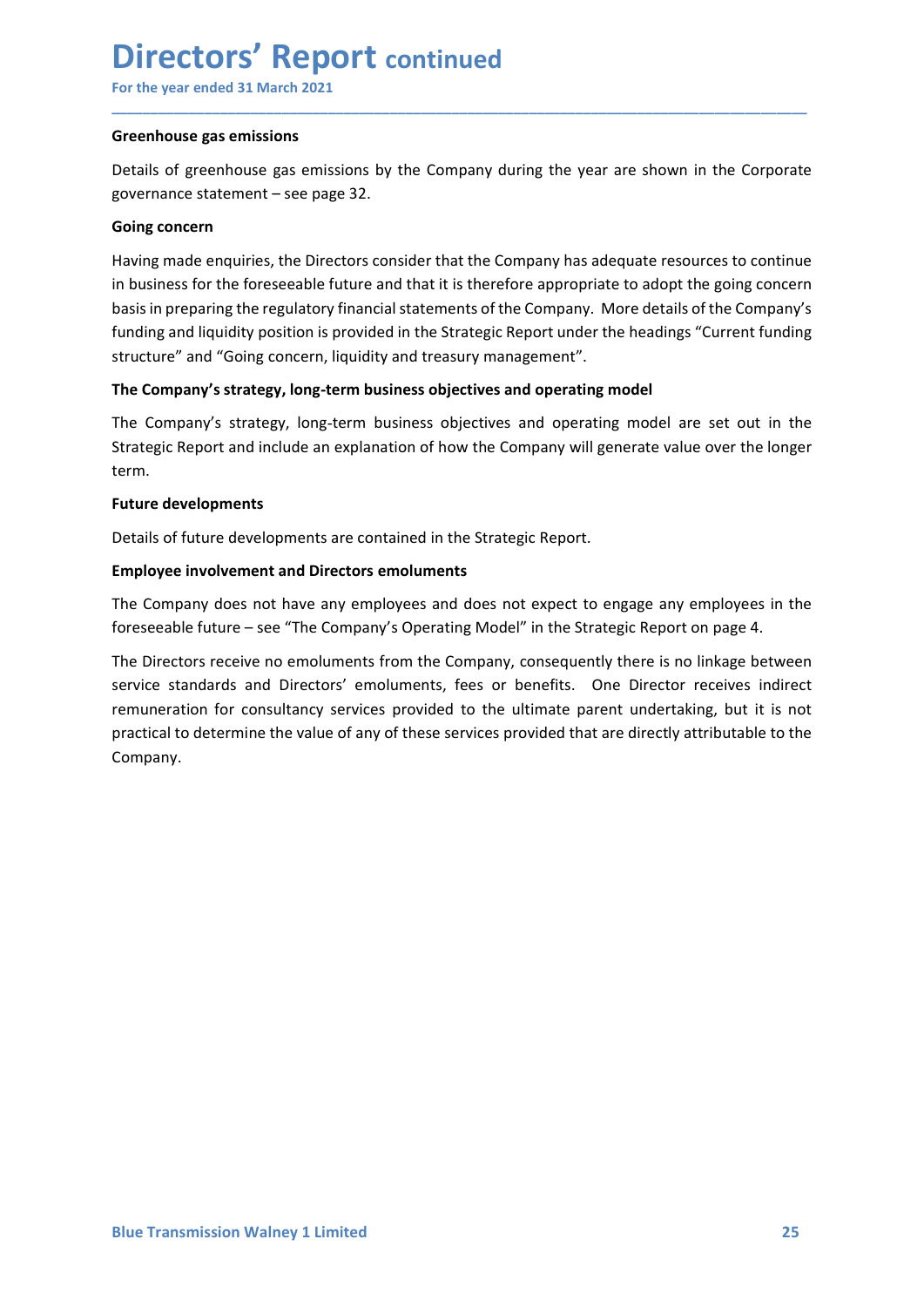## Directors' Report continued Directors' Report continued<br>
For the year ended 31 March 2021<br>
Disclosure of information to the auditor<br>
Each of the persons who is a Director at the date of approval of this Directors' Report confirms that:<br>
So far as the

\_\_\_\_\_\_\_\_\_\_\_\_\_\_\_\_\_\_\_\_\_\_\_\_\_\_\_\_\_\_\_\_\_\_\_\_\_\_\_\_\_\_\_\_\_\_\_\_\_\_\_\_\_\_\_\_\_\_\_\_\_\_\_\_\_\_\_\_\_\_\_\_\_\_\_\_\_\_\_\_\_\_\_\_\_\_\_\_\_\_

Directors' Report continued<br>
For the year ended 31 March 2021<br>
Disclosure of information to the auditor<br>
Each of the persons who is a Director at the date of approval of this Directors' Report confirms that:<br>
So far as the **Directors' Report continued**<br>
For the year ended 31 March 2021<br>
Disclosure of information to the auditor<br>
Each of the persons who is a Director at the date of approval of this Directors' Report confirms that:<br>
So far as t

**Directors' Report continued**<br>
For the year ended 31 March 2021<br>
Disclosure of information to the auditor<br>
Each of the persons who is a Director at the date of approval of this Directors' Report confirms that:<br>
So far as t **Directors' Report continued**<br>For the year ended 31 March 2021<br>Disclosure of information to the auditor<br>Each of the persons who is a Director at the date of approval of this Directors' Report<br>So far as the Director is awar **Directors' Report continued**<br>For the year ended 31 March 2021<br>Bisclosure of information to the auditor<br>Each of the persons who is a Director at the date of approval of this Directors' Report confirms that:<br>So far as the D **Directors' Report continued**<br>For the year ended 31 March 2021<br>Disclosure of information to the auditor<br>Each of the persons who is a Director at the date of approval of this Directors' Report confirms that:<br>So far as the D **Directors' Report continued**<br>For the year ended 31 March 2021<br>Disclosure of information to the auditor<br>Each of the persons who is a Director at the date of approval of this Directors' Re<br>So far as the Director is aware, t **Directors' Report continued**<br>
For the year ended 31 March 2021<br>
Disclosure of information to the auditor<br>
Each of the persons who is a Director at the date of approval of this Directors' Report confirms that:<br>
So far as t **DIFECTOFS' REPOFT continued**<br>For the year ended 31 March 2021<br>Disclosure of information to the auditor<br>Each of the persons who is a Director at the date of approval of this Directors'<br>So far as the Director is aware, ther Disclosure of information to the auditor<br>
Each of the persons who is a Director at the date of approval of this Directors' Rep<br>
So far as the Director is aware, there is no relevant audit information of which the<br>
is unawa Example The presons who is a Director at the date of approval of this Directors' Report confirms that:<br>Bo far as the Director is aware, there is no relevant audit information of which the Company's auditor<br>is unaware; and<br> Each of the persons who is a Director at the date of approval of this Directors' Rep<br>So far as the Director is aware, there is no relevant audit information of which the<br>is unaware; and<br>each Director has taken all the step So far as the Director is aware, there is no relevant audit information of which the Co<br>is unaware; and<br>each Director has taken all the steps that they ought to have taken as a Director in<br>themself aware of any relevant au is unaware; and<br>each Director has taken all the steps that they ought to have taken as a Director in o<br>themself aware of any relevant audit information and to establish that the Company's aud<br>of that information.<br>Approved

Director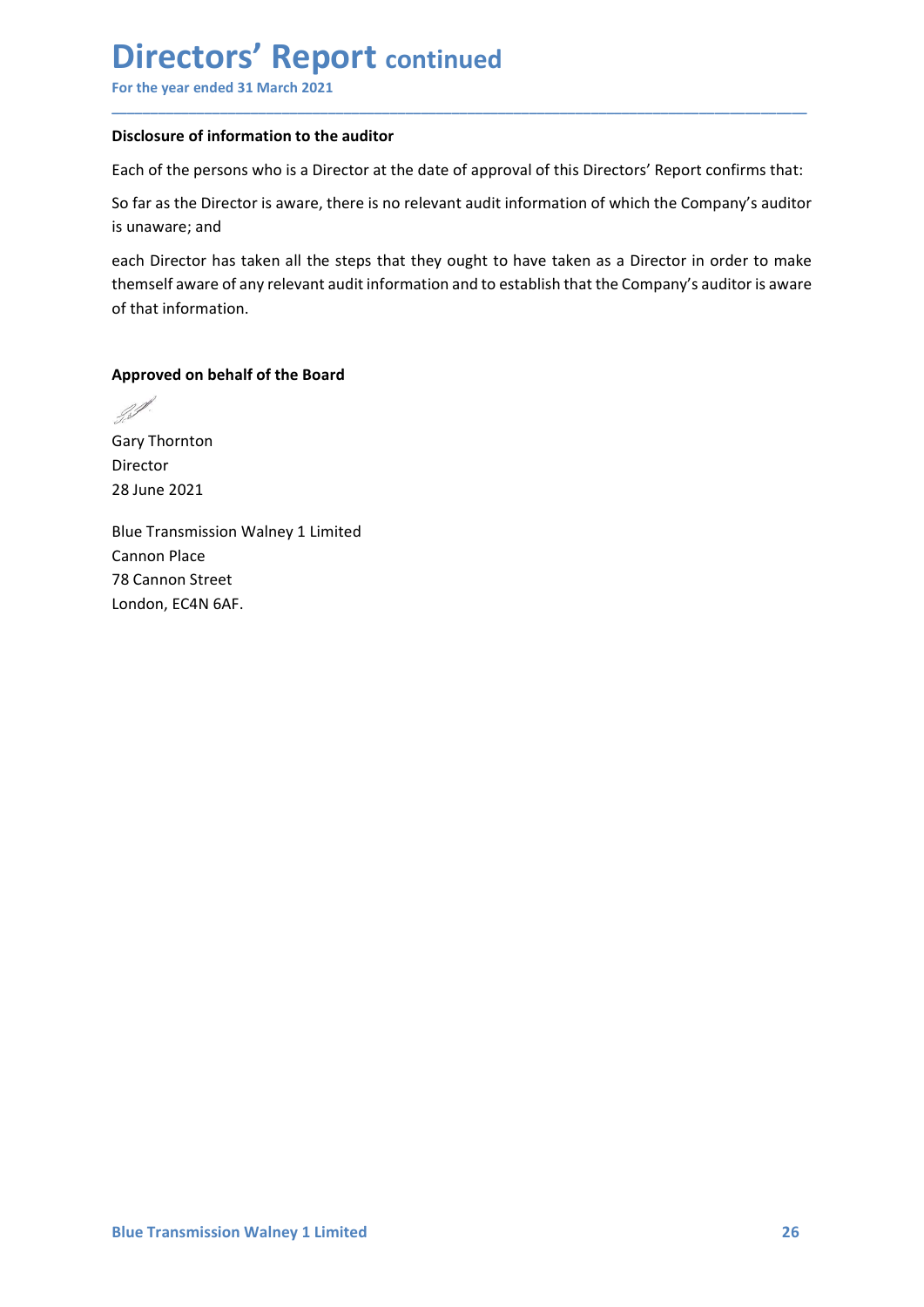### Introduction

**Corporate governance statement<br>
Introduction**<br>
The Company is required to include within its regulatory accounts a corporate governance statement<br>
which describes how the principles of good corporate governance have been **Corporate governance statement**<br>The Company is required to include within its regulatory accounts a corporate governance statement<br>which describes how the principles of good corporate governance have been applied and whic

**Corporate governance statement**<br>Introduction<br>The Company is required to include within its regulatory accounts a corporate governance statement<br>which describes how the principles of good corporate governance have been app **Corporate governance statement**<br> **Introduction**<br>
The Company is required to include within its regulatory accounts a corporate governance statement<br>
which describes how the principles of good corporate governance have bee **Corporate governance statement**<br> **Introduction**<br>
The Company is required to include within its regulatory accounts a corporate governance statement<br>
which describes how the principles of good corporate governance have bee **Corporate governance statement**<br>The Company is required to include within its regulatory accounts a corporate governance statement<br>which describes how the principles of good corporate governance have been applied and whic **Corporate governance statement**<br>The Company is required to include within its regulatory accounts a corporate governance statement<br>which describes how the principles of good corporate governance have been applied and whic **Corporate governance statement**<br> **Introduction**<br>
The Company is required to include within its regulatory accounts a corporate governance sta<br>
which describes how the principles of good corporate governance have been appl **Corporate governance statement**<br> **Introduction**<br>
The Company is required to include within its regulatory accounts a corporate governance statement<br>
The Company is a wholly owned indirect subsidiary undertaking of BTI, an **Corporate governance statement**<br> **Introduction**<br> **Intercompany is required to include within its regulatory accounts a corporate governance statement<br>
The Company is a wholly owned indirect subsidiary undertaking of BTI,** 

**Corporate governance statement**<br>The Company is required to indude within its regulatory accounts a corporate governance statement<br>which describes how the principles of good corporate governance have been applied and which **Corporate governance statement**<br>The Company is required to include within its regulatory accounts a corporate governance statement<br>which describes how the principles of good corporate governance have been applied and whic **Corporate governance statement**<br>Introduction<br>The Company is required to include within its regulatory accounts a corporate governance statement<br>which describes how the principles of good corporate governance have been app **Introduction**<br>The Company is required to include within its regulatory accounts a corporate governance statement<br>which describes how the principles of good corporate governance have been applied and which has<br>the same con

**Introduction**<br>The Company is required to include within its regulatory accounts a corporate governance s<br>which describes how the principles of good corporate governance have been applied and v<br>the same content as the stat The Company is required to include within its regulatory accounts a corporate governance statement<br>which describes how the principles of good corporate governance have been applied and which has<br>the same content as the sta which describes how the principles of good corporate governance have been applied and which has<br>the same content as the statement a quoted company is required to prepare.<br>The Company is a wholly owned indirect subsidiary u The Same content as the statement a quoted company is required to prepare.<br>The Company is a wholly owned indirect subsidiary undertaking of BTI, and consequently operates<br>within the corporate governance framework of BTI an The Company is a wholly owned indirect subsidiary undertaking of BTI, and consequently operates<br>within the corporate governance framework of BTI and its subsidiary undertakings ("the Group"). An<br>understanding of the Group" within the corporate governance framework of BTI and its subsidiary undertakings ("the Group"). An understanding of the Group"s governance framework is required to understand the Company's position within that framework.<br>T understanding of the Group's governance framework is required to understand the Company's<br>position within that framework.<br>The Company is a private company limited by shares and is registered in England.<br>Appointments to the position within that framework.<br>The Company is a private company limited by shares and is registered in England.<br>Appointments to the board of directors of BTI and its subsidiary undertakings are governed by a<br>shareholders' The Company is a private company limited by shares and is registered in England.<br>Appointments to the board of directors of BTI and its subsidiary undertakings are governed by a<br>shareholders' agreement ("the Agreement") bet The Company is a private company limited by shares and is registered in England.<br>Appointments to the board of directors of BTI and its subsidiary undertakings are governed by a<br>Shareholders' agreement ("the Agreement") bet Appointments to the board of directors of BTI and its subsidiary undertakings are governed by a<br>Stareholders' agreement ("the Agreement") between the shareholders of BTI.<br>At 31 March 2020 and 31 March 2021, Diamond Transmi shareholders' agreement ("the Agreement") between the shareholders of BTI.<br>At 31 March 2020 and 31 March 2021, Diamond Transmission UK Limited (a wholl<br>of Mitsubishi Corporation) and BIF Offshore Windkraft Holdings Limited At 31 March 2020 and 31 March 2021, Diamond Transmission UK Limited (a wholly owned subsidiary<br>of Mitsubishi Corporation) and BIF Offshore Windkraft Holdings Limited (a company ultimately<br>of Mitsubishi Corporation) and BIF of Mitsubishi Corporation) and BIF Offshore Windkraft Holdings Limited (a company ultimately<br>controlled by 3i Group plc) each hold a 50% interest in the ordinary shares of BTI and jointly control<br>this company as a result.<br> controlled by 3i Group plc) each hold a 50% interest in the ordinary shares of BTI and jointly controlled by as insult.<br>The Agreement requires that all boards within the Group comprise four directors, with two directors<br>ap this company as a result.<br>The Agreement requires that all boards within the Group comprise four directors, with two directors<br>appointed by each shareholder. Consequent upon these arrangements between the shareholders, no<br>G The rayes entent requires that an useaus whilm the cloup compinse both are appointed by each shareholder. Consequent upon these arrangements between Group company has a nomination committee and the performance of the both Group company has a nomination committee and the performance of the boards is not evaluat<br>The Agreement ensures that all boards within the Group are balanced, with no one shareholder having<br>majority representation and allo Ine *Regenement* ensures that all boards within the Group are balanced, with no one snareholder having presentation and allows the Group to draw on the respective financial and operational expertise of each of its sharehol majority representation and allows the Group to draw on the respecture intancal and operational<br>expertise of each of its shareholders. Accordingly, the Group and Company Directors have the<br>relevant expertise and experience expertise of each or its snatenoiders. Accordingly, the Group and Company Unetcors have the<br>relevant expertise and experience, drawn from their involvement in a wide range of infrastructure<br>companies, to define and to deve

Appointments to the board are made in accordance with the shareholders' agreement which does not<br>include a policy on the diversity of board members.<br> **The Company**<br> **Board and management meetings**<br>
The Company is governed relevant expertise and experience, drawn from their involvement in a wide range of infrastructure<br>companies, to define and to develop the strategy of the Group and Company so as to meet their<br>respective objectives and to g compannes, to dene and to develop the strategy of the Group and Company so as to meet their<br>respective objectives and to generate or preserve value over the longer term. The Directors regularly<br>review the effectiveness of review the effectiveness of the risk management and internal control framework and are satisfied that<br>they are effective.<br>None of the Directors has declared a conflict of interest, as would be required by Section 175 of th they are effective.<br>
None of the Directors has declared a conflict of interest, as would be required by Section 175 of the<br>
Companies Act 2006 and the Company's Articles of Association.<br>
Appointments to the board are made None of the Directors has declared a conflict of interest, as would be required by Section 175 of the Companies Act 2006 and the Company's Articles of Association.<br>Appointments to the board are made in accordance with the None or the Directors ins acetare a commict of interests, as would be required by section 1/5 or the Companies Act 2006 and the Company's Articles of Association.<br>Appointments to the board are made in accordance with the s Companies Act 2006 and the Company's Articles or Association.<br>
Appointments to the board are made in accordance with the shareholders' agreement which does not<br>
include a policy on the diversity of board members.<br>
The Comp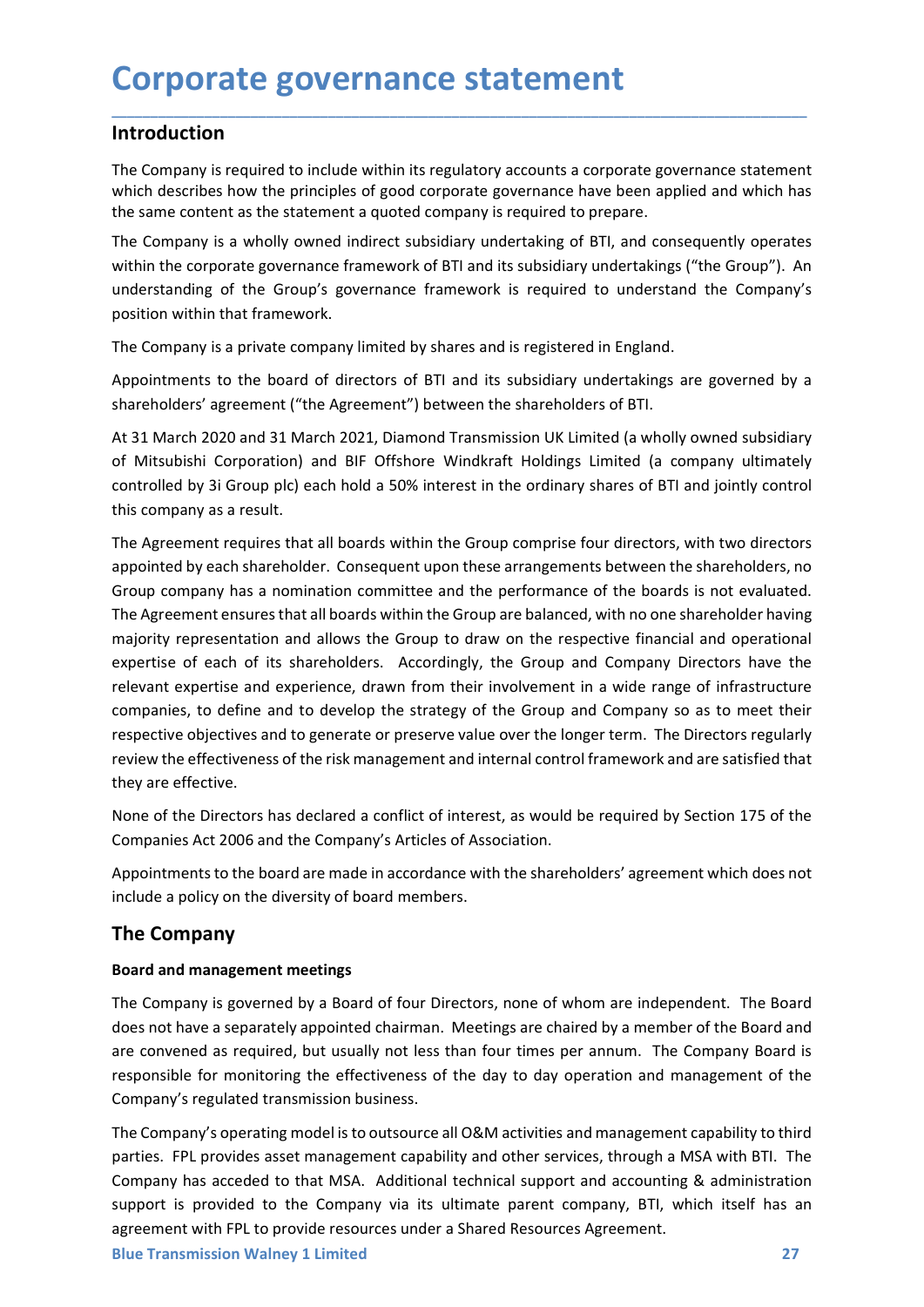**Corporate governance statement continued**<br>Directors and their attendance at Company board meetings<br>The Directors of the Company are as shown below. Board meetings were held on 9 occasions during<br>the vear under review. Att **Corporate governance statement continued**<br>Directors and their attendance at Company board meetings<br>The Directors of the Company are as shown below. Board meetings were held on 9 occasions during<br>the year under review. Att **Corporate governance statement continued**<br>
Directors and their attendance at Company board meetings<br>
The Directors of the Company are as shown below. Board meetings were held on 9 occasions during<br>
the year under review.

| <b>Corporate governance statement continued</b>                                                      |        |
|------------------------------------------------------------------------------------------------------|--------|
|                                                                                                      |        |
| Directors and their attendance at Company board meetings                                             |        |
| The Directors of the Company are as shown below. Board meetings were held on 9 occasions during      |        |
| the year under review. Attendance by the Directors at Board meetings expressed as a number of        |        |
| meetings attended out of a number eligible to attend are shown below.                                |        |
| <b>Matthew Edwards</b>                                                                               | 6 of 9 |
| <b>Graham Farley</b>                                                                                 | 9 of 9 |
| <b>Matthew Pitts</b>                                                                                 | 6 of 9 |
| Gary Thornton                                                                                        | 9 of 9 |
| <b>Board activity</b>                                                                                |        |
| The Board is responsible for leadership and the setting of objectives and targets to ensure that its |        |
| business objectives are met and monitors performance against those targets, which it has continued   |        |
|                                                                                                      |        |
| to do so during the year under review. Amongst other matters, the Directors have monitored the       |        |

**Corporate governance statement continued**<br>Directors and their attendance at company board meetings<br>The Directors of the Company are as shown below. Board meetings expressed as a number of<br>the set under review. Attendance **Corporate governance statement continued**<br>
Directors and their attendance at Company board meetings<br>
The Directors of the Company are as shown below. Board meetings were held on 9 occasions during<br>
the year under review. **COT POOT ATTE SOVETTIATICE STATEMENT CONTINUED**<br>
Directors and their attendance at Company board meetings<br>
The Directors of the Company are as shown below. Board meetings were held on 9 occasions during<br>
the year under re Directors and their attendance at Company board meetings<br>
The Directors of the Company are as shown below. Board meetings were held on 9 occasions during<br>
the year under review. Attendance by the Directors at Board meeting Directors and their attendance at Company board meetings<br>
The Directors of the Company are as shown below. Board meetings were held on 9 occasions during<br>
the year under review. Attendance by the Directors at Board meeting The Directors of the Company are as shown below. Board meetings were held on 9 occasions during<br>the year under review. Attendance by the Directors at Board meetings expressed as a number of<br>meetings attended out of a numbe The Drectous of the Company are associal year to the Company were reliefiting stendard out of a number eligible to attend are shown below.<br>
Matthew Edwards an uniber eligible to attend are shown below.<br>
Matthew Edwards<br>
So the pear unit everware company and the setting of the Company during the vear the Company of the Company of the Company have the Company of the Company of the Company of the Company of the Company of the Company of the Com metalling such the Company of the Company and the Section of the Company of the Company Conditions Conditions Contains a party the Board activity<br> **Board activity**<br>
The Board is responsible for leadership and the setting o accordingly. Matthew Pitts 609<br>
Board activity<br>
The Board is responsible for leadership and the setting of objectives and targets to ensure that its<br>
business objectives are met and monitors performance against those targets, which it Gary Thornton<br> **Board activity**<br>
The Board is responsible for leadership and the setting of objectives and targets to ensure that its<br>
business objectives are met and monitors performance against those targets, which it ha **Board activity**<br>The Board is responsible for leadership and the setting of objectives and targets to ensure that its<br>business objectives are met and monitors performance against those targets, which it has continued<br>to do The Board is responsible for leadership and the setting of objectives and targets to ensure that its business objectives are met and monitors performance against those targets, which it has continued to do so during the ye The Board is responsible for leadership and the setting of objectives and targets to ensure that its<br>business objectives are met and monitors performance against those targets, which it has continued<br>to do so during the ye business objectives are met and monitors performance against those targets, which it has continued<br>to do so during the year under review. Amongst other matters, the Directors have monitored the<br>operational and financial pe to do so during the year under review. Amongst other matters, the Directors have monitored the<br>operational and financial performance of the Company during Board meetings. In doing so, the<br>Directors have due regard to the o Directors have due regard to the objectives of the Company and the business plan that is being<br>executed. In addition, the Directors have attended regular Group operational review meetings during<br>the financial year together executed. In addition, the Directors have attended regular Group operational review meetings during<br>the financial year tregther with representatives from FPL, the management services provider, where<br>the operations and fina

the financial year together with representatives from FPL, the management services provider, where<br>the operations and financial performance of the Company have been scrutinised in detail and the<br>performance of third-party the operations and financial performance of the Company have been scrutinised in detail and the<br>performance of third-party suppliers in managing the assets of the Company were assessed<br>accordingly.<br>The Board is satisfied w personance of emmeplary suppress in managing the assess of the Company were assessed<br>accordingly.<br>The Board is satisfied with operational and financial performance of the Company during the year<br>ended 31 March 2021 and a d

The Board recognises that the Company, in carrying out its activities, has to do so in the context of an environment that is subject to risk. The Board is responsible for managing those risks and maintains an risk register Ethe Board is satisfied with operational and financial performance of the Company during the year<br>ended 31 March 2021 and a discussion of the operational and financial performance of the business<br>is included in the Strateg The Board is satisfied with operational and financial performance of the Company during the year<br>ended 31 March 2021 and a discussion of the operational and financial performance of the business<br>is included in the Strategi ended 31 March 2021 and a discussion of the operational and financial performance of the business<br>is included in the Strategic Report - which commences on page 10.<br>The Board is responsible for setting policies or applying is included in the Strategic Report - which commences on page 10.<br>The Board is responsible for setting policies or applying Group-wide policies set by the BTI board.<br>Responsibility for monitoring compliance with those poli The Board is responsible for setting policies or applying Group-wide policies set by the BTI board.<br>Responsibility for monitoring compliance with those policies rests with the Board. The Board has<br>satisfied itself that the The Board is responsible for setting policies or applying Group-wide policies set by the BTI board.<br>Responsibility for monitoring compliance with those policies rests with the Board. The Board activities are discussed as<br>s Responsibility for monitoring compliance with those policies rests with the Boar<br>satisfied itself that there has been compliance with all of its policies during the yea<br>can be seen from the "Strategic Report – Commitment t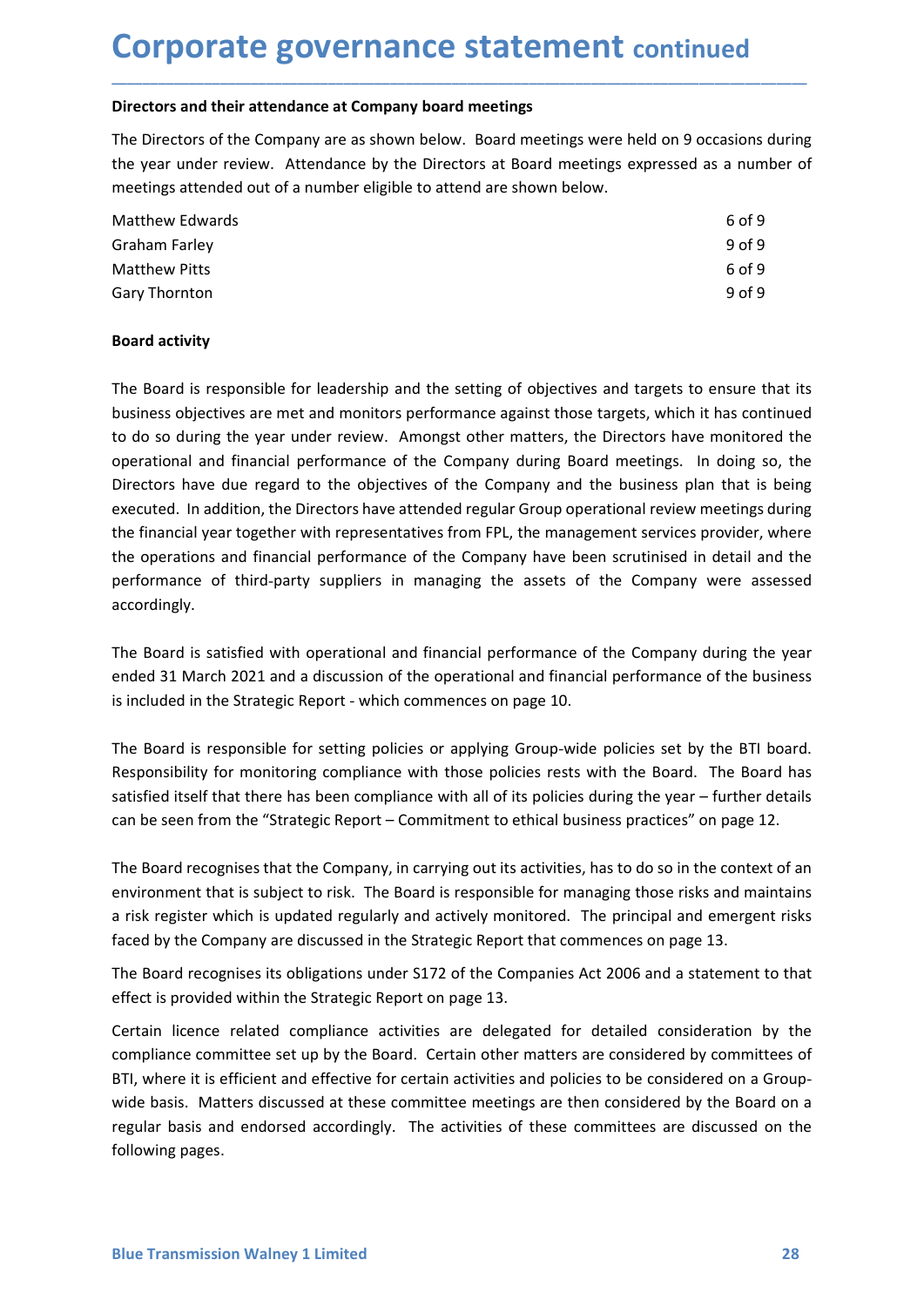**Corporate governance statement continued**<br> **Compliance committee**<br>
The Company has a compliance committee. The compliance committee is a permanent internal body<br>
having an informative and consultative role, without execut **Corporate governance statement contin<br>
Compliance committee**<br>
The Company has a compliance committee. The compliance committee is a permaner<br>
having an informative and consultative role, without executive functions, with **Corporate governance statement continued**<br>
The Company has a compliance committee. The compliance committee is a permanent internal body<br>
having an informative and consultative role, without executive functions, with powe **Corporate governance statement continued**<br>The Compliance committee<br>The Company has a compliance committee. The compliance committee is a permanent internal body<br>having an informative and consultative role, without executi **Corporate governance statement continued**<br>The Company has a compliance committee. The compliance committee is a permanent internal body<br>having an informative and consultative role, without executive functions, with powers **Corporate governance statement continued**<br>The Company has a compliance committee. The compliance committee is a permanent internal body<br>having an informative and consultative role, without executive functions, with powers **Corporate governance statement** continued<br>The Company has a compliance committee. The compliance committee is a permanent internal body<br>having an informative and consultative role, without executive functions, with powers **Corporate governance statement continued**<br>The Company has a compliance committee. The compliance committee is a permanent internal body<br>having an informative and consultative role, without executive functions, with powers **Corporate governance statement** continued<br>The Company has a compliance committee. The compliance committee is a permanent internal body<br>having an informative and consultative role, without executive functions, with powers **Corporate governance statement continued**<br> **Compliance committee**<br>
The Company has a compliance committee. The compliance committee is a permanent interna<br>
having an informative and consultative role, without executive fu **Corporate governance statement** continued<br>The Compainne committee<br>The Compainsy has a compliance committee. The compliance committee is a permanent internal body<br>having an informative and consultative role, without execut **Corporate governance statement continued**<br>The Company has a compliance committee. The compliance committee is a permanent internal body<br>having an informative and consultative role, without executive functions, with powers **Corporate governance statement** continued<br>
compliance committee<br>
The Company has a compliance committee. The compliance committee is a permanent internal booky<br>
The Company has a company compliance officer through to 1 Ma

\_\_\_\_\_\_\_\_\_\_\_\_\_\_\_\_\_\_\_\_\_\_\_\_\_\_\_\_\_\_\_\_\_\_\_\_\_\_\_\_\_\_\_\_\_\_\_\_\_\_\_\_\_\_\_\_\_\_\_\_\_\_\_\_\_\_\_\_\_\_\_\_\_\_\_\_\_\_\_\_\_\_\_\_\_\_\_\_\_\_

**Corporate governance statement** continued<br> **Compliance committee**<br>
The Company has a compliance committee. The compliance committee is a permanent internal body<br>
having an informative and consultative role, without execut **COPY CONTROM CONTROM CONTROM CONTROM CONTROM CONTROM**<br>The Company has a compliance committee. The compliance committee is a permanent internal body<br>having an informative and consultative role, without executive functions, **Compliance committee**<br>The Company has a compliance committee. The compliance committee is a permanent internal body<br>having an informative and consultative role, without executive functions, with powers of information,<br>ass **Compliance committee**<br>The Company has a compliance committee. The compliance committee is a permanent internal body<br>having an informative and consultative role, without executive functions, with powers of information,<br>ass The Company has a compliance committee. The compliance committee is a permanent internal body<br>having an informative and consultative role, without executive functions, with powers of information,<br>assessment and presentatio Incompary was a computance committele. In economication, whis may informative and consultative role, without executive functions, with powers assessment and presentations to the Board. Robert Tivey was the Company's comple assessment and presentations to the Board. Robert Tivey was the Company's compliance officer<br>through to 1 March 2021 and was replaced by David Pagan from this date. Neither Robert Tivey or<br>David Pagan has been or is engage through to 1 March 2021 and was replaced by David Pagan from this date. Neither Robert Tivey or<br>David Pagan has been or is engaged in the management or operation of the Company's licensed<br>ratmsmission business system, or t Example and setence in severage in the management of operation to incompany shocked and parameters are the through the transmission business system, or the activities of any associated business. The compliance officer is r required to report to the compliance committee, and vasuation unsumess. The compliance one required to report to the compliance committee, and it committee and the Boards of the Company<br>and BTI at least once annually.<br>The require to trap to the complainter committee, about committee and the boards of the Compary<br>and BTI at least once annually.<br>The principal role of the complaince officer is to provide relevant advice and information to the<br> and britaties of the compliance officer is to provide relevant advice and information to the<br>The principal role of the compaliance officer is to provide relevant advice and information to the<br>Directors of the Company, the Directors of the Company, the compliance committee and consultants and other third parties<br>providing services to the Company. The compliance officer is required to facilitate compliance with<br>the Licence as regards the proh pluous services to the Company. The company has published a compliance when the reduction of activities and financial ring<br>fencing; the conduct of the transmission business and restriction on the use of certain information Interfactive as regarits to report from the complete of the Transmission Business and restriction on the use of certain information. In<br>delition, the complaince officer is required to monitor the effectiveness of the pract entime, the complainted of the complained of the complained of the practices, procedures<br>and systems adopted by the Company in accordance with the complaince statement required by<br>and systems adopted by the Company in acco

| addition, the compilance onicer is required to monitor the enectiveness or the practices, procedures<br>and systems adopted by the Company in accordance with the compliance statement required by<br>amended standard condition E12 - C2 of the Licence (Separation and Independence of the                                                                                              |            |  |  |  |
|-------------------------------------------------------------------------------------------------------------------------------------------------------------------------------------------------------------------------------------------------------------------------------------------------------------------------------------------------------------------------------------------|------------|--|--|--|
| Transmission Business).                                                                                                                                                                                                                                                                                                                                                                   |            |  |  |  |
| Members of the compliance committee and their attendance, expressed as a number of meetings<br>attended out of a number eligible to attend during the year under review were as follows:                                                                                                                                                                                                  |            |  |  |  |
| <b>Matthew Edwards</b>                                                                                                                                                                                                                                                                                                                                                                    | $1$ of $1$ |  |  |  |
| <b>Graham Farley</b>                                                                                                                                                                                                                                                                                                                                                                      | $1$ of $1$ |  |  |  |
| <b>Matthew Pitts</b>                                                                                                                                                                                                                                                                                                                                                                      | $1$ of $1$ |  |  |  |
| <b>Gary Thornton</b>                                                                                                                                                                                                                                                                                                                                                                      | $1$ of $1$ |  |  |  |
| Compliance statement and annual compliance report                                                                                                                                                                                                                                                                                                                                         |            |  |  |  |
| The Company has published a compliance statement and code of conduct "Separation and<br>Independence of the Transmission Business Compliance Statement" that addresses how the Company<br>has addressed certain Licence obligations. In addition, the Company publishes an annual compliance<br>report (copies of these reports are available to download from www.bluetransmission.com). |            |  |  |  |
| The Company's last annual compliance report dated 26 November 2020 concluded that the Company,<br>as Licensee, had been in compliance with the relevant duties of the Licensee through to 20 October<br>2020. The committee is not aware of any instance of non-compliance with the relevant duties of the<br>Licensee since 20 October 2020 through to the date of this report.          |            |  |  |  |
| BTI and its role in the governance of the Company                                                                                                                                                                                                                                                                                                                                         |            |  |  |  |
| <b>Meetings of the board of BTI</b>                                                                                                                                                                                                                                                                                                                                                       |            |  |  |  |
| BTI is governed by a board of four directors, none of whom are independent. The BTI board does not<br>have a separately appointed chairman. Meetings are chaired by a member of the BTI board and are<br>convened as required, but usually not less than four times ner annum. The RTI hoard is accountable                                                                               |            |  |  |  |

Graham Farley<br>
1 of 1<br>
Matthew Pitts<br>
1 of 1<br>
Gary Thornton<br>
1 of 1<br>
1 of 1<br>
1 of 1<br>
1 of 1<br>
1 of 1<br>
1 of 1<br>
1 of 1<br>
1 of 1<br>
1 of 1<br>
1 of 1<br>
1 of 1<br>
1 of 1<br>
1 of 1<br>
1 of 1<br>
1 of 1<br>
1 of 1<br>
1 of 1<br>
1 of 1<br>
1 of 1<br>
1 of 1<br>
1

The Company's last annual compliance report dated 26 November 2020 concluded that the Company,<br>as Licensee, had been in compliance with the relevant duties of the Licensee through to 20 October<br>2020. The committee is not a Matthew Pitts 10011<br>
1611<br>
Compliance statement and annual compliance report<br>
The Company has published a compliance statement and code of conduct "Separation and<br>
Independence of the Transmission Business Compliance State 1 of 1 1<br>
Compliance statement and annual compliance report<br>
The Company has published a compliance statement and code of conduct "Separation and<br>
Independence of the Transmission Business Compliance Statement" that addre **Compliance statement and annual compliance report**<br>The Company has published a compliance statement" that addresses how the Company<br>Independence of the Transmission Business Compliance Statement" that addresses how the Co **Compliance statement and annual compliance report**<br>The Company has published a compliance statement and code of conduct "Separation and<br>Independence of the Transmission Business Compliance Statement" that addresses how th The Company has published a compliance statement and code of conduct "Separation and<br>undependence of the Transmission Business Compliance Statement" that addresses how the Company<br>has addressed certain Licence obligations. Independence of the Transmission Business. Compliance Statement" that addresses how the Company<br>has addressed certain Licence obligations. In addition, the Company publishes an annual compliance<br>report (topies of these rep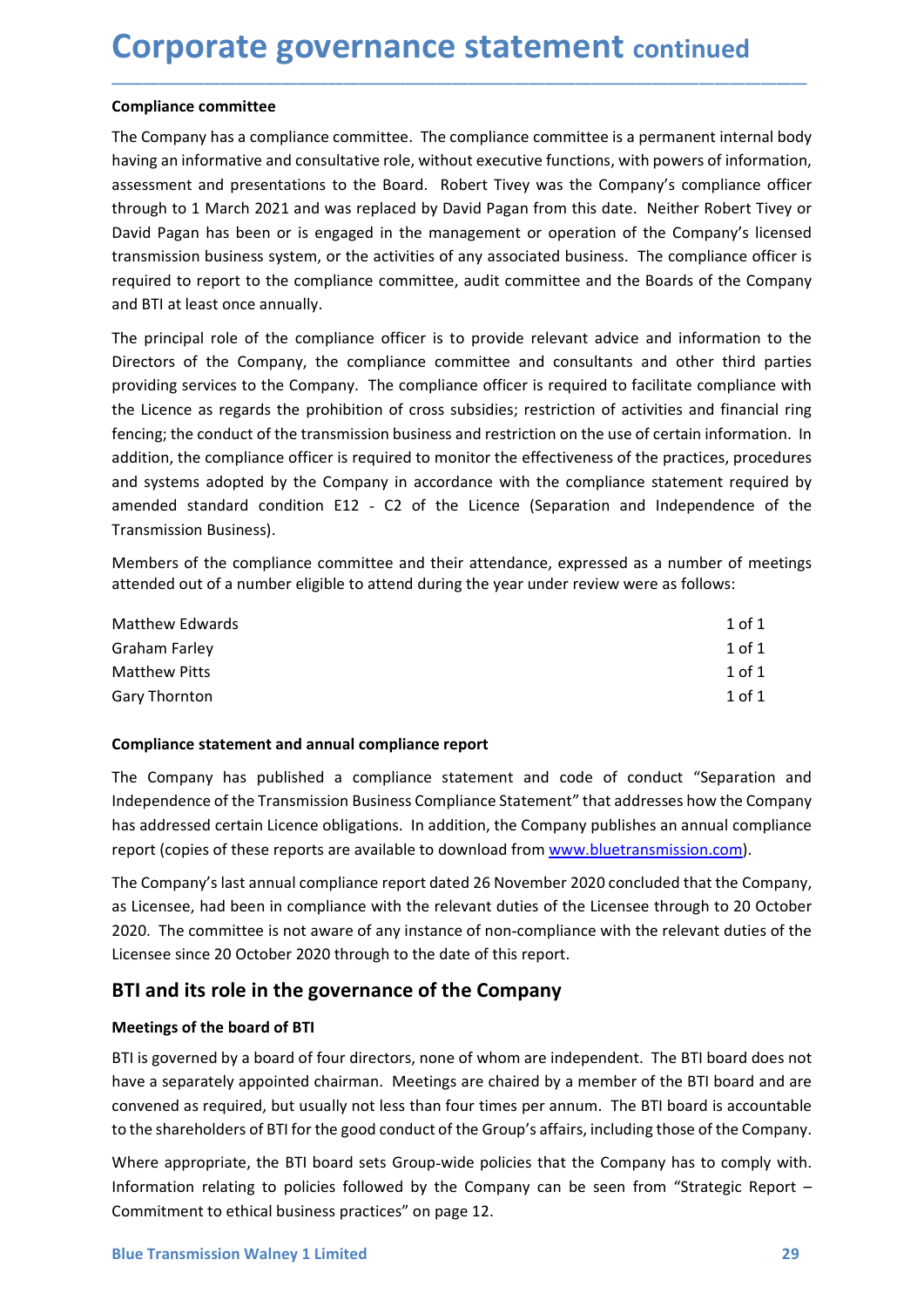**Corporate governance statement continued**<br>Audit committee<br>The Group does not have an internal audit function. The BTI directors have concluded that the cost<br>of such a function would be disproportionate to the benefits it **Corporate governance statement con-**<br>Audit committee<br>The Group does not have an internal audit function. The BTI directors have co<br>of such a function would be disproportionate to the benefits it would brin<br>committee which **Corporate governance statement continued**<br> **Audit committee**<br>
The Group does not have an internal audit function. The BTI directors have concluded that the cost<br>
of such a function would be disproportionate to the benefit **Corporate governance statement continued**<br>The Group does not have an internal audit function. The BTI directors have concluded that the cost<br>of such a function would be disproportionate to the benefits it would bring. BTI **Corporate governance statement continued**<br>The Group does not have an internal audit function. The BTI directors have concluded that the cost<br>of such a function would be disproportionate to the benefits it would bring. BTI **Corporate governance statement continued**<br>The Group does not have an internal audit function. The BTI directors have concluded that the cost<br>of such a function would be disproportionate to the benefits it would bring. BTI **Corporate governance statement continued**<br> **Audit committee**<br>
The Group does not have an internal audit function. The BTI directors have concluded that the cost<br>
of such a function would be disproportionate to the benefit **Corporate governance statement continued**<br> **Audit committee**<br>
The Group does not have an internal audit function. The BTI directors have concluded that the cost<br>
of such a function would be disproportionate to the benefit **Corporate governance statement continued**<br>The Group does not have an internal audit function. The BTI directors have concluded that the cost<br>of such a function would be disproportionate to the benefits it would bring. BTI **Corporate governance statement continued**<br> **Audit committee**<br>
The Group does not have an internal audit function. The BTI directors have concluded that the cost<br>
of such a function would be disproportionate to the benefit **DIPOOTATE GOVETNANCE STATEMENT C** continued<br>
The integrity of some and the disproportionate to the benefits it would bring. BTI alter thich mets at least twice each year. The purpose of the audit committee which mets at l **DIFOOTATE GOVET CONTERNATE STATEMENT CONTERNATE CONTERNATE COMPUT ACCOMPT AND A function would be disproportionate to the benefits it would bring. BTI has an audit untite which meets at least twice each year. The purpose DIFORT THE SOVET THATE STATEM CONTROM CONTROM CONTROM CONTROM (SCOND 10000** and interval and form of the proposition and provide the cost of the proposition and provide the and provide the and the cost of the and the comp **DIFIDENT SOVET TRANCE STATEMENT CONTINUES**<br> **In the Company discussed Scale Scale Scale Scale Scale Scale Scale Scale in the Company of the Company intermediate with a function would be disproportionate to the benefits it** The provident and the economy and the economic state of the economic state of the control of the control of the economic state of of BTI alternative which a function would be disproportionate to the benefits it would bring **it committee**<br>Group does not have an internal audit function. The BTI directors have concluded that the cost<br>uch a function would be disproportionate to the benefits it would bring. BTI has an audit<br>imittee which meets at it committee<br>
Group does not have an internal audit function. The BTI directors have concluded that the cost<br>
Group does not have an internal audit function. The BTI directors have concluded that the cost<br>
uch a function w Group does not have an internal audit function. The BTI directors have concluded that the cost<br>uch a function would be disproportionate to the benefits it would bring. BTI has an audit<br>unitee which meets at least twice eac uch a function would be disproportionate to the benefits it would bring. BTI has an audit<br>mitter which metes at least twice each year. The purpose of the audit committee is to assist the<br>ide of BTI and that of the Company mittee which meets at least twice each year. The purpose of the audit committee is to assist the<br>doff BTI and that of the Company in the effective discharge of their responsibilities for the<br>dislectation of financial and r of of BTI and that of the Company in the eftective discharge of their responsibilities for the company in the editor of independently of the management of BTI and its subsidiary undertakings and seeks to safeguard the pred

\_\_\_\_\_\_\_\_\_\_\_\_\_\_\_\_\_\_\_\_\_\_\_\_\_\_\_\_\_\_\_\_\_\_\_\_\_\_\_\_\_\_\_\_\_\_\_\_\_\_\_\_\_\_\_\_\_\_\_\_\_\_\_\_\_\_\_\_\_\_\_\_\_\_\_\_\_\_\_\_\_\_\_\_\_\_\_\_\_\_

- 
- 
- 
- Group;
- 
- ine may sammatos or prototy and unasperancy. Thi so uoring, the stout communicate acts<br>peperdently of the management of BTI and its subsidiary undertakings and seeks to safeguard the<br>rests of its shareholders by:<br>monitorin rests of its shareholders by:<br>monitoring the integrity of statutory and regulatory reports issued by BTI and its major subsidiary<br>undertakings with the objective of ensuring that these reports present a fair, clear and bal monitoring the integrity of statutory and regulatory reports issued by BTI and its major subsidiary<br>undertakings with the objective of ensuring that these reports present a fair, clear and balanced<br>assessment of the positi mundum guerance, we statuture and explained the disclosure of the Boards of the Boards of the Boards and the Boards assessment of the position and prospects of the Group, B1 or major subsidiary undertakings including the C and the measure and band the point of each engine at the engines are reports piesent a ran, team and bandled the company as the case may be;<br>
reviewing the economy, efficiency and effectiveness of the Group, BTI or major s sissisment of the position and plotsplaces of the Groupy, Bir of inaylor substituty directantings<br>including the Company as the case may be;<br>reviewing the economy, efficiency and effectiveness of the Group's operations and • reviewing the economy, efficiency and effectiveness of the Group's operations and internal<br>controls, the reliability and integrity of information and accounting systems and the<br>implementation of established policies and

- statements. In particular, the audit committee note that the impact of new accounting<br>standards, interpretations and other pronouncements that apply for the first time to these<br>regulatory financial statements has had a min rotis, the reliability and integrity of information and accounting systems and the elementation of established policies and procedures;<br>identing any significant issues and he extent to which they have been disclosed in the Iementation of established policies and procedures;<br>
stidering any significant issuess and the extent to which they have been disclosed in the relevant<br>
alatory accounts of all companies in the Group, including a considera sidering any significant issues and the extent to which they have been disclosed in the relevant<br>alatory accounts of all companies in the Group, including a consideration of the critical<br>unutring policies adopted by the Co alatory accounts of all companies in the Group, including a consideration of the critical<br>punting policies adopted by the Company (a discussion of which is included on pages 43 to 48);<br>ewing and approving the internal cont unting policies adopted by the Company (a discussion of which is included on pages 43 to 48);<br>ewing and approving the internal control and risk management policies applicable to the<br>upicality and internal control and risk ewing and approving the internal control and risk management policies applicable to the externaling an appropriate relationship with the external auditors; and<br>existing the objectivity and independence of the external audi Figure 11.1 The suppropriate relationship with the external auditors; and<br>sing the objectivity and independence of the external auditors by considering: the nature<br>extent of non-audit services; a consideration of the effec Figure and propriate relationship with the external auditors; and<br>ssing the objectivity and independence of the external auditors by considering: the nature<br>extent of non-audit services; a consideration of the effectivenes ntalning an appropriate relationship with the external auditors; and<br>ssing the objectivity and independence of the external auditors by considering: the nature<br>extent of non-audit sevices; a consideration of the effectiven sising the objectivity and independence of the external auditors by considering: the nature<br>extent of non-audit services; a consideration of the effectiveness of the audit process<br>ding a recommendation to the Boards of BTI extent or non-autour sevices; a consideration or the emetiveness or the audit process<br>uding a recommendation to the Boards of BTI and other Group companies as to the<br>piopitment of the auditors to the Company (who were appo ioning a recommenation to the boards or BII and other Group companies as to the population of the auditors to the Company (who were appointed at or prior to the immedement of operations in 2011).<br>
Ing out the above activit plonment or the autotross to the Company (who were appointed at or prior to the mencement of operations in 2011).<br>
Ing out the above activities, the audit committee has noted in particular the following:<br>
The audit committ
	-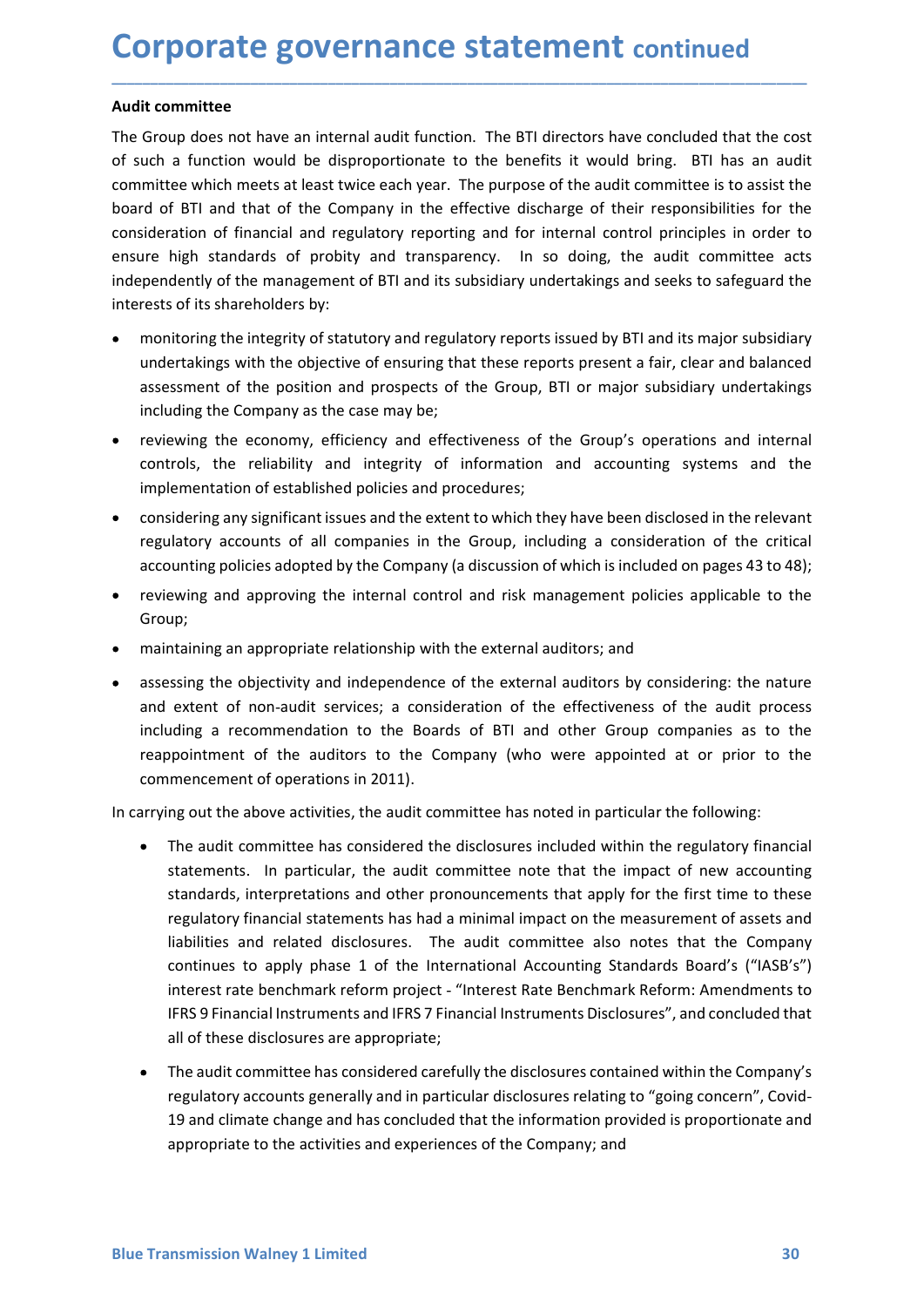**Corporate governance statement continued**<br>• The audit committee has also considered the key internal controls and risk management<br>procedures as they applied to the Company and judge them to have operated appropriately<br>dur **porate governance statement continued**<br>The audit committee has also considered the key internal controls and risk management<br>procedures as they applied to the Company and judge them to have operated appropriately<br>during t porate governance statement continued<br>The audit committee has also considered the key internal controls and risk management<br>procedures as they applied to the Company and judge them to have operated appropriately<br>during the **porate governance statement continued**<br>The audit committee has also considered the key internal controls and risk management<br>procedures as they applied to the Company and judge them to have operated appropriately<br>during t **porate governance statement continued**<br>The audit committee has also considered the key internal controls and risk management<br>procedures as they applied to the Company and judge them to have operated appropriately<br>during t **porate governance statement continued**<br>The audit committee has also considered the key internal controls and risk manageme<br>procedures as they applied to the Company and judge them to have operated appropriate<br>during the y **Corporate governance statement continued**<br>
• The audit committee has also considered the key internal controls and risk management<br>
procedures as they applied to the Company and judge them to have operated appropriately<br> **Corporate governance statement continued**<br> **•** The audit committee has also considered the key internal controls and risk management<br>
procedures as they applied to the Company and judge them to have operated appropriately **Corporate governance statement continued**<br> **•** The audit committee has also considered the key internal controls and risk management<br>
procedures as they applied to the Company and judge them to have operated appropriately **Corporate governance statement** continued<br>
•• The audit committee has also considered the key internal controls and risk management<br>
procedures as the yapplied to the Company and judge them to have operated appropriately<br> **Corporate governance statement continued**<br> **•** The audit committee has also considered the key internal controls and risk management<br>
procedures as they applied to the Company and judge them to have operated appropriately **Corporate governance statement continued**<br>
The audit committee has also considered the key internal controls and risk management<br>
procedures as they applied to the Company and judge them to have operated appropriately<br>
du

\_\_\_\_\_\_\_\_\_\_\_\_\_\_\_\_\_\_\_\_\_\_\_\_\_\_\_\_\_\_\_\_\_\_\_\_\_\_\_\_\_\_\_\_\_\_\_\_\_\_\_\_\_\_\_\_\_\_\_\_\_\_\_\_\_\_\_\_\_\_\_\_\_\_\_\_\_\_\_\_\_\_\_\_\_\_\_\_\_\_

committee.

**Corporate governance statement continued**<br>
• The audit committee has also considered the key internal controls and risk management<br>
procedures as they applied to the Company and judge them to have operated appropriately<br> **Example 18 and 19 and 19 and 19 and 19 and 19 and 19 and 19 and 19 and 19 and 19 and 19 and 19 and 19 and 19 and 19 and 19 and 19 and 19 and 19 and 19 and 19 and 19 and 19 and 19 and 19 and 19 and 19 and 19 and 19 and 19** • The audit committee has also considered the key internal controls and risk management<br>procedures as they applied to the Company and judge them to have operated appropriately<br>during the year. It has also considered all of • The audit committee has also considered the key internal controls and risk management<br>
procedures as they applied to the Company and judge them to have operated appropriately<br>
during the year. It has also considered all procedures as they applied to the Company and judge them to have operated appropriately<br>during the year. It has also considered all of the related internal control and risk related<br>disclosures contained within the regulato disclosures contained within the regulatory accounts to be relevant and and using the teated<br>operations of the company.<br>
sesentatives of the auditors are invited to attend meetings of the audit committee to attend as<br>
see operations of the Company.<br>
sesentatives of the auditors are invited to attend meetings of the audit committee. There have been no<br>
ses raised by the auditors' representatives that were of concern to the members of the aud resentatives of the auditors are invited to attend meetings of the audit committee to atter<br>see fit; the auditors' also have unrestricted access to the audit committee. There have been<br>see raised by the auditors' represent *i* see fit; the auditors also have unrestricted access to the audit committee. There have been no<br>so raised by the auditors' representatives that were of concern to the members of the audit<br>audit committee.<br>audit committe is raised by the auditors' representatives that were of concern to the members of the audit<br>audit committee is satisfied as to the auditors' objectivity and independence following enquiry<br>discussion with the auditors and w mittee.<br>
and trommittee is satisfied as to the auditors' objectivity and independence following enquiry<br>
aliscussion with the auditors and with management.<br>
Ith, safety and environment advisory committee<br>
boards of both BT abut commutteer is sactisted on the autours objectively and intepertient company singles discussion with the auditors and with management.<br> **Ith, safety and environment advisory committee**<br>
boards of both BTI and the Compa uscussion with the authors and whit miningement.<br>
thttp, safety and environment advisory committee<br>
boards of both BTI and the Company recognise that the nature of the Group and Company's<br>
nesses requires an exceptional fo boards of both BTI and the Company recognise that the nature of the Group and Company<br>enesses requires an exceptional focus on health, safety and the unvironment. Accordingly, the BTI<br>of has set up a Health, Safety and Env nesers requires an exceptional focus on health, safety and the environment. Accordingly, the BTI<br>ty and environment matters for all companies in the Group including the Company which mests<br>to and environment matters for al

- 
- 
- rd has set up a Health, Safety and Environmental Advisory Committee which considers health, stare up a Health, Safety and environment in the Group including the Company which meets e a year. The committee is responsible fo e a year. The committee is responsible for:<br>
setting of health, safety and environmental targets for the Group and Company;<br>
ensuring that the Group's safety and health policy statement and environmental policy statement,<br>
- performance;
- 
- 

• Reporting to all boards in the Group including that of the Company as to the activities of the committee throughout the year.<br>During the year members of the Health Safety and Environment Advisory Committee, who are also<br> setting of health, safety and environmental targets for the Group and Company;<br>ensuring that the Group's safety and health policy statement and environmental policy statement,<br>are being adhered to;<br>Setting the health, safe • ensuring that the Group's safety and health policy statement and environmental policy statement,<br>
• Setting the health, safety and environmental plan for the year for all companies in the Group,<br>
including the bejective are being adhered to:<br>
• Setting the health, safety and environmental plan for the year for all companies in the Group,<br>
including the objective of carrying out health and safety audits of O&M providers and monitoring<br>
the • Setting the health, safety and environmental plan for the year for all companies in the Group,<br>
including the objective of carrying out health and safety audits of O&M providers and monitoring<br>
the enerormance against increases the meaning method of the meaning method in the state of CAM providers and monitoring<br>the performance against planned targets;<br>
• encouraging greater awareness throughout the Group and the Company of the importan The members of the Health, Safety and Environment Advisory Committee and the Bordon spectrum and the company of the importate alish, safety and the environment and higher achievement in health, safety and environmentee;<br>
• • encouraging greater awareness throughout the Group and the Company of the importance of<br>health, safety and the environment and higher achievement in health, safety and environmental<br>performance;<br>• providing guidance to F the safety and the environment and higher achievement in health, safety and environmental<br>
performance;<br>
• providing guidance to FPL, the management services company, and all O&M providers and all<br>
other sub-contractors to performance;<br>
• providing guidance to FPL, the management services company, and all O&M providers and all<br>
other sub-contractors to the Group and Company that have the day to day responsibility for the<br>
management of healt

details.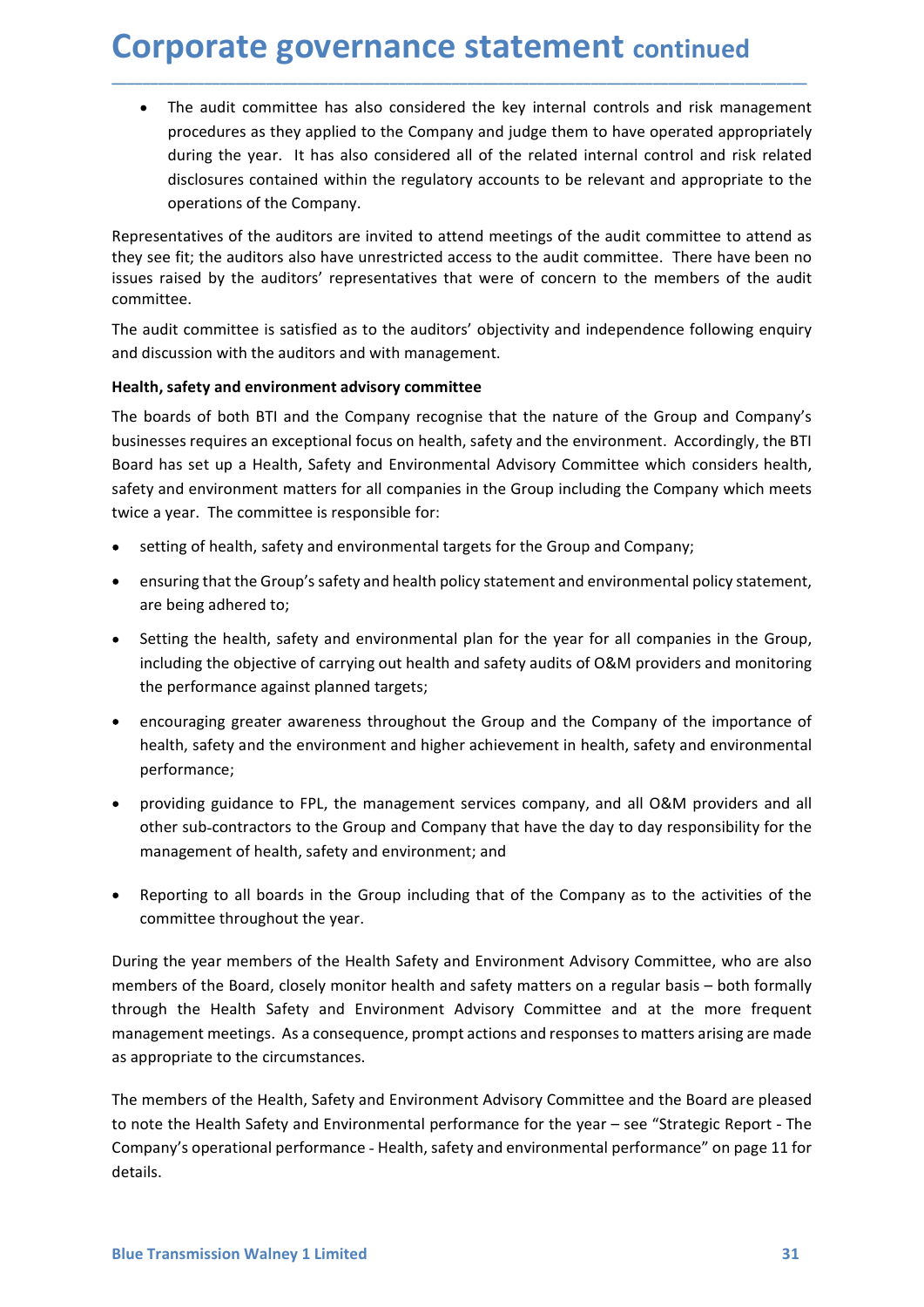**Corporate governance statement continued**<br> **Climate Change and greenhouse gas emissions**<br>
The Board acknowledges that the impact of climate change is apparent, through climate and weather<br>
extremes and environmental event **Corporate governance statement continued**<br>
Climate Change and greenhouse gas emissions<br>
The Board acknowledges that the impact of climate change is apparent, through climate and weather<br>
extremes and environmental events **Corporate governance statement continued**<br> **Climate Change and greenhouse gas emissions**<br>
The Board acknowledges that the impact of climate change is apparent, through climate and weather<br>
extremes and environmental event **Corporate governance statement continued**<br>
The Board acknowledges that the impact of climate change is apparent, through climate and weather<br>
extremes and environmental events that are increasing in frequency and intensit **Corporate governance statement continued**<br>
The Board acknowledges that the impact of climate change is apparent, through climate and weather<br>
extremes and environmental events that are increasing in frequency and intensit **Corporate governance statement continued**<br> **Climate Change and greenhouse gas emissions**<br>
The Board acknowledges that the impact of climate change is apparent, through climate and weather<br>
extremes and environmental event **Corporate governance statement continued**<br>The Board acknowledges that the impact of climate change is apparent, through climate and weather<br>extremes and enviromental elevents that are increasing in frequency and intensity **Corporate governance statement** continued<br>
Climate Change and greenhouse gas emissions<br>
The Board acknowledges that the impact of climate change is apparent, through climate and weather<br>
extremes and environmental events **Corporate governance statement** continued<br>
Climate Change and greenhouse gas emissions<br>
The Board acknowledges that the impact of climate change is apparent, through climate and weather<br>
extremes and environmental events **Corporate governance statement** continued<br>
Climate Change and greenhouse gas emissions<br>
The Board acknowledges that the impact of climate change is apparent, through climate and weather<br>
extremes and environmental events **Corporate governance statement** continued<br> **Climate Change and greenhouse gas emissions**<br>
The Board acknowledges that the impact of climate change is apparent, through climate and weather<br>
extremes and environmental event **Corporate governance statement** continued<br> **Climate Change and greenhouse gas emissions**<br>
The Board acknowledges that the impact of climate change is apparent, through climate and weather<br>
extremes and environmental event **Corporate governance statement** continued<br>The Board acknowledges that the impact of climate change is apparent, through climate and weather<br>textremes and environmental events that are increasing in frequency and intensity **Climate Change and greenhouse gas emissions**<br>The Board acknowledges that the impact of climate change is apparent, through climate and weather<br>extremes and environmental events that are increasing in frequency and intensi **Climate Change and greenhouse gas emissions**<br>The Board acknowledges that the impact of climate change is apparent, through climate and weather<br>extremes and environmental events that are increasing in frequency and intensi The Board acknowledges that the limated for limate change is apparent, through climate and weather<br>extremes and environmental events that are increasing in frequency and intensity. The Board is proud<br>to be managing a busin The Board acknowledges that the impact of climate change is apparent, through climate and weather<br>textremes and environmental events that are increasing in frequency and intensity. The Board is proud<br>to be managing a busin

\_\_\_\_\_\_\_\_\_\_\_\_\_\_\_\_\_\_\_\_\_\_\_\_\_\_\_\_\_\_\_\_\_\_\_\_\_\_\_\_\_\_\_\_\_\_\_\_\_\_\_\_\_\_\_\_\_\_\_\_\_\_\_\_\_\_\_\_\_\_\_\_\_\_\_\_\_\_\_\_\_\_\_\_\_\_\_\_\_\_

externes and environmental events that are increasing in frequency and intensity. The Board is provided by to emanging a business that is fundamental to the UK's efforts to achieve net zero emissions by 2050 in line with t to be managing a business that is fundamental to the UK's etrofts to achieve net zero emissions by a 2050 in line with the Paris Agreement and the UK Government's target. The activities of the Company allow for the transmi 2050 in line with the Paris Agreement and the US Government's tranget. The activities of the Company<br>allow for the transmission of 184 MW of clean energy from the Walney 1 offshore windfarm to the<br>onshore substation, whic electurical equipmenti. Siris an intugrante, contomiess, acoutiess and internalminance regime in place to monitor equipment for gas leaks and<br>and the Company has an active maintenance regime in place to monitor equipment f energy, also requires the consumption of electricity, which maybe a sour-<br>emissions. Electricity consumption during the year is estimated to be 37 MWh<br>The Directors have calculated that approximately 9 of tonnes of CO<sub>2</sub> ( The Directors have calculated that approximately 9 of tonnes of CO<sub>2</sub> (equivalent)<br>during the year (2020: approximately 11 tonnes), this calculation being based u<br>factor converting units of electricity consumed or greenho

Director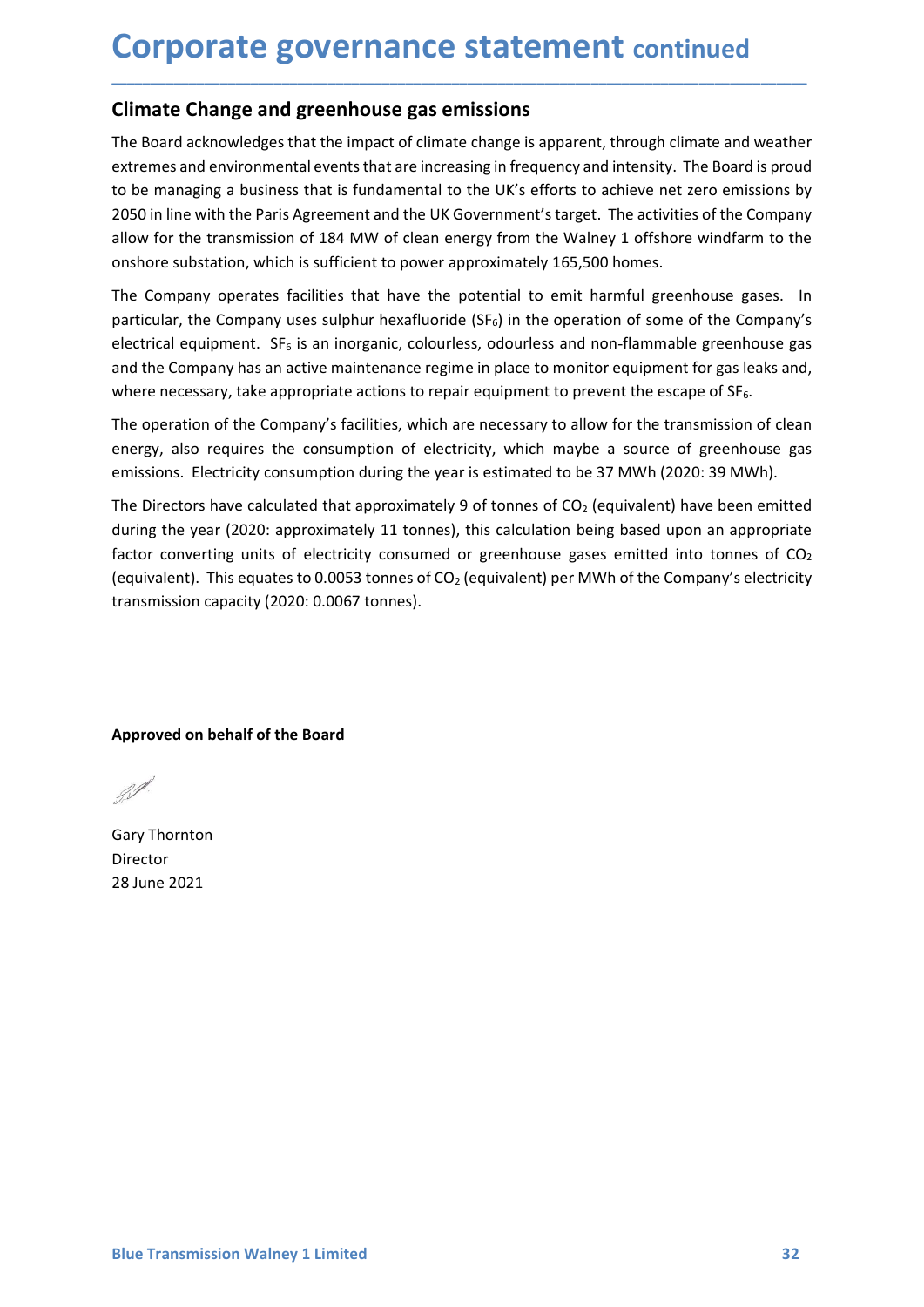Statement of Directors' responsibilities<br>For the year ended 31 March 2021<br>The Directors of the Company are required by standard condition E2 of the Licence to prepare<br>regulatory accounts for each financial year which compl Statement of Directors' responsibilities<br>For the year ended 31 March 2021<br>The Directors of the Company are required by standard condition E2 of the Licence to prepare<br>regulatory accounts for each financial year which compl **Statement of Directors' responsibilities**<br>For the year ended 31 March 2021<br>The Directors of the Company are required by standard condition E2 of the Licence to prepare<br>regulatory accounts for each financial year which com **Statement of Directors' responsibilities**<br>For the year ended 31 March 2021<br>The Directors of the Company are required by standard condition E2 of the Licence to prepare<br>regulatory accounts for each financial year which com **Statement of Directors' responsibilities**<br>For the year ended 31 March 2021<br>The Directors of the Company are required by standard condition E2 of the Licence to prepare<br>regulatory accounts for each financial year which com **Statement of Directors' responsibilities**<br>For the year ended 31 March 2021<br>The Directors of the Company are required by standard condition E2 of the Licence to prepare<br>regulatory accounts for each financial year which com **Statement of Directors' responsibilities**<br>For the year ended 31 March 2021<br>The Directors of the Company are required by standard condition E2 of the Licence to prepare<br>regulatory accounts for each financial year which com The Directors of the Company are required by standard condition E2 of the Licence to prepare<br>Directors of the Company are required by standard condition E2 of the Licence to prepare<br>latory accounts for each financial year **Example 18 The Company are required by standard condition E2 of the Licence to prepare**<br>Directors of the Company are required by standard condition E2 of the Licence to prepare<br>alatory accounts for each financial year whi **Example 18 And Sumple and Sumple and Sumple and Sumple 19 and the system of the system of the company are required by standard condition E2 of the Licence to prepare latory accounts for each financial year which comply wi Example 18 The Compary are standard controlloging and financial statements and SI and the Comparty Directors of the Company are required by standard condition E2 of the Licence to prepare latatory accounts for each financ The Mathem State School of Directors' responsibilities**<br>
Directors of the Company are required by standard condition E2 of the Licence to prepare<br>
Directors of the Company are required by standard condition E2 of the Lice **CONCITY THE STAND INTERT ASSEM CONCE THE SET ASSEM INTERT AND DREAD DREAD TO THE SURVEY ONCE THE SURVEY ONCE THE CONCEPT ON THE UNITED AND DREAD THE UNITED AND THE DIFFERENT CONCEPT ON THE DIFFERENT OF THE CONCEPT ON THE Examement of Directors' responsibilities**<br>the year ended 31 March 2021<br>Directors of the Company are required by standard condition E2 of the Licence to prepare<br>latory accounts for each financial year which comply with the The Directors of the Company are required by standard condition E2 of the Licence to prepare<br>The birectors of the Company are required by standard condition E2 of the Licence to prepare<br>regulatory accounts for each financi For the year ended 31 March 2021<br>
The Directors of the Company are required by standard condition E2 of the licence to prepare<br>
regulatory accounts for each financial year which comply with the requirements set out in that The Directors of the Company are required by standard condition E2 of the Licence to prepare<br>regulatory accounts for each financial year which comply with the requirements set out in that<br>condition. The Directors believe t Ine Directors for the Company are required by standard condition EZ of the Licence to prepare<br>regulatory accounts for each financial year which comply with the requirements set out in that<br>condition. The Directors believe

\_\_\_\_\_\_\_\_\_\_\_\_\_\_\_\_\_\_\_\_\_\_\_\_\_\_\_\_\_\_\_\_\_\_\_\_\_\_\_\_\_\_\_\_\_\_\_\_\_\_\_\_\_\_\_\_\_\_\_\_\_\_\_\_\_\_\_\_\_\_\_\_\_\_\_\_\_\_\_\_\_\_\_\_\_\_\_\_\_\_

- regulatory accounts for each financial year which comply with the requirements set out in that condition. The Directors believe that, based on enquiry and the information available to them, that they have complied with the
- 

condition. The Directors believe that, based on enquiry and the information available<br>they have compiled with these requirements. The content of the regulatory account<br>under "A description of these regulatory accounts" on The Directors have responsibility for ensuring the content of the comparison of the seregulatory accounts" on page 2.<br>
• The Directors consider that, in preparing the regulatory financial statements included in the regulat onder "A description of these regulatory accounts" on page 2.<br>
• The Directors consider that, in preparing the regulatory financial statements included in the regulatory accounts, the Company has used appropriate accountin FRE Directors consider that, in preparing the regulatory financial statements included in the regulatory accounts, the Company has used appropriate accounting policies, consistently applied and supported by reasonable and incellatory accounts, in p-treaming in c-tegnical are required and subplied<br>
interaction and supported by reasonable and prudent judgements and estimates and all applicable<br>
and supported by reasonable and prudent judgemen reguestowy accounts, the Company has used appropriate accounting political subplicable accounting and financial reporting standards have been followed.<br>
• The Directors have responsibility for preparing the regulatory fina and supported by reasonable and prudent judgements and estimates and all applicable<br>
• The Directors financial reporting standards have been followed.<br>
• The Directors have responsibility for preparing the regulatory finan **The Directors have responsibility for pergonsimal statements on the going concern basis, The Directors have responsibility for pergoning the regulatory financial statements have been prepared on the going concern basis. T** • The Directors have responsibility for preparing the regulatory financial statements on the going<br>
concern basis, unless it is inappropriate to presume that the Company will continue in business.<br>
The Directors have respo Concern basis, unless it is inappropriate to presume that the Company will continue in business.<br>
The Directors have responsibility for ensuring that the Company keep accounting records in such form<br>
That Freundes, costs, Therefore, these regulatory financial statements have been prepared on the going concern basis.<br>The Directors have responsibility for ensuring that the Company keep accounting records in such form<br>that revenues, costs, ass meteroid, the literation of the literation and a corporate product and the company keep accoonubing records in such form<br>that revenues, costs, assets, liabilities, reserves and provisions of, or reasonably attributable to,

and in appropriate detail the amounts of any revenues, costs, assets, liabilities, reserves or provisions that have been charged from or to the ultimate controller (or that of its subsidiaries other than the Company) of th The Directors have responsibility of ensuring watchet Complex productions and reductions and revisions of, or reasonably attributable to, the transmission business of the Licensee are distinct from any other activity of th Internative totals, ousse, assets, inadimental of any revenues, costs, assets, liabilities, the Directors have responsibility for ensuring that the regulatory financial statements fairly present the financial postion, fina The Directors have responsibility for ensuring that the regulatory in an uniformation and the Directors have reponsibility for ensuring that the regulatory financial statements fairly present the financial position, financ The Directors have responsibility for ensuring that the regulatory financial statements fairly present<br>the financial position, financial performance and cash flows of, or reasonably attributable to, the<br>transmission busine the financial position, financial performance and cash flows of, or reasonably attributable to, the transmission business.<br>The Directors have responsibility to ensure that, so far as reasonably practicable, the regulatory<br> transmission business.<br>The Directors have responsibility to ensure that, so far as reasonably practicable, the regulatory<br>financial statements included in the regulatory accounts have the same form and content as the<br>equiv The Directors have responsibility to ensure that, so far as reasonably practicable, the regulatory<br>diriancial statements included in the regulatory accounts have the same form and content as the<br>equivalent statutory accoun financial statements included in the regulatory accounts have the same form and content as the supply in all material respects with international accounting standards in conformity with the requirements of the Companies Ac international accounting standards in conformity with the requirements of the Companies Act 2006,<br>
and the applicable legal requirements of the Companies Act 2006 subject to any material departures<br>
Deing disclosed and exp and the applicable legal requirements of the Companies Act 2006 subject to any material departures<br>being disclosed and explained in the regulatory financial statements.<br>The Directors have responsibility to ensure that he r being disclosed and explained in the regulatory financial statements.<br>The Directors have responsibility to ensure that the regulatory financial statements include an income<br>tratement, a statement of changes in equity and, The Directors have responsibility to ensure that the regulatory financial statements include an income<br>income, a statement of changes in equity and, if appropriate, a statement of comprehensive<br>income, a balance sheet and income, a balance sheet and a cash flow statement, including notes thereto. The speoralibility to ensure that the regulatory financial statements include a statement in equidatory financial statements include a statement i policies adopted, a corporate governance statement, a Directors' Report and a St<br>The Directors have responsibility to ensure that the regulatory financial stateme<br>and in appropriate detail the amounts of any revenues, cost

Director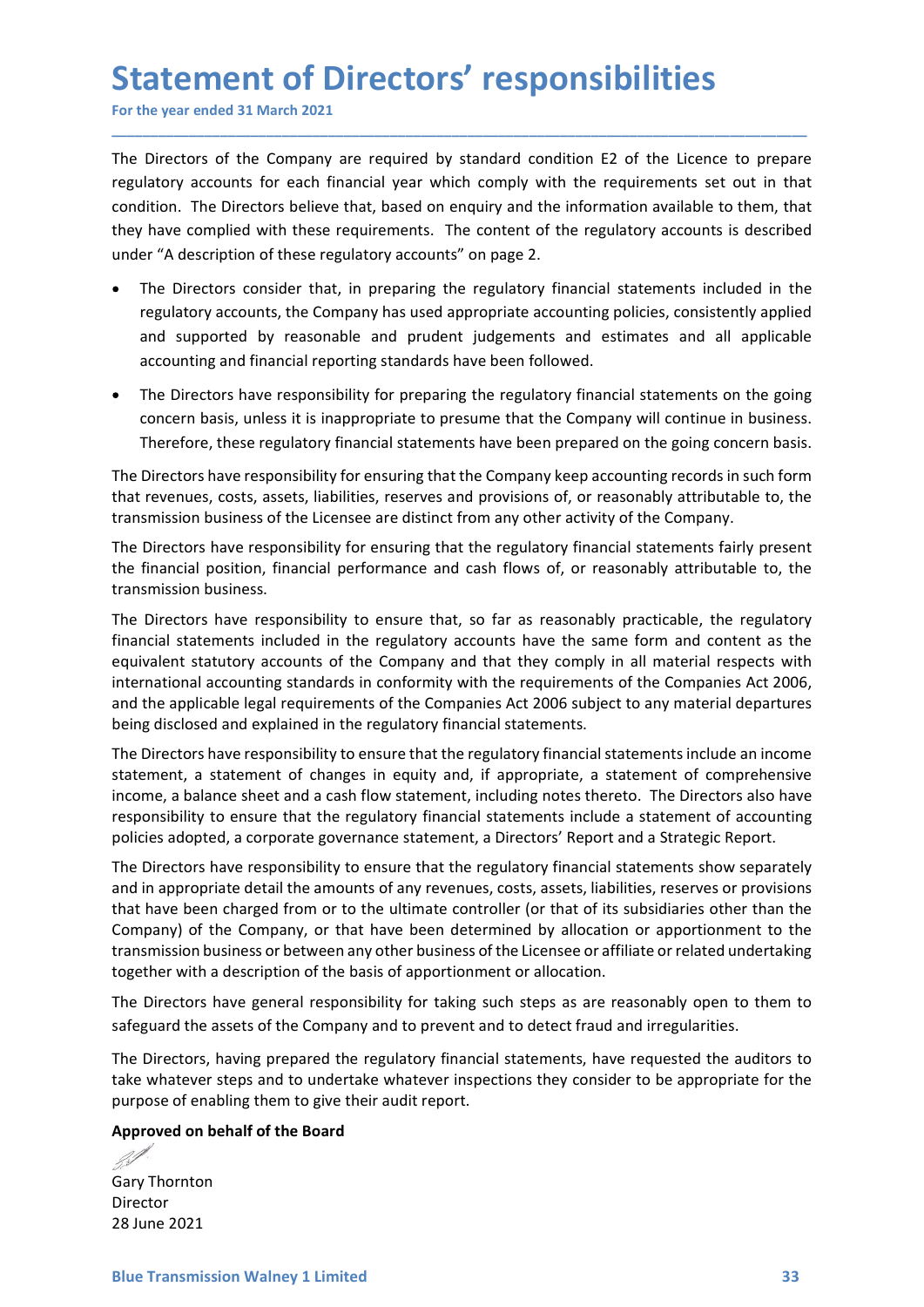### Independent auditors' report to the Gas and Electricity Markets Authority<br>(the "Regulator") and the Directors of Blue Transmission Walney 1 Limited<br>For the year ended 31 March 2021<br>Report on the audit of the regulatory fin Independent auditors' report to the Gas and Electricity Markets Authority<br>(the "Regulator") and the Directors of Blue Transmission Walney 1 Limited<br>For the year ended 31 March 2021<br>Report on the audit of the regulatory fin Independent auditors' report to the Gas and Electricity Markets Authority<br>
(the "Regulator") and the Directors of Blue Transmission Walney 1 Limited<br>
For the year ended 31 March 2021<br> **Report on the audit of the regulatory** Independent auditors' report to the Gas and Electricity Markets Authority<br>
(the "Regulator") and the Directors of Blue Transmission Walney 1 Limited<br>
For the year ended 31 March 2021<br>
Report on the audit of the regulatory Independent auditors' report to the Gas and Electricity Markets Authority<br>
(the "Regulator") and the Directors of Blue Transmission Walney 1 Limited<br>
For the year ended 31 March 2021<br> **Report on the audit of the regulatory** Independent auditors' report to the Gas and Electricity Markets Authority<br>
(the "Regulator") and the Directors of Blue Transmission Walney 1 Limited<br>
For the year ended 31 March 2021<br> **Report on the audit of the regulatory**

### Opinion

\_\_\_\_\_\_\_\_\_\_\_\_\_\_\_\_\_\_\_\_\_\_\_\_\_\_\_\_\_\_\_\_\_\_\_\_\_\_\_\_\_\_\_\_\_\_\_\_\_\_\_\_\_\_\_\_\_\_\_\_\_\_\_\_\_\_\_\_\_\_\_\_\_\_\_\_\_\_\_\_\_\_\_\_\_\_\_\_\_\_

Independent auditors' report to the Gas and Electricity Markets Authority<br>
(the "Regulator") and the Directors of Blue Transmission Walney 1 Limited<br>
For the year ended 31 March 2021<br> **Report on the audit of the regulatory** Independent auditors' report to the Gas and Electricity Markets Authority<br>
(the "Regulator") and the Directors of Blue Transmission Walney 1 Limited<br>
For the year ended 31 March 2021<br> **Report on the audit of the regulatory** Independent auditors' report to the Gas and Electricity Markets Authority<br>
(the "Regulator") and the Directors of Blue Transmission Walney 1 Limited<br>
For the year ended 31 March 2021<br> **Report on the audit of the regulatory** Independent auditors' report to the Gas and Electricity Markets Authority<br>
(the "Regulator") and the Directors of Blue Transmission Walney 1 Limited<br>
For the year ended 31 March 2021<br> **Report on the audit of the regulatory** Independent auditors' report to the Gas and Electricity Markets Authority<br>
(the "Regulator") and the Directors of Blue Transmission Walney 1 Limited<br>
For the year ended 31 March 2021<br> **Report on the audit of the regulatory** 

Independent auditors' report to the Gas and Electricity Markets<br>
(the "Regulator") and the Directors of Blue Transmission Walney<br>
For the year ended 31 March 2021<br> **Report on the audit of the regulatory financial statement** If the "Regulator") and the Directors of Blue Transmission Walney 1 Limited<br>
for the year ended 31 March 2021<br> **Report on the audit of the regulatory financial statements**<br> **Dominon**<br>
In our opinion, Blue Transmission Waln (the "Regulator") and the Directors of Blue Transmission Walney 1 Limited<br>For the year ended 31 March 2021<br>**Report on the audit of the regulatory financial statements**<br>**Opinion**<br>In our opinion, Blue Transmission Walney 1 L For the year ended 31 March 2021<br> **Report on the audit of the regulatory financial statements**<br> **Opinion**<br>
In our opinion, Blue Transmission Walney 1 Limited's regulatory financial statements for the year<br>
ended 31 March 2 **Report on the audit of the regulatory financial statements**<br> **Opinion**<br>
In our opinion, Blue Transmission Walney 1 Limited's regulatory financial statements for the year<br>
eneded 31 March 2021 have been properly prepared, **Report on the audit of the regulatory financial statements**<br> **Opinion**<br>
In our opinion, Blue Transmission Walney 1 Limited's regulatory financial statements for the year<br>
In our opinion, Blue Transmission Walney 1 Limited **Opinion**<br>
In our opinion, Blue Transmission Walney 1 Limited's regulatory financial statements for the year<br>
standard condition E2 of the Company's Regulatory Licence and the Accounting Policies.<br>
Standard condition E2 of In our opinion, Blue Transmission Walney 1 Limited's regulatory financial statements for the year<br>ended 31 March 2021 have been properly prepared, in all material respects, in accordance with<br>standard condition E2 of the C standard condition E2 of the Company's Regulatory Licence and the Accounting Policies.<br>We have audited the regulatory financial statements, included within the regulatory accounts which<br>comprise: the balance sheet as at 31 We have audited the regulatory financial statements, included within the regulatory accounts which<br>comprise: the balance sheet as at 31 March 2021; the income statement, the statement of<br>comprehensive income, the statement comprise: the balance sheet as at 31 March 2021; the income statement, the statement of comprehensive income, the statement of cash flows, the statement of changes in equity for the year<br>then ended; the accounting policies then ended; the accounting policies; and the notes to the regulatory financial statements.<br>**Basis for opinion**<br>We conducted our audit in accordance with International Standards on Auditing (UK) ("ISAs (UK)"),<br>including ISA **Basis for opinion**<br>We conducted our audit in accordance with International Standards on Auditing (UK) ("ISAs (UK)"),<br>including ISA (UK) 800, and applicable law, and having regard to the guidance contained in ICAEW<br>Technic We conducted our audit in accordance with International Standards on Auditing (UK) ("ISAs (UK)"),<br>including ISA (UK) 800, and applicable law, and having regard to the guidance contained in ICAEW<br>Technical Release Tech 02/1

### Independence

requirements.

regulatory licence, the regulatory financial statements have been prepared in accordance with<br>international accounting standards in conformity with the requirements of Companies Act 2006<br>Companies Act 2006. Financial infor including ISA (UK) 800, and applicable law, and having regard to the guidance contained in ICAEW<br>Technical Release Tech 02/16 AAF (Revised) 'Reporting to Regulators on Regulatory Accounts' issued<br>by the Institute of Charte Technical Release Tech 02/16 AAF (Revised) 'Reporting to Regulators on Regulatory Accounts' issued<br>by the Institute of Chartered Accountants in England & Wales. Our responsibilities under ISAs (UK)<br>are further described in by the Institute of Chartered Accountants in England & Wales. Our responsibilities under ISAs (UK)<br>are further described in the Auditors' responsibilities for the audit of the regulatory financial<br>statements section of our are further described in the Auditors' responsibilities for the audit of the regulatory financial statements section of our report. We believe that the audit evidence we have obtained is sufficient and appropriate to provi statements section of our report. We believe that the audit evidence we have obtained is sufficient<br>and appropriate to provide a basis for our opinion.<br>We remained independent of the Company in accordance with the ethical and appropriate to provide a basis for our opinion.<br>
Independence<br>
We remained independent of the company in accordance with the ethical requirements that are<br>
relevant to our audit of the regulatory financial statements i **Independence**<br>We remained independent of the Company in accordance with the ethical requirements that are<br>relevant to our audit of the regulatory financial statements in the UK, which includes the FRC's Ethical<br>Standard, **We remained independent of the Company in accordance with the thical requirements that are Welveranito our audit of the regulatory financial statements in the UK, which includes the FRC's Ethical Standard, and we have ful** We remainted innegendent or the Company in a accoroance with the etincal requirements that are<br>trelevant to our audit of the regulatory financial statements in the UK, which includes the FRC's Ethical<br>Standard, and we have relevant to our autor the regulatory innancial statements in the UK, which includes the FRC s Etnical Standard, and we have fulfilled our other ethical responsibilities in accordance with these requirements.<br> **Emphasis of** standard, and we have fulfilled our other ethical responsibilities in accordance with these<br>requirements.<br>**Emphasis of matter - Basis of preparation**<br>Without modifying our opinion, we draw attention to the Accounting Polic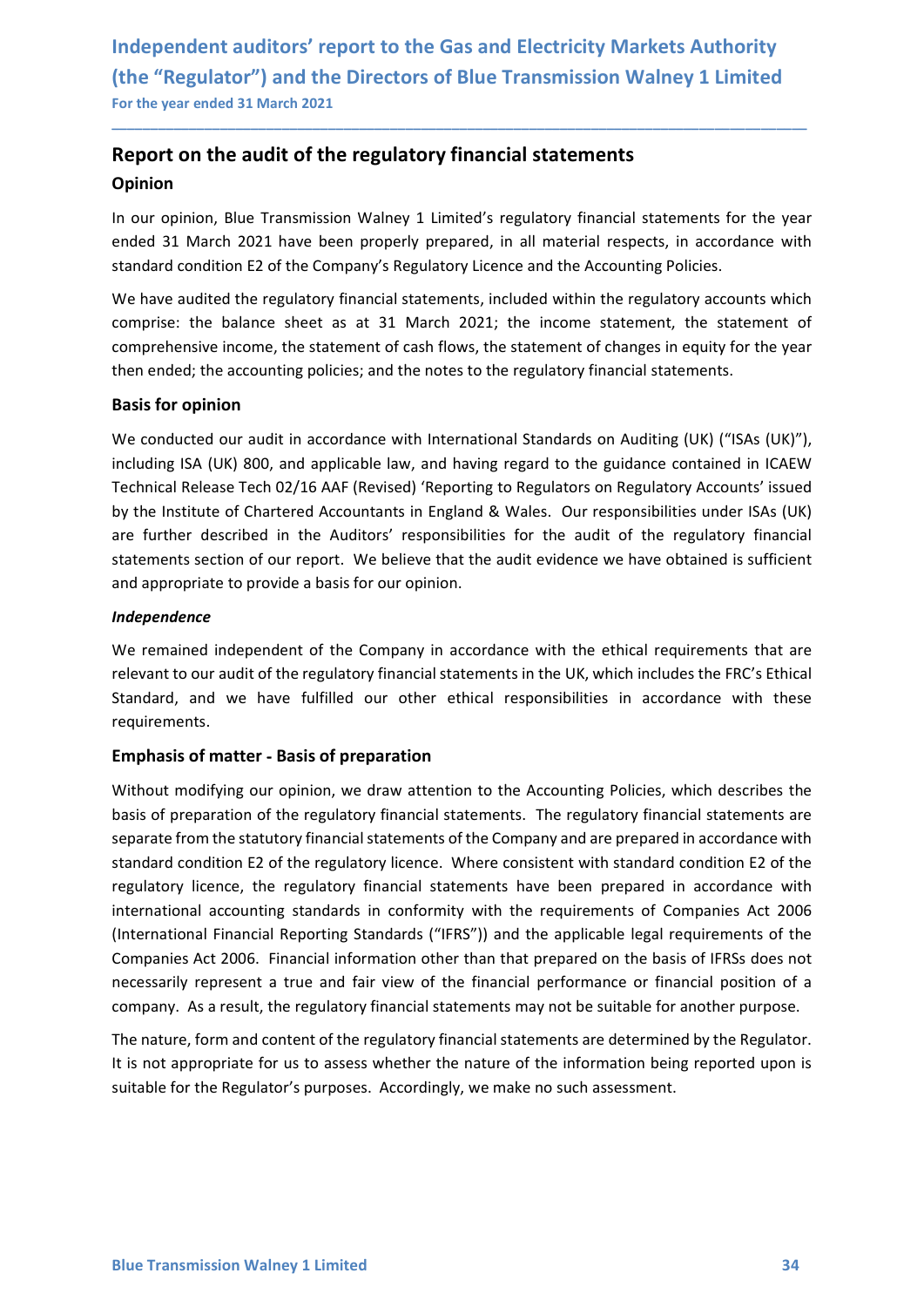## Independent auditors' report to the Gas and Electricity Markets Authority<br>(the "Regulator") and the Directors of Blue Transmission Walney 1 Limited<br>continued<br>For the year ended 31 March 2021 Independent auditors' report to the Gas and Electricity Markets Authority<br>(the "Regulator") and the Directors of Blue Transmission Walney 1 Limited<br>continued<br>For the year ended 31 March 2021<br>Emphasis of matter - Basis of p continued Independent auditors' report to the Gas and Electricity Markets Authority<br>
(the "Regulator") and the Directors of Blue Transmission Walney 1 Limited<br>
continued<br>
For the year ended 31 March 2021<br> **Emphasis of matter - Basis**

\_\_\_\_\_\_\_\_\_\_\_\_\_\_\_\_\_\_\_\_\_\_\_\_\_\_\_\_\_\_\_\_\_\_\_\_\_\_\_\_\_\_\_\_\_\_\_\_\_\_\_\_\_\_\_\_\_\_\_\_\_\_\_\_\_\_\_\_\_\_\_\_\_\_\_\_\_\_\_\_\_\_\_\_\_\_\_\_\_\_

Independent auditors' report to the Gas and Electricity Markets Authority<br>
(the "Regulator") and the Directors of Blue Transmission Walney 1 Limited<br>
continued<br>
For the year ended 31 March 2021<br> **Emphasis of matter - Basis** Independent auditors' report to the Gas and Electricity Markets Authority<br>
(the "Regulator") and the Directors of Blue Transmission Walney 1 Limited<br>
continued<br>
For the year ended 31 March 2021<br> **Emphasis of matter - Basis** Independent auditors' report to the Gas and Electricity Markets Authority<br>(the "Regulator") and the Directors of Blue Transmission Walney 1 Limited<br>continued<br>Company for the year ended 31 March 2021<br>Hinphasis of matter - B Independent auditors' report to the Gas and Electricity Markets Authority<br>
(the "Regulator") and the Directors of Blue Transmission Walney 1 Limited<br>
For the year ended 31 March 2021<br> **Emphasis of matter - Basis of prepara** Independent auditors' report to the Gas and Electricity Markets Authority<br>(the "Regulator") and the Directors of Blue Transmission Walney 1 Limited<br>continued<br>For the year ended 31 March 2021<br>**Emphasis of matter - Basis of** Independent auditors' report to the Gas and Electricity Markets Authority<br>
(the "Regulator") and the Directors of Blue Transmission Walney 1 Limited<br>
For the year ended 31 March 2021<br> **Emphasis of matter - Basis of prepara** Independent auditors' report to the Gas and Electricity Markets Authority<br>(the "Regulator") and the Directors of Blue Transmission Walney 1 Limited<br>continued<br>For the year ended 31 March 2021<br>**Emphasis of matter - Basis of** Independent auditors' report to the Gas and Electricity Markets Authority<br>
(the "Regulator") and the Directors of Blue Transmission Walney 1 Limited<br>
For the year ended 31 March 2021<br> **Emphasis of matter - Basis of prepara** Independent auditors' report to the Gas and Electricity Markets Authority<br>
(the "Regulator") and the Directors of Blue Transmission Walney 1 Limited<br>
continued<br>
Eorthe year ended 31 March 2021<br> **Emphasis of matter - Basis** Independent auditors' report to the Gas and Electricity Markets Authority<br>(the "Regulator") and the Directors of Blue Transmission Walney 1 Limited<br>continued<br>For the year ended 31 March 2021<br>**Emphasis of matter - Basis of** Independent auditors' report to the Gas and Electricity Markets Authority<br>
(the "Regulator") and the Directors of Blue Transmission Walney 1 Limited<br>
continued<br>
For the year ended 31 March 2021<br> **Emphasis of matter - Basis** (the Regulator ) and the Directors of bile Transmission walney 1 Limited continued<br>
For the year ended 31 March 2021<br> **Emphasis of matter - Basis of preparation continued**<br>
Our opinion on the regulatory financial statement continued<br>
Emphasis of matter - Basis of preparation continued<br>
Cur opinion on the regulatory financial statements is separate from our opinion on the statutory<br>
financial statements of the Company for the year ended 31 Ma **Emphasis of matter - Basis of preparation continued**<br>Our opinion on the regulatory financial statements is separate from our opinion on the statutory<br>financial statements of the Company for the year ended 31 March 2021 on Our opinion on the regulatory financial statements is separate from our opinion on the statutory<br>financial statements of the Company for the year ended 31 March 2021 on which we reported on 28<br>June 2021, which are prepared Our opinion on the regulatory infancial statements is separate from our opinion on the statutory<br>financial statements of the Company for the year ended 31 March 2021 on which we reported on 28<br>June 2021, which are prepared minarial statements or the Company for the Year endeed is 1 watch 2021 on which we reported on ZS<br>Unne 2021, which are prepared for a different purpose. Our audit report in relation to the statutory<br>financial statements of unner 2012, worm are prepared or a dimerent purpose. Unraulat purpose and be prelated to the statutory<br>tifinancial statements of the Company (our "Statutory audit") was made solely to the Company's<br>members, as a body, in a members, as a body, in accordance with Chapter 3 of Part 16 of the Companies Act 2006. Our<br>Statutory audit work was undertaken so that we might state to the Company's members those matters<br>we are required to state to them Statutory audit work was undertaken so that we might state to the Company's members those matters<br>we are required to state to them in a statutory audit report and for no other purpose. In these<br>circumstances, to the fulles

statements.

we are required to state to them in a statutory audit report and for no other purpose. In these circumstances, to the fullest extent permitted by law, we do not accept or assume responsibility for circumstances, to the ful circumstances, to the fullest extent permitted by law, we do not accept or assume responsibility for<br>any other purpose or to any other person to whom our Statutory audit report is shown or into whose<br>hands it may come, sav any once to use of the responsibilities and the responsibilities and the Directors and the responsible formulation, we draw attention to the fact that these regulatory financial statements have not been prepared under sect mandit in the relevant sections of the fact that these regulatory financial statements have not been<br>In addition, we draw attention to the fact that these regulatory financial statements have not been<br>prepared under sectio

In centraling and the relation and our auditors' report there is the Distance of the Companies Act 2006 and are not the Company's statutory finds that ments are prepared under section 394 of the Companies Act 2006 and are statements.<br> **Conclusions relating to going concern**<br>
Based on the work we have performed, we have not identified any material uncertainties relating to<br>
Based on the voorkitions that, individually or collectively, may cas **Conclusions relating to going concern**<br>Based on the work we have performed, we have not identified any material uncertainties relating to<br>events or conditions that, individually or collectively, may cast significant doubt Example of the work we have not identified any material uncertainties relating to Bosed on the work we have performed, we have not identified any material uncertainties relating to events or conditions that, individually o

The other information comprises all of the information in the regulatory accounts other than the regulatory financial statements and our auditors' report thereon. The Directors are responsible for the other information. Ou Based on the work we have performed, we have not identified any material uncertainties relating to<br>events or conditions that, individually or collectively, may cast significant doubt on the Company's<br>ability to continue as Formation connection with our and the regulatory financial statements from when the regulatory<br>ability to continue as a going concern for a period of a least twelve months from when the regulatory<br>financial statements are binancial statements are authorised for issue.<br>
In auditing the regulatory financial statements, we have concluded that the Directors' use of the going<br>
concern basis of accounting in the preparation of the regulatory fina member succession of the regulatory financial statements, we have concluded that the Directors' use of the going<br>concern basis of accounting in the preparation of the regulatory financial statements is appropriate.<br>However In auditing the regulatory financial statements, we have concluded that the Directors' use of the going<br>concern basis of accounting in the preparation of the regulatory financial statements is appropriate.<br>However, because concern basis of accounting in the preparation of the regulatory financial statements is appropriate.<br>However, because not all future events or conditions can be predicted, this conclusion is not a<br>guarantee as to the Comp However, because not all future events or conditions can be predicted, this conclusion is not a<br>guarantee as to the Company's ability to continue as a going concern.<br>Our responsibilities and the responsibilities of the Dir guarantee as to the Company's ability to continue as a going concern.<br>Our responsibilities and the responsibilities of the Directors with respect to going concern are<br>described in the relevant sections of this report.<br>**Rep** The other information of this other information, we are required to report that fact. We have refluent and the reporting on other information of this report.<br> **Reporting on other information**<br>
The other information compris Our responsibilities and the responsibilities of the Directors with respect to going and described in the relevant sections of this report.<br> **Reporting on other information**<br>
The other information comprises all of the info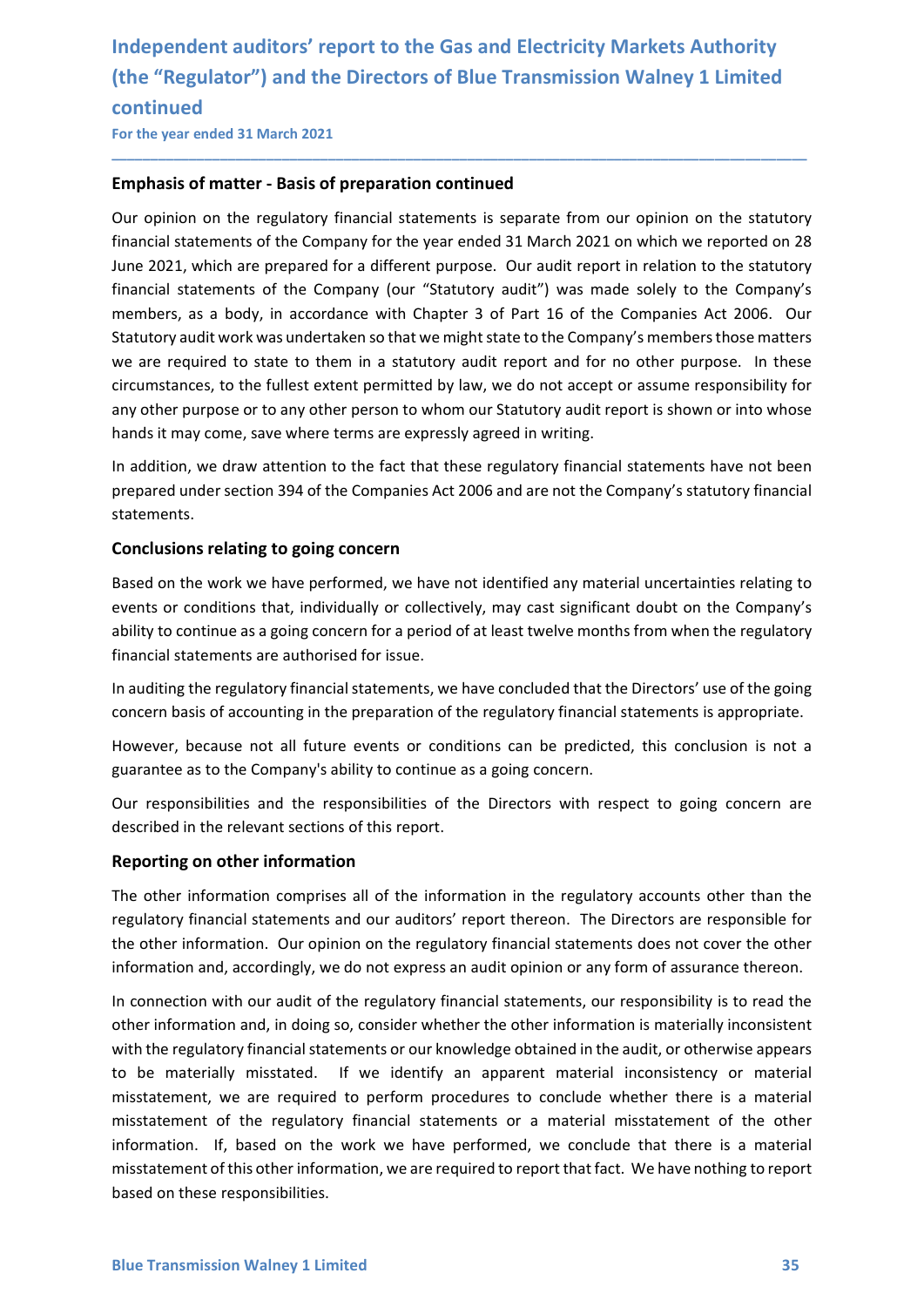### Independent auditors' report to the Gas and Electricity Markets Authority<br>(the "Regulator") and the Directors of Blue Transmission Walney 1 Limited<br>continued<br>For the year ended 31 March 2021 Independent auditors' report to the Gas and Electricity Markets Authority<br>(the "Regulator") and the Directors of Blue Transmission Walney 1 Limited<br>continued<br>For the year ended 31 March 2021<br>The Directors' Report, Strategi continued Independent auditors' report to the Gas and Electricity Markets Authority<br>
(the "Regulator") and the Directors of Blue Transmission Walney 1 Limited<br>
continued<br>
For the year ended 31 March 2021<br>
The Directors' Report, Stra

Independent auditors' report to the Gas and Electricity Markets Authority<br>
(the "Regulator") and the Directors of Blue Transmission Walney 1 Limited<br>
For the year ended 31 March 2021<br>
The Directors' Report, Strategic Repor Independent auditors' report to the Gas and Electricity Markets Authority<br>(the "Regulator") and the Directors of Blue Transmission Walney 1 Limited<br>continued<br>For the year ended 31 March 2021<br>The Directors' Report, Strategi Independent auditors' report to the Gas and Electricity Markets Authority<br>(the "Regulator") and the Directors of Blue Transmission Walney 1 Limited<br>continued<br>The Directors' Report, Strategic Report and Corporate governance Independent auditors' report to the Gas and Electricity Markets Authority<br>
(the "Regulator") and the Directors of Blue Transmission Walney 1 Limited<br>
For the year ended 31 March 2021<br>
The Directors' Report, Strategic Repor Independent auditors' report to the Gas and Electricity Markets Authority<br>(the "Regulator") and the Directors of Blue Transmission Walney 1 Limited<br>continued<br>For the year ended 31 March 2021<br>The Directors' Report, Strategi Independent auditors' report to the Gas and Electricity Markets Authority<br>
(the "Regulator") and the Directors of Blue Transmission Walney 1 Limited<br>
Continued<br>
For the year ended 31 March 2021<br>
The Directors' Report, Stra Independent auditors' report to the Gas and Electricity Markets Authority<br>(the "Regulator") and the Directors of Blue Transmission Walney 1 Limited<br>continued<br>For the year ended 31 March 2021<br>The Directors' Report, Strategi Independent auditors' report to the Gas and Electricity Markets Authority<br>
(the "Regulator") and the Directors of Blue Transmission Walney 1 Limited<br>
For the year ended 31 March 2021<br>
The Directors' Report, Strategic Repor Independent auditors' report to the Gas and Electricity Markets Authority<br>
(the "Regulator") and the Directors of Blue Transmission Walney 1 Limited<br>
continued<br>
The Directors' Report, Strategic Report and Corporate governo Independent auditors' report to the Gas and Electricity Markets Authority<br>
(the "Regulator") and the Directors of Blue Transmission Walney 1 Limited<br>
continued<br>
for the year ended 31 March 2021<br>
The Directors' Report, Stra Interpendent data of substitute of the CMS and Executive (wanted the regulator)<br>
(the "Regulator") and the Directors of Blue Transmission Wall<br>
continued<br>
For the year ended 31 March 2021<br>
The Directors' Report, Strategic Thinued<br>
Directors' Report, Strategic Report and Corporate governance statement<br>
Company's Regulatory Licence, standard condition E2, requires the regulatory financial<br>
company's Regulatory Licence, standard condition E2, Thrue to the state of the regulatory financial Comparation and Corporate governance statement<br>
Company's Regulatory Lieence, standard condition E2, requires the regulatory financial<br>
Company's regulatory Lieence, standard Directors' Report, Strategic Report and Corporate governance statement<br>
Company's Regulatory Licence, standard condition E2, requires the regulatory financial<br>
company's Regulatory Licence, standard condition E2, requires Directors' Report, Strategic Report and Corporate governance statement<br>
Company's Regulatory Licence, standard condition E2, requires the regulatory financial<br>
emements and the Directors' Report, Strategic Report, and Gorp Company's Regulatory Licence, standard condition E2, requires the regulatory financial<br>ements and the Directors' Report, Strategic Report, and Corporate governance statement to be<br>orared as if the Company were a quoted com Company's Regulatory Licence, standard condition Ez, requires the regulatory firm<br>
ements and the Directors' Report, Strategic Report, and Corporate governance statement<br>
Company's statutory financial statements prepared i ared as if the Company were a quoted company and as if the regulatory financial statements were<br>Company's statutory financial statements prepared in accordance with Part 15 of the Companies<br>2006. The Directors have therefo Company's statutory financial statements prepared in accordance with Part 15 of the Companies<br>2006. The Directors have therefore prepared a Directors' Report, Strategic Report, and Corporate<br>remanne e statement accompanyin 2006. The Directors have therefore prepared a Directors' Report, Strategic Report, and Corporate pranance statement accompanying the regulatory financial statements. Under the terms of our pranance statement accompanying t

\_\_\_\_\_\_\_\_\_\_\_\_\_\_\_\_\_\_\_\_\_\_\_\_\_\_\_\_\_\_\_\_\_\_\_\_\_\_\_\_\_\_\_\_\_\_\_\_\_\_\_\_\_\_\_\_\_\_\_\_\_\_\_\_\_\_\_\_\_\_\_\_\_\_\_\_\_\_\_\_\_\_\_\_\_\_\_\_\_\_

- 
- 
- ernance statement accompanying the regulatory financial statements. Under the terms of our arract we have assumed responsibility to provide those opinions that would be provided if this were assumed responsibility to provi

### Responsibilities for the regulatory financial statements and the audit

### Responsibilities of the Directors for the regulatory financial statements

As explained more fully in the Statement of Directors' Responsibilities set out on page 33, the Directors are responsible for the preparation of the regulatory financial statements in accordance with standard condition E2 of the Company's Regulatory Licence, and the Accounting Policies and for determining that the basis of preparation and accounting policies are acceptable in the circumstances. The Directors are also responsible for such internal control as they determine is necessary to enable the preparation of regulatory financial statements that are free from material misstatement, whether due to fraud or error.

### Auditors' responsibilities for the audit of the regulatory financial statements

that the basis of preparation and accounting policies are acceptable in the circumstances. The Directors are also responsible for such internal control as they determine is necessary to enable the Directors are also respon Our objectives are to obtain reasonable assurance about whether the Regulatory Financial Statements as a whole are free from material misstatement, whether due to fraud or error, and to issue an auditors' report that includes our opinion. Reasonable assurance is a high level of assurance, but is not a guarantee that an audit conducted in accordance with ISAs (UK) will always detect a material misstatement when it exists. Misstatements can arise from fraud or error and are considered material if, individually or in the aggregate, they could reasonably be expected to influence the economic decisions of users taken on the basis of these Regulatory Financial Statements.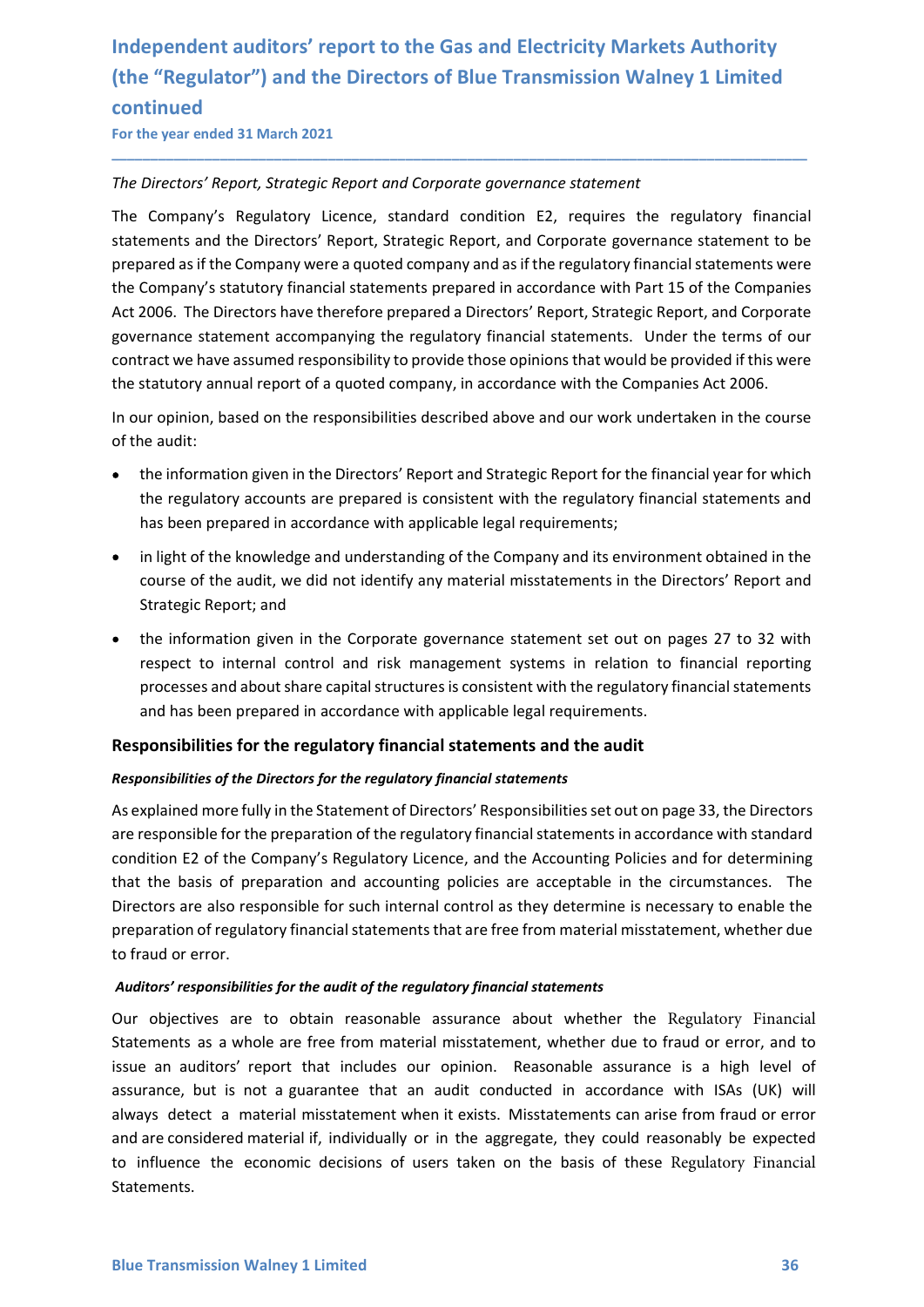### Independent auditors' report to the Gas and Electricity Markets Authority<br>(the "Regulator") and the Directors of Blue Transmission Walney 1 Limited<br>continued<br>For the year ended 31 March 2021 Independent auditors' report to the Gas and Electricity Markets Authority<br>(the "Regulator") and the Directors of Blue Transmission Walney 1 Limited<br>continued<br>For the year ended 31 March 2021<br>Auditors' responsibilities for continued Independent auditors' report to the Gas and Electricity Markets Authority<br>
(the "Regulator") and the Directors of Blue Transmission Walney 1 Limited<br>
continued<br>
For the year ended 31 March 2021<br>
Auditors' responsibilities

Independent auditors' report to the Gas and Electricity Markets Authority<br>
(the "Regulator") and the Directors of Blue Transmission Walney 1 Limited<br>
For the year ended 31 March 2021<br>
Auditors' responsibilities for the aud Independent auditors' report to the Gas and Electricity Markets Authority<br>
(the "Regulator") and the Directors of Blue Transmission Walney 1 Limited<br>
continued<br>
Auditors' responsibilities for the audit of the regulatory fi Independent auditors' report to the Gas and Electricity Markets Authority<br>(the "Regulator") and the Directors of Blue Transmission Walney 1 Limited<br>continued<br>Are the year ended 31 March 2021<br>Auditors' responsibilities for Independent auditors' report to the Gas and Electricity Markets Authority<br>
(the "Regulator") and the Directors of Blue Transmission Walney 1 Limited<br>
For the year ended 31 March 2021<br>
Auditors' responsibilities for the aud

\_\_\_\_\_\_\_\_\_\_\_\_\_\_\_\_\_\_\_\_\_\_\_\_\_\_\_\_\_\_\_\_\_\_\_\_\_\_\_\_\_\_\_\_\_\_\_\_\_\_\_\_\_\_\_\_\_\_\_\_\_\_\_\_\_\_\_\_\_\_\_\_\_\_\_\_\_\_\_\_\_\_\_\_\_\_\_\_\_\_

Independent auditors' report to the Gas and Electricity Markets Authority<br>
(the "Regulator") and the Directors of Blue Transmission Walney 1 Limited<br>
continued<br>
For the year ended 31 March 2021<br>
Auditors' responsibilities Independent auditors' report to the Gas and Electricity Markets Authority<br>
(the "Regulator") and the Directors of Blue Transmission Walney 1 Limited<br>
continued<br>
For the year ended 31 March 2021<br>
Auditors' responsibilities Independent auditors' report to the Gas and Electricity Markets Authority<br>
(the "Regulator") and the Directors of Blue Transmission Walney 1 Limited<br>
Continued<br>
For the year ended 31 March 2021<br>
Auditors' responsibilities Independent auditors' report to the Gas and Electricity Markets Authority<br>
(the "Regulator") and the Directors of Blue Transmission Walney 1 Limited<br>
for the year ended 31 March 2021<br>
Auditors' responsibilities for the aud Independent auditors' report to the Gas and Electricity Markets Authority<br>
(the "Regulator") and the Directors of Blue Transmission Walney 1 Limited<br>
Continued<br>
For the year ended 31 March 2021<br>
Auditors' responsibilities Independent auditors' report to the Gas and Electricity Markets Authority<br>
(the "Regulator") and the Directors of Blue Transmission Walney 1 Limited<br>
continued<br>
For the vear ended 31 March 2021<br>
Auditors' responsibilities If the "Regulator") and the Directors of Blue Transmission Walney 1 Limited<br>
(the "Regulator") and the Directors of Blue Transmission Walney 1 Limited<br>
For the year ended 31 March 2021<br> **Auditors' responsibilities for the** (the "Regulator") and the Directors of Blue Transmission Walney 1 Limited<br>continued<br>For the vear ended 31 March 2021<br>Auditors' responsibilities for the audit of the regulatory financial statements continued<br>Irregularities, continued<br>
For the year ended 31 March 2021<br>
Auditors' responsibilities for the audit of the regulatory financial statements continued<br>
Irregularities, including fraud, are instances of non-compliance with laws and regulat For the year ended 31 March 2021<br>**Auditors' responsibilities for the audit of the regulatory financial statements continued**<br>Irregularities, including fraud, are instances of non-compliance with laws and regulations. We de Auditors' responsibilities for the audit of the regulatory financial statements continued<br>Irregularities, including fraud, are instances of non-compliance with laws and regulations. We design<br>procedures in line with our re entions' responsibilities for the audit of the regulatory financial statements continued<br>gualarities, including fraud, are instances of non-compliance with laws and regulations. We design<br>excelures in line with our respons regularities, including fraud, are instances of non-compliance with laws and regulations. We design<br>cecutures in line with our responsibilities, outlined above, to detect material misstatements in<br>epect of irregularities, receures in ine warn our responsionities, bounded above, to detect material misstatements in epect of irregularities, including fraud, is detailed below.<br>Here the friedly infided to the company and industry, we identified igularities, including fraud, is detailed below.<br>
Explorited that the principal risks of non-<br>
explorition and regulations related to UK tax legislation, Health and Safety, and a range of<br>
purplance with laws and regulatio ed on our understanding of the Company and industry, we identified that the principal risks of non-<br>ppliance with laws and regulations related to UK tax legislation, Health and Safety, and a range of<br>ustry specific legal r mpliance with laws and regulations related to UK tax legislation, Health and Safety, and a range of<br>ustry specific legal requirements pertaining to the Company's licence to operate, including the<br>ustrictly Act 1989, and we ustry specific legal requirements pertaining to the Company's licence to operate, including the<br>criticly Act 1989, and we considered the extent to which non-compliance might have a material<br>ect on the regulatory financial Electricity Act 1989, and we considered the extent to which non-compliance might have a material<br>effect on the regulatory financial statements such as the Companies Act 2006. We<br>evaluated management's incentives and opport

- 
- 
- 
- 

effect on the regulatory financial statements. We also considered those laws and regulations that<br>have a direct impact on the regulatory financial statements such as the Companies Azt 2006. We<br>evaluated management's incent have a direct impact on the regulatory financial statements such as the Companies Act 2006. We<br>evaluated management's incentives and opportunities for fraudulent manipulation of the regulatory<br>financial statements includin evaluated management's incentives rand opportunities for fraudulent manipulation of the regulatory<br>financial statements (including the risk of override of controls), and determined that the principal risks<br>were related to financial statements (including the risk of override of controls), and determined that the principal risks<br>vere related to posting inappropriate journal entries and the risk of management bias in accounting<br>estimates. Audi were related to posting inappropriate journal entries and the risk of management bias in accounting<br>estimates. Audit procedures performed by the engagement team included:<br>
• enquires of management around known or suspected **Examples of management around known or suspected instances of non-compliance with laws and<br>
regulations, claims and litigation, and instances of fraud;<br>
<b>•** understanding of management's controls designed to prevent and d e enquiries of management around known or suspected instances of non-compliance with laws and<br>regulations, claims and litigation, and instances of fraud;<br>understring is of management is controls designed to prevent and det

or incommunity inverve connection<br>emisrepresentations, or through collusion.<br>A further description of our responsibilities for the audit of financial statements is located on the FRC's<br>website at: www.frc.org.uk/auditorsre report.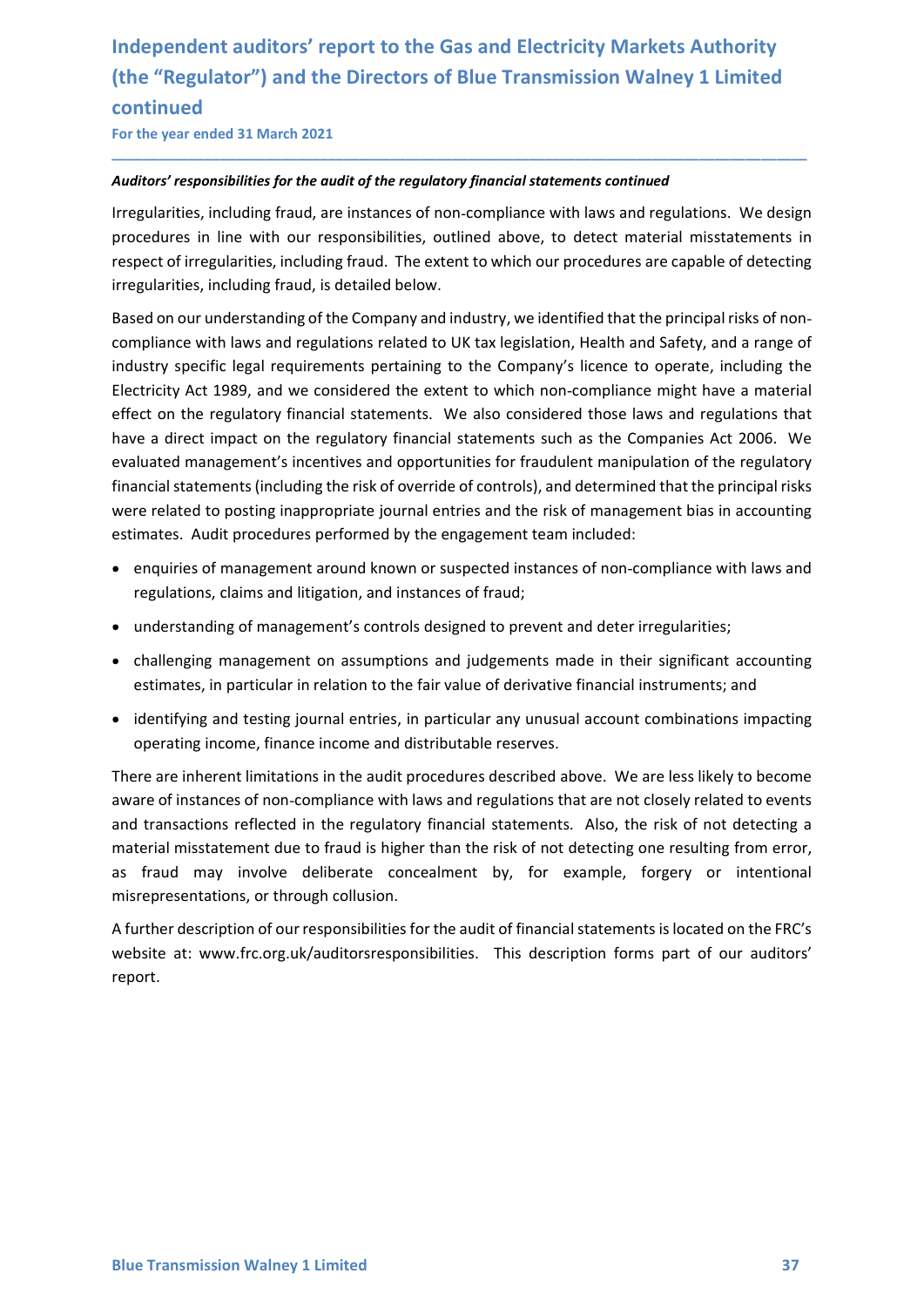### Independent auditors' report to the Gas and Electricity Markets Authority<br>(the "Regulator") and the Directors of Blue Transmission Walney 1 Limited<br>continued<br>For the year ended 31 March 2021 Independent auditors' report to the Gas and Electricity Markets Authority<br>(the "Regulator") and the Directors of Blue Transmission Walney 1 Limited<br>continued<br>For the year ended 31 March 2021<br>Use of this report continued Independent auditors' report to the Gas and Electricity Markets Authority<br>
(the "Regulator") and the Directors of Blue Transmission Walney 1 Limited<br>
continued<br>
For the year ended 31 March 2021<br>
Use of this report<br>
This re

\_\_\_\_\_\_\_\_\_\_\_\_\_\_\_\_\_\_\_\_\_\_\_\_\_\_\_\_\_\_\_\_\_\_\_\_\_\_\_\_\_\_\_\_\_\_\_\_\_\_\_\_\_\_\_\_\_\_\_\_\_\_\_\_\_\_\_\_\_\_\_\_\_\_\_\_\_\_\_\_\_\_\_\_\_\_\_\_\_\_

Independent auditors' report to the Gas and Electricity Markets<br>
(the "Regulator") and the Directors of Blue Transmission Walney<br>
continued<br>
For the year ended 31 March 2021<br>
Use of this report<br>
This report, including the Independent auditors' report to the Gas and Electricity Markets Authority<br>
(the "Regulator") and the Directors of Blue Transmission Walney 1 Limited<br>
continued<br>
For the year ended 31 March 2021<br>
Is eq f this report,<br>
This Independent auditors' report to the Gas and Electricity Markets Authority<br>
(the "Regulator") and the Directors of Blue Transmission Walney 1 Limited<br>
Continued<br>
Continued<br>
Use of this report<br>
This report, including the opi Independent auditors' report to the Gas and Electricity Markets Authority<br>
(the "Regulator") and the Directors of Blue Transmission Walney 1 Limited<br>
For the year ended 31 March 2021<br>
Use of this report<br>
This report, inclu Independent auditors' report to the Gas and Electricity Markets Authority<br>
(the "Regulator") and the Directors of Blue Transmission Walney 1 Limited<br>
For the year ended 31 March 2021<br>
Jee of this report<br>
This report, inclu Independent auditors' report to the Gas and Electricity Markets Authority<br>
(the "Regulator") and the Directors of Blue Transmission Walney 1 Limited<br>
continued<br>
For the year ended 31 March 2021<br>
Use of this report,<br>
This r Independent auditors' report to the Gas and Electricity Markets Authority<br>
(the "Regulator") and the Directors of Blue Transmission Walney 1 Limited<br>
For the vear ended 31 March 2021<br>
Use of this report<br>
This report, inclu Independent auditors' report to the Gas and Electricity Markets Authority<br>
(the "Regulator") and the Directors of Blue Transmission Walney 1 Limited<br>
Continued<br>
Continued<br>
Continued<br>
This report<br>
This report<br>
This report<br> Independent auditors' report to the Gas and Electricity Markets Authority<br>
(the "Regulator") and the Directors of Blue Transmission Walney 1 Limited<br>
Continued<br>
For the vear ended 31 March 2021<br>
156 of this report<br>
This re Independent auditors' report to the Gas and Electricity Markets Authority<br>
(the "Regulator") and the Directors of Blue Transmission Walney 1 Limited<br>
For the year ended 31 March 2021<br>
156 of this report<br>
This report<br>
This Independent auditors' report to the Gas and Electricity Markets Authority<br>
(the "Regulator") and the Directors of Blue Transmission Walney 1 Limited<br>
for the year ended 31 March 2021<br>
Use of this report<br>
This report, inclu (the "Regulator") and the Directors of Blue Transmission Walney 1 Limited<br>
for the year ended 31 March 2021<br>
Use of this report<br>
This report, including the opinion, has been prepared for and only for the Company's Directo For the year ended 31 March 2021<br>
Use of this report, including the opinion, has been prepared for and only for the Company's Directors as a<br>
body for the Company to meet its obligation included in standard condition E2 of Regulatory Licence dated 20 October 2011 and to facilitate the carrying out by the Regulator of regulatory functions in accordance with our engagement letter dated 14 June 2021. Our audit woo has been undertaken so that we regulatory functions in accordance with our engagement letter dated 14 June 2021. Our audit work<br>has been undertaken so that we might state to the Company and the Regulator those matters that we<br>have agreed to state to the have agreed to state to them in our report, in order (a) to assist the Company to<br>under the Regulatory Licence to procure such a report and (b) to facilitate the<br>Regulator of its regulatory functions, and for no other purp

Edinburgh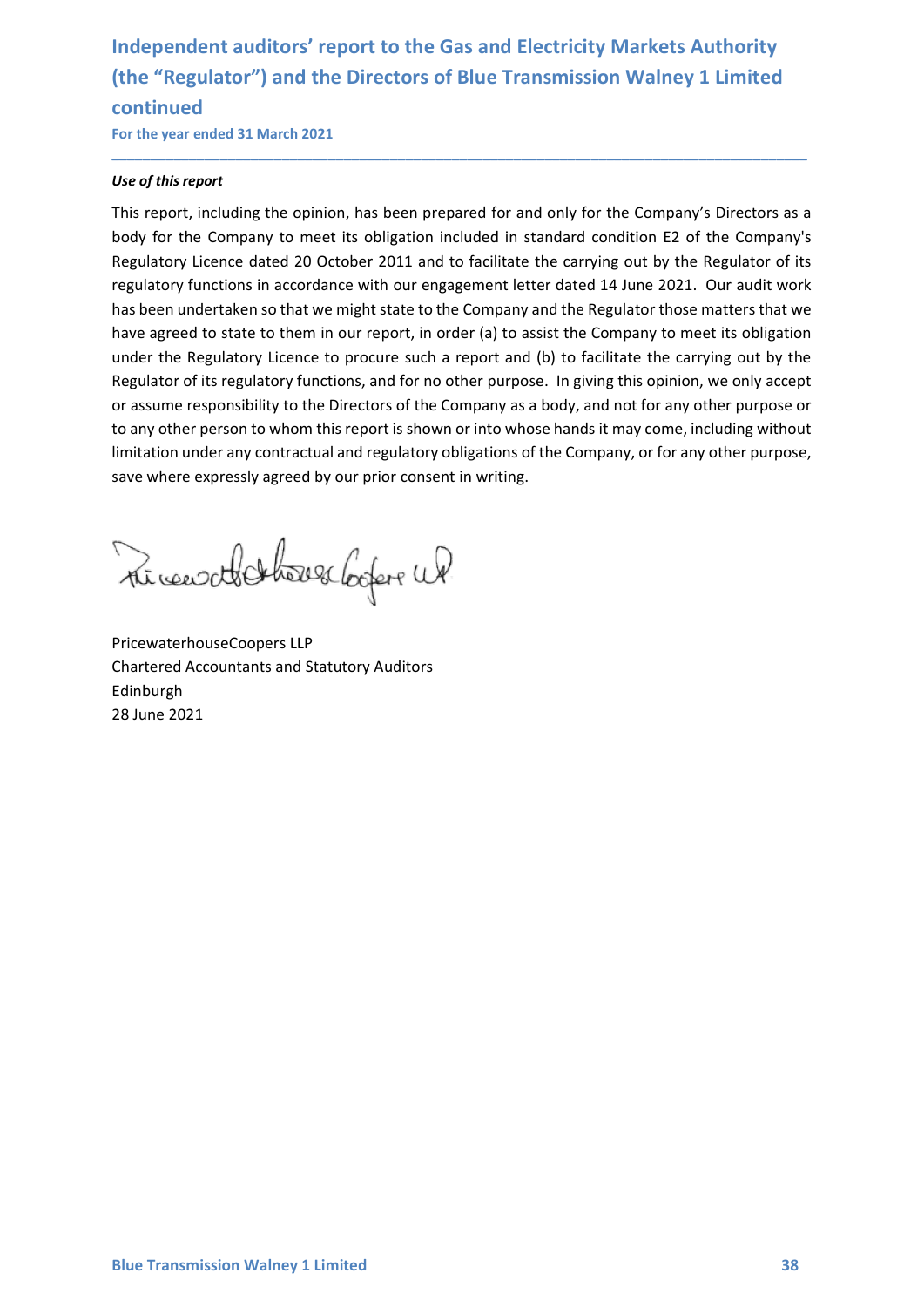**Accounting policies**<br>
For the year ended 31 March 2021<br> **A. Basis of preparation of regulatory financial statements**<br>
These regulatory financial statements have been prepared on a going concern basis (see "Strateg **Accounting policies**<br>
For the year ended 31 March 2021<br> **A. Basis of preparation of regulatory financial statements**<br>
These regulatory financial statements have been prepared on a going concern basis (see "Strategic<br>
Repo **ACCOUNTING POLICIES**<br>For the year ended 31 March 2021<br>**A. Basis of preparation of regulatory financial statements**<br>These regulatory financial statements have been prepared on a going concern basis (see "Strategic<br>Report -Accounting policies<br>
For the year ended 31 March 2021<br>
A. Basis of preparation of regulatory financial statements<br>
These regulatory financial statements have been prepared on a going concern basis (see "Strategic<br>
Report-G Accounting policies<br>For the year ended 31 March 2021<br>A. Basis of preparation of regulatory financial statements<br>These regulatory financial statements have been prepared on a going concern basis (see "Strategic<br>Report-Going **Accounting policies**<br>
For the year ended 31 March 2021<br> **A. Basis of preparation of regulatory financial statements**<br>
These regulatory financial statements have been prepared on a going concern basis (see "Strategic<br>
Repo **Accounting policies**<br>For the year ended 31 March 2021<br>**A. Basis of preparation of regulatory financial statements**<br>These regulatory financial statements have been prepared on a going concern basis (see "Strategic<br>Report-G **Accounting policies**<br>For the year ended 31 March 2021<br>**A. Basis of preparation of regulatory financial statements**<br>These regulatory financial statements have been prepared on a going concern basis (see "Strategic<br>Report-G For the year ended 31 March 2021<br>For the year ended 31 March 2021<br>**A.** Basis of preparation of regulatory financial statements<br>These regulatory financial statements have been prepared on a going concern basis (see "Strateg **Accounting policies**<br>For the year ended 31 March 2021<br>**A.** Basis of preparation of regulatory financial statements<br>These regulatory financial statements have been prepared on a going concern basis (see "Strategic<br>Report-G For the year ended 31 March 2021<br>For the year ended 31 March 2021<br>These regulatory financial statements have been prepared on a going concern basis (see "Strategic<br>Report - Going concern, liquidity and treasury management **Accounting policies**<br>For the year ended 31 March 2021<br>**A. Basis of preparation of regulatory financial statements**<br>These regulatory financial statements have been prepared on a going concern basis (see "Strategic<br>Report-G **Accounting policies**<br>For the year ended 31 March 2021<br>**A. Basis of preparation of regulatory financial statements**<br>These regulatory financial statements have been prepared on a going concern basis (see "Strategic<br>Report-G **Accounting policies**<br>For the year ended 31 March 2021<br>**A. Basis of preparation of regulatory financial statements**<br>These regulatory financial statements have been prepared on a going concern basis (see "Strategic<br>Report -**ACCOUNTIME POLICIES**<br>For the year ended 31 March 2021<br>**A. Basis of preparation of regulatory financial statements**<br>These regulatory financial statements have been prepared on a going concern basis (see "Strategic<br>Report -For the year ended 31 March 2021<br>
A. Basis of preparation of regulatory financial statements<br>
These regulatory financial statements have been prepared on a going concern basis (see "Strategic<br>
Report-Going concern, liquidi **A. Basis of preparation of regulatory financial statements**<br>These regulatory financial statements have been prepared on a going concern basis (see "Strategic<br>Report-Going concern, liquidity and treasury management" on pag **A. Basis of preparation of regulatory financial statements**<br>These regulatory financial statements have been prepared on a going concern hassis (see "Strategic<br>Report - Going concern, liquidity and treasury management" on <sup>2</sup>a mean of **Preporal Constrant Constrant Constrant Constrained Constrained The report of Consequent Consequent The georic Coing concern, liquidity and treasury management" on page 18 which sets out the Company's basis fo** These regulatory imnatial statements have been prepared on a going contern basis (see Strategue Theorem (Republic Report - Going concern, liquidity and treasury management" on page 18 which sets out the Company's basis for basis for applying the going concern basis to the preparation of these regulatory financial statements)<br>and in accordance with the requirements of standard condition E2 of the Licence. These regulatory<br>financial statements and in accordance with the requirements of standard condition E2 of the Licence. These regulatory<br>financial statements are repeared in accordance with international accounting standards in<br>conformity with the requirements financial statements are prepared in accordance with international accounting standards in<br>conformity with the requirements of the Companies Act 2006. [International Financial Reporting<br>Standards ("IFRS")) and the applicab conformity with the requirements of the Companies Act 2006 (International Financial Reporting Standards) ("HRS")) and the applicable legal requirements for the Companies Act 2006. The regulatory Sfinancial statements have Standards ("IFRS")) and the applicable legal requirements of the Companies Act 2006. The regulatory<br>
financial statements have been prepared using consistent accounting policies updated, where<br>
enecessary, to ensure that t financial statements have been prepared using consistent accounting policies updated, where<br>necessary, to ensure that the accounting policies adopted reflect all IFSS accounting standards and<br>any related interpretations th

\_\_\_\_\_\_\_\_\_\_\_\_\_\_\_\_\_\_\_\_\_\_\_\_\_\_\_\_\_\_\_\_\_\_\_\_\_\_\_\_\_\_\_\_\_\_\_\_\_\_\_\_\_\_\_\_\_\_\_\_\_\_\_\_\_\_\_\_\_\_\_\_\_\_\_\_\_\_\_\_\_\_\_\_\_\_\_\_\_\_

necessary, to ensure that the accounting policies adopted reflect all IFRS accounting standards any related interpretations that are mandatory for the year ended 31 March 2021. The regulator financial statements have been rany related interpretations that are mandatory for the year ended 31 March 2021. The regulatory financial statements have been prepared on an historical cost basis except for the revaluation of derivative financial instru thrancial statements have been prepared on an historical cost basis except for the revaluation of<br>therivative financial instruments. The regulatory financial statements are presented in pounds sterling,<br>which is the functi derivative financial instruments. The regulatory financial statements are presented in pounds sterling,<br>which is the functional currency of the Company and are rounded to the nearest £1,000.<br>The preparation of regulatory f Which is the tunctional currency of the Company and are rounded to the nearest £1,000.<br>The preparation of regulatory financial statements requires management to make estimates and<br>assumptions that affect the reported amoun The preparation of regulatory financial statements requires management the symptions that affect the reported amounts of assets and liabilities, disclosur<br>and liabilities and the reported amounts of revenue and expenses du Assumptions that antect the reported amounts or assets and nadiumus, discostives or contingent assets<br>and liabilities and the reported amounts of revenue and expenses during the reporting period. Actual<br>results could diffe Its could differ from these estimates.<br> **Transmission availability arrangements**<br>
Company owns and operates a nelectricity transmission network that is principally offshore<br>
company owns and operates a wind farm generator **Transmission availability arrangements**<br>Company owns and operates an electricity transmission network that is principally offshed. This network electrically connects a wind farm generator to the onshore electric<br>smission **I rransmission availability arrangements**<br>
Company owns and operates a n electricity transmission network that is principally offshore<br>
Company owns and operates an electricity transmission network is subject to regulator Company owns and operates an electricity transmission network that is principally offshore<br>
Solicity Simis network electricity connots a avind farm generator to the onshore electricity<br>
simission owner (NGET). The ownershi ad. This network electrically connects a wind farm generator to the onshore electricity smission ower (NGFT). The ownership of this transmission network is subject to regulatory and stratual arrangements that permit it to

- 
- 

The major characteristics that result in the application of IFRIC 12 include the following:<br>
• the regulatory arrangements determine the price charged by the Company for its transmission<br>
• availability services; and<br>
• t transmission owner (NGET). The ownership of this transmission network is subject to regulatory and<br>contractual arrangements that permit it to charge for making its transmission network available<br>("transmission availablity contractual arrangements that permit it to charge for making its transmission network available<br>("cransmission availability charges") to the wind farm generator thereby allowing the wind farm<br>generator to transmit its elec ("transmission availability charges") to the wind farm generator thereby allowing the wind farm<br>generator to transmit its electricity.<br>The characteristics of the regulatory, legal and contractual arrangements that give ri generator to transmit its electricity.<br>
The characteristics of the regulatory, legal and contractual arrangements that give rise to the<br>
transmission availability charges referred to above are consistent with the principle The characteristics of the regulatory, legal and contractual arrangements that give rise to the transmission availability charges referred to above are consistent with the principles contained within FIRC 12 an interpreta transmission availability charges referred to above are consistent with the principles contained within<br>IFRIC 12 an interpretation issued by the IFRS Interpretations Committee. Consequently, the<br>accounting for charges made Instruments".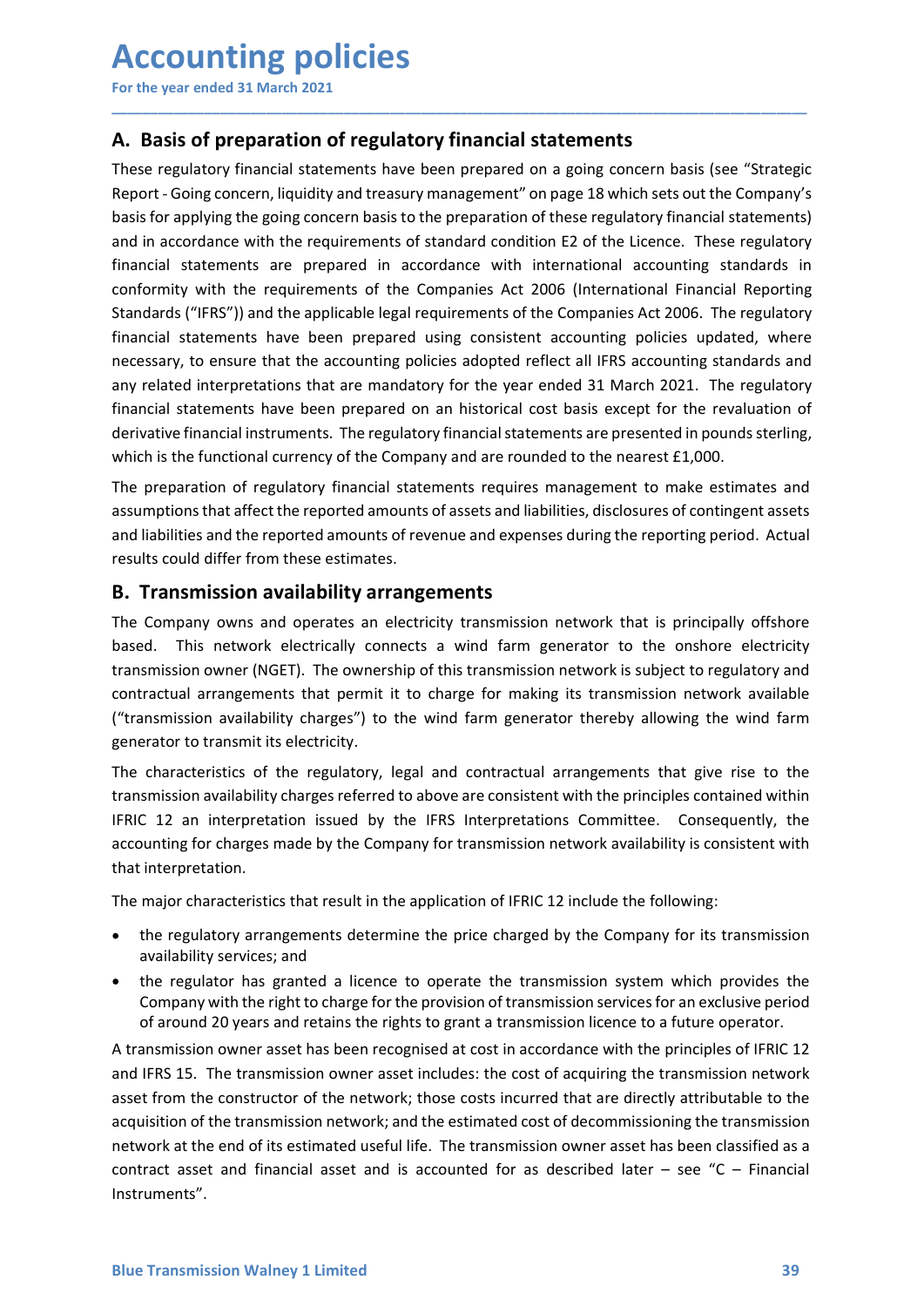# **Accounting policies continued**<br>
For the year ended 31 March 2021<br> **B. Transmission availability arrangements continued**<br>
In accordance with IFRIC 12, transmission availability charges are recognised in the regulatory fina

**Accounting policies continued<br>
For the year ended 31 March 2021**<br> **B. Transmission availability arrangements continued**<br>
In accordance with IFRIC 12, transmission availability charges are recognised in the regulatory fina Accounting policies continued<br>
For the year ended 31 March 2021<br>
B. Transmission availability arrangements continued<br>
In accordance with IFRIC 12, transmission availability charges are recognised in the regulatory financia **ACCOUNTING POLICIES continued**<br> **Example 131 March 2021**<br> **B. Transmission availability arrangements continued**<br>
In accordance with IFRIC 12, transmission availability charges are recognised in the regulatory financial<br>
s Accounting policies continued<br>
For the year ended 31 March 2021<br>
B. Transmission availability arrangements continued<br>
In accordance with IFRIC 12, transmission availability charges are recognised in the regulatory f<br>
state **CCOUNTIME POLICIES continued**<br>
Transmission availability arrangements continued<br>
ccordance with IFRIC12, transmission availability charges are recognised in the regulatory financial<br>
ements in three ways:<br>
as an adjustmen **ECOUNTIME POLICIES continued**<br>
the year ended 31 March 2021<br> **Transmission availability arrangements continued**<br>
ccordance with IFRIC 12, transmission availability charges are recognised in the regulatory financial<br>
ement

\_\_\_\_\_\_\_\_\_\_\_\_\_\_\_\_\_\_\_\_\_\_\_\_\_\_\_\_\_\_\_\_\_\_\_\_\_\_\_\_\_\_\_\_\_\_\_\_\_\_\_\_\_\_\_\_\_\_\_\_\_\_\_\_\_\_\_\_\_\_\_\_\_\_\_\_\_\_\_\_\_\_\_\_\_\_\_\_\_\_

- Instruments" later;
- 
- 

**ECOUNTIME POLICIES continued**<br>
the year ended 31 March 2021<br> **Transmission availability arrangements continued**<br>
ccordance with IFRIC 12, transmission availability charges are recognised in the regulatory financial<br>
ement **Accounting policies continued**<br>
For the year ended 31 March 2021<br> **B. Transmission availability arrangements continued**<br>
In accordance with IFRIC 12, transmission availability charges are recognised in the regulatory fina **Accounting policies continued**<br> **B. Transmission availability arrangements continued**<br> **B. Transmission availability arrangements continued**<br>
In accordance with IFRIC12, transmission availability charges are recognised in **ACCOUNTIME POIICIES** continued<br> **B. Transmission availability arrangements continued**<br>
In accordance with IFRIC 12, transmission availability charges are recognised in the regulatory financial<br>
statements in three ways:<br> **ACCOUNTIME POLICIES continued**<br>
For the year ended 31 March 2021<br> **B. Transmission availability arrangements continued**<br>
In accordance with IFRIC 12, transmission availability charges are recognised in the regulatory fina For the year ended 31 March 2021<br> **B. Transmission availability arrangements continued**<br>
In accordance with IFRIC 12, transmission availability charges are recognised in the regulatory financial<br>
statements in three ways:<br> **B. Transmission availability arrangements continued**<br>
In accordance with IFRIC 12, transmission availability charges are recognised in the regulatory financial<br>
statements in three ways:<br> **are are abustment** to the carryi **B. Transmission availability arrangements continued**<br>
In accordance with IFRIC 12, transmission availability charges are recognised in the regulatory financial<br>
statements in three ways:<br>
• as an adjustment to the carryin In accordance with IFRIC 12, transmission availability charges are recognised in the regulatory financial<br>statements in three ways:<br>
• as an adjustment to the carrying value of the transmission owner asset – see "C. Financ In accordance with IFRIC 12, transmission availability charges are recognised in the regulatory financial<br>
statements in three ways:<br>
Instruments " later;<br> **e** as madjustment to the carrying value of the transmission owner statements in three ways:<br>
• as an adjustment to the carrying value of the transmission owner asset – see "C. Financial<br>
Instruments" later;<br>
• as finance income - see "F. Operating and finance income later", and<br>
• as ope • as an adjustment to the carrying value of the transmission owner asset – see "<br>Instruments" later;<br>• as finance income - see "F. Operating and finance income later"; and<br>• as operating income - see "F. Operating and fina • as finance income - see "F. Operating and finance income later"; and<br>• as operating income - see "F. Operating and finance income later".<br>Transmission availability payments are recognised at the time the transmission ser • as operating income - see "F. Operating and finance income later".<br>
Transmission availability payments are recognised at the time the transmission service is provided.<br>
The value of amounts invoiced for transmission avai • as operating income - see "1. Operating and inance income later".<br>
Transmission availability payments are recognised at the time the transmission service is provided.<br>
The value of amounts invoided for transmission avail Transmission availability payments are recognised at the time the transmission service is provided.<br>The value of amounts invoiced for transmission availability services in any one year is determined by<br>a regulatory agreeme The value of amounts invoiced for transmission availability services in any one year is determined by<br>a regulatory agreement that allows the transmission system operator to invoice an amount primarily<br>relating to the expec Inter uncere through munchand in the transmission system operator to invoice an amount primarily<br>are gulatory agreement that allows the transmission system operator to invoice an amount primarily<br>relating to the expected a relating to the expected availability of the transmission system during that year, together with the recovered is exerower the fevel of availability of the transmission system or the costs that are permitted to be recovere recovery of certain costs. Where the level of availability of the transmission system or the costs that<br>are permitted to be recoored is different to that expected this might result in an adjustment to<br>charges in a subseque are permitted to be recovered is different to that expected this might result in an adjust<br>oharges in a subsequent accounting period. Such potential adjustments to future charges<br>recognised in the regulatory financial stat

reneges in a subsequent accounting period. Such protenta adjustments to truline any forecognised in the regulatory financial statements as assets or liabilities, until such then as prices are changed.<br> **C.** Financial instr recognised in the regulatory funancial statements as assets or inabilities, until such time as prices are<br>changed to reflect these adjustments and consequently there is no impact on the incrome statement<br>until such time as reflect the as prices any sustments and consequently there is no impact on the income statement<br> **C.** Financial instruments<br> **C.** Financial instruments<br>
Financial assets are measured at amortised cost or at fair value thro until such time as prices are changed.<br> **C. Financial instruments**<br>
Financial assets are measured at amortised cost or at fair value through profit and loss.<br>
Trade receivables are classified at amortised cost as they ar **Enancial instruments**<br>Financial assets are measured at amortised cost or at fair value through profit and loss.<br>Trade receivables are classified at amortised cost as they are held within a business model to collect<br>contra Financial assets are measured at amortised cost or at fair value through profit and loss.<br>
Trade receivables are classified at amortised cost as they are held within a business model to collect<br>
contracted cash flows. Such Trade receivables are classified at amortised cost as they are held within a business model to collect<br>contracted cash flows. Such receivables are initially recognised at their transaction price, being the<br>expected amount

The transmission owner asset is classified as a contract asset and a financial instrument and is carried<br>at a mortised cost using the effective interest rate method less any expected credit losses and<br>reflecting adjustment contracted cash flows. Such receivables are initially recognised at their transaction price, being the expected amount of any consideration receivable. Trade receivables continue to be measured at their transaction price b expected amount of any consideration receivable. Trade receivables continue to be measured at their transaction price less any expected credit losses using the simplified approach for determine such losses as permitted by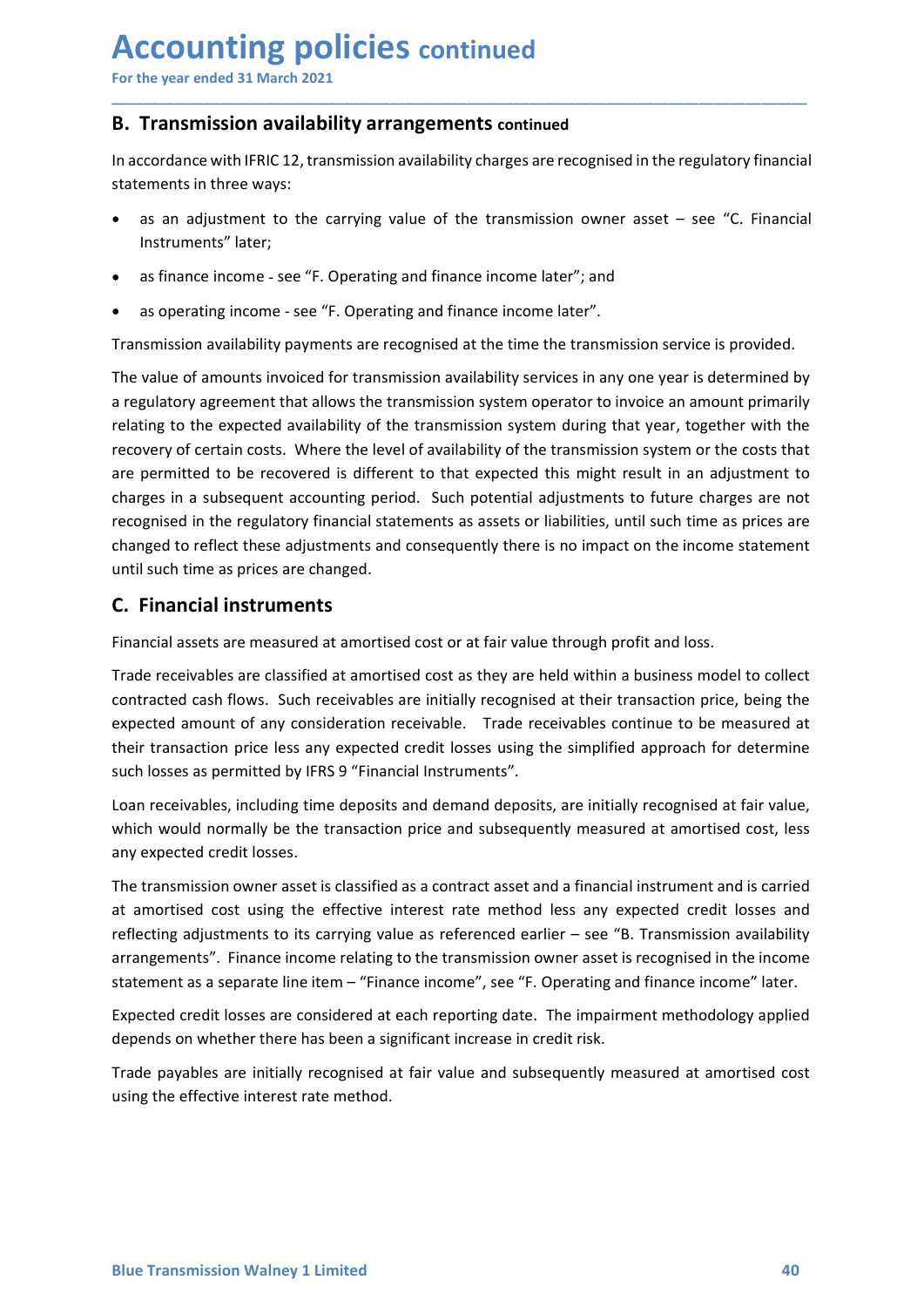# **Accounting policies continued**<br>
For the year ended 31 March 2021<br> **C. Financial instruments continued**<br>
Borrowings, which include interest-bearing loans and UK Retail Prices Index (RPI) linked loan note:

**Accounting policies continued<br>
For the year ended 31 March 2021**<br> **C. Financial instruments continued**<br>
Borrowings, which include interest-bearing loans and UK Retail Prices Index (RPI) linked loan notes,<br>
are recorded at **Accounting policies continued**<br>
For the year ended 31 March 2021<br> **C. Financial instruments continued**<br>
Borrowings, which include interest-bearing loans and UK Retail Prices Index (RPI) linked<br>
are recorded at their initi **Accounting policies continued**<br>
For the year ended 31 March 2021<br> **C. Financial instruments continued**<br>
Borrowings, which include interest-bearing loans and UK Retail Prices Index (RPI) linked loan notes,<br>
are recorded at **Accounting policies continued**<br>
For the year ended 31 March 2021<br> **C. Financial instruments continued**<br>
Borrowings, which include interest-bearing loans and UK Retail Prices Index (RPI) linked loan notes,<br>
are recorded at **Accounting policies continued**<br>For the year ended 31 March 2021<br>C. Financial instruments continued<br>Borrowings, which include interest-bearing loans and UK Retail Prices Index (RPI) linked loan notes,<br>are recorded at their **Accounting policies continued**<br>For the year ended 31 March 2021<br>**C. Financial instruments continued**<br>Borrowings, which include interest-bearing loans and UK Retail Prices Index (RPI) linked ioan notes,<br>are recorded at the **Accounting policies continued**<br>For the year ended 31 March 2021<br>**C. Financial instruments continued**<br>Borrowings, which include interest-bearing loans and UK Retail Prices Index (RPI) linked loan notes,<br>are recorded at the **Accounting policies continued**<br> **C. Financial instruments continued**<br> **C. Financial instruments continued**<br>
Borrowings, which include interest-bearing loans and UK Retail Prices Index (RPI) linked Ioan notes,<br>
Sare record For the year ended 31 March 2021<br> **C. Financial instruments continued**<br>
Borrowings, which include interest-bearing loans and UK Retail Prices Index (RPI) linked loan notes,<br>
are recorded at their initial fair value which r **Accounting policies continued**<br>
For the year ended 31 March 2021<br> **C. Financial instruments continued**<br>
Borrowings, which include interest-bearing loans and UK Retail Prices Index (RPI) linked loan notes,<br>
are recorded at **Accounting policies** continued<br>
For the year ended 31 March 2021<br> **C. Financial instruments continued**<br>
Borrowings, which include interest-bearing loans and UK Retail Prices Index (RPI) linked loan notes,<br>
sare recorded a

\_\_\_\_\_\_\_\_\_\_\_\_\_\_\_\_\_\_\_\_\_\_\_\_\_\_\_\_\_\_\_\_\_\_\_\_\_\_\_\_\_\_\_\_\_\_\_\_\_\_\_\_\_\_\_\_\_\_\_\_\_\_\_\_\_\_\_\_\_\_\_\_\_\_\_\_\_\_\_\_\_\_\_\_\_\_\_\_\_\_

below.

For the year ended 31 March 2021<br>
C. Financial instruments continued<br>
Borrowings, which include interest-bearing loans and UK Retail Prices Index (RPI) linked loan notes,<br>
Borrowings, which include interest-bearing loans a **COLUTIFY POTICIES CONTINUED**<br>
Correlate are ended 31 March 2021<br> **Contracts are created at their intitial for value which reflects the proceeds received, net of direct issue costs.<br>
Subsequently all borrowings are stated** For the year ended 31 March 2021<br> **C. Financial instruments continued**<br>
Borrowings, which include interest-bearing loans and UK Retail Prices Index (RPI) linked loan notes,<br>
are recorded at their initial fair value which r **C. Financial instruments continued**<br>Borrowings, which include interest-bearing loans and UK Retail Prices Index (RPI) linked loan notes,<br>are recorded at their initial fair value which reflects the proceeds received, net o **C. Prival interval instruments continued**<br>Barrowings, which include interest-bearing loans and UK Retail Prices Index (RPI) linked loan notes,<br>Barre recorded at their initial fair value which reflects the proceeds recei Borrowings, which include interest-bearing loans and UK Retail Prices Index (RPI) linked loan notes,<br>are recorded at heir initial fair value which reflects the proceeds received, net of direct issue costs.<br>Subsequently all instrument. subsequently all boroways are stated at amontsed cost, using the eftective interest rate method.<br>Any difference between the proceeds after direct issue costs and the redemption value is recognised<br>over the term of the borr Any difference between the proceeds after direct issue costs and the redemption value is recognised<br>over the term of the borrowing in the income statement using the effective interest rate method.<br>Derivative financial inst Detervative ininstantion are interestince are interestinct and where into grilp to that the product and the prediction are interesting from the changes in fair value are included in the inco<br>in the period they arise unless Ilability. Gains and losses arising from the changes in fair value are included in the income statement<br>
in the period they arise unless there is a hedge relationship in place – see "D. Hedge accounting"<br>
below.<br>
No adjust in the period they arise unless there is a hedge relationship in place – see "D. Hedge accounting"<br>below.<br>No adjustment is made with respect to derivative clauses embedded in financial instruments or other<br>No adjustment is Delow.<br>
Wo adjustment is made with respect to derivative clauses embedded in financial instruments or other<br>
No adjustment is nade with respect to those instruments or contracts. In particular, interest payments<br>
on the 7. No adjustment is made with respect to derivative clauses embedded in financial instruments or other activatats that are closely related to those instruments or contracts. In particular, interest payments to not the 7.88% R contracts that are closely related to those instruments or contracts. In particular, interest payments<br>on the 7.88% RPI Linked Loan Notes 2031 are linked to movements in UK RPL. The link to RPI is<br>considered to be an embed on the 7.88% RPI Linked Loan Notes 2031 are linked to movements in UK RPI. The link to RPI is<br>considered to be an embedded derivative, which is closely related to the underlying debt instrument,<br>based on the view that ther

instruments.

considered to be an embedded cerviative, whire is orosely related to the underlying deet instrument.<br>
Based on the view that there is a strong relationship between interest rates and inflation in the UK<br>
economy. Consequen assed on the wew that there is a strong relationship between interest rates and inflation in the UK<br>economy. Consequently, these embedded derivatives are not accounted for separately from the debt<br>instrument.<br>There are no economy. Consequently, these embedded derivatives are not accounted for separately from the debt<br>
instrument.<br>
There are no embedded derivatives in host contracts that are not considered to be closely related;<br>
consequentl Inere are no emneedoe derivatives in nost contracts that are not considered to be closely related;<br>consequently, no embedded derivatives are separately accounted for as derivative financial<br>instruments.<br>**D. Hedge accountin** 

swaps").

Inc. Dempty house Chretechino and analysime wind whe person and a chress data of excelsion arising on variable rate interest loan arrangements, with the net effect of exchanging the cash flows arising under those arrangeme consequently, no embedoed derivatives are separately accounted for as derivative inhandal<br>cinstruments.<br>**D. Hedge accounting**<br>As permitted by IFRS 9, the Company continues to apply the hedge accounting requirements of<br>inte **D. Hedge accounting**<br>As permitted by IFRS 9, the Company continues to apply the hedge accounting requirements of<br>International Accounting Standard 39<br>The Company has entered into an arrangement with third parties that is **D. Hedge accounting**<br>As permitted by IFRS 9, the Company continues to apply the hedge accounting requirements of<br>International Accounting Standard 39<br>The Company has dentered into an arrangement with third parties that is As permitted by IFRS 9, the Company continues to apply the hedge accounting requirements of<br>International Accounting Standard 39<br>The Company has entered into an arrangement with third parties that is designed to hedge futu International Accounting Standard 39<br>The Company has entered into an arrangement with third parties that is designed to hedge future<br>cash receipts arising from its activities as a provider of transmission availability serv The Company has entered into an arrangement with third parties that is designed to hedge future<br>cash receipts arising from its activities as a provider of transmission availability services (RPI swaps).<br>The Company has des The Company has entered into an arrangement with third parties that is designed to hedge future<br>cash receipts arising from its activities as a provider of transmission availability services (RPI swaps).<br>The Company has des cash receipts ansing from its activuties as a provider of transmission availability services (RPI swaps).<br>The Company has designated that this arrangement is a hedge of another (non-derivative) financial<br>instrument, to mit The Company has designated that this arrangement is a hedge of another (non-derivative) financial<br>instrument, to mitigate the impact of potential volatility on the Company's net can flows.<br>The Company has also entered into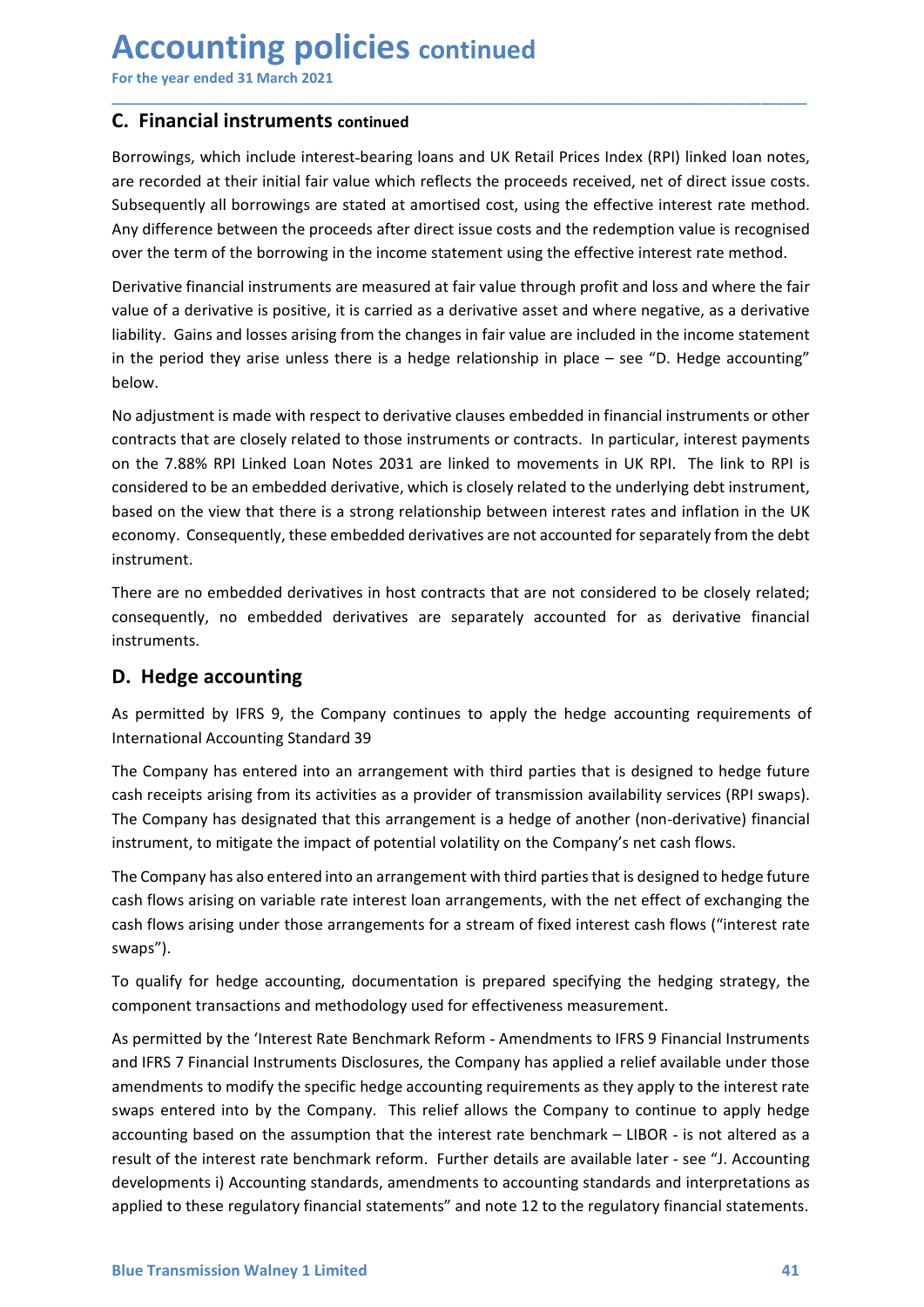# **Accounting policies continued**<br>
For the year ended 31 March 2021<br> **D. Hedge accounting-continued**<br>
Changes in the carrying value of financial instruments that are designated and effective as hedges of

**Accounting policies continued<br>
For the year ended 31 March 2021**<br> **D. Hedge accounting-continued**<br>
Changes in the carrying value of financial instruments that are designated and effective as hedges of<br>
future cash flows ( **Accounting policies continued**<br>
For the year ended 31 March 2021<br> **D. Hedge accounting-continued**<br>
Changes in the carrying value of financial instruments that are designated and effective<br>
future cash flows ("cash flow he **Accounting policies continued**<br> **D. Hedge accounting-continued**<br> **Changes in the carrying value of financial instruments that are designated and effective as hedges of<br>
future cash flows ("cash flow hedges") including any Accounting policies continued**<br> **D. Hedge accounting-continued**<br> **D. Hedge accounting-continued**<br> **Changes in the carrying value of financial instruments that are designated and effective as hedges of<br>
future cash flows ( ACCOUNTIME POLICIES continued**<br>For the year ended 31 March 2021<br>D. Hedge accounting-continued<br>Changes in the carrying value of financial instruments that are designated and effective as hedges of<br>future cash flows ("cash **Accounting policies continued**<br>For the year ended 31 March 2021<br>D. Hedge accounting-continued<br>Changes in the carrying value of financial instruments that are designated and effective as hedges of<br>future cash flows ("cash **Accounting policies continued**<br>For the year ended 31 March 2021<br>**D. Hedge accounting-continued**<br>Changes in the carrying value of financial instruments that are designated and effective as hedges of<br>future cash flows ("cas **ACCOUNTIME POLICIES continued**<br>
For the year ended 31 March 2021<br> **D. Hedge accounting-continued**<br>
Changes in the carrying value of financial instruments that are designated and effective as hedges of<br>
future cash flows ( **Accounting policies continued**<br>
For the year ended 3.1 March 2021<br> **D. Hedge accounting-continued**<br> **Changes** in the carrying value of financial instruments that are designated and effective as hedges of<br>
future cash flow **Accounting policies continued**<br>For the year ended 31 March 2021<br>D. Hedge accounting-continued<br>Changes in the carrying value of financial instruments that are designated and effective<br>future cash flows ("cash flow hedges") **Accounting policies continued**<br> **D. Hedge accounting-continued**<br> **D. Hedge accounting-continued**<br> **Changes** in the carrying value of financial instruments that are designated and effective as hedges of<br>
future cash flows **ACCOUNTIME POLICIES** continued<br>
D. Hedge accounting-continued<br>
D. Hedge accounting-continued<br>
Changes in the carrying value of financial instruments that are designated and effective as hedges of<br>
tructure cash flows ("ca **ACCOUNTIME POLICIES continued**<br> **D. Hedge accounting-continued**<br> **D. Hedge accounting-continued**<br> **Changes in the carrying value of financial instruments that are designated and effective as hedges of<br>
future cash flows ( For the year ended 31 March 2021**<br> **D. Hedge accounting-continued**<br> **Changes in the carrying value of financial instruments that are designated and effective as hedges of<br>
future cash flows ("cash flow hedges") including D. Hedge accounting-continued**<br> **Changes in the carrying value of financial instruments that are designated and effective as hedges of<br>
fruture cash flows ("cash flow hedges") including any change in the fair value of tho D. Hedge accounting-continued**<br> **Changes in the carrying value of financial instruments that are designated and effuture cash flows ("cash flow hedges") including any change in the fair value of<br>
result from a change in t** Changes in the carrying value of financial instruments that are designated and effective as hedges of<br>
frucre cash flows ("cash flow hedges") including any change in the fair value of those hedges trat<br>
result from a chang future cash flows ("cash flow hedges") including any change in the fair value of those hedges that result from a schare leven in escapinsed inferenchies are recognised interchies and required directly in a hedging reserves result from a change in the credit risk of these hedges are recognised directly in a hedging reserve in<br>equity and any ineffective portion is recognised immediately in the income statement. Amounts<br>deferred in equity in re

\_\_\_\_\_\_\_\_\_\_\_\_\_\_\_\_\_\_\_\_\_\_\_\_\_\_\_\_\_\_\_\_\_\_\_\_\_\_\_\_\_\_\_\_\_\_\_\_\_\_\_\_\_\_\_\_\_\_\_\_\_\_\_\_\_\_\_\_\_\_\_\_\_\_\_\_\_\_\_\_\_\_\_\_\_\_\_\_\_\_

equity and any inerrective portion is recognised immediately in the income state<br>deferred in equity in respect of cash flow hedges are subsequently recognised in the<br>in the same period in which the hedged item affects net in the same period in which the hedged item affects net profit or loss or the hedging relationship is<br>terminated, and the underlying position being hedged has been extinguished.<br> **E. Income taxation**<br>
Income taxation asset terminated, and the underlying position being hedged has been extinguished.<br> **E. Income taxation**<br>
Income taxation comprises current and deferred taxation. Income taxation is recognised where a<br>
taxation asset or liability **E. Income taxation**<br>Income taxation comprises current and deferred taxation. Income taxation is recognised where a<br>taxation asset or liability arises that is permitted to be recognised under generally accepted<br>accounting **Example 12**<br>Income taxation comprises current and deferred taxation. Income taxation is recognised where a<br>latxation asset or liability arises that is permitted to be recognised under generally accepted<br>accounting princip Income taxation comprises current and deferred taxation. Income taxation is recognised where a<br>taxation asset or liability arises that is permitted to be recognised under generally accepted<br>eaccounting principles. All iden taxation asset or liablitly arises that is permitted to be recognised under generally accepted<br>accounting principles. All identifiable taxation assists or liablilities are recognised in the income<br>statement except to the e

actualining principles. An internaline taxation assess or inabilities are recognised internet except to the extent that the taxation assests or liabilities are recognised in equity.<br>Current taxation assests and liabilities station the except to the extent that the taxation ansing relates to other items recognised unectry in<br>Exprement taxation assets and liabilities are measured at the amount expected to be recovered from or<br>paid to the taxat equity, in which cases such taxation assets or nabilities are recugnised in equity.<br>Current taxation assets and liabilities are measured at the amount expected to be recovered from or<br>Current taxation authorities. The tax Current taxation assets and liabilities are measured at the amount expected to be recovered from or<br>Current taxation authorities. The tax rates and tax laws used to compute the amount of taxation<br>are those that are enacted Current taxation assets and liabilities are measured at the amount expected to be recovered from or<br>paid to the taxation authorities. The tax rates and tax laws used to compute the amount of taxation<br>are those that are ena paid to the taxation authorities. The tax rates and tax laws used to compute the am<br>are those that are enacted, or substantively enacted, by the balance sheet date.<br>Deferred taxation is provided using the balance sheet lia **Deferred taxation**<br> **Deferred taxation**<br> **Deferred taxation**<br> **Deferred taxation**<br> **Deferred taxation** is provided using the balance sheet liability method and is recognised on temporary<br>
differences between the carrying

### General

Unrecognised deferred taxation assets are reassessed at each balance sheet date and are recognised<br>to the extent that it has become probable that future taxable profit will allow the deferred taxation<br>asset to be recovered differences between the carrying amounts of assets and liabilities in the regulatory financial<br>statements and the corresponding tax bases used in the computation of taxable profit.<br>Deferred taxation iasibilities are genera statements and the corresponding tax bases used in the computation of taxable profit.<br>Deferred taxation assets are recognised to the extent that is probable that taxable profits will be<br>available against which decottible t Deferred taxation liabilities are generally recognised on all taxable temporary differences and<br>deferred taxation assets are recognised to the extent that is probable that taxable profits will be<br>available against which de Deterred taxation inanimics are generally recognised on all taxable emporary dimerences and<br>deferred taxation assets are recognised to the extent that is probable that taxable profits will be<br>available against which deduct derered transmission assets are recognised to the extent that is probable that at axable profits will be being revenue associated at the tax rates that are expected to apply in the period when the liability is settled, or available against winch deductible temporary differences can be utilised.<br>Deferred taxation is calculated at the tax rates that are expected to apply in the preriod when the<br>liability is settled, or the asset is realised, Deferred taxation is calculated at the tax rates that are expected to apply in the perioc<br>ilability is settled, or the asset is realised, based on the tax rates (and tax laws) that have been substantively enacted, by the b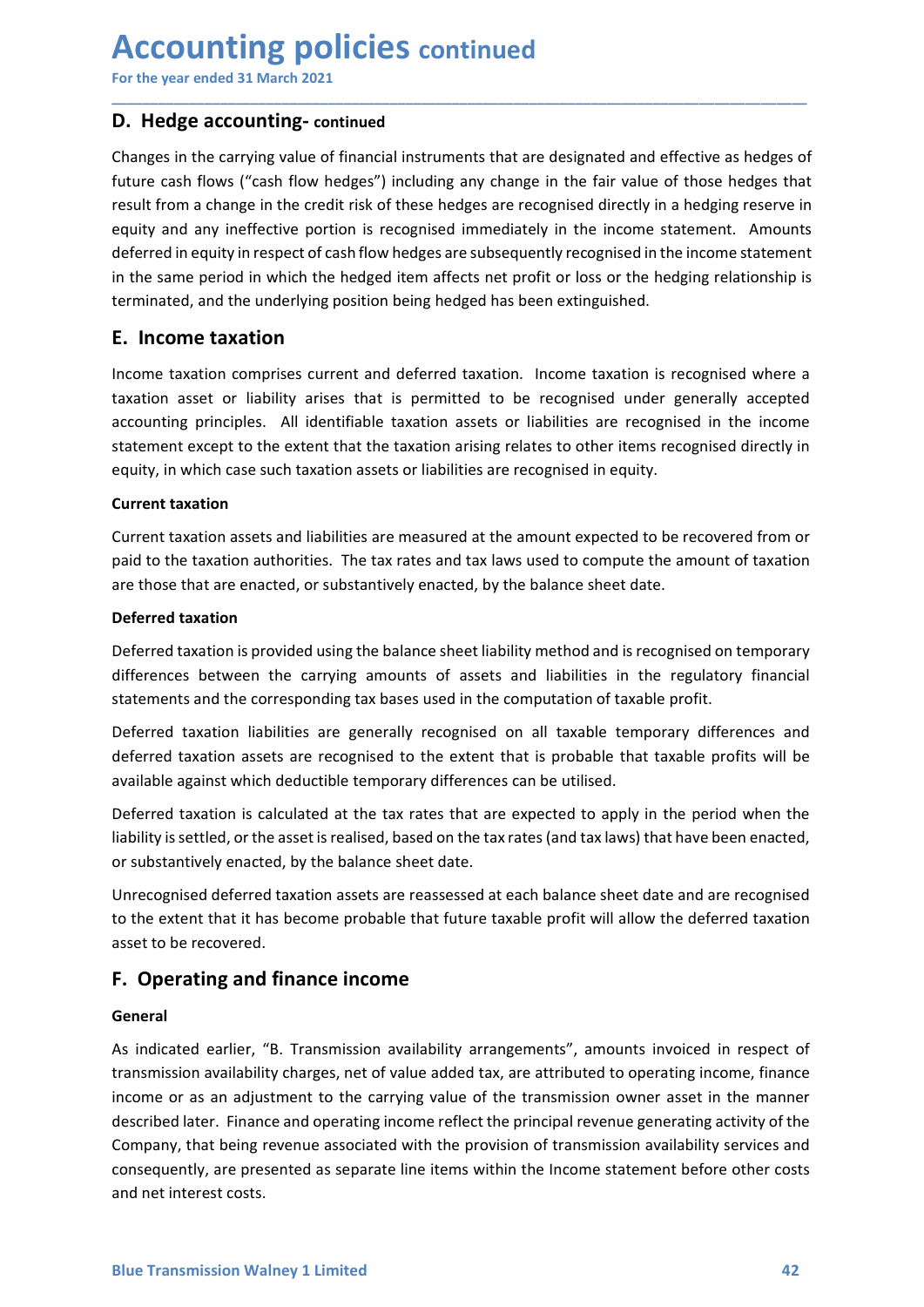## Accounting policies continued<br>For the year ended 31 March 2021<br>F. Operating and finance income - continued<br>General - continued **Accounting policies continued<br>
For the year ended 31 March 2021**<br> **F. Operating and finance income - continued<br>
General - continued**<br>
An estimate has been made as to the appropriate revenue that should be attributable to

### General - continued

Accounting policies continued<br>
For the year ended 31 March 2021<br>
F. Operating and finance income - continued<br>
General - continued<br>
An estimate has been made as to the appropriate revenue that should be attributable to a st **ACCOUNTING POLICIES continued**<br>
F. Operating and finance income - continued<br>
F. Operating and finance income - continued<br>
An estimate has been made as to the appropriate revenue that should be attributable to a standalone

\_\_\_\_\_\_\_\_\_\_\_\_\_\_\_\_\_\_\_\_\_\_\_\_\_\_\_\_\_\_\_\_\_\_\_\_\_\_\_\_\_\_\_\_\_\_\_\_\_\_\_\_\_\_\_\_\_\_\_\_\_\_\_\_\_\_\_\_\_\_\_\_\_\_\_\_\_\_\_\_\_\_\_\_\_\_\_\_\_\_

**ACCOUNTING POLICIES continued**<br>
For the year ended 31 March 2021<br> **F. Operating and finance income** - continued<br>
An estimate has been made as to the appropriate revenue that should be attributable to a standalone<br>
operati **ACCOUNTING POLICIES continued**<br>For the year ended 31 March 2021<br>**F. Operating and finance income** - continued<br>**General** - continued<br>An estimate has been made as to the appropriate revenue that should be attributable<br>opera **ACCOUNTING POLICIES continued**<br>For the year ended 31 March 2021<br>**F. Operating and finance income** - continued<br>An estimate has been made as to the appropriate revenue that should be attributable to a standalone<br>operating i For the year ended 31 March 2021<br>
For the year ended 31 March 2021<br>
F. Operating and finance income - continued<br>
An estimate has been made as to the appropriate revenue that should be attributable to a standalone<br>
operator **Accounting policies continued**<br>
For the year ended 31 March 2021<br> **F. Operating and finance income** - continued<br>
An estimate has been made as to the appropriate revenue that should be attributable to a standalone<br>
aperato **ACCOUNTIME POICIES continued**<br>
For the year ended 31 March 2021<br> **F. Operating and finance income - continued**<br>
An estimate has been made as to the appropriate revenue that should be attributable to a standalone<br>
operatin **Accounting policies continued**<br>
For the year ended 31 March 2021<br> **F. Operating and finance income - continued**<br>
An estimate has been made as to the appropriate revenue that should be attributable to a standalone<br>
operati **ACCOUNTIME POLICIES continued**<br>For the year ended 31 March 2021<br>F. Operating and finance income - continued<br>General - continued<br>An estimate has been made as to the appropriate revenue that should be attributa<br>operator wit For the year ended 31 March 2021<br> **F. Operating and finance income - continued**<br> **Eneral - continued**<br> **Contrarie has been made as to the appropriate revenue that should be attributable to a standalone<br>
anestime has been** F. Operating and finance income - continued<br>
F. Operating and finance income - continued<br>
An estimate has been made as to the appropriate revenue that should be attributable to a standalone<br>
operating income<br>
operating inc **F. Operating and finance income - continued**<br> **Seneral - continued**<br>
An estimate has been made as to the appropriate revenue that should be attributable to a standalone<br>
operating income<br> **Operating income**<br> **Operating in Constrained Solution** and interactive commisted that should be attributable to a standalone<br>An estimate has been made as to the appropriate revenue that should be attributable to a standalone<br>operator with responsibility General - continued<br>An estimate has been made as to the appropriate revenue that should be attributable to a standalone<br>operating income<br>Coperating income<br>Coperating income<br>coloreating income<br>contains in the efficient and An estimate has been made as to the appropriate revenue that should be attributable to a standa<br>operator with responsibility for operations, maintenance and insurance.<br>Operating income<br>represents the income derived from th **Operating income**<br>
Operating income represents the income derived from the provision of operating services, principally<br>
to NGESO, the Great Britain electricity system operator. Such services include those activities that **Operating income**<br>
Operating income represents the income derived from the provision of operating services, principally<br>
bo NGESO, the Great Britain electricity system operator. Such services include those activities that Operating income represents the income derived from the provision of operating services, principally<br>to NGESO, the Great Birtain electricity system operator. Such services include those activities that<br>tresult in the effic

or vocuso, une or user unturn electurity system operator. Jours Jerusal consideration arising the consistion assets and are reflective of the Company's transmission assets and are reflective of the costs incurred in provid

the costs incurred in providing those services, including the cost of insuring the transmission assets on<br>
behalf of a standalone transmission owner.<br> **Finance income**<br> **Finance income arising from the provision of transmi** Ethance income<br> **Ethance income**<br> **Ethance income**<br> **Ethance income**<br> **Ethance income**<br> **Ethance income**<br> **Ethance income**<br> **Ethance income**<br> **Constant and fiction stance associated with the safe decommended with the same<br>** Finance income<br>
Finance income arising from the provision of transmission availability services represents the return<br>
that an efficient standione "transmission ower" would expect to generate from the holding of the<br>
trans <sup>2</sup><br>**Ethance income** arising from the provision of transmission availability services represents the return<br>that an efficient standalone "transmission owner" would expect to generate from the holding of the<br>transmission ow Finance income arising from the provision of transmission availability services represents the return<br>that an efficient statelate "transmission owner" would expect to generate from the holding of the<br>transmission owner ass that an efficient standalone "transmission owner" would expect to generate from the holding of the<br>transmission owner axet and an estimate has been made as to the appropriate return that such an<br>owner would generate having transmission owner asset and an estimate has been made as to the appropriate return that such an<br>owner would generate having regard to the risks associated with those arrangements. The return<br>owner would generated on this owner would generate having regard to the risks associated with those arrangements. That is generated on this asset is allocated to each period using the effective interest rate resp. G. Cash and cash equivalents<br>
Gash and **G. Cash and cash equivalents**<br>Cash and cash equivalents include cash held at bank and in hand, together with short-term highly<br>liquid investments with an original maturity of less than three months that are readily conver Cosin and casn equirewaris micrude casar inet a cas in each man in instate, together with the micruity of less than the months that are readily convertible to known amounts of cash and subject to an insignificant change in my<br>universaments what an original maturity of ressons that the rinotials under the rinotial<br>**H. Decommissioning costs**<br>**Provision** is made for costs expected to be incurred at the end of the useful life of the offshore<br>tra Khowin amounts of cash and subject to an insignmeant change in varioe.<br> **H. Decommissioning costs**<br>
Provision is made for costs expected to be incurred at the end of the useful life of the offshore<br>
transmission network as **H. Decommissioning costs**<br>Provision is made for costs expected to be incurred at the end of the useful life of the offshore<br>transmission network associated with the safe decommissioning of that network. Provision for thes Provision is made for costs expected to be incurred at the end of the useful life of the offshore<br>transmission network associated with the safe decommissioning of that network. Provision for these<br>costs is based on future recognised on the recognised with the safe decommissioning of that network. Provision for these costs is based on future estimated expenditures, discounted to present values. Changes in the provision arising from revised e end to the company together with information about the key judgements, environment and assumptions and assumptions and assign from revised estimates or discount rates, or changes in the expected timing of expenditures, are Expectively and the text and the extended expenditurely, subcounted to present where the reported timing of<br>provision arising from revised estimates or discount rates, or changes in the expected timing of<br>expenditures, are

### uncertainty

or the retrievels changes in estimates ansing non-revised cost assessments are included<br> **I. Critical accounting judgements, key assumptions and sources of estimation**<br> **Invertigal accounting judgements, exploresy and sump**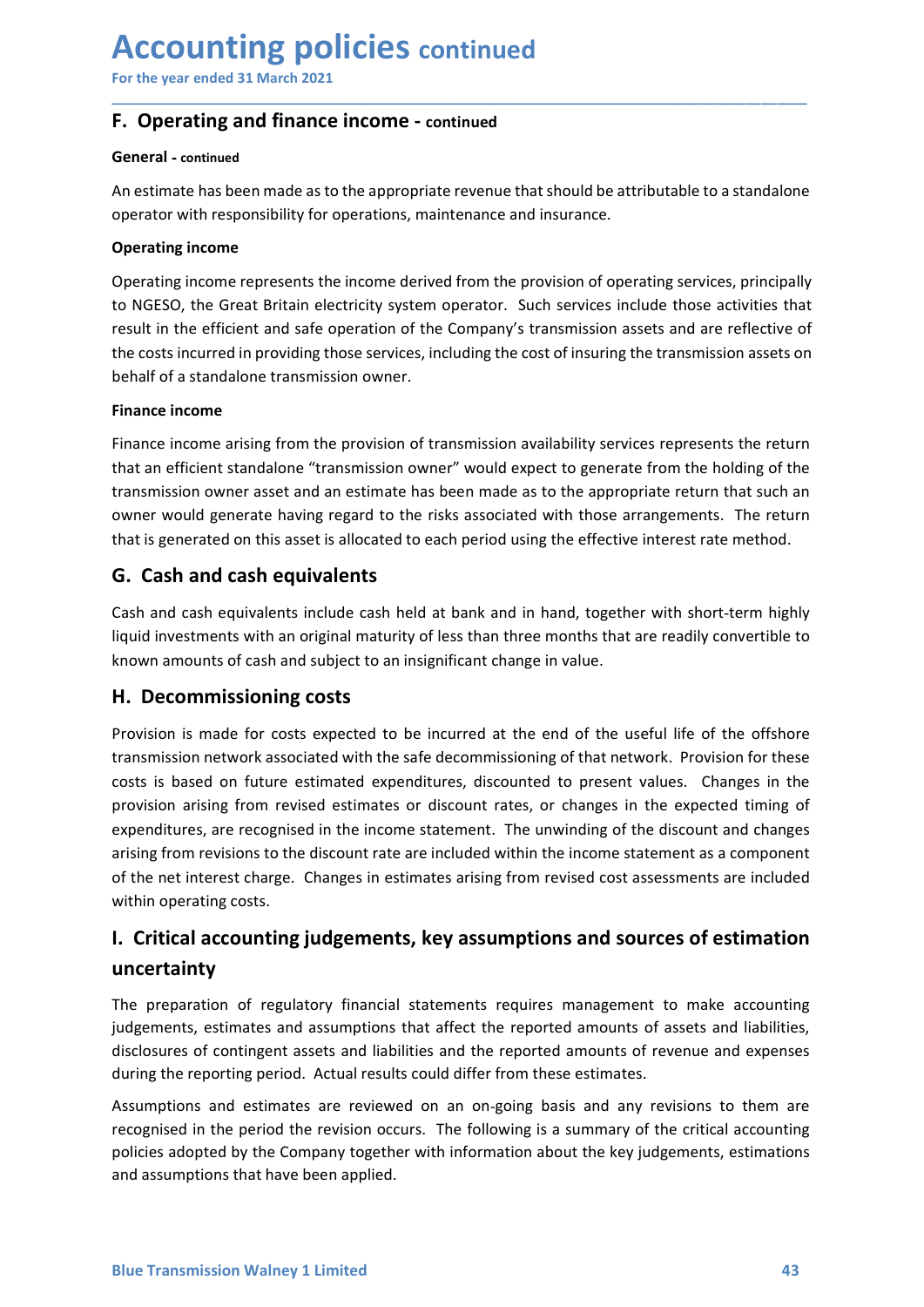### Accounting policies continued<br>For the year ended 31 March 2021<br>1. Critical accounting judgements, key assumptions and sources of estimatio<br>uncertainty continued **Accounting policies continued<br>
For the year ended 31 March 2021**<br>
I. Critical accounting judgements, key assumptions and sources of estimation<br>
uncertainty continued<br>
i) Transmission availability arrangements – including Accounting policies continued<br>
For the year ended 31 March 2021<br>
I. Critical accounting judgements, key assumptions and sources of estimation<br>
uncertainty continued<br>
i) Transmission availability arrangements – including a uncertainty continued

\_\_\_\_\_\_\_\_\_\_\_\_\_\_\_\_\_\_\_\_\_\_\_\_\_\_\_\_\_\_\_\_\_\_\_\_\_\_\_\_\_\_\_\_\_\_\_\_\_\_\_\_\_\_\_\_\_\_\_\_\_\_\_\_\_\_\_\_\_\_\_\_\_\_\_\_\_\_\_\_\_\_\_\_\_\_\_\_\_\_

**CCOUNTING POLICIES continued**<br>
Tritical accounting judgements, key assumptions and sources of estimation<br>
rertainty continued<br>
(i) Transmission availability arrangements – including a consideration of the judgements<br>
appl **Inting policies continued**<br>accounting judgements, key assumptions and sources of estimation<br>ty continued<br>Transmission availability arrangements – including a consideration of the judgements<br>applied to recognise income and For the year ended 31 March 2021<br> **I. Critical accounting judgements, key assumptions and sources of estimation**<br>
uncertainty continued<br>
(i) Transmission availability arrangements – including a consideration of the judgeme **Accounting policies continued**<br>For the year ended 31 March 2021<br>1. Critical accounting judgements, key assumptions and sources of estimation<br>uncertainty continued<br>1) Transmission availability arrangements – including a co **Accounting policies continued**<br>
For the year ended 31 March 2021<br> **1. Critical accounting judgements, key assumptions and sources of estimation**<br> **uncertainty continued**<br> **i)** Transmission availability arrangements – incl **Accounting policies continued**<br>
For the year ended 31 March 2021<br> **1. Critical accounting judgements, key assumptions and sources of estimation**<br> **1) Transmission availability arrangements – including a consideration of Accounting policies continued**<br>
For the year ended 31 March 2021<br> **I. Critical accounting judgements, key assumptions and sourcertainty continued**<br>
(i) Transmission availability arrangements – including a considerat<br>
The **Accounting policies** continued<br>
For the year ended 31 March 2021<br>
1. **Critical accounting judgements, key assumptions and sources of estimation**<br>
i) Transmission availability arrangements - including a consideration of t **ECOUNTIME POLICIES** continued<br>
the year ended 31 March 2021<br> **Critical accounting judgements, key assumptions and sources of estimation**<br>
(a. Transmission availability arrangements – including a consideration of the judg **OUNTIME POLICIES continued**<br>
Color Case and a state and a state and solutions and solutions of estimation<br>
Color and a accounting judgements, key assumptions and sources of estimation<br>
Transmission availability arrangemen **CCOUNTIME POLICIES continued**<br>
the year ended 31 March 2021<br>
Critical accounting judgements, key assumptions and sources of estimation<br>
(accordance with availability arrangements – including a consideration of the judgeme ear ended 31 March 2021<br>
ical accounting judgements, key assumptions and sources of estimation<br>
cial accounting judgements, key assumptions and sources of estimation<br>
calinty continued<br>
Transmission availability arrangemen Example of a considerate of the carrying yindiperpents, key assumptions and sources of estimation<br>Transmission availability arrangements – including a consideration of the judgements<br>applied to recognise income and a trans **I. Critical accounting judgements, key assumptions and sources of estimation uncertainty continued**<br>
i) Transmission availability arrangements – including a consideration of the judgements<br>
applied to recognise income and **uncertainty continued**<br>
i) Transmission availability arrangements – including a consideration of the judgements<br>
applied to recognise income and a transmission owner asset<br>
The Directors affer due enquiry have identified i) Transmission availability arrangements – including a consideration of the judgements<br>The Directors after due enquiry have identified that the characteristics of the regulatory, legal and<br>contractual arrangements that gi rammission availability analysis income and a transmission owner asset<br>The Directors after due enquiry have identified that the characteristics of the regul<br>contractual arrangements that give rise to transmission availabil

- 
- 

The Directors after due enquiry have identified that the characteristics of the regulatory, legal and<br>contractual arrangements that give rise to transmission availability charges are consistent with the<br>principles containe The Uncortainal arrangements that give rise to transmission availability charges are consistent with the principles contained within IFRIC 12 and IFRS 15 where appropriate. Consequently, the accounting for charges made by contational an emergenties or the rise to transmission availability contations are company for charges are company for transmission network availability is considered to the FIRC 12 and FIRS 15 where appropriate. Consequen phore of the transmission of this judgement, the converted useful life of 12 and<br>the chromany for transmission network availability is consistent with IFRIC 12 and<br>IFRS 15.<br>As a consequence of the application of this judge EIFRS 15.<br>
EIFRS 15.<br>
As a consequence of the application of this judgement, the following outcomes follow:<br>
a. A transmission ower asset has been recognised at cost in accordance with the principles of<br>
IFRC 12 and IFRS 1 in a 13.<br>
in any content and interest and the income following outcomes follow:<br>
As a consequence of the application of this judgement, the following outcomes follow:<br>
a. A transmission owner asset has been recognised at a. A transmission owner asset has been recognised at cost in accordance with the principles of<br>
IFRIC 12 and IFRS 15; and<br>
In accordance with IRP(12), transmission availability charges are recognised in the regulatory<br>
In IFRIC 12 and IFRS 15; and<br>
In FIRC 12, transmission availability charges are recognised in the regulatory<br>
In accordance with IFRIC 12, transmission availability charges are recognised in the regulatory<br>
financial stateme financial statements in three ways: as finance income, as operating income and as an adjustment to the carrying value of the transmission owner asset.<br>
An alternative accounting analysis giving rise to an alternative judge adjustment to the carrying value of the transmission owner asset.<br>An alternative accounting analysis giving rise to an alternative judgement could result in a significantly<br>different accounting outcome which would affect t An alternative accounting analysis giving rise to an alternative judgement could result in a significantly<br>different accounting outcome which would affect the amounts and classification of asset and liabilities<br>in the bala different accounting outcome which would affect the amounts and classification of asset and liabilities<br>in the balance sheet and alter the income recognition and presentation of amounts included within<br>the income statement in the balance sheet and alter the income recognition and presentation of amounts included within<br>the incomeny has also determined that the transmission owner asset is expected to be recovered over<br>a period of 20 years fro

consideration of the judgements applied to recognise income and a transmission owner asset".<br>Such operating services include those activities that result in the efficient and safe operation of those<br>assets and the value at the income statement.<br>The Company has also determined that the transmission owner asset is expected to be recovered over<br>period of 20 years from the date the Licence came into force (21 October 2011) – being the principal<br> The Company has also determined that the transmission owner asset is expected to be recovered over<br>period of 20 years from the date the licence came into force (21 October 2011) – being the principal<br>period over which the a period of 20 years from the date the Licence came into force (21 October 2011) – being the principal<br>period over which the Company is permitted to levy charges for transmission availability and therefore<br>period over whic period over which the Company is permitted to levy charges for transmission availability and therefore<br>the expected useful life of the transmission owner asset. This judgement has the effect of determining<br>the amount of fi the expected useful life of the transmission owner asset. This judgement has the effect of determining<br>the amount of finance income and carrying value of the transmission owner asset that is recognised<br>in any one year over the amount of finance income and carrying value of the transmission owner asset that is recognised<br>in any one year over the life of the project.<br> **ii)** Operating income – including identification of key estimates<br>
Operatin In any one year over the life of the project.<br>
ii) Operating income – including identification of key estimates<br>
Operating income – including identification of key estimates<br>
Operating income represents the income derived **ii) O perating and finance income**<br> **Operating income --including identification of key estimates**<br>
Operating income represents the income derived from the provision of operating services, principally<br>
to NGESO, the Gre **Operating and tinance income**<br> **Operating income – including identification of key estimates**<br>
Operating income represents the income derived from the provision of operating services, principally<br>
Dto NGESO, the Great Bri **Operating income – including identification of key estimates**<br>
Operating income represents the income derived from the provision of operating services, principally<br>
by ONGESO, the Great Britain electricity system operator Operating income represents the income derived from the provision of operating services, principally<br>to NGESO, the Great Britain electricity system operator, and following the application of the<br>judgements referenced above by computer vepresens we monte current current provision of or peratomic properator, simplent properator, and following the application of the judgements referenced above – see "i) Transmission availability arrangements –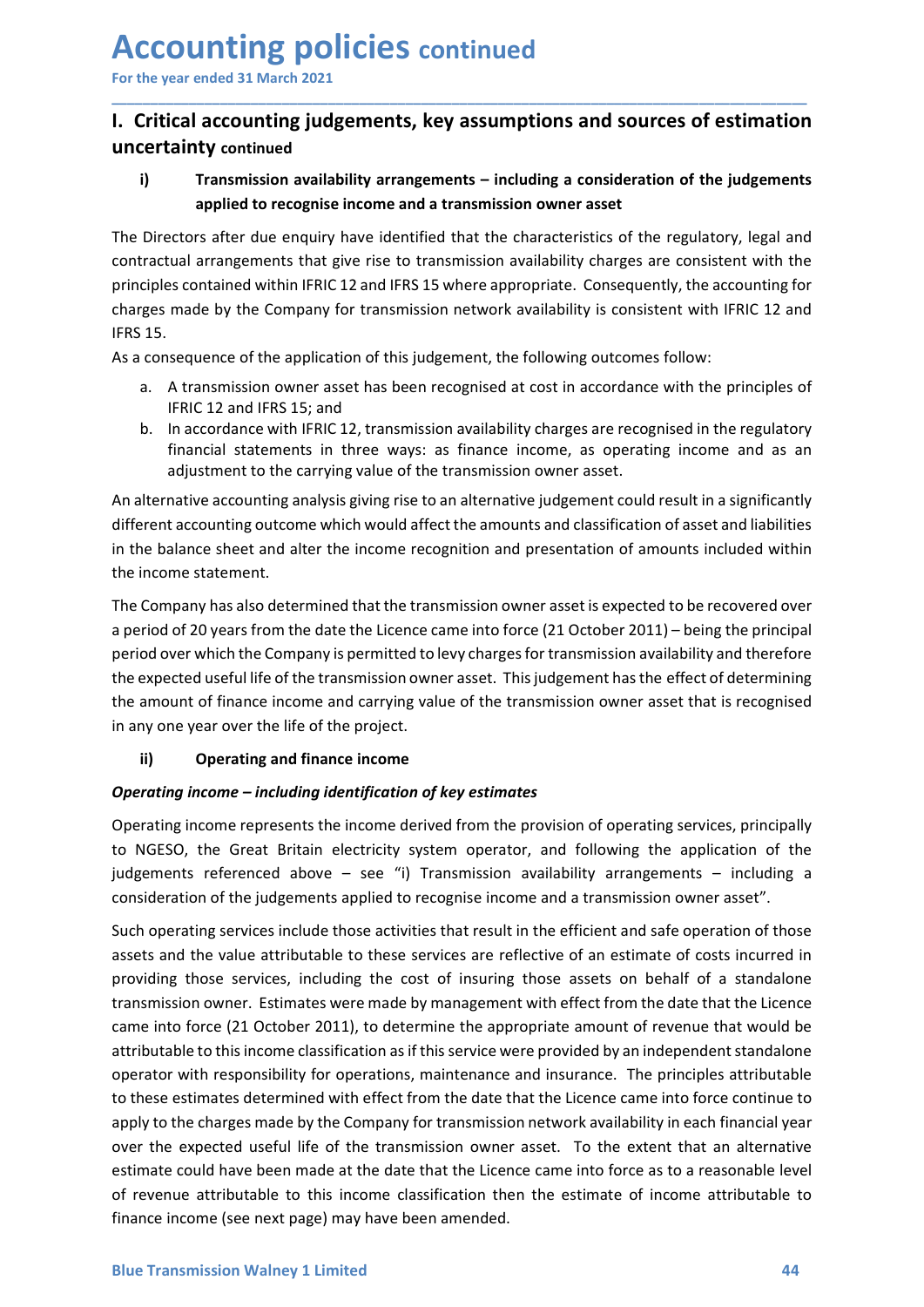### Accounting policies continued<br>For the year ended 31 March 2021<br>1. Critical accounting judgements, key assumptions and sources of estimatio<br>uncertainty continued **Accounting policies** continued<br>
For the year ended 31 March 2021<br>
I. Critical accounting judgements, key assumptions and sources of estimation<br>
uncertainty continued<br>
ii) Operating and finance income continued Accounting policies continued<br>
For the year ended 31 March 2021<br>
I. Critical accounting judgements, key assumptions and sources of estimation<br>
uncertainty continued<br>
ii) operating and finance income continued<br>
Following th uncertainty continued

\_\_\_\_\_\_\_\_\_\_\_\_\_\_\_\_\_\_\_\_\_\_\_\_\_\_\_\_\_\_\_\_\_\_\_\_\_\_\_\_\_\_\_\_\_\_\_\_\_\_\_\_\_\_\_\_\_\_\_\_\_\_\_\_\_\_\_\_\_\_\_\_\_\_\_\_\_\_\_\_\_\_\_\_\_\_\_\_\_\_

**CCOUNTIME POLICIES continued**<br>
Separate the year ended 31 March 2021<br>
Critical accounting judgements, key assumptions and sources of estimation<br>
(ii) Operating and finance income continued<br>
ii) Operating and finance inco **ACCOUNTIME POLICIES continued**<br>
For the year ended 31 March 2021<br> **I. Critical accounting judgements, key assumptions and sources of estimation**<br>
uncertainty continued<br>
(ii) Operating and finance income continued<br>
Finance **Accounting policies continued**<br>For the year ended 31 March 2021<br> **I.** Critical accounting judgements, key assumptions and sources of estimation<br>
uncertainty continued<br>
(ii) Operating and finance income continued<br>
Finance **Accounting policies continued**<br>For the year ended 31 March 2021<br> **I. Critical accounting judgements, key assumptions and sources of estimation**<br>
uncertainty continued<br>
ii) Operating and finance income continued<br>
Finance **ACCOUNTIME POLICIES continued**<br>For the year ended 31 March 2021<br>1. **Critical accounting judgements, key assumptions and sources of estimation**<br>interestintly continued<br>Finance income *including identification of teey esti* **Accounting policies continued**<br>For the year ended 3.1 March 2021<br> **1. Critical accounting judgements, key assumptions and sources of estimation**<br> **iii)** Operating and finance income continued<br> **Following the application Accounting policies continued**<br> **Expectively**<br> **I. Critical accounting judgements, key assumptions and sources of estimation<br>
uncertainty continued<br>
ii) operating and finance income continued<br>
Finance income - including i Accounting policies continued**<br>
For the year ended 31 March 2021<br> **I. Critical accounting judgements, key assumptions and sources of estimation**<br> **uncertainty continued**<br> **ii)** Operating and finance income continued<br> **EFO Accounting policies** continued<br>
For the year ended 31 March 2021<br>
1. **Critical accounting judgements, key assumptions and sources of estimation**<br>
uncertainty continued<br>
ii) Operating and finance income continued<br>
iii) Op **Accounting policies** continued<br>
For the year ended 31 March 2021<br>
1. Critical accounting judgements, key assumptions and sources of estimation<br>
ii) Operating and finance income continued<br>
Following the application of the **ACCOUNTIME POLICIES continued**<br>
For the year ended 31 March 2021<br>
1. Critical accounting judgements, key assumptions and sources of estimation<br>
uncertainty continued<br>
ii) Operating and finance income continued<br>
Finance in **ACCOUNTIME POUICIES** contrinued<br>
I. Critical accounting judgements, key assumptions and sources of estimation<br>
ii) Operating and finance income continued<br>
Finance income including identification of key estimates<br>
Followi For the year ended 31 March 2021<br> **I. Critical accounting judgements, key assumptions and sources of estimation**<br> **III** Operating and finance income continued<br>
Following the application of the judgements referenced earlier **I. Critical accounting judgements, key assumptions and sources of estimation uncertainty continued**<br> **ii)** Operating and finance income continued<br> **Finance income - including identification of key estimates**<br> **Finance inc I. Critical accounting judgements, key assumptions and sources of e<br>
uncertainty continued**<br>
ii) Operating and finance income continued<br> *Einance income - including identification of key estimates*<br>
forelowing the applica **iii) Continued**<br> **iii) Concerting and finance income continued**<br> **iii) Concerting and finance income continued**<br> **Diversion of the judgements referenced earlier – see "i)** Transmission availability<br>
by a consider a **Finance income - including identification of key estimates**<br>
Following the application of the judgements referenced earlier – see "i) Transmission availability<br>
Following the application of the judgements applied to recog Following the application of the judgements referenced earlier – see "i) Transmission availability<br>arrangements – including a consideration of the judgements applied to recognise income and a<br>transmission owner asset" – fi arrangements – including a consideration of the judgements applied to recognise income and a<br>transmission owner asset" – finance income arising from the provision of transmission availability<br>transmission owner" would expe transmission owner asset" - finance income arising from the provision of transmission availability<br>errorices represents an estimate of the return that an efficient standalone and independent<br>"transmission owner" would expe services represents an estimate of the return that an efficient standalone<br>"transmission owner" would expect to generate from the holding of the transmissi<br>estimate of an appropriate return to the owner of such an asset ha "transmission owner" would expect to generate from the holding of the framsmission owner a ssect. An anytopical exert with those arrangements was carried out by the Company from the date the Licence came into force 2011) a estimate of an appropriate return to the owner of such an anset having regard to the risks associated<br>with those arrangements was carried out by the Company from the date the licence carne into force<br>(21 October 2011) and with those arrangements was carried out by the Company from the date the Lience came into force<br>condingly. The return that is generated on this asset is allocated to each period using the effective<br>interest rate method. To

### General

(21 October 2011) and applies over the expected ustiful life of the transmission ower asset<br>accordingly. The return that is generated on this asset is allocated to each period using the effective<br>interest rate method. To t accordingly. The return that is generated on this asset is allocated to each period using the effective<br>tinerest rate method. To the extent that an alternative estimate could have been made as to a<br>reasonable level of retu interest trate method. To the exercit that an alternative estimate could have been made as to a<br>reasonable level of return attributable to such a transmission asset owner from the date the Lience<br>came into force, then the reasonable level of return attitudiable to such a transmission asset owner from the date the Licence<br>carne into force, then the estimate of incrome attributed to operating income (see earlier) would have<br>been amended accor came into force, then the estimate of income attributed to operating income (see earlier) would have<br>been amended according and consideration of the fair value of financial instruments<br>The Company using a derivative financ there are are the sometic in the trace is some degree of infinite there is a property of the format and the company uses derivative financial instruments to hedge ecrtain economic exposures in relation<br>The Company uses der **Groughly Hedge accounting and consideration of the fair value of financial instruments<br>The Company uses derivative financial instruments to hedge certain economic exposures in relation<br>to movements in interest rates and m General**<br>The Company uses derivative financial instruments to hedge certain economic exposures in relation<br>The Company uses derivative financial instruments in RPI as compared with the position that was<br>expected at the da Dhe Company uses derivative financial instruments to hedge certain economic exposures in relation<br>to movements in interest rates and movements in RPI as compared with the position that was<br>expected at the date the underlyi to movements in interest rates and movements in RPI as compared with the position that was<br>expected at the date the underlying transaction being hedged was entered into. The Company fair<br>values its derivative financial ins expected at the date the underlying transaction being hedged was entered into. The Company fair balance sits derivative financial instruments and records the fair value of those instruments on its balance sheet.<br>Applicatio values its derivative financial instruments and records the fair value of those instruments on its<br>
baplication of judgements to hedge accounting and deriving fair values<br>
Movements in the fair values of the Company's deri balance sheet.<br>
Application of judgements to hedge accounting and deriving fair values<br>
Application of company's derivative financial instruments may be accounted for<br>
using hedge accounting where the requirements of hedge Application of judgements to hedge accounting and deriving fair values<br>Movements in the fair values of the Company's derivative financial instruments may be accounted for<br>Movements in the fair values of the Company's deriv Movements in the fair values of the Company's derivative financial instruments may be accountde for the rigis accounting where the requirements of hedge accounting rare net under lFRS including<br>the creation of compliant do using hedge accounting where the requirements of hedge accounting are met under IFRS including<br>the creation of compliant documentation and meeting the effectiveness testing requirements. In<br>the criation of compliant docume the creation of compliant documentation and meeting the effectiveness testing requirements. In<br>pivriciple, while the application of the requirements of lFRSS hedge accounting rules do not require the<br>pivriciple weights of principle, while the application of the requirements of IFRS hedge accounting rules do not require the totercise of judgement - consideration and judgements need to be eade from time to the red the consideration of whether

where there is some degree of ineffectiveness identified in respect of the hedging relationship, then<br>the change in fair value in relation to these items will be recorded in the income statement. If a<br>hedging relationship exercise of judgement – consideration and judgements need to be made from time to time to accounting; which may include a doctermine if a hedge controlling with may include a docustideration of whether there has been a sub determine if a hedge continues to meet the criteria for hedge accounting, which may include a<br>consideration of whether there has been a substantial modification to the terms of the hedge, or<br>where there is some degree of i consideration of whether there has been a substantial modification to the term<br>where there is some degree of ineffectiveness identified in respect of the hedging<br>the change in fair value in relation to these items will be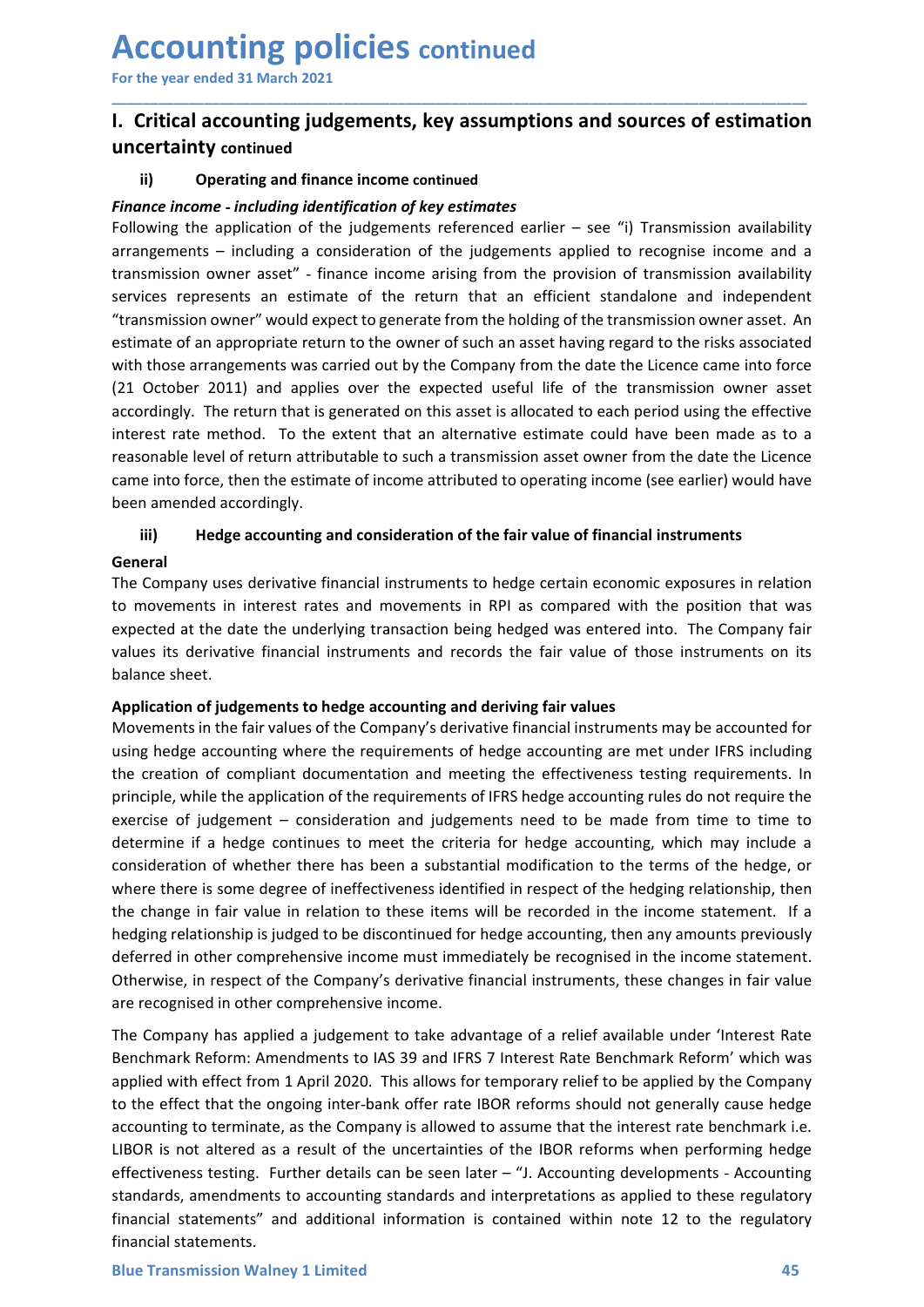### Accounting policies continued<br>For the year ended 31 March 2021<br>1. Critical accounting judgements, key assumptions and sources of estimatio<br>uncertainty continued **Accounting policies continued<br>
For the year ended 31 March 2021**<br>
I. Critical accounting judgements, key assumptions and sources of estimation<br>
uncertainty continued<br>
iii) Hedge accounting and consideration of the fair va Accounting policies continued<br>
For the year ended 31 March 2021<br>
I. Critical accounting judgements, key assumptions and sources of estimation<br>
uncertainty continued<br>
iii) Hedge accounting and consideration of the fair valu uncertainty continued

\_\_\_\_\_\_\_\_\_\_\_\_\_\_\_\_\_\_\_\_\_\_\_\_\_\_\_\_\_\_\_\_\_\_\_\_\_\_\_\_\_\_\_\_\_\_\_\_\_\_\_\_\_\_\_\_\_\_\_\_\_\_\_\_\_\_\_\_\_\_\_\_\_\_\_\_\_\_\_\_\_\_\_\_\_\_\_\_\_\_

**CCOUNTING POLICIES continued**<br>
Critical accounting judgements, key assumptions and sources of estimation<br>
Critical accounting independents, key assumptions and sources of estimation<br>
iii) Hedge accounting and consideratio **Accounting policies continued**<br>For the year ended 31 March 2021<br>1. Critical accounting judgements, key assumptions and sources of estimation<br>uncertainty continued<br>iii) Hedge accounting and consideration of the fair values **Accounting policies continued**<br>For the year ended 31 March 2021<br>1. Critical accounting judgements, key assumptions and sources of estimation<br>uncertainty continued<br>iii) Hedge accounting and consideration of the fair value For the year ended 31 March 2021<br> **1. Critical accounting judgements, key assumptions and sources of estimation**<br> **1. Critical accounting judgements, key assumptions and sources of estimation**<br> **1. Critical accounting judg** For the year ended 31 March 2021<br>
1. Critical accounting judgements, key assumptions and sources of estimation<br>
uncertainty continued<br>
iii) Hedge accounting and consideration of the fair value of financial instruments cont **Accounting policies continued**<br>
I. Critical accounting judgements, key assumptions and sources of estimation<br>
uncertainty continued<br>
iii) Hedge accounting and consideration of the fair value of financial instruments conti **Accounting policies continued**<br>For the year ended 31 March 2021<br>1. **Critical accounting judgements, key assumptions and sources of estimation**<br>uncertainty continued<br>ii) Hedge accounting and consideration of the fair value **Accounting policies continued**<br>
For the year ended 31 March 2021<br>
1. **Critical accounting judgements, key assumptions and sources of estimation**<br>
uncertainty continued<br>
(ii) Hedge accounting and consideration of the fair **ACCOUNTIME POLICIES** continued<br>
For the year ended 31 March 2021<br>
1. Critical accounting judgements, key assumptions and sources of estimation<br>
uncertainty continued<br>
iii) Hedge accounting and consideration of the fair va **CCOUNTING POIICIES continued**<br>
Server ended 31 March 2021<br>
Tritical accounting judgements, key assumptions and sources of estim<br>
Circlical accounting and consideration of the fair value of financial instruments co<br>
III) H For the year ended 31 March 2021<br>
1. Critical accounting judgements, key assumptions and sources of estimation<br>
uncertainty continued<br>
iii) Hedge accounting and consideration of the fair value of financial instruments cont **I. Critical accounting judgements, key assumptions and sources of est**<br>
uncertainty continued<br>
iii) Hedge accounting and consideration of the fair value of financial instruments<br>
Application of estimates to hedge accounti **uncertainty continued**<br> **Current tax**<br> **Current taxable for the standard instruments on the Set of Application of estimates to hedge accounting and deriving fair values**<br>
As referred to earlier, the Company carries its de **Expression of the fair value of financial instruments continued**<br>**Application of estimates to hedge accounting and deriving fair values**<br>As referred to earlier, the Company carries its derivative financial instruments in **iii)** Hedge accounting and consideration of the fair value of financial instruments continued<br>Application of estimates to hedge accounting and deriving fair values<br>As referred to earlier, the Company carries its derivativ Application of estimates to hedge accounting and deriving fair values<br>As referred to earlier, the Company carries its derivative financial instruments in its balance sheet at<br>fair value. No market prices are available for As referred to earlier, the Company carries its derivative financial instruments in its balance sheet at fair value. No market prices are available for these instruments and consequently the fair values are derived using f

As reterred to earlier, the Company carries its derivative liminatial instruments in its balance sheet at<br>fair value. No market prices are available for these instruments and consequently the fair values are<br>derived using riar value. No market prices are available tor these instruments and consequently the fair values are<br>derived using financial models developed by the shareholders of BTI based on the lenders<br>counterparty swap valuation tha counterparty swap valuation that is independent of the Company but also use observable market data<br>in respect of RPI and interest rates as an input to valuing those derivative financial instruments. Where<br>observable market in respect of RPI and interest rates as an input to valuing those derivative financial instruments. Where<br>observable market data is not available, as in the case of valuing the transmission owner asset for the<br>purposes of observable market data is not available, as in the case of valuing the transmission owner asset for the<br>
iv) Income taxation<br>
iv) Income taxation including<br>
current taxation liabilities<br>
Current taxation liabilities<br>
Curre purposes of disclosure only, unobservable market data is used.<br> **Current taxation including a consideration of the judgements and estimates used in determining<br>
current taxation liabilities<br>
Current traxation is based on t** iv) Income taxation<br>
Current taxation including a consideration of the judgements and estimates used in determining<br>
current taxation liabilities<br>
Current taxation is based on taxable profit for the year. Taxable profit is Current taxation including a consideration of the judgements and estimates used in determining<br>Current taxation is based on taxable profit for the year. Taxable profit is different from accounting<br>profit due to temporary d **Current taxation liabilities**<br>
Current taxation is based on taxable profit for the year. Taxable profit is different from accounting<br>
profit due to temporary differences between accounting and tax treatments, and due to i Current taxation is based on taxable profit for the year. Taxable profit is different from accounting<br>profit due to temporary differences between accounting and tax treatments, and due to items that<br>are never taxable or ta Current traxtion is based on taxable profit for the year. Taxable profit is different from accounting<br>profit due to temporary differences between accounting and tax treatments, and due to items that<br>are never taxable or ta

substantively enacted by the balance sheet date. Deferred taxation assets are not recognised where<br>it is more likely than not that the assets will not be realised in the future.<br>Judgements are required to be made as to the Frace never taxable or tax deductible. The Company is required to estimate the current tax liability based on its understanding of taxation law and the anticipated decisions of HM Revenue and Customs.<br>However, actual tax l based on its understanding of taxation law and the anticipated decisions of HM Revenue and Customs.<br>However, actual tax liabilities could differ from any recorded current taxation liability and in such<br>However, actual tax However, actual tax liabilities could differ from any recorded current taxation liability and in such<br>event the Company would be required to make an adjustment in a subsequent period which could<br>ahave a material impact on event the Company would be required to make an adjustment in a subsequent period which could<br>have a material impact on the reported profit for subsequent reporting periods.<br>Deferred traxation liabilities and assets<br>for the have a material impact on the reported profit for subsequent reporting periods.<br>Deferred taxation including a consideration of the judgements and estimates used in determining<br>deferred taxation is provided using the balanc Deferred taxation including a consideration of the judgements and estimates used in determining deferred taxation inabilities and assets<br>Deferred taxation is provided using the balance sheet liability method and is recogni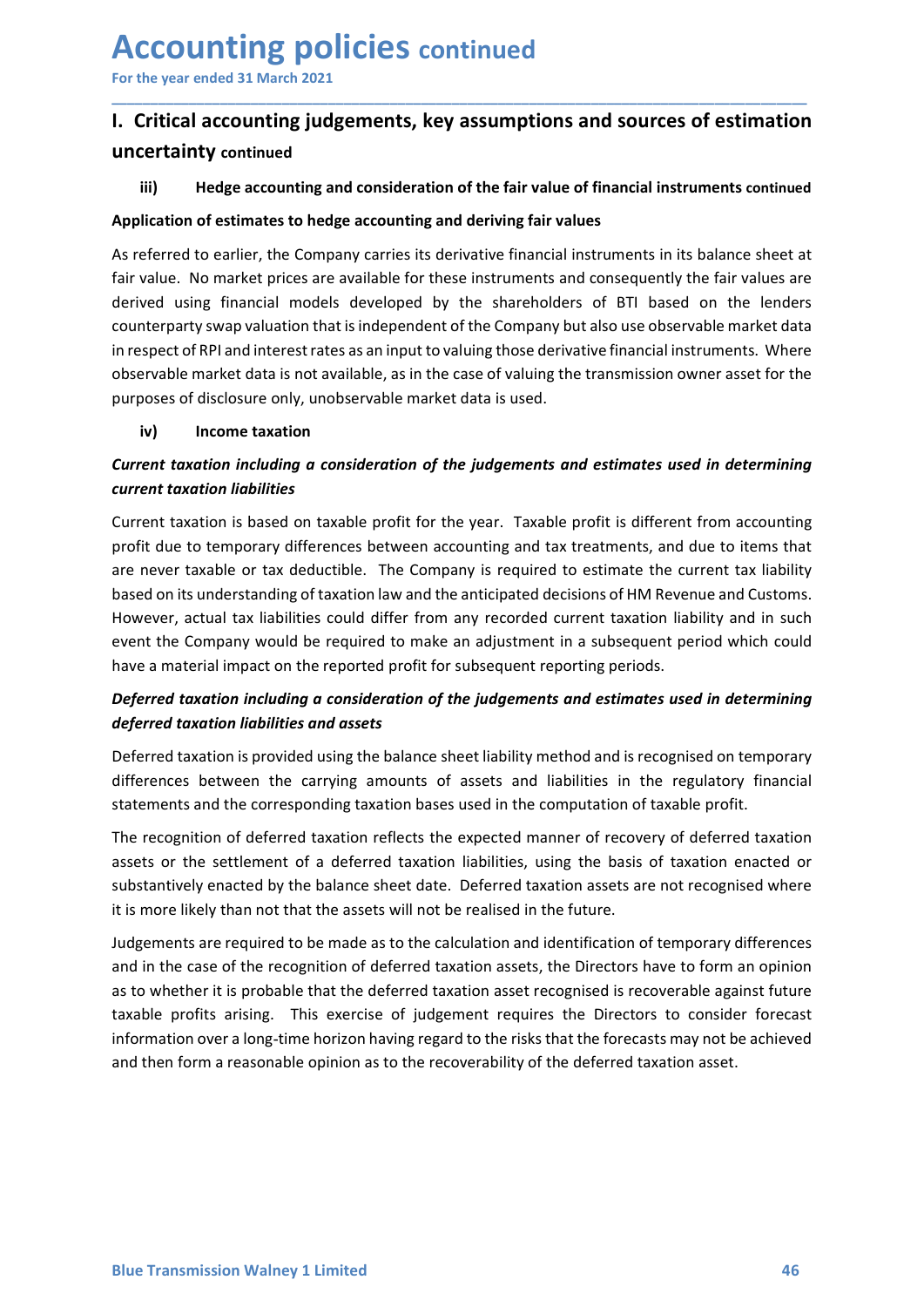### Accounting policies continued<br>For the year ended 31 March 2021<br>1. Critical accounting judgements, key assumptions and sources of estimatio<br>uncertainty continued **Accounting policies** continued<br>
For the year ended 31 March 2021<br>
I. Critical accounting judgements, key assumptions and sources of estimation<br>
uncertainty continued<br>
v) Expected credit losses Accounting policies continued<br>
For the year ended 31 March 2021<br>
I. Critical accounting judgements, key assumptions and sources of estimation<br>
uncertainty continued<br>
v) Expected credit losses<br>
General uncertainty continued

\_\_\_\_\_\_\_\_\_\_\_\_\_\_\_\_\_\_\_\_\_\_\_\_\_\_\_\_\_\_\_\_\_\_\_\_\_\_\_\_\_\_\_\_\_\_\_\_\_\_\_\_\_\_\_\_\_\_\_\_\_\_\_\_\_\_\_\_\_\_\_\_\_\_\_\_\_\_\_\_\_\_\_\_\_\_\_\_\_\_

### General

**CCOUNTING POLICIES continued**<br>
the year ended 31 March 2021<br>
Critical accounting judgements, key assumptions and sources of estimation<br>
v) Expected credit losses<br>
eral<br>
carrying value of those financial assets recorded in For the year ended 31 March 2021<br> **I. Critical accounting judgements, key assumptions and sources of estimation**<br> **uncertainty** continued<br>
v) Expected credit losses<br>
General<br>
The carrying value of those financial assets re

**ACCOUNTIME POLICIES continued**<br>For the year ended 31 March 2021<br>1. Critical accounting judgements, key assumptions and sources of estimation<br>uncertainty continued<br>v) Expected credit losses<br>General<br>The carrying value of th For the year ended 31 March 2021<br> **1. Critical accounting judgements, key assumptions and sources of estimation**<br> **1. Critical accounting judgements, key assumptions and sources of estimation**<br> **1. Critical accounting judg Accounting policies continued**<br>For the year ended 31 March 2021<br>1. Critical accounting judgements, key assumptions and sources of estimation<br>uncertainty continued<br>1. Expected credit losses<br>Seneral<br>The carrying value of th **Accounting policies continued**<br>For the year ended 31 March 2021<br>1. Critical accounting judgements, key assumptions and sources of estimation<br>uncertainty continued<br>The carrying value of those financial assets recorded in t **Accounting policies** continued<br>
For the year ended 31 March 2021<br> **I. Critical accounting judgements, key assumptions and sources of estimation**<br> **uncertainty continued**<br>
(**v**) Expected credit losses<br> **Seneral**<br>
The carry **ACCOUNTIME POLICIES continued**<br>
For the year ended 31 March 2021<br> **I. Critical accounting judgements, key assumptions and sources of estimation**<br> **OFFICE CONTEX CONTEX CONTEX CONTEX CONTEX CONTEX CONTEX CONTEX CONTEX CONT** For the year ended 31 March 2021<br> **I.** Critical accounting judgements, key assumptions and sources of estimation<br>
I. Critical accounting judgements, key assumptions and sources of estimation<br>
where the carrying value of th For the year ended 31 March 2021<br>
1. **Critical accounting judgements, key assumptions and sources of estimation**<br>
1. **Critical accounting judgements, key assumptions and sources of estimation**<br>
1. The carrying value of tho

**I. Critical accounting judgements, key assumptions and sources of estimation**<br>
uncertainty continued<br>
"by Expected credit losses<br>
General<br>
The carrying value of those financial assets recorded in the Company's balance she **uncertainty continued**<br> **v**) Expected credit losses<br> **General**<br>
The carrying value of those financial assets recorded in the Company's balance sheet at amortised<br>
cost, including the transmission owner asset, could be mat The considered and the session of the company's balance sheet at amortised<br>The carrying value of those financial assets recorded in the Company's balance sheet at amortised<br>The carrying value of those financial assets reco v) Expected credit losses<br>
General<br>
The carrying value of those financial assets recorded in the Company's balance sheet at amortised<br>
costs, including the transmission owner asset, could be materially reduced if the value **General**<br>The carrying value of those financial assets recorded in the Company's balance sheet at amortised<br>cost, including the transmission owner asset, could be materially reduced if the value of those financial<br>assets w The carrying value of those financial assets recorded in the Company's balance sheet at amort<br>cost, including the transmission owner asset, could be materially reduced if the value of those finar<br>assets were assessed to ha cost, including the transmission owner asset, could be materially reduced if the value of those financial<br>assets were assessed to have been impaired.<br>Expected credit losses arise as a result of all possible default events assets were assessed to have been impaired.<br>
Expected credit losses arise as a result of all possible default events over the expected life of a financial<br>
intrument. Allowances for expected credit losses are made based on

Expected credit losses arise as a result of all possible default events over the expected life of a financial<br>instrument. Allowances for expected credit losses are made based on the risk of non-payment taking<br>into account Instrument. Allowances for expected credit losses are made based on the risk of non-payment taking<br>into account ageing, previous experience, economic conditions and forward-looking data. Such<br>allowances are measured as eit into account ageing, previous experience, economic conditions and forward-looking data. Such<br>allowances are measured as either 12-months expected credit losses or lifetime expected credit losses<br>depending on changes in the and a more than the requirements of the comparison of expected credit losses or lifetime expected credit losses<br>depending on changes in the credit quality of the counterparty.<br>Application of judgements to the recognition o depending on changes in the credit quality of the counterparty.<br> **Application of judgements to the recognition of expected credit losses**<br>
At each reporting date, the Company performs an assessment as to whether the credit Experiency and the recognition of expected credit losses<br>
At each reporting date, the Company performs an assessment as to where<br>
frinancial instrument has increased. Depending upon the outcome of that as<br>
the application <sup>1</sup><br>At each reporting date, the Company performs an assessment as to whether the credit risk on a<br>financial instrument has increased. Depending upon the outcome of that assessment, which requires<br>the application of judgeme inclainstrument has increased. Depending upon the outcome of that assessment, which requires<br>application of judgement, the Company will determine if there is any requirement for any<br>application of judgement, the Company wi Expected treations are to the provisions are made for certain liabilities where the balance sheet. The carrying amount of the balance of the financial instrument.<br>Application of estimates to the recognition of expected cre Difference to a 22-monting the Company relates to the estimate of the particle in the particle in the carrying value of the financial instrument.<br>
Application of estimates to the recognition of expected credit losses havin

### General

vi) Decommissioning provision<br>
General<br>
Provisions are made for certain liabilities where the timing and amount of the liability is uncertain.<br>
The Company's only provision relates to the estimated costs of decommissioning metaine of the imanual mistuation.<br> **Application of estimates to the recognition of expected credit losses**<br>
Having applied judgement as to whether there should be any adjustment to the carrying value of<br>
financial assets **Application of estimates to the recognition of expected credit losses**<br>Having applied judgement as to whether there should be any adjustment to the carrying value of<br>financial assets the Company estimates an appropriate a Having applied judgement as to whether there should be any adjustment to the carrying value of<br>financial assets the Company estimates an appropriate allowance for expected credit losses usin<br>accordance with the requirement financial assets the Company estimates an appropriate allowance for expected credit losses in accordance with the requirements of IFRS 9, recognising any material allowance for credit losses using accordance with the requi accordance with the requirements of IFRS 9, recognising any material allowance for credit losses using<br>the 12-month expected credit losses where there has been no significant change in credit risk or on<br>the basis of lifeti (www.bluetransmission.com) and includes many assumptions.<br>
(www.bluetransmission.com) and includes many assumptions.<br>
(www.bluetransmission.com) and includes many assumptions.<br>
Any reduction in value arising from such a re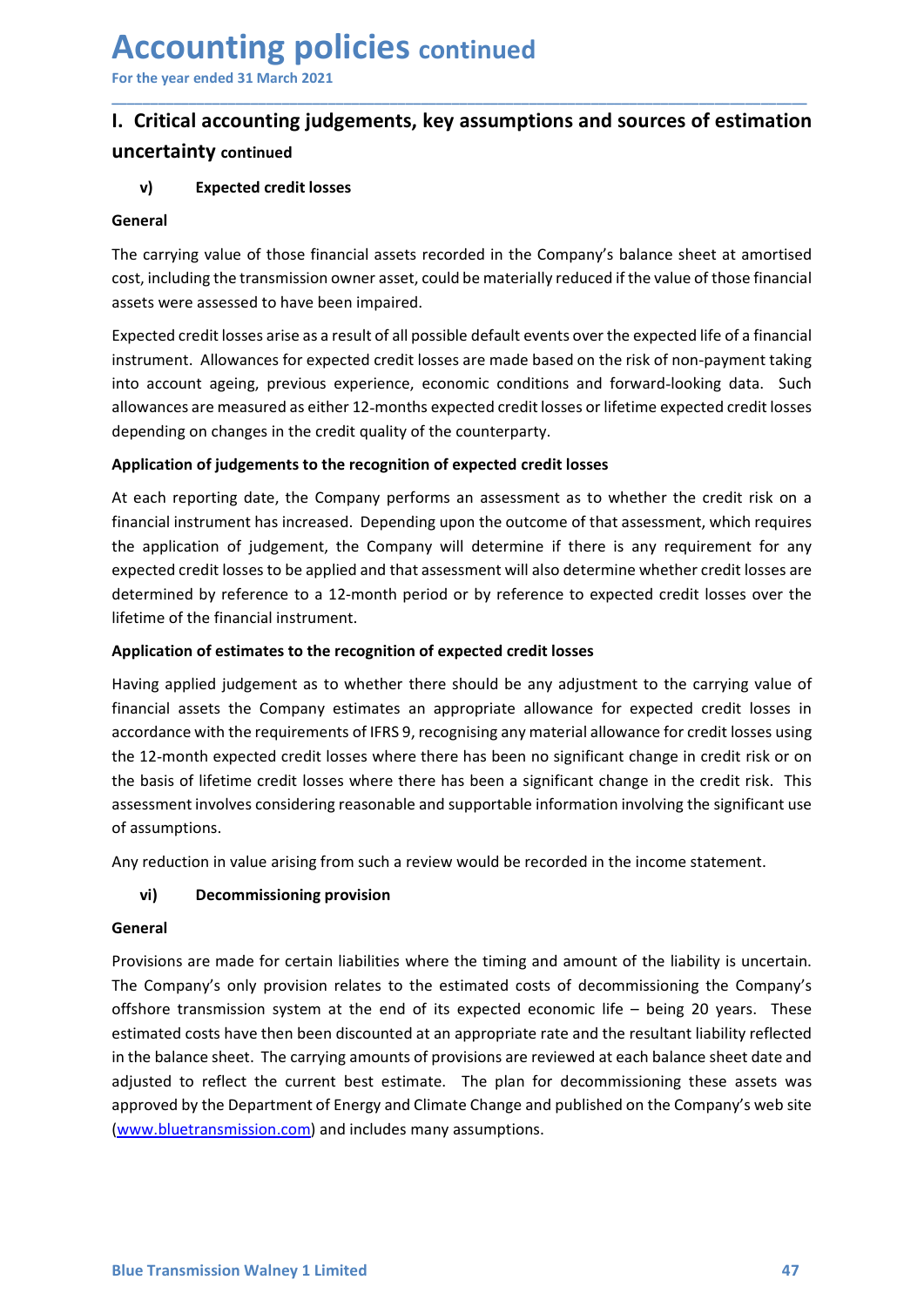### Accounting policies continued<br>For the year ended 31 March 2021<br>1. Critical accounting judgements, key assumptions and sources of estimatio<br>uncertainty continued **Accounting policies continued<br>
For the year ended 31 March 2021**<br>
I. Critical accounting judgements, key assumptions and sources of estimation<br>
uncertainty continued<br>
vi) Decommissioning provision continued Accounting policies continued<br>
For the year ended 31 March 2021<br>
I. Critical accounting judgements, key assumptions and sources of estimation<br>
uncertainty continued<br>
vi) Decommissioning provision continued<br>
Application of uncertainty continued **CCOUNTING POLICIES** continued<br>
Server ended 31 March 2021<br>
Critical accounting judgements, key assumptions and sources of estimation<br>
vi) Decommissioning provision continued<br>
lication of judgement to determine the carryin For the year ended 31 March 2021<br> **1. Critical accounting judgements, key assumptions and sources of estimation**<br>
uncertainty continued<br>
vi) Decommissioning provision continued<br>
Application of judgement to determine the ca

\_\_\_\_\_\_\_\_\_\_\_\_\_\_\_\_\_\_\_\_\_\_\_\_\_\_\_\_\_\_\_\_\_\_\_\_\_\_\_\_\_\_\_\_\_\_\_\_\_\_\_\_\_\_\_\_\_\_\_\_\_\_\_\_\_\_\_\_\_\_\_\_\_\_\_\_\_\_\_\_\_\_\_\_\_\_\_\_\_\_

- **Accounting policies continued**<br>
For the year ended 31 March 2021<br> **I. Critical accounting judgements, key assumptions and sources of estimation**<br>
uncertainty continued<br>
vi) Decommissioning provision continued<br>
Application **ACCOUNTIME POLICIES continued**<br>
For the year ended 31 March 2021<br> **I. Critical accounting judgements, key assumptions and sources of**  $\epsilon$ **<br>
uncertainty continued<br>
vi) Decommissioning provision continued<br>
Application of jud** the estimated useful economic life of the transmission system is assumed to be 20 years being the **CCOUNTIME POLICIES continued**<br>
Service and the vear ended 31 March 2021<br>
Critical accounting judgements, key assumptions and sources of estimation<br>
servicitizal accounting judgements, key assumptions and sources of estima **CCOUNT EXECT AS CONTITIVE CONTITIVE CONTITIVE CONTITIVE CONTITIVE CONTITIVE CONTITIVE SCALL ACCOUNTIFY CONTITIVE JUMBE CONTITIVE CONTITIVE CONTITIVE CONTITIVE DECONTITIVE DECONTITIVE DECONTITIVE UNIT<br>
EXPECTED IN THE VIDE CCOUNTIME POLICIES continued**<br>
the year ended 31 March 2021<br>
Critical accounting judgements, key assumptions and sources of estimation<br>
vilical accounting judgements, key assumptions and sources of estimation<br>
vilicant ju **CCOUNTIME POLICIES continued**<br>
the year ended 31 March 2021<br>
Critical accounting judgements, key assumptions and sources of estimation<br>
(w) Decommissioning provision continued<br>
lifticant judgement to determine the carryin **CCOUNTIME POIICIES continued**<br>
the year ended 31 March 2021<br>
Critical accounting judgements, key assumptions and sources of estimation<br>
wi) Decommissioning provision continued<br>
wi) Decommissioning provision continue<br>
dica The year ended 31 March 2021<br>
Critical accounting judgements, key assumptions and sources of estimation<br>
wi)<br>
Decommissioning provision continued<br>
Wi)<br>
Decommissioning provision continued<br>
Ilication of judgement to determi **Critical accounting judgements, key assumptions and sources of estimation**<br>
Critainty continued<br>
Wicken becommissioning provision continued<br>
Ilication of judgement to determine the carrying value of the decommissioning pr Exertainty continues programments, we y assumptions and solarces or estimation<br>and interaction of judgement to determine the carrying value of the decommissioning provision<br>ificant judgements used in determining the carryi **Certainty continued**<br> **Certainty continisation of judgement to determine the carrying value of the decommissioning provision<br>
ifficant judgements used in determining the carrying value of this provision include, but are n usly Decommissioning provision continued**<br> **Ilication of judgement to determine the carrying value of the decommissioning provision**<br>
Ificant judgements used in determining the carrying value of this provision include, bu **Application of judgement to determine the carrying value of the decommissioning provision**<br>
Significant judgements used in determining the carrying value of this provision include, but are not<br>
limited to, the following:<br> Significant judgements used in determining the carrying value of this provision include, but are not<br>imited to, the following:<br>
• the estimated useful economic life of the transmission system is assumed to be 20 years bei Imited to, the following:<br>
■
• the estimated useful economic life of the transmission system is assumed to be 20 years being the<br>
period the Company has exclusive rights to charge for the provision of transmission servic the estimated useful economic life of the transmission system is assumed to be 20 years being the<br>period the Company has exclusive rights to charge for the provision of transmission services under<br>the Licence and the perio period the Company has exclusive rights to charge for the provision of transmission services under<br>the Licence and the period which is expected to generate the vast majority of cash flows relating<br>to the ownership of the s
- i.<br>The Licence and the period which is expected to generate the vast majority of cash flows<br>to the ownership of the system. To the extent that the expected useful life is reduced or i<br>— this could materially change the car

- 
- to the ownership of the system. To the extent that the expected useful life is reduced or increased<br>— this could materially change the carrying value of the decommissioning provision with a<br>corresponding impact on the inco – this could materially change the carrying value of the decommissioning provision with a<br>
corresponding impact on the incommissioning reflects the decommissioning assumptions contained<br>
The carrying value of the decommiss corresponding impact on the income statement;<br>The carrying value of the decommissioning reflects the decommissioning assumptions contained<br>in any approved decommissioning plan. These assumptions reflect the application of The carrying value of the decommissioning reflects the decommissioning assumptions contained<br>in any approved decommissioning plan. These assumptions reflect the application of judgements<br>and if those judgements change over in any approved decommissioning plan. These assumptions reflect the applicate and if those judgements change over time or the execution of the decommaccordance with those judgements is not possible – then this could change and if those judgements change over time or the execution of the decommissioning plan in<br>
accordance with those judgements is not possible – then this could change the carrying value of<br>
the decommissioning provision with accordance with those judgements is not possible – then this could change the carrying value of<br>the decommissioning provision with a corresponding impact on the income statement.<br>
The carrying value of the decommissioning the decommissioning provision with a corresponding impact on the income statement.<br> **Application of estimates to determine the carrying value of the decommissioning provision**<br>
The carrying value of the decommissioning pro **Application of estimates to determine the carrying value of the decommissioning provision**<br>The carrying value of the decommissioning provision has required the extensive use of estimates,<br>which include but are not limited The carrying value of the decommissioning provision has required the extensive use of estimates,<br>which include but are not limited to, the following:<br>
• the estimate of costs relating to the appropriate and safe removal, d

The estimates are based on management estimates with the use of technical consultants and are subject to periodic revision. The initial estimated discounted cost of decommissioning the offshore transmission system is inclu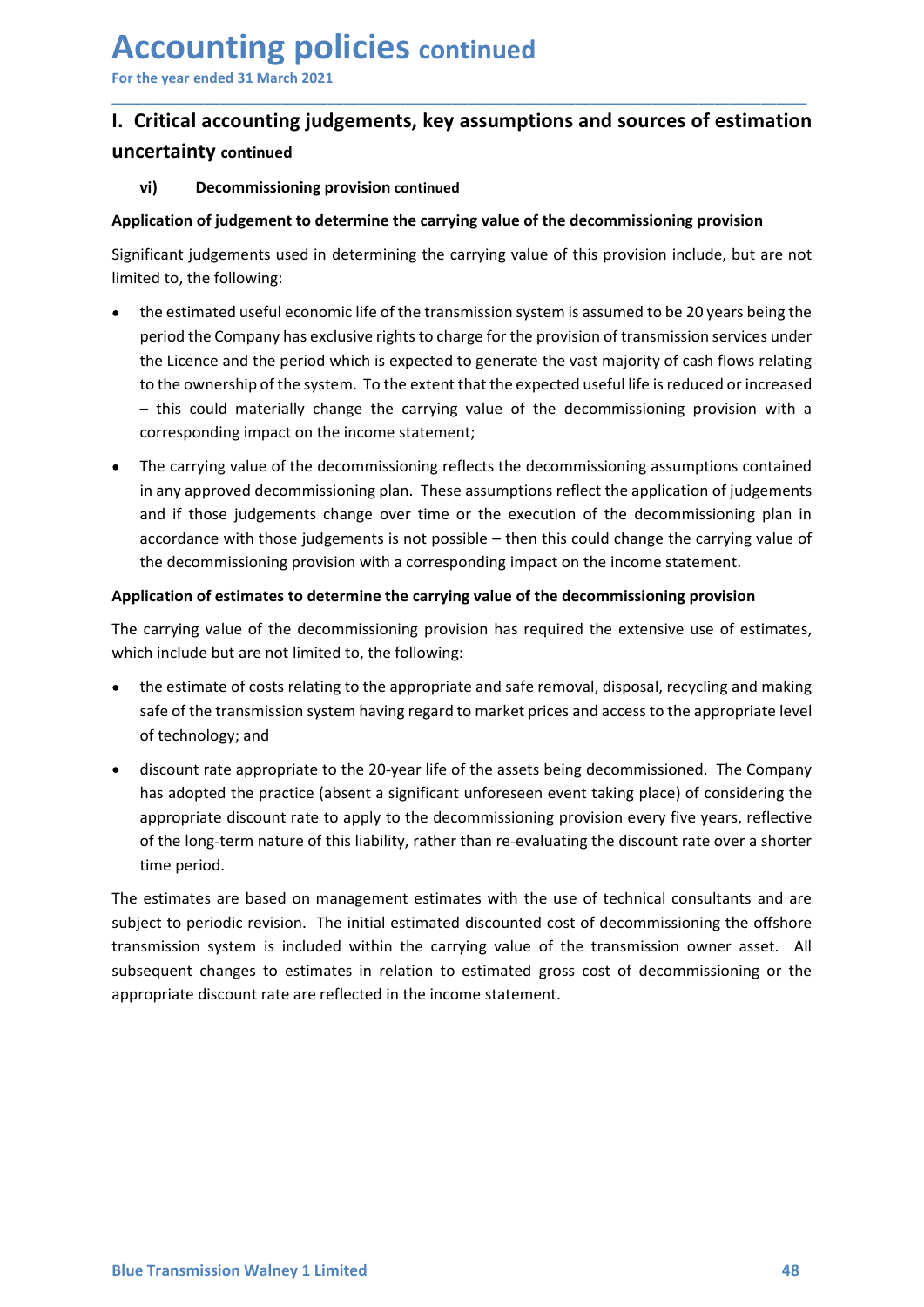# Accounting policies continued<br>
For the year ended 31 March 2021<br>
J. Accounting developments<br>
i) Accounting standards, amendments to accounting standards and interpretations a

## Accounting policies continued<br>
For the year ended 31 March 2021<br>
J. Accounting developments<br>
i) Accounting standards, amendments to accounting standards and interpretations as<br>
applied to these regulatory financial stateme **Accounting policies continued**<br>
For the year ended 31 March 2021<br>
J. Accounting developments<br>
i) Accounting standards, amendments to accounting standards and interpret<br>
applied to these regulatory financial statements<br>
In **Inting policies continued**<br> **Example of the SCALL And Analytical Statements**<br> **Accounting standards, amendments to accounting standards and interpretations as**<br> **Applied to these regulatory financial statements**<br>
Fing the

\_\_\_\_\_\_\_\_\_\_\_\_\_\_\_\_\_\_\_\_\_\_\_\_\_\_\_\_\_\_\_\_\_\_\_\_\_\_\_\_\_\_\_\_\_\_\_\_\_\_\_\_\_\_\_\_\_\_\_\_\_\_\_\_\_\_\_\_\_\_\_\_\_\_\_\_\_\_\_\_\_\_\_\_\_\_\_\_\_\_

**CCOUNTING POLICIES continued**<br>
the year ended 31 March 2021<br> **Accounting developments**<br>
i) Accounting standards, amendments to accounting standards and interpretations as<br>
applied to these regulatory financial statements

**CCOUNTING POLICIES continued**<br> **Accounting developments**<br> **Accounting standards, amendments to accounting standards and interpretations as<br>
applied to these regulatory financial statements<br>
In preparing these regulatory f ECOUNTIME POLICIES continued**<br>
Mecounting developments<br>
Accounting standards, amendments to accounting standards and interpretations as<br>
applied to these regulatory financial statements<br>
In preparing these regulatory fina **CCOUNTIME POLICIES continued**<br>
Mecounting developments<br> **Accounting developments**<br>
Accounting standards, amendments to accounting standards and interpretations as<br>
in preparing these regulatory financial statements the Co **CCOUNTIME POLICIES continued**<br>
Accounting developments<br>
Accounting developments<br>
Accounting standards, amendments to accounting standards and interpretations as<br>
applied to these regulatory financial statements<br>
In prepar **CCOUNTIME POLICIES continued**<br>
Accounting developments<br>
accounting developments<br>
applied to these regulatory financial statements<br>
In preparing these regulatory financial statements<br>
In preparing these regulatory financia **CCOUNTIME POLICIES CONTINUE CONT AND ANTIFICATE CONTINUES CONTINUES ACCOUNTING ACCOUNTING developments**<br>
Accounting standards, amendments to accounting standards and interpretations as<br>
applied to these regulatory financi **CCOUNTIME POLICIES CONTINUED**<br>
Accounting developments<br>
Accounting standards, amendments to accounting standards and interpretations as<br>
applied to these regulatory financial statements<br>
In preparing these regulatory fina **CCOUNTIME POLICIES** continued<br>
Accounting developments<br>
Accounting standards, amendments to accounting standards and interpretations as<br>
applied to these regulatory financial statements<br>
In preparing these regulatory fina **CCOUNTIME POLICIES CONTINUED**<br>
Accounting developments<br>
Accounting developments<br>
Accounting standards, amendments to accounting standards and interpretations as<br>
applied to these regulatory financial statements<br>
In prepar The comparison of Sicket atternative and HFRS 9 Financial Instruments and EXPLET Compary uses the compary has compiled with IFRS applicable either for accounting standards, amendments to accounting standards and interpreta Accounting developments<br>
Accounting developments<br>
Accounting standards, amendments to accounting standards and inter<br>
applied to these regulatory financial statements<br>
In preparing these regulatory financial statements the **Accounting developments**<br> **Accounting standards, amendments to accounting standards and interpretations as**<br> **In preparing these regulatory financial statements**<br> **In preparing these regulatory financial statements the Co Example 18 Alternal Soluting standards, amendments to accounting standards and interpretations a poplied to these regulatory financial statements the Company has complied with IFRS applicable there for accounting periods Example 18** applied to these regulatory financial statements<br>In preparing these regulatory financial statements the Company has complied with IFRS applicable<br>either for accounting periods starting by 1 April 2020 or endin In preparing these regulatory financial statements the Company has complied with IFRS applicable<br>either for accounting periods starting by 1 April 2020 or ending by 31 March 2021.<br>There are no new accounting standards, ame In perparing these regulatory financial statements the Company has complied with HRS applicable<br>either for accounting periods starting by 1 April 2020 or ending by 31 March 2021.<br>There are no new accounting standards, amen

LIBOR.

an endments as the Company has assumed that the LIBOR interest rate on which its hedged debts<br>are based does not change as a result of the IBOR reforms. The Company will continue to apply<br>these amendments to IFRS 9 until t There are no new accounting standards, amendments to standards, interpretations or other<br>pronouncements that have been issued and are effective in respect of these regulatory financial<br>statements, including "Definition of pronouncements that have been issued and are effective in respect of these regulatory thinancial<br>
statements, including "Definition of Material Reporting" that have had any significant impact on the<br>
"Conceptual Framework statements, including "Delintion of Material (Amendments to IAS 1 and IAS 9" and the revised<br>
"Conceptual Framework for Financial Reporting" that have had any significant impact on the<br>
measurement of assets and/or liabili "Conceptual Framework for Financial Reporting" that have had any significant impact on the<br>measurement of assets and/or liabilities or any of the disclosures included herein.<br>The Company continues to apply phase 1 of the I measurement of assets and/or liabilities or any of the disclosures included herein.<br>The Company continues to apply phase 1 of the international Accounting Standards Board's<br>("ASB's") interest rate benchmark reform project The Company continues to apply phase 1 of the International Accounting Standards Board's ("ASB's") interest rate benchmark reform project - 'Interest Rate Benchmark Reform:<br>Amendments to IFRS 9 Financial Instruments and IF ("AGB's") interest rate benchmark reform project - 'Interest Rate Benchmark Reform:<br>Amendments to IFRS 9 Financial Instruments and IFRS 7 Financial Instruments Disclosures' as<br>described below.<br>Interest Rate Benchmark Refor Amendments to IFRS 9 Financial Instruments and IFRS 7 Financial Instruments Disclosures' as<br>
described below.<br> **Interest Rate Benchmark Reform:** Amendments to IFRS 9 Financial Instruments and IFRS 7<br>
Financial Instruments described below.<br>
Interest Rate Benchmark Reform: Amendments to IFRS 9 Financial Instruments and IFRS 7<br>
Financial Instruments Disclosures<br>
The Company uses interest rate derivatives to swap the vast majority of its variab Interest Rate Benchmark Reform: Amendments to IFRS 9 Financial Instruments and IFRS 7<br>Financial Instruments Disclosures<br>The Company uses interest rate derivatives to swap the vast majority of its variable interest rate<br>com mendments are effective from 1 April 2021 with early as a result of about the Company wests interest rate cerivatives to swap the vast majority of its variable interest rate the Company uses interest rate derivatives to sw mindian instudiments solutions absolutions of the interest and the ICO company uses interest rate derivatives to swap the vast majority of its variable interest rate commercial loans to fixed interest rates. The interest r The Company was ninetest are derivatives to Swap the vasts insplaint and the company of the state interest rate of the company are linked to the verifical that we interest rate on the commercial loans held by the company a commetrationals of the variable interest rate on the commercial loans held by the Company are linked to LIBOR is expected to be replaced by atternative risk-free rates by the eard of 2021 as part of the UIBOR is expected t is used of the relationship is the telescontrol of the momental means in the diversity and HBOR.<br>HBOR is expected to be replaced by alternative risk-free rates by the end of 2021 as J<br>HBOR reforms. The Company is still ass LIBOR is expected to be replaced by alternative risk-free rates by the end of 2021 as part of the IBOR reforms. The Company is still assessing the impact of these changes on its cash flow hedging arreast rarrangements. Pha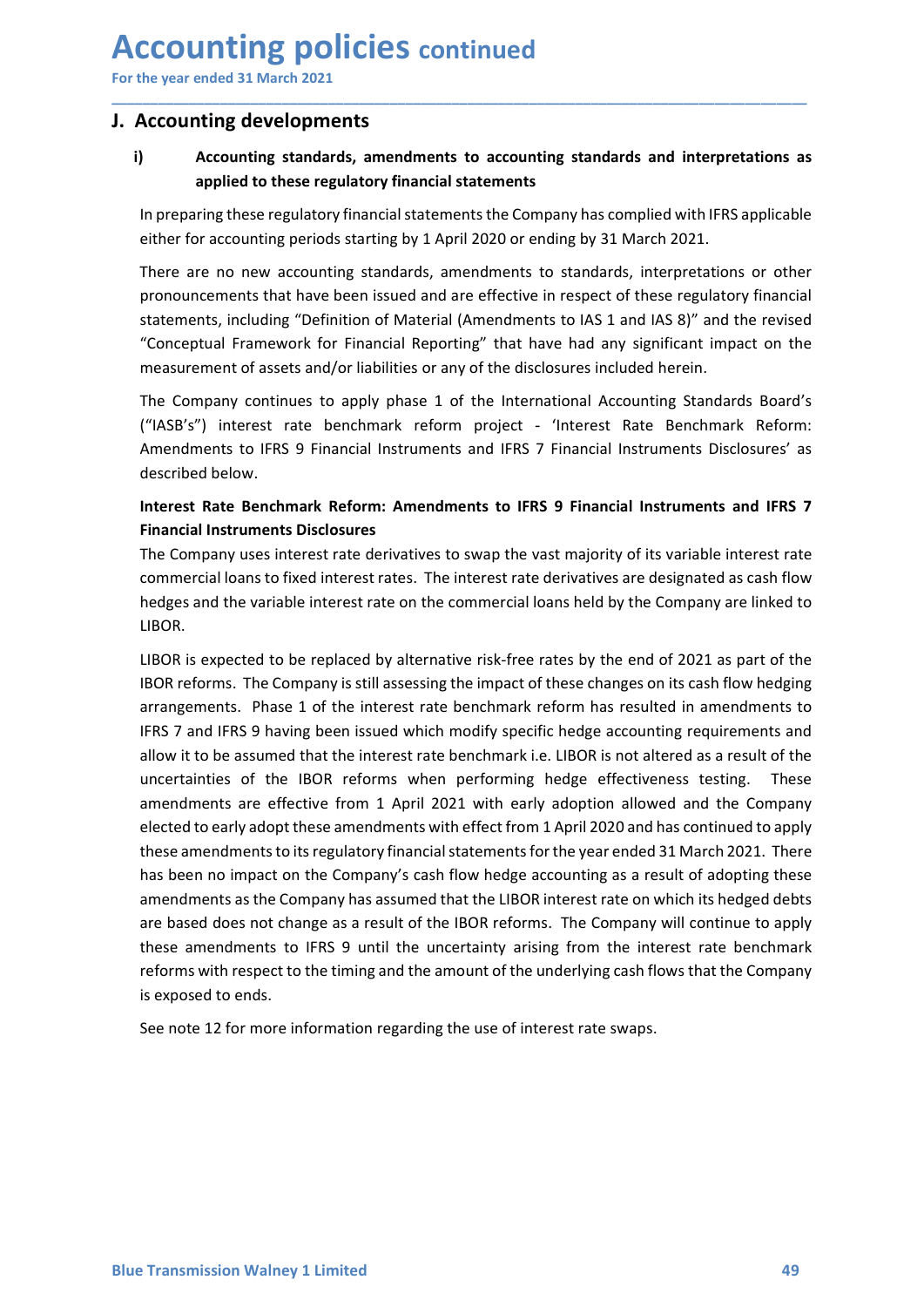# Accounting policies continued<br>
For the year ended 31 March 2021<br>
J. Accounting developments - continued<br>
ii) New accounting standards, amendments to standards and interpretations issued that

Accounting policies continued<br>
For the year ended 31 March 2021<br>
J. Accounting developments - continued<br>
ii) New accounting standards, amendments to standards and interpretations issued that<br>
may be relevant to the Company **CCOUNTING POLICIES continued**<br>
The year ended 31 March 2021<br> **J. Accounting developments - continued<br>
ii)**<br>
New accounting standards, amendments to standards and interpretations issued<br>
may be relevant to the Company's ac **COUNTIME POLICIES continued**<br> **Accounting developments - continued**<br> **ii)**<br>
New accounting standards, amendments to standards and interpretations issued that<br>
may be relevant to the Company's activities but are not effect

\_\_\_\_\_\_\_\_\_\_\_\_\_\_\_\_\_\_\_\_\_\_\_\_\_\_\_\_\_\_\_\_\_\_\_\_\_\_\_\_\_\_\_\_\_\_\_\_\_\_\_\_\_\_\_\_\_\_\_\_\_\_\_\_\_\_\_\_\_\_\_\_\_\_\_\_\_\_\_\_\_\_\_\_\_\_\_\_\_\_

**Inting policies continued**<br>
mated 31 March 2021<br> **Ounting developments - continued**<br>
New accounting standards, amendments to standards and interpretations issued that<br>
may be relevant to the Company's activities but are n **Inting policies continued**<br> **Solution Continued**<br> **Solution Continued**<br> **New accounting standards, amendments to standards and interpretations issue<br>
may be relevant to the Company's activities but are not effective in th COUNTIME POLICIES continued**<br> **Example 18 August 2021**<br> **Example 2020,**<br> **Example 2020, the IASB published "interest Rate Benchmark Reform - Phase 2 - Amendments<br>
On 27 August 2020, the IASB published "interest Rate Bench** 

**Example 18 IFRS 9, ISS 49 IFRS 4 and IFRS 16%** to reflect the ferects of the finalistic one counting the relevant to the Company's activities but are not effective in these regulatory<br>financial statements<br>on 27 August 202 project in accounting for interest rate benchmark reform. **COUNTIME POLICIES continued**<br>
I. Accounting developments - continued<br>
ii) New accounting standards, amendments to standards and interpretations issued that<br>
may be relevant to the Company's activities but are not effectiv **COUNTIME POLICIES CONTINUED**<br> **Example 12 ACCOUNTIFY**<br> **Example 13 ACCOUNTIFY**<br> **Example 12 ACCOUNTIFY**<br> **Example 12 ACCOUNTER INTERENT CONTINUES INTERENT CONTAINS IN THE RESOUNDER TO DEFAUSE THE RESOUNDER ON THE AUST ON ECOUNT EXECTS CONTITUES CONTITUES**<br> **Resoluting developments - continued**<br> **ii)** New accounting stendards, amendments to standards and interpretations issued that<br>
may be relevant to the Company's activities but are not e

**ECOUNT EXECT CONSECT CONTITY CONTIFICATE CONTIFICATE CONTIFICATE CONTIFICATE CONTIFICATE IN A CONTIFICATE IN New accounting standards, amendments to standards and interpretations issued that may be relevant to the Company ICOUNTIME POOIICIES** continued<br>
III) New accounting developments - continued<br>
III) New accounting standards, amendments to standards and interpretations issued that<br>
may be relevant to the Company's activities but are not **EXECUTE THE THE PUTTLE SOMITTING CONTURED ASSET (ACCOLUMB)**<br> **REPAREMENT OF THE ASSET CONTINUES CONTERNATES**<br> **REPAREMENT OF THE ASSET OF THE ASSET OF THE ASSET (ASSET OF THE ASSET OF THE ASSET OF THE ASSET OF THE ASSET O** required at a March 2021<br> **ii)** New accounting standards, amendments to standards and interpretations issued that<br>
may be relevant to the Company's activities but are not effective in these regulatory<br>
financial statements **i. Accounting developments - continued**<br>
ii) New accounting standards, amendments to standards and interpretations issued that<br>
may be relevant to the Company's activities but are not effective in these regulatory<br>
finan and as a consequence these amendments have not been applied by the Company in the ii) New accounting standards, amendments to standards and interpretations issued that<br>mapy be relevant to the Company's activities but are not effective in these regulatory<br>financial statements<br>On 27 August 2020, the IASB If the relevant to the Comparing Sactivities and are into the there is representing to a the motified of the mandal statements on 27 August 2020, the IASB published "Interest Rate Benchmark Reform - Phase 2 - Amendments to Dreading a statement is that have been issued, including amendments to IFRS 9, IAS 39 IFRS 7, IFRS 4 and IFRS 16", representing the finalisation of Phase 2 of the IASB project in accounting for interest rate benchmark refo On 2/ August 2020, the IASb published "Interest kate lenchmark Retorm - Phase 2 - Amendments<br>To LIFRS 9, IAS 39 IFRS 7, IFRS 4 and IFRS 16%, representing the finalisation of Phase 2 of the IASB<br>project in accounting for in to likely JAS 39 HKS /, IHSN 4 and IHSN 16°, representing the tinalisation of Phase 2 of the IASB<br>project in accounting for interest rate benchmark reform.<br>The purpose of these amendments is to enable entities to reflect t project in accounting for interest rate benchmark reform.<br>The purpose of these amendments is to enable entities to reflect the effects of transitioning from<br>Benchmark interest rates, such as LIBOR, to alternative benchmark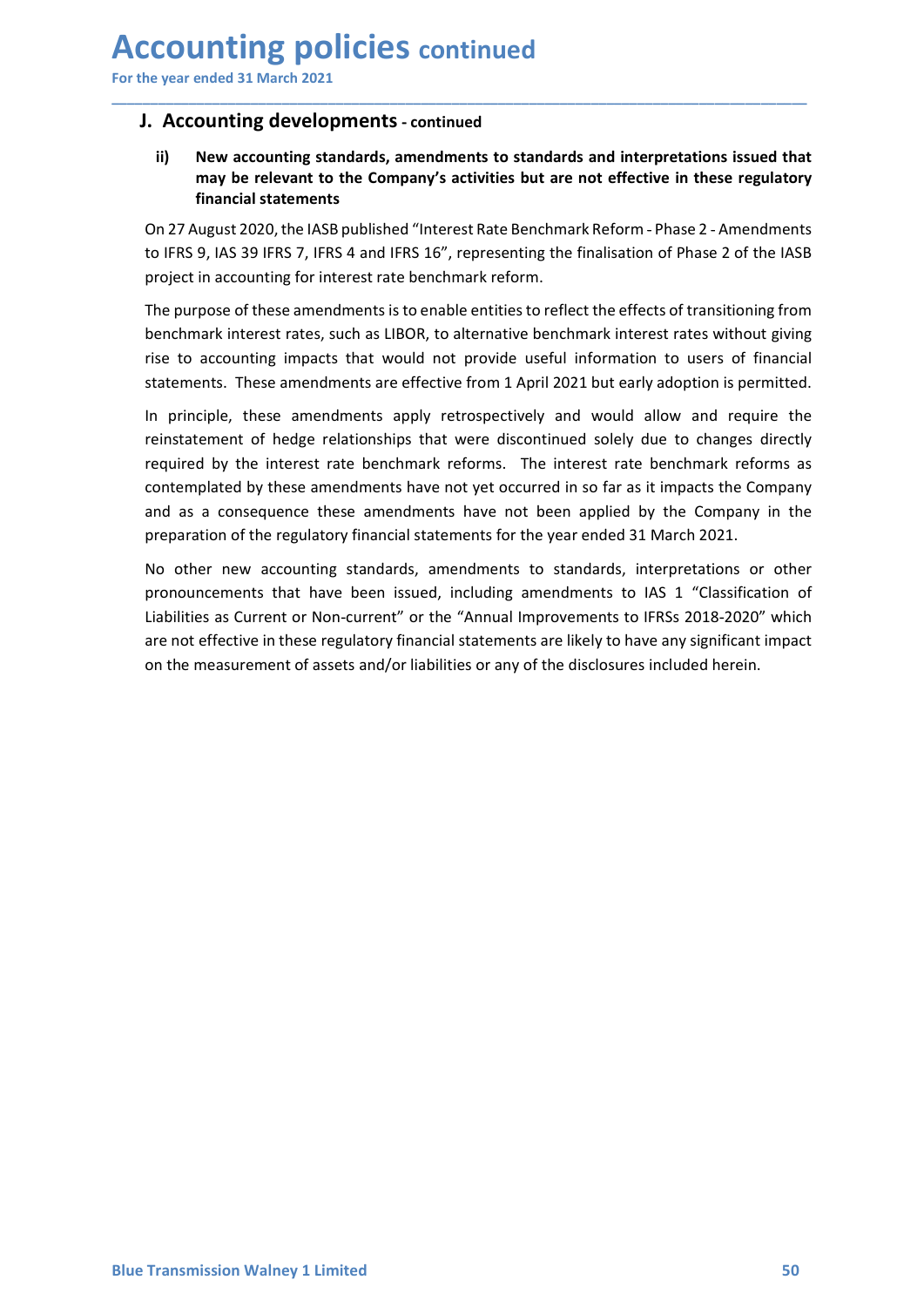| <b>Income statement</b><br>For the year ended 31 March 2021 |                |          |          |
|-------------------------------------------------------------|----------------|----------|----------|
|                                                             |                |          |          |
|                                                             |                |          |          |
|                                                             |                | 2021     | 2020     |
|                                                             | <b>Notes</b>   | £'000    | £'000    |
| Operating income                                            | $\overline{2}$ | 4,861    | 4,713    |
| Finance income                                              | $\overline{2}$ | 6,040    | 6,296    |
| <b>Total income</b>                                         |                | 10,901   | 11,009   |
| <b>Operating costs</b>                                      | $\mathbf{3}$   | (2, 496) | (2, 411) |
| <b>Operating profit</b>                                     |                | 8,405    | 8,598    |
| Other finance income                                        | 4              | 11       | 73       |
| Finance costs                                               | 4              | (4,699)  | (4, 525) |
| Net interest expense                                        | 4              | (4, 688) | (4, 452) |
|                                                             |                |          |          |
| <b>Profit before taxation</b>                               |                | 3,717    | 4,146    |
| Income taxation charge                                      | $\mathsf S$    | (717)    | (1, 172) |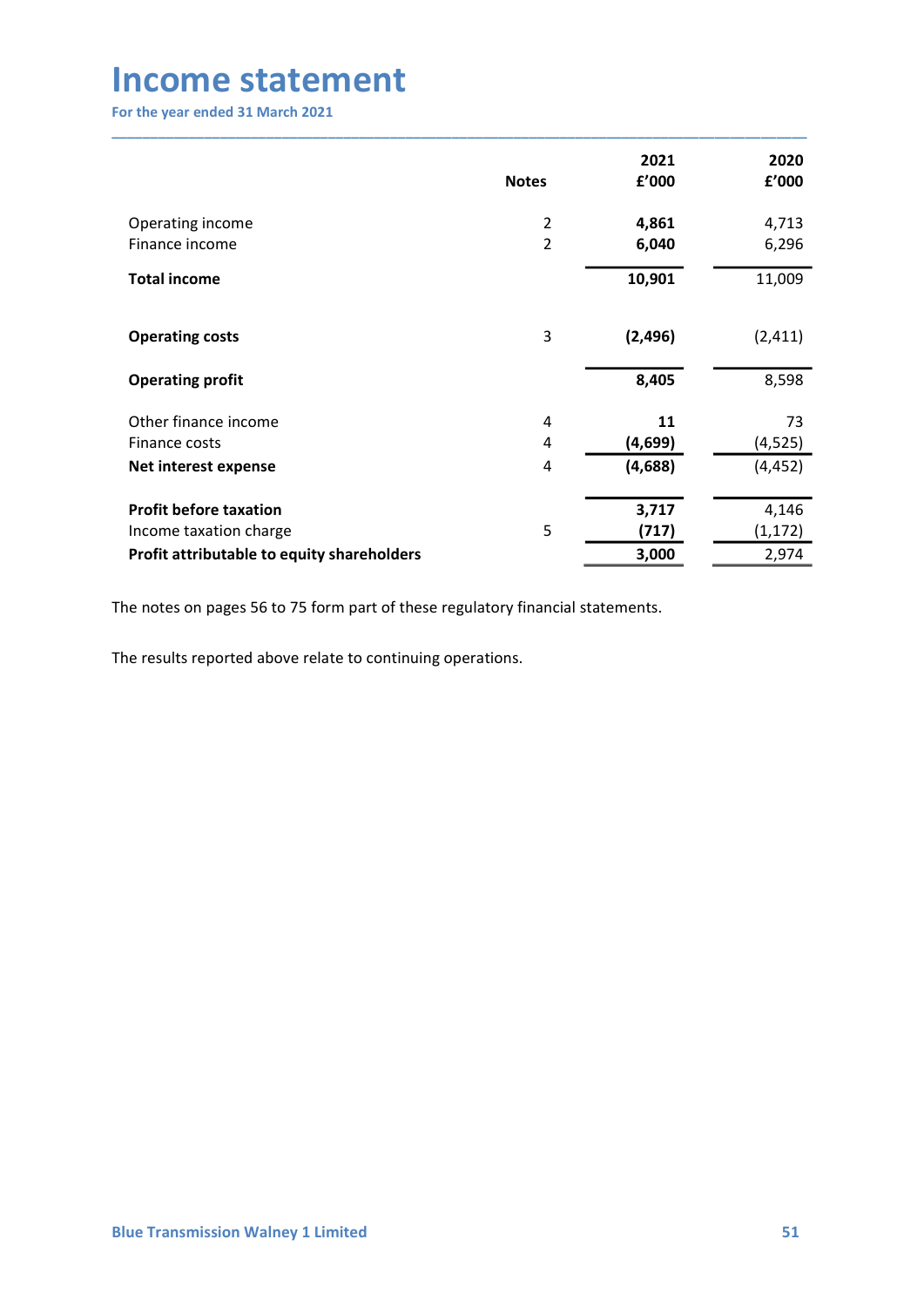| <b>Statement of comprehensive income</b>                                                                                                                                                                |              |               |                |
|---------------------------------------------------------------------------------------------------------------------------------------------------------------------------------------------------------|--------------|---------------|----------------|
| For the year ended 31 March 2021                                                                                                                                                                        |              |               |                |
|                                                                                                                                                                                                         | <b>Notes</b> | 2021<br>£'000 | 2020<br>£'000  |
|                                                                                                                                                                                                         |              |               |                |
|                                                                                                                                                                                                         |              | 3,000         |                |
|                                                                                                                                                                                                         |              |               | 2,974          |
| Profit attributable to equity shareholders<br>Other comprehensive income / (loss)<br>Items that may be subsequently reclassified<br>to Profit and Loss:<br>Net gains taken to equity in respect of cash |              |               |                |
|                                                                                                                                                                                                         | 12           | 1,003         | 1,467          |
| flow hedges<br>Deferred taxation on cash flow hedges<br>Total other comprehensive income                                                                                                                | 5            | (191)<br>812  | (207)<br>1,260 |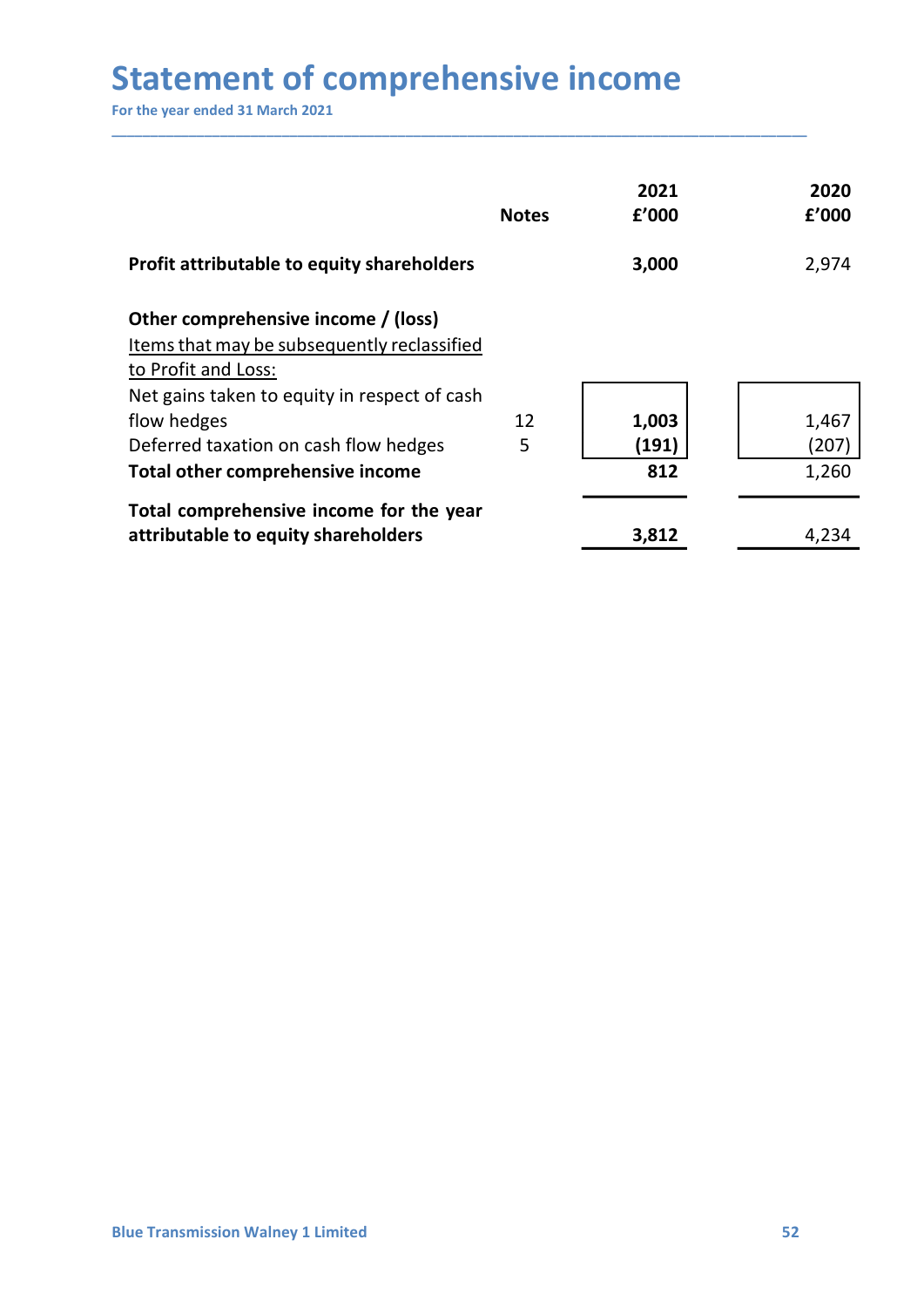Director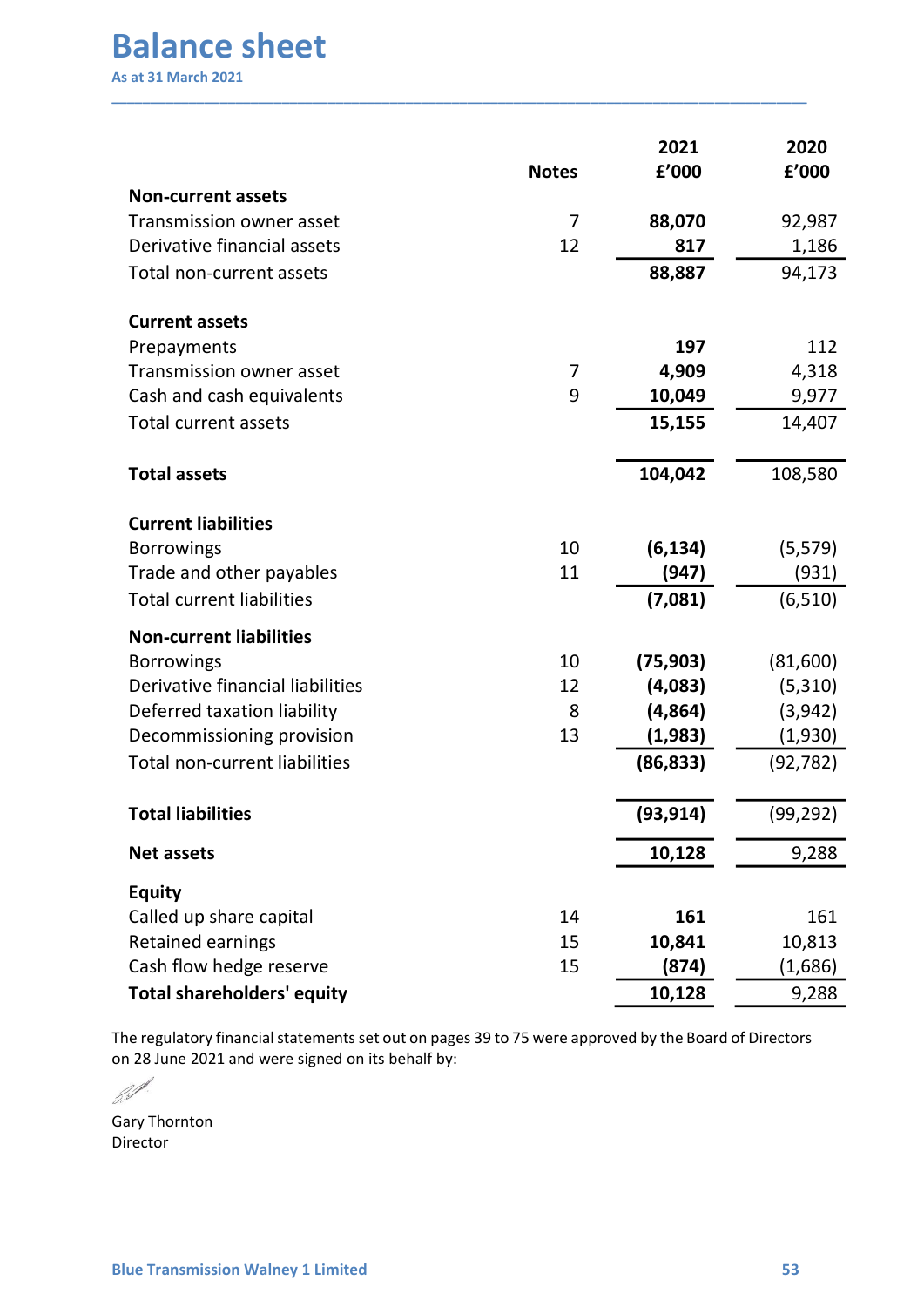# Statement of changes in equity<br>
For the year ended 31 March 2021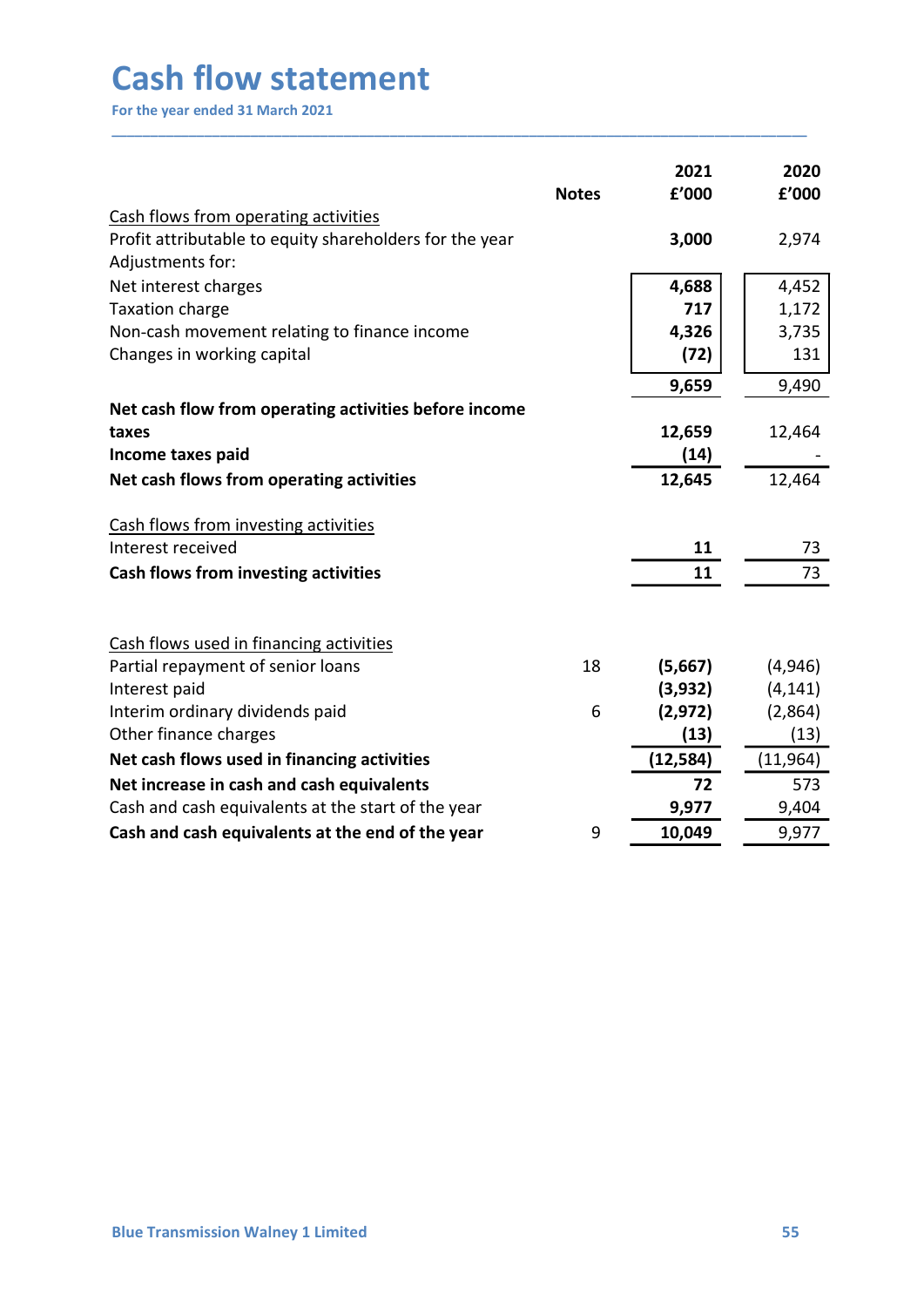\_\_\_\_\_\_\_\_\_\_\_\_\_\_\_\_\_\_\_\_\_\_\_\_\_\_\_\_\_\_\_\_\_\_\_\_\_\_\_\_\_\_\_\_\_\_\_\_\_\_\_\_\_\_\_\_\_\_\_\_\_\_\_\_\_\_\_\_\_\_\_\_\_\_\_\_\_\_\_\_\_\_\_\_\_\_\_\_\_\_

**Notes to the regulatory financial statement (For the year ended 31 March 2021)**<br>For the year ended 31 March 2021<br>1. Operating segment<br>The Board of Directors is the Company's chief operating decision-making body. The Board **Notes to the regulatory financial statements**<br>For the year ended 31 March 2021<br>The Board of Directors is the Company's chief operating decision-making body. The Board of Directors<br>has determined that there is only one ope **Notes to the regulatory financial statements**<br>For the year ended 31 March 2021<br>**1. Operating segment**<br>The Board of Directors is the Company's chief operating decision-making body. The Board of Directors<br>has determined tha **Notes to the regulatory financial statements**<br>For the year ended 31 March 2021<br>1. Operating segment<br>The Board of Directors is the Company's chief operating decision-making body. The Board of Directors<br>Directors evaluates **Notes to the regulatory financial statements**<br>For the year ended 31 March 2021<br>The Board of Directors is the Company's chief operating decision-making body. The Board of Directors<br>has determined that there is only one ope **Notes to the regulatory financial statements**<br>For the year ended 31 March 2021<br>1. Operating segment<br>The Board of Directors is the Company's chief operating decision-making body. The Board of Directors<br>has determined that **Notes to the regulatory financial statements**<br>For the year ended 31 March 2021<br>**1. Operating segment**<br>The Board of Directors is the Company's chief operating decision-making body. The Board of Directors<br>has determined tha **Notes to the regulatory financial statements**<br>For the year ended 31 March 2021<br>1. Operating segment<br>The Board of Directors is the Company's chief operating decision-making body. The Board of Directors<br>has determined that **Notes to the regulatory financial statements**<br>For the year ended 31 March 2021<br>1. **Operating segment**<br>1. **Operating segment**<br>1. **Operating segment**<br>1. **Operating segment**<br>1. **Operating segment**<br>1. **Operating segment**<br>1. **Notes to the regulatory financial statements**<br>For the year ended 31 March 2021<br>The Board of Directors is the Company's chief operating decision-making body. The Board of Directors<br>has determined that there is only one ope **Notes to the regulatory financial statements**<br>For the year ended 31 March 2021<br>1. Operating segment<br>The Board of Directors is the Company's chief operating decision-making body. The Board of Directors<br>has determined that **TO LEE THE THE THE THE THE THE THE THE THE STAND THE THE S**<br>To the year ended 31 March 2021<br>The Board of Directors is the Company's chief operating decision-making body. The Board of Directors<br>The basa determined that the The Deparation of the Company's chief operating decision-making body. The Board of Directors<br>The Board of Directors is the Company's chief operating decision-making body. The Board of Directors<br>has determined that there is **1. Operating segment**<br>The Board of Directors is the Company's chief operating decision-making body. The Board of Directors<br>has determined that there is only one operating segment – electricity transmission. The Board of<br>D **1. Operating segment**<br>
The Board of Directors is the Company's chief operating decision-making body. The Board of Directors<br>
The Board of Directors is the Company's chief operating segment – electricity transmission. The The Board of Directors is the Company's chief operating decision-making body. The Board of Directors<br>Thas determined that there is only one operating esgenent — electricly transmission. The Board of Directors evaluates the has determined that there is only one operating segment – electricity transmission. The Board of<br>Directors evoluates the performance of this segment on the basis of profit before and after taxation and<br>cash available for d

Directors evaluates the performance of this segment on the basis of profit before and after taxation and<br>cash available for debt service (net cash inflows from operating activities plus cash flows from investing<br>activities cash available for debt service (net cash inflows from operating activities plus cash flows from investing<br>exitytites). The Company and segmental results, balance sheet and relevant cash flows can be seen in the<br>income sta activities). The Company and segmental results, balance sheet and relevant cash flows can be seen in the balance sheet and cash flow statement on pages 5.6 5. 53 and 55 respectively.<br>Additional notes relating to the Compan finance income". statements on pages 56 to 75.<br>
The electricity transmission operation of the Company comprises the transmission of electricity transmission operation of the Company comprises the transmission of electricity substation fram The electricity transmission operation of the Company comprises the transmission of electricity from<br>
wind farm located in the Irish Sea off the coastline of Walney Island in the northwest of England and the<br>
connecting di of England and then<br>
sham.<br>
t.t.<br>
t.t.<br>
2020<br>
to the Company's<br>
vast majority of the<br>
ffective interest rate<br>
5 - F. Operating and<br>
2021<br>
2020<br>
2'000<br>
2'000<br>
2'000<br>
2'176<br>
32<br>
2.496<br>
2.496<br>
2.411 proprimation<br>
2001: E6,296k) primarily<br>
2001: E6,296k) primarily<br>
2001: exast majority of the<br>
ffective interest rate<br>
2021: 2020<br>
2021: 2020<br>
2021: 2020<br>
2021: 2020<br>
2021: 2020<br>
2021: 2020<br>
2021: 2020<br>
2021: 2020<br>
2021: 2

| All of the Company's sales and operations take place in the UK.                                                                                                                                                                                                                                                                                                                                                                                                                                                                                                  |                        |                        |
|------------------------------------------------------------------------------------------------------------------------------------------------------------------------------------------------------------------------------------------------------------------------------------------------------------------------------------------------------------------------------------------------------------------------------------------------------------------------------------------------------------------------------------------------------------------|------------------------|------------------------|
| All of the assets and liabilities of the Company arise from the activities of the segment.                                                                                                                                                                                                                                                                                                                                                                                                                                                                       |                        |                        |
| 2. Operating and finance income                                                                                                                                                                                                                                                                                                                                                                                                                                                                                                                                  |                        |                        |
| Operating income of £4,861k (2020: £4,713k) and finance income of £6,040k (2020: £6,296k) primarily<br>relates to the Company's activity as a provider of electricity transmission services to the Company's<br>principal customer - National Grid Electricity System Operator Limited (NGESO). The vast majority of the<br>Company's income is derived from NGESO. Finance income is calculated using the effective interest rate<br>method – consistent with the Company's accounting policy – see "Accounting policies - F. Operating and<br>finance income". |                        |                        |
| 3. Operating costs                                                                                                                                                                                                                                                                                                                                                                                                                                                                                                                                               |                        |                        |
| Operating costs are analysed below:                                                                                                                                                                                                                                                                                                                                                                                                                                                                                                                              |                        |                        |
| Operations, maintenance and management <sup>1</sup>                                                                                                                                                                                                                                                                                                                                                                                                                                                                                                              | 2021<br>f'000<br>2,354 | 2020<br>f'000<br>2,176 |
| Auditors' remuneration<br>Other<br><b>Total</b>                                                                                                                                                                                                                                                                                                                                                                                                                                                                                                                  | 32<br>110<br>2,496     | 32<br>203<br>2,411     |
|                                                                                                                                                                                                                                                                                                                                                                                                                                                                                                                                                                  |                        |                        |
| Auditors' remuneration comprises:                                                                                                                                                                                                                                                                                                                                                                                                                                                                                                                                |                        |                        |
| Audit services<br>Tax services                                                                                                                                                                                                                                                                                                                                                                                                                                                                                                                                   | 16<br>6                | 16<br>6                |
| Other services supplied pursuant to legislation <sup>2</sup>                                                                                                                                                                                                                                                                                                                                                                                                                                                                                                     | 10                     | 10                     |
| Total                                                                                                                                                                                                                                                                                                                                                                                                                                                                                                                                                            | 32                     | 32                     |
| <sup>1</sup> This represents costs associated with the provision of operating, maintenance and management to the OFTO, which<br>covers operation and maintenance costs, insurance premiums, management service fees and non-domestic rates related<br>to the transmission network.                                                                                                                                                                                                                                                                               |                        |                        |
| <sup>2</sup> These represent fees payable for services in relation to engagements which are required to be carried out by the auditors.<br>In particular, this includes fees for audit reports on regulatory returns.                                                                                                                                                                                                                                                                                                                                            |                        |                        |
| No Director receives emoluments directly from the Company. One Director indirectly receives<br>remuneration for consultancy services provided to the ultimate parent undertaking, but it is not practical<br>to determine the value of any of these services provided that are directly attributable to the Company.                                                                                                                                                                                                                                             |                        |                        |
|                                                                                                                                                                                                                                                                                                                                                                                                                                                                                                                                                                  |                        |                        |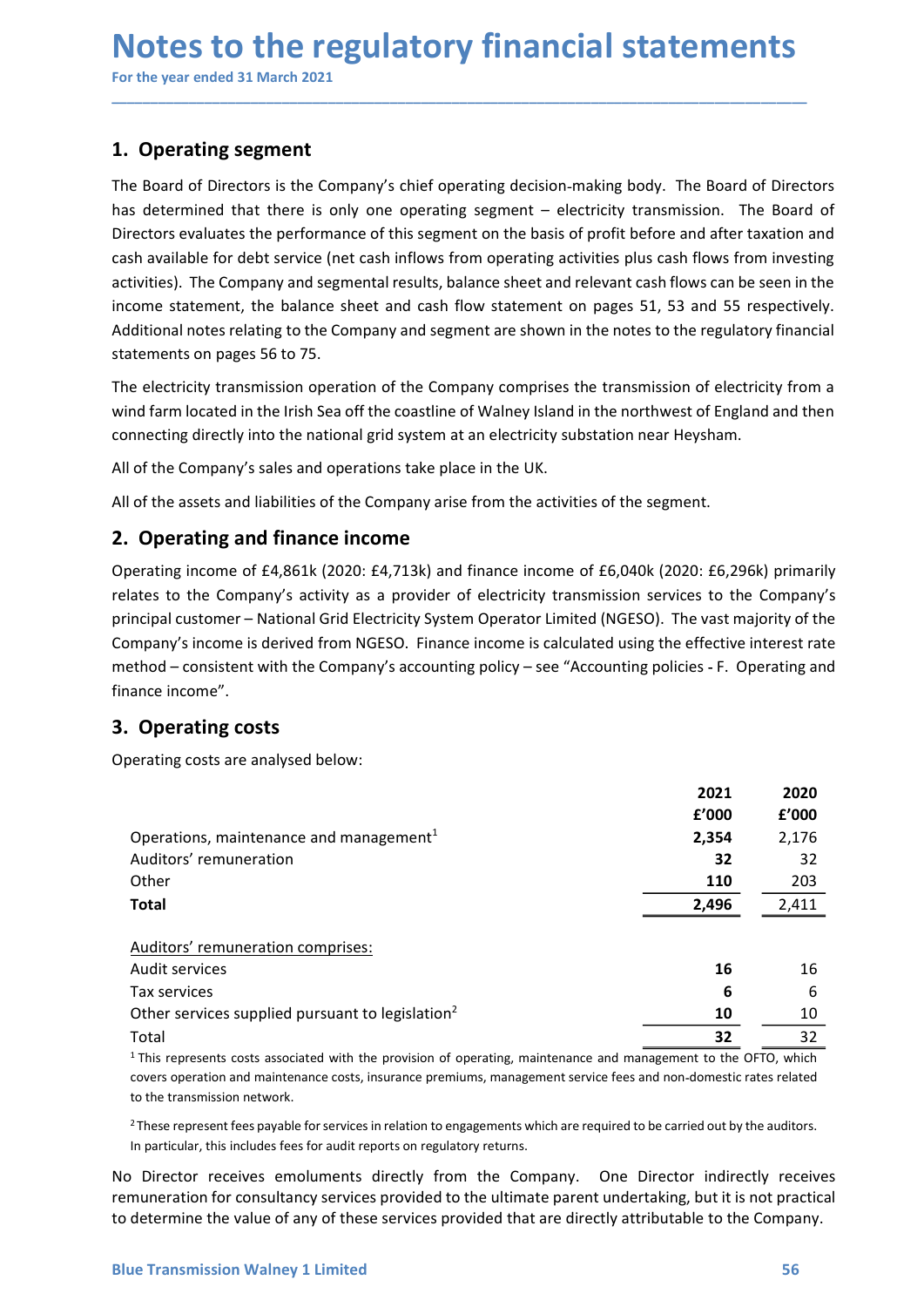# Notes to the regulatory financial statements<br>continued<br>For the year ended 31 March 2021<br>4. Net interest expense **Notes to the regulatory financial statemen**<br>
continued<br>
For the year ended 31 March 2021<br> **4. Net interest expense**<br>
Net interest expense is as tabulated below:

### continued

| continued<br>For the year ended 31 March 2021                                                                                                                                                                                                                                                                                        |                    |                      |
|--------------------------------------------------------------------------------------------------------------------------------------------------------------------------------------------------------------------------------------------------------------------------------------------------------------------------------------|--------------------|----------------------|
|                                                                                                                                                                                                                                                                                                                                      |                    |                      |
|                                                                                                                                                                                                                                                                                                                                      |                    |                      |
| 4. Net interest expense                                                                                                                                                                                                                                                                                                              |                    |                      |
| Net interest expense is as tabulated below:                                                                                                                                                                                                                                                                                          |                    |                      |
|                                                                                                                                                                                                                                                                                                                                      | 2021               | 2020                 |
|                                                                                                                                                                                                                                                                                                                                      | £'000              | f'000                |
| Interest income<br>Interest on bank deposits                                                                                                                                                                                                                                                                                         | 11                 | 73                   |
|                                                                                                                                                                                                                                                                                                                                      | 11                 | 73                   |
| Interest expense and other financial costs                                                                                                                                                                                                                                                                                           |                    |                      |
| Interest on bank loans                                                                                                                                                                                                                                                                                                               | (2,957)            | (3, 183)             |
| Interest on other borrowing                                                                                                                                                                                                                                                                                                          | (1, 343)           | (1, 319)             |
| Other financial costs <sup>1</sup>                                                                                                                                                                                                                                                                                                   | (399)              | (23)                 |
| Net interest expense                                                                                                                                                                                                                                                                                                                 | (4,699)<br>(4,688) | (4, 525)<br>(4, 452) |
|                                                                                                                                                                                                                                                                                                                                      |                    |                      |
| $1$ Includes a net charge of £144k (2020: net credit of £232k) as a result of certain hedge ineffectiveness.                                                                                                                                                                                                                         |                    |                      |
| 5. Income taxation charge                                                                                                                                                                                                                                                                                                            |                    |                      |
| a) Taxation on items included in the income statement                                                                                                                                                                                                                                                                                |                    |                      |
| The net taxation charge for the year is £717k (2020: £1,172k) and the composition of that charge is<br>described below.                                                                                                                                                                                                              |                    |                      |
| The taxation charge on current year profits arising in the year amounting to £717k (2020: £1,172k) is net<br>of a taxation credit amounting to £14k relating to current taxation (2020: current taxation charge of £14k)<br>and a charge of £731k (2020: £1,158k) that relates to deferred taxation - all of which has been computed |                    |                      |
| at 19% (2020: 19%).                                                                                                                                                                                                                                                                                                                  |                    |                      |
| The taxation charge for the year differs from (2020: differs from) the standard rate of corporation tax in<br>the UK of 19% (2020: 19%) for the reasons outlined below:                                                                                                                                                              |                    |                      |
|                                                                                                                                                                                                                                                                                                                                      | 2021               | 2020                 |
|                                                                                                                                                                                                                                                                                                                                      | £'000              | £'000                |
| Profit before taxation                                                                                                                                                                                                                                                                                                               | 3,717              | 4,146                |

| Net interest expense                                                                                                                                                                                                                                                                                                                                                                                                                                                                                                                       | (4,699)<br>(4,688) | (4,525)<br>(4, 452) |  |
|--------------------------------------------------------------------------------------------------------------------------------------------------------------------------------------------------------------------------------------------------------------------------------------------------------------------------------------------------------------------------------------------------------------------------------------------------------------------------------------------------------------------------------------------|--------------------|---------------------|--|
| $1$ Includes a net charge of £144k (2020: net credit of £232k) as a result of certain hedge ineffectiveness.                                                                                                                                                                                                                                                                                                                                                                                                                               |                    |                     |  |
| 5. Income taxation charge                                                                                                                                                                                                                                                                                                                                                                                                                                                                                                                  |                    |                     |  |
| a) Taxation on items included in the income statement                                                                                                                                                                                                                                                                                                                                                                                                                                                                                      |                    |                     |  |
| The net taxation charge for the year is £717k (2020: £1,172k) and the composition of that charge is<br>described below.                                                                                                                                                                                                                                                                                                                                                                                                                    |                    |                     |  |
| The taxation charge on current year profits arising in the year amounting to £717k (2020: £1,172k) is net<br>of a taxation credit amounting to £14k relating to current taxation (2020: current taxation charge of £14k)<br>and a charge of £731k (2020: £1,158k) that relates to deferred taxation - all of which has been computed<br>at 19% (2020: 19%).                                                                                                                                                                                |                    |                     |  |
| The taxation charge for the year differs from (2020: differs from) the standard rate of corporation tax in<br>the UK of 19% (2020: 19%) for the reasons outlined below:                                                                                                                                                                                                                                                                                                                                                                    |                    |                     |  |
|                                                                                                                                                                                                                                                                                                                                                                                                                                                                                                                                            | 2021<br>£'000      | 2020<br>f'000       |  |
| Profit before taxation                                                                                                                                                                                                                                                                                                                                                                                                                                                                                                                     | 3,717              | 4,146               |  |
| Taxation at 19% (2020: 19%) on profit before taxation<br><b>Effects of:</b>                                                                                                                                                                                                                                                                                                                                                                                                                                                                | 706                | 788                 |  |
| - expenses not deductible for tax purposes                                                                                                                                                                                                                                                                                                                                                                                                                                                                                                 | 11                 | 10                  |  |
| - change in tax rates on deferred tax <sup>1</sup>                                                                                                                                                                                                                                                                                                                                                                                                                                                                                         |                    | 374                 |  |
| Taxation charge for the year                                                                                                                                                                                                                                                                                                                                                                                                                                                                                                               | 717                | 1,172               |  |
| $1$ The deferred taxation charge arising in the year ended 31 March 2020 reflects the remeasurement of all deferred taxation balances at 1 April<br>2019 from 17% to 19%.                                                                                                                                                                                                                                                                                                                                                                  |                    |                     |  |
| b) Taxation on items included in other comprehensive income                                                                                                                                                                                                                                                                                                                                                                                                                                                                                |                    |                     |  |
| The net taxation charge on items included in other comprehensive income for the year is £191k (2020:<br>£207k) and comprises a charge on items arising in the current year computed at 19% (2020: 19%) of £191k<br>(2020: £279k) and a credit of £nil (2020: £72k) arising from a change in corporation taxation rates. The<br>net taxation charge (2020: net charge) on other comprehensive income arising in the year represents<br>deferred taxation. There is no current taxation included in other comprehensive income (2020: £nil). |                    |                     |  |
| <b>Blue Transmission Walney 1 Limited</b>                                                                                                                                                                                                                                                                                                                                                                                                                                                                                                  |                    | 57                  |  |

Taxation at 19% (2020: 19%) on profit before taxation 706 788<br>
Effects of:<br>
- expenses not deductible for tax purposes 11 1 10<br>
- change in tax rates on deferred tax<sup>1</sup><br>
Taxation charge for the year<br>
Taxation charge for t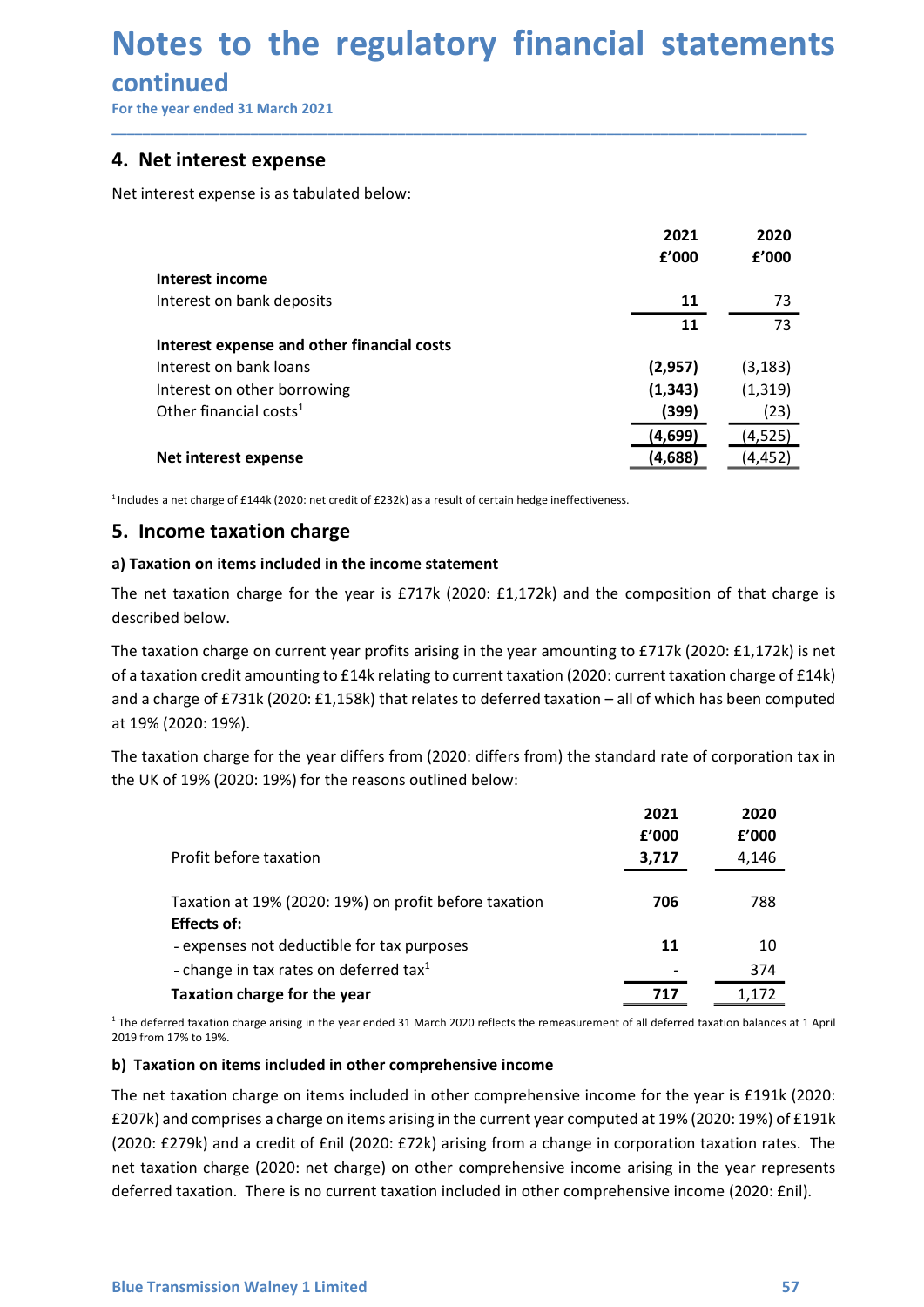# Notes to the regulatory financial statements<br>continued<br>For the year ended 31 March 2021<br>5. Income taxation charge continued **Notes to the regulatory financial statemen**<br>
For the year ended 31 March 2021<br>
For the year ended 31 March 2021<br> **5. Income taxation charge continued**<br> **c)** Taxation – future years<br>
On 10 March 2021 the first reading of t

\_\_\_\_\_\_\_\_\_\_\_\_\_\_\_\_\_\_\_\_\_\_\_\_\_\_\_\_\_\_\_\_\_\_\_\_\_\_\_\_\_\_\_\_\_\_\_\_\_\_\_\_\_\_\_\_\_\_\_\_\_\_\_\_\_\_\_\_\_\_\_\_\_\_\_\_\_\_\_\_\_\_\_\_\_\_\_\_\_\_

### continued

**Notes to the regulatory financial statemer**<br>
For the year ended 31 March 2021<br> **5. Income taxation charge continued**<br> **c) Taxation – future years**<br>
On 10 March 2021, the first reading of the UK Finance (No.2) Bill was hel **Notes to the regulatory financial statem**<br>
For the year ended 31 March 2021<br> **For the year ended 31 March 2021**<br> **S. Income taxation charge continued**<br>
c) Taxation – future years<br>
On 10 March 2021, the first reading of th **Notes to the regulatory financial statements**<br>
For the year ended 31 March 2021<br> **5.** Income taxation charge continued<br>
c) Taxation – future years<br>
On 10 March 2021, the first reading of the UK Finance (No.2) Bill was hel **Notes to the regulatory financial statements**<br>
For the year ended 31 March 2021<br> **5.** Income taxation charge continued<br>
c) Taxation – future years<br>
On 10 March 2021, the first reading of the UK Finance (No.2) Bill was hel **Notes to the regulatory financial statements**<br>
For the year ended 31 March 2021<br> **5. Income taxation charge continued**<br> **c)** Taxation – future years<br>
On 10 March 2021, the first reading of the UK Finance (No.2) Bill was h **Notes to the regulatory financial statements**<br>
For the year ended 31 March 2021<br> **5. Income taxation charge continued**<br> **c)** Taxation – future years<br> **5. Income taxation charge continued**<br>
the Bill was published on 11 Mar **Notes to the regulatory financial statements**<br>
For the year ended 31 March 2021<br> **5. Income taxation charge continued**<br> **c**) Taxation – future years<br>
On 10 March 2021, the first reading of the UK Finance (No.2) Bill was h **Notes to the regulatory financial statements**<br>
For the year ended 31 March 2021<br> **5. Income taxation charge** continued<br> **c**) Taxation – future years<br>
On 10 March 2021, the first reading of the UK Finance (No.2) Bill was h **Notes to the regulatory financial statements**<br>
For the year ended 31 March 2021<br> **5. Income taxation charge continued**<br> **c**) **Taxation – future years**<br>
On 10 March 2021, the first reading of the UK Finance (No.2) Bill was **Notes to the regulatory financial statements**<br>
For the year ended 31 March 2021<br> **5. Income taxation charge continued**<br> **c) Taxation – future years**<br>
On 10 March 2021, the first reading of the UK Finance (No.2) Bill was h **Notes to the regulatory financial stand continued**<br>For the year ended 31 March 2021<br>**5. Income taxation charge continued**<br>**c)** Taxation - future years<br>On 10 March 2021, the first reading of the UK Finance (No.2) Bill was **EXECUTE THE CONTINUM CONTROO CONTROV**<br> **EXECUTE THE CONTROO CONTROO CONTROV**<br> **EXECUTE CONTROO CONTROO CONTROO CONTROO CONTROO CONTROO CONTROO CONTROO CONTROO CONTROO CONTROO CONTROO CONTROO CONTROO CONTROO CONTROO CONTR** For the year ended 31 March 2021<br> **5. Income taxation charge continued**<br> **c)** Taxation – future years<br>
On 10 March 2021, the first reading of the UK Finance (No.2) Bill was held in the House of Commons and<br>
the Bill was p Expredience the main rate of<br>
Expredience the main rate of<br>
2023. If such a change<br>
2023. If such a change<br>
2021 by the Company<br>
12021 cannot rate of<br>
2021 2020<br>
2021 2020<br>
2020 2'000 2'000<br>
2,972 2,864<br>
2021 2,864<br>
2021 2 e House of Commons and<br>
change the main rate of<br>
ril 2023. If such a change<br>
company's future taxation<br>
te, could also be affected<br>
gislation by the Company<br>
e tax charges and future<br>
e tax charges and future<br> **2021 2020<br>** Interim or dinary dividends<br>
March 2021, the first reading of the UK Finance (No.2) Bill was held in the House of Commons and<br>
Il was published on 11 March 2021. This Bill includes a measure to change the main rate of<br>
ati Un U Watern CUZL, the Irst recating of the Using Heading Coral Burlary and the house of Commons and<br>the Bill vas published on 11 March 2021. This Bill includes a measure to change the main rate of<br>corporation taxation fro

the Bill was published on 11 March 2021. Intis Bill includes a measure to change the main rate of the Company<br>corporation taxinate is subsequently enacted this change will impact the Company's future exaction<br>charges and d charges and future effective tax rate.<br>
Other future tax charges, and therefore the Company's future effective tax rate, could also be affected<br>
by other future changes in legislation. Similarly, the interpretation of exis Other future tax charges, and therefore the Company's future effective tax rate, could also be affected<br>by other future changes in legislation. Similarly, the interpretation of existing legislation by the Company<br>and or th Unter future tax cranges, and therefore the Company's future entective tax rate, could also be affected<br>by other future changes in legislation. Similarly, the interpretation of existing legislation by the Company<br>and or th

|                           | 2021  | 2020  |
|---------------------------|-------|-------|
|                           | f'000 | f'000 |
| nterim ordinary dividends | 2.972 | 2.864 |

| 6. Interim ordinary dividends<br>Interim ordinary dividends were approved by the Board and paid during the year as follows:<br>2021<br>2020<br>f'000<br>£'000                                                                                                                               |
|---------------------------------------------------------------------------------------------------------------------------------------------------------------------------------------------------------------------------------------------------------------------------------------------|
|                                                                                                                                                                                                                                                                                             |
|                                                                                                                                                                                                                                                                                             |
|                                                                                                                                                                                                                                                                                             |
| Interim ordinary dividends<br>2,972<br>2,864                                                                                                                                                                                                                                                |
| Interim ordinary dividends of 1,851.41p (2020: 1,783.95p) per ordinary share were paid during the year<br>to the Company's immediate parent undertaking - Blue Transmission Walney 1 Holdings Limited<br>("BTW1H").                                                                         |
| On 10th June 2021, the Board approved the payment of an interim ordinary dividend of 411.77p per<br>ordinary share amounting to £661k. This interim ordinary dividend is not recognised in the regulatory<br>financial statements for the year ended 31 March 2021 in accordance with IFRS. |
| 7. Transmission owner asset                                                                                                                                                                                                                                                                 |
| The movement in the carrying value of the transmission owner asset is shown in the table below:                                                                                                                                                                                             |
| 2021<br>2020                                                                                                                                                                                                                                                                                |
| £'000<br>f'000                                                                                                                                                                                                                                                                              |
| At 1 April<br>97,305<br>101,040                                                                                                                                                                                                                                                             |
| Adjustment to the carrying value <sup>+</sup><br>(4,326)<br>(3, 735)                                                                                                                                                                                                                        |
| At 31 March<br>92,979<br>97,305                                                                                                                                                                                                                                                             |
| Comprising:                                                                                                                                                                                                                                                                                 |
| Amounts falling due within one year<br>4,909<br>4,318                                                                                                                                                                                                                                       |
| Amounts falling due after more than one<br>88,070<br>92,987                                                                                                                                                                                                                                 |
| 92,979<br>97,305                                                                                                                                                                                                                                                                            |
| * Arising from the application of the effective interest rate method.                                                                                                                                                                                                                       |
| The transmission owner asset is a contract asset and is carried at amortised cost. The estimated fair value                                                                                                                                                                                 |
| of the transmission owner asset at 31 March 2021 was £105,605k (2020: £111,191k). The basis for                                                                                                                                                                                             |
| estimating the fair value of the transmission owner asset was to estimate the net cash flows arising over                                                                                                                                                                                   |
| the estimated economic life of the project and to discount those expected net cash flows at a discount                                                                                                                                                                                      |
| rate of 6.31% (2020: 6.31%) per annum.                                                                                                                                                                                                                                                      |
| The Directors have considered expected credit losses in relation to the carrying value of the transmission                                                                                                                                                                                  |
| owner asset and have concluded that these are expected to be immaterial and as a result no provision                                                                                                                                                                                        |
| for expected credit losses has been recognised at 31 March 2021 (2020: £nil).                                                                                                                                                                                                               |
| <b>Blue Transmission Walney 1 Limited</b><br>58                                                                                                                                                                                                                                             |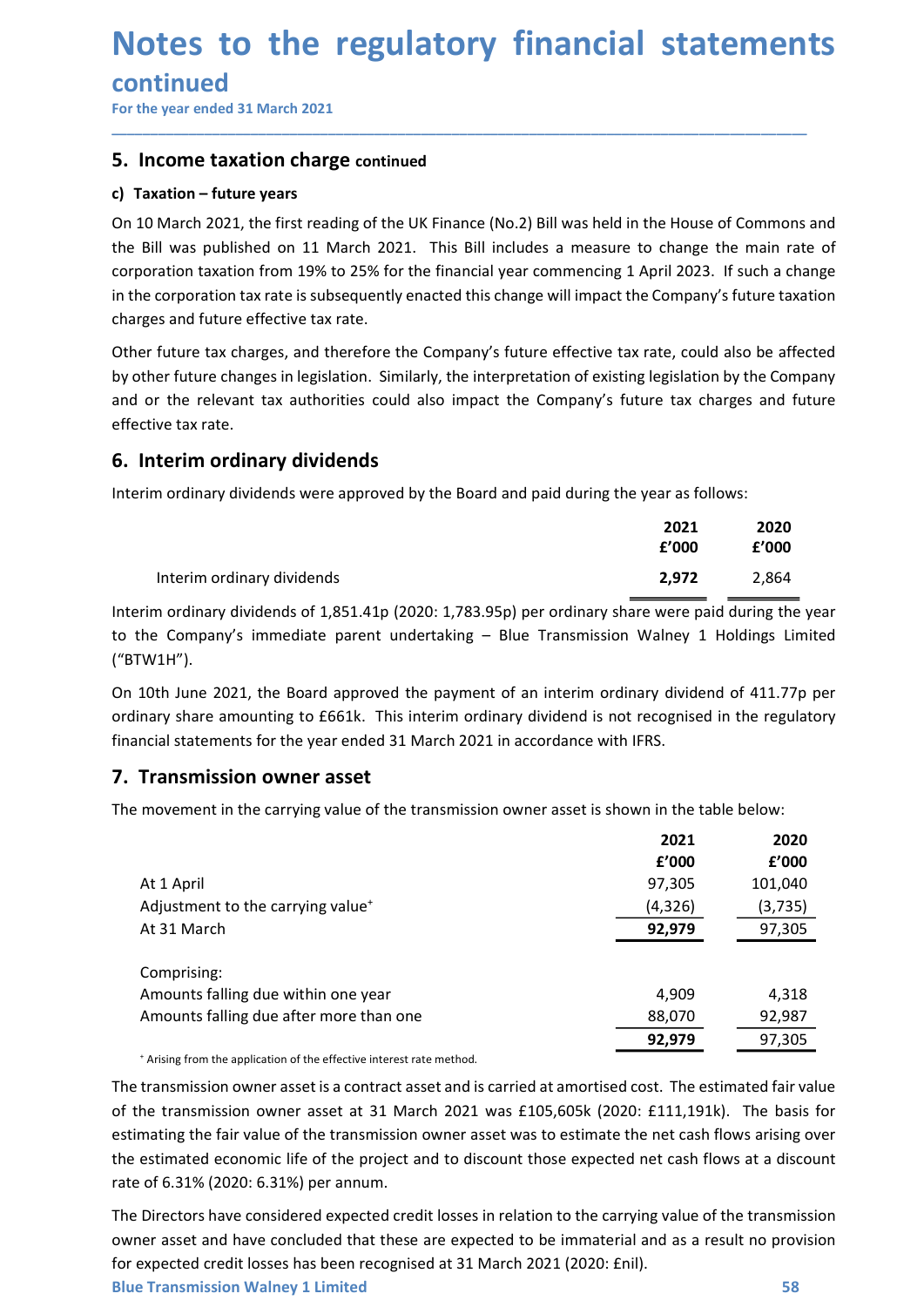### continued

| continued<br>For the year ended 31 March 2021<br>8 Deferred taxation liability                                                        |                                                     |                                                      |                       |                       |
|---------------------------------------------------------------------------------------------------------------------------------------|-----------------------------------------------------|------------------------------------------------------|-----------------------|-----------------------|
| The net deferred taxation liability recognised in the balance sheet arises as follows:                                                |                                                     |                                                      |                       |                       |
|                                                                                                                                       | Fair value net<br>losses on<br>derivatives<br>£'000 | <b>Accelerated</b><br>capital<br>allowances<br>f'000 | <b>Other</b><br>f'000 | <b>Total</b><br>£'000 |
| At 1 April 2019                                                                                                                       | 990                                                 | (9, 287)                                             | 5,719                 | (2, 578)              |
| <b>Movements</b>                                                                                                                      | (206)                                               | (1,788)                                              | 630                   | (1, 364)              |
| At 31 March 2020                                                                                                                      | 784                                                 | (11,075)                                             | 6,349                 | (3, 942)              |
| Prior year movements                                                                                                                  |                                                     | (35)                                                 | 21                    | (14)                  |
| Current year movements                                                                                                                | (164)                                               | (338)                                                | (406)                 | (908)                 |
| At 31 March 2021<br>Other deferred taxation assets relate primarily to temporary differences arising from current taxation<br>losses. | 620                                                 | (11, 448)                                            | 5,964                 | (4, 864)              |

**At 31 March 2020**<br>
Pion year movements<br>
Current year movements<br> **Corpor at an Amach 2021**<br> **At 31 March 2021**<br> **At 41 March 2021**<br> **Corpor at also assets relate primarily to temporary differences arising from current tax** Prior year movements<br>
Current year movements<br> **At 31 March 2021**<br> **At 31 March 2021**<br> **Collect deferred tax balance is likely to temporary differences arising from current taxation<br>
obsess.<br>
Mo portion of the deferred tax** Current year movements<br> **At 31 March 2021**<br> **At 31 March 2021**<br> **Correct deferred taxis relate primarily to temporary differences arising from current taxation losses.**<br>
No portion of the deferred tax balance is likely to Other deferred taxation assets relate primarily to temporary differences arising from current<br>Vosses.<br>No portion of the deferred tax balance is likely to be recovered or settled in the 12 months follo<br>balance sheet date.<br>T Iosses.<br>
No portion of the deferred tax balance is likely to be recovered or settled in the 12 months following the<br>
balance sheet date.<br>
The carrying value of all deferred taxation balances have been computed at 19% (2020 No portion of the deferred tax balance is likely to be recovered or settled in the 12 months following the<br>balance sheet date.<br>The carrying value of all deferred taxation balances have been computed at 19% (2020: 19%) - be No portion of the deferred tax balance is likely to be recovered or settled in the 12 months following the<br>The carrying value of all deferred taxation balances have been computed at 19% (2020: 19%) - being the<br>The carrying balance sheet date.<br>The carrying value of all deferred taxation balances have been computed at 19% (2020: 19%)<br>rate of corporation tax that is expected to apply when the temporary differences reverse and r<br>latest enacted l The carrying value of all deferred taxation balances have been computed at 19% (2020: 19%) - being the<br>rate of corporation tax that is expected to apply when the temporary differences reverse and reflects the<br>latest enacte rate of corporation tax that is expected to apply when the temporary differences reverse and reflects the<br>das referred to in note 5 earlier, the UK Finiarc (Ro.2) Bill contains a proposal to increase the main rate of<br>As re latest enacted legislation in force at the balance sheet date.<br>
As referred to in note 5 earlier, the UK Finance (No.2) Bill contains a proposal to increase the main rate of<br>
corporation taxation from 19% to 25% for the fi As referred to in note 5 earlier, the UK Finance (No.2) Bill contains a proposal to increase the main rate of<br>corporation taxation from 19% to 25% for the financial year commencing 1 April 2023. If this proposed<br>change in corporation taxation from 19% to 25% for the financial year commencing 1 April 2023. If this proposed<br>change in the future corporation taxation had been substantively enacted by the balance sheet date, this<br>would have incr

Cash and cash equivalents comprise short term deposits of £10,049k (2020: £9,977k). Short-term<br>deposits are made for various periods of between one day and 3 months, depending on the timing of cash<br>requirements and earn in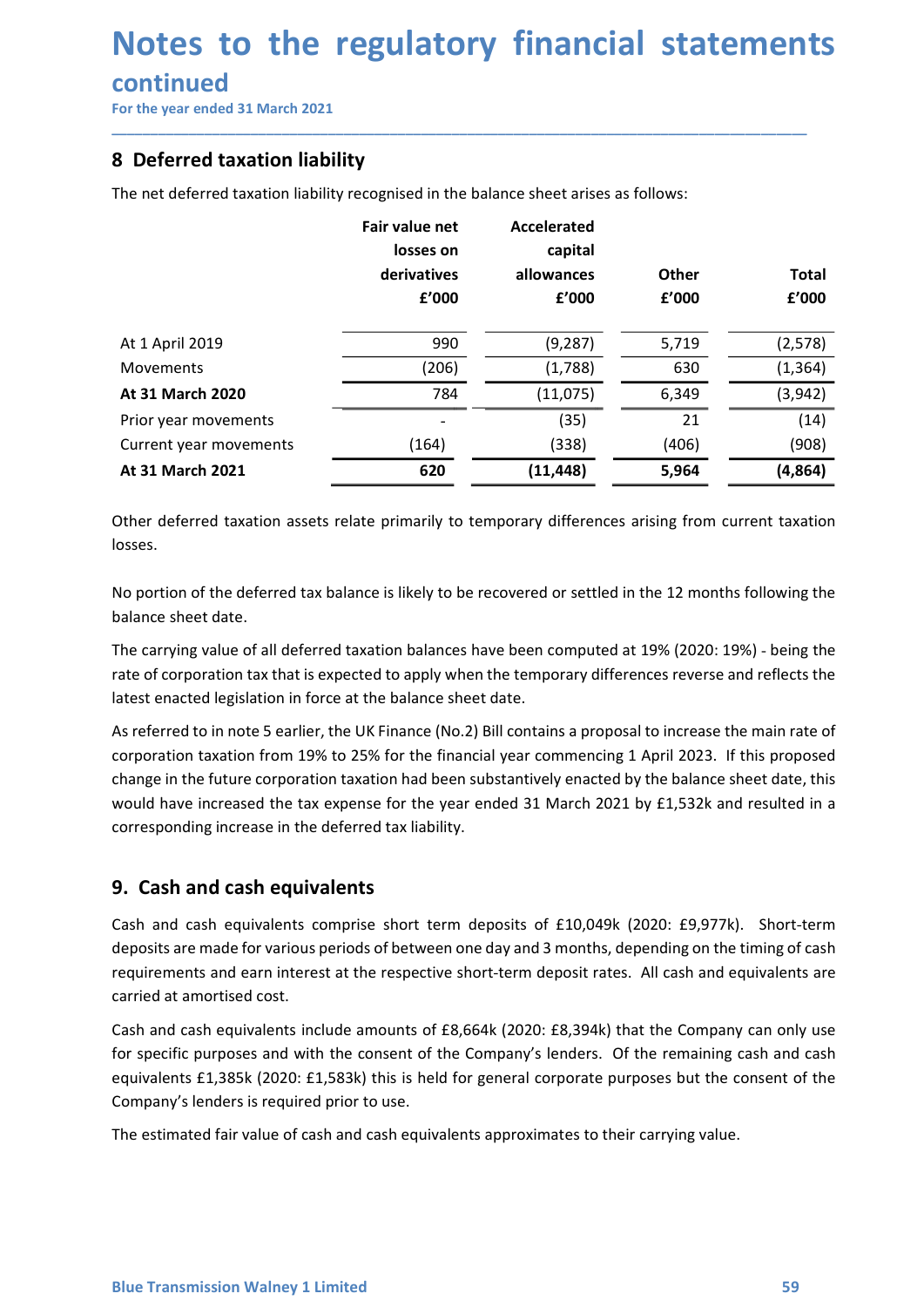# Notes to the regulatory financial statements<br>continued<br>For the year ended 31 March 2021<br>10. Borrowings **Notes to the regulatory financial statemen**<br>
continued<br>
For the year ended 31 March 2021<br> **10. Borrowings**<br>
The following table analyses borrowings:<br>
The following table analyses borrowings:

### continued

| continued<br>For the year ended 31 March 2021          |               | Notes to the regulatory financial statements |
|--------------------------------------------------------|---------------|----------------------------------------------|
| 10. Borrowings                                         |               |                                              |
| The following table analyses borrowings:               |               |                                              |
|                                                        |               |                                              |
|                                                        | 2021<br>£'000 | 2020<br>f'000                                |
| <b>Current</b>                                         |               |                                              |
| Bank loan - fixed rate                                 | 2,993         | 2,722                                        |
| Bank loans - variable rate                             | 3,141         | 2,857                                        |
|                                                        | 6,134         | 5,579                                        |
|                                                        |               |                                              |
| Non-current                                            |               |                                              |
| Bank loan - fixed rate                                 | 30,957        | 33,916                                       |
| Bank loans - variable rate                             | 32,253        | 35,357                                       |
| Other borrowing                                        | 12,693        | 12,327                                       |
|                                                        | 75,903        | 81,600                                       |
| <b>Total borrowings</b>                                | 82,037        | 87,179                                       |
|                                                        |               |                                              |
|                                                        | 2021          | 2020                                         |
| Total borrowings are repayable as follows:             | £'000         | £'000                                        |
| In one year or less                                    | 6,134         | 5,579                                        |
| In more than one year, but not more than two years     | 6,241         | 6,135                                        |
| In more than two years, but not more than three years  | 5,536         | 6,241                                        |
| In more than three years, but not more than four years |               |                                              |
|                                                        | 6,036         | 5,536                                        |
| In more than four years, but not more than five years  | 7,231         | 6,036                                        |
| In more than five years other than by instalments      | 50,859        | 57,652                                       |
|                                                        | 82,037        | 87,179                                       |

| Bank loans - variable rate                                                                                                                                                                                                                                                                                                                                            | 3,141  | 2,857  |
|-----------------------------------------------------------------------------------------------------------------------------------------------------------------------------------------------------------------------------------------------------------------------------------------------------------------------------------------------------------------------|--------|--------|
|                                                                                                                                                                                                                                                                                                                                                                       | 6,134  | 5,579  |
| Non-current                                                                                                                                                                                                                                                                                                                                                           |        |        |
| Bank loan - fixed rate                                                                                                                                                                                                                                                                                                                                                | 30,957 | 33,916 |
| Bank loans - variable rate                                                                                                                                                                                                                                                                                                                                            | 32,253 | 35,357 |
| Other borrowing                                                                                                                                                                                                                                                                                                                                                       | 12,693 | 12,327 |
|                                                                                                                                                                                                                                                                                                                                                                       | 75,903 | 81,600 |
| <b>Total borrowings</b>                                                                                                                                                                                                                                                                                                                                               | 82,037 | 87,179 |
|                                                                                                                                                                                                                                                                                                                                                                       |        |        |
|                                                                                                                                                                                                                                                                                                                                                                       | 2021   | 2020   |
| Total borrowings are repayable as follows:                                                                                                                                                                                                                                                                                                                            | £'000  | £'000  |
| In one year or less                                                                                                                                                                                                                                                                                                                                                   | 6,134  | 5,579  |
| In more than one year, but not more than two years                                                                                                                                                                                                                                                                                                                    | 6,241  | 6,135  |
| In more than two years, but not more than three years                                                                                                                                                                                                                                                                                                                 | 5,536  | 6,241  |
| In more than three years, but not more than four years                                                                                                                                                                                                                                                                                                                | 6,036  | 5,536  |
| In more than four years, but not more than five years                                                                                                                                                                                                                                                                                                                 | 7,231  | 6,036  |
| In more than five years other than by instalments                                                                                                                                                                                                                                                                                                                     | 50,859 | 57,652 |
|                                                                                                                                                                                                                                                                                                                                                                       | 82,037 | 87,179 |
|                                                                                                                                                                                                                                                                                                                                                                       |        |        |
| The fixed rate bank loan is with the European Investment Bank and carries an interest rate of 3.992% per<br>annum. The loan amortises over the period through to 30 September 2030.                                                                                                                                                                                   |        |        |
| All the variable rate bank loans are with a consortium of banks under a commercial facility agreement<br>and carry an interest rate linked to the three-month LIBOR rate. All of these loans amortise over the<br>period through to 30 September 2030.                                                                                                                |        |        |
| The fixed rate loan and the bank loans under the commercial facility taken together comprise the "senior<br>debt" and are secured over all of the assets of the Company via fixed and floating charges, as required<br>under the terms of a debenture document.                                                                                                       |        |        |
| The other borrowing relates to amounts owed to the Company's immediate parent undertaking, Blue<br>Transmission Walney 1 Holdings Limited ("BTW1H"). This other borrowing is unsecured and carries a<br>fixed coupon of 7.88% per annum, plus an interest component that is linked to positive movements in RPI<br>and is contractually repayable on 31 October 2031. |        |        |
| All borrowings are carried at amortised cost. Fair value information in relation to borrowings is shown in<br>note 18.                                                                                                                                                                                                                                                |        |        |
| As at 31 March 2021, the Company had a committed credit facility of £3,000k (2020: £3,000k) which was<br>undrawn (2020: undrawn).                                                                                                                                                                                                                                     |        |        |

The fixed rate loan and the bank loans under the commercial facility taken together comprise the "senior debt" and are secured over all of the assets of the Company via fixed and floating charges, as required under the ter In more than four years, but not more than five years<br>
In more than four years, but not more than five years<br>
In more than four years, but not more than five years<br>  $\frac{50,552}{82,037}$ <br>
The fixed rate bank loan is with th In more than five years other than by instalments<br>
In more than five years other than by instalments<br>
In more than five years other than by instalments<br>
In more than five years other than by instalments<br>
az.01:<br>
The fixed **EXECUTE:** The fixed rate bank loan is with the European Investment Bank and carries an interest rate of 3.992% per annum, The loan amortises over the period through to 30 September 2030.<br>All the variable rate bank loans The fixed rate bank loan is with the European Investment Bank and carries an interest rate<br>annum. The loan amortises over the period through to 30 September 2030.<br>All the variable rate bank loans are with a consortium of b Ine There have bank loan is with the European Investment Bank and Carries an interest rate or 3.992% per<br>annum. The loan amortises over the period through to 30 September 2030.<br>All the variable rate lank loans are with a c annum. The loan amortises over the period through to 30 september 2030.<br>All the variable rate bank loans are with a consortium of banks under a commercial facility agreement<br>and carry an interest rate linked to the three-m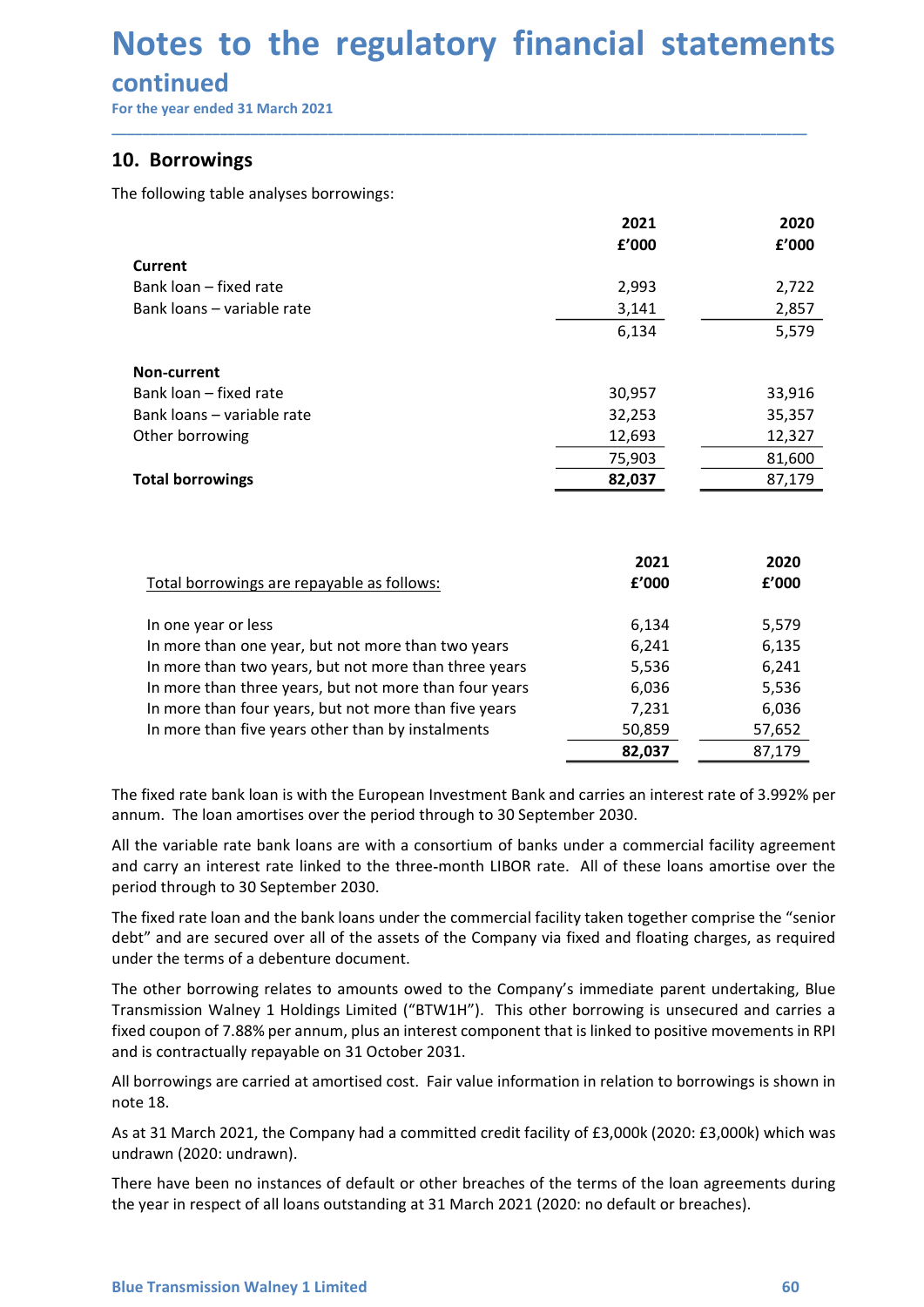# Notes to the regulatory financial statements<br>continued<br>For the year ended 31 March 2021<br>11. Trade and other pavables **Notes to the regulatory financial statemen**<br>
For the year ended 31 March 2021<br>
For the year ended 31 March 2021<br> **11. Trade and other payables are as tabulated below.**<br>
Trade and other payables are as tabulated below.

### continued

| Notes to the regulatory financial statements<br>continued                                                                                                                                                                                                                                                                                                                                                                                                                                                                                                                                                                |               |               |
|--------------------------------------------------------------------------------------------------------------------------------------------------------------------------------------------------------------------------------------------------------------------------------------------------------------------------------------------------------------------------------------------------------------------------------------------------------------------------------------------------------------------------------------------------------------------------------------------------------------------------|---------------|---------------|
|                                                                                                                                                                                                                                                                                                                                                                                                                                                                                                                                                                                                                          |               |               |
| For the year ended 31 March 2021                                                                                                                                                                                                                                                                                                                                                                                                                                                                                                                                                                                         |               |               |
| 11. Trade and other payables                                                                                                                                                                                                                                                                                                                                                                                                                                                                                                                                                                                             |               |               |
| Trade and other payables are as tabulated below.                                                                                                                                                                                                                                                                                                                                                                                                                                                                                                                                                                         |               |               |
|                                                                                                                                                                                                                                                                                                                                                                                                                                                                                                                                                                                                                          | 2021<br>f'000 | 2020<br>f'000 |
| Trade payables                                                                                                                                                                                                                                                                                                                                                                                                                                                                                                                                                                                                           | 16            | 59            |
| Amounts due to ultimate parent undertaking                                                                                                                                                                                                                                                                                                                                                                                                                                                                                                                                                                               | 4             | 4             |
| Amounts due to fellow Group undertaking<br>Other taxes                                                                                                                                                                                                                                                                                                                                                                                                                                                                                                                                                                   | 359           | 14<br>347     |
| Accrued expenses                                                                                                                                                                                                                                                                                                                                                                                                                                                                                                                                                                                                         | 568           | 507           |
|                                                                                                                                                                                                                                                                                                                                                                                                                                                                                                                                                                                                                          | 947           | 931           |
| Due to their short maturities, the fair value of all financial instruments included within trade and other<br>payables approximates to their book value. All trade and other payables are recorded at amortised cost                                                                                                                                                                                                                                                                                                                                                                                                     |               |               |
| and are all expected to be settled within 12 months of the balance sheet date. Included in accrued<br>expenses are amounts owed to the immediate parent undertaking in respect of interest on other<br>borrowings – see note 17.                                                                                                                                                                                                                                                                                                                                                                                         |               |               |
| 12. Derivative financial assets / (liabilities)                                                                                                                                                                                                                                                                                                                                                                                                                                                                                                                                                                          |               |               |
| Derivative financial instruments are recorded in the balance sheet at market value and the carrying value<br>of these derivative financial instruments may result in assets and/or liabilities being recognised at the<br>balance sheet date. Derivative financial instruments derive their market value from the price of an<br>underlying item, such as interest rates or other indices and have been entered into for the sole purpose<br>of hedging the underlying economic activity of the Company. All such derivative financial instruments are<br>classified under IFRS 9 at fair value through profit and loss. |               |               |

Trade payables<br>
Amounts due to ultimate parent undertaking<br>  $\frac{4}{4}$ <br>
Amounts due to fellow Group undertaking<br>
Other taxes<br>  $\frac{568}{39}$ <br>  $\frac{568}{347}$ <br>
Due to their short maturities, the fair value of all financial inst Trane payabres.<br>
In the munnts due to dilimate parent undertaking<br>
Amounts due to dilimate parent undertaking<br>
Due to their short maturities, the fair value of all financial instruments included within trade and other<br>
pay Amounts due to durinde parent unterclaining<br>
Amounts due to frellow Group undertaking<br>
Other taxes<br>
Accrued expenses<br>
Accrued expenses<br>
Due to their short maturities, the fair value of all financial instruments included wi Cher taxes<br>
Cher taxes<br>
Cher taxes<br>
Cher taxes<br>
Cher taxes<br>
Cher taxes<br>
Solve to their short maturities, the fair value of all financial instruments included within trade and other<br>
payables approximates to their book valu Accrued expenses  $\overline{\hspace{1cm}}$  568  $\overline{\hspace{1cm}}$  567  $\overline{\hspace{1cm}}$  567  $\overline{\hspace{1cm}}$  931  $\overline{\hspace{1cm}}$  2014  $\overline{\hspace{1cm}}$  2014  $\overline{\hspace{1cm}}$  2014  $\overline{\hspace{1cm}}$  2014  $\overline{\hspace{1cm}}$  2014  $\overline{\hspace{1cm}}$  2014  $\overline{\hspace{1cm}}$  2014  $\overline{\hspace{1cm$ **3947**<br> **OBATE 120**<br> **OBATE 120**<br> **OBATE 20**<br> **OBATE 20**<br> **OBATE 20**<br> **OBATE 20**<br> **OBATE 20**<br> **OBATE 20**<br> **OBATE 20**<br> **OBATE 20**<br> **OBATE 20**<br> **OBATE 20**<br> **OBATE 20**<br> **OBATE 20**<br> **OBATE 20**<br> **OBATE 20**<br> **OBATE 20**<br> **OBATE 2** Due to their short maturities, the fair value of all financial instruments included within trade and other payables approximates to their book value. All trade and other payables are recorded at amortised cost<br>and are all Due to their short maturities, the tair value of all financial instruments included within trade and other payables approximates to their book value. All trade and other payables are recorded at amortised cost<br>and are all and are all expected to be settled within 12 months of the balance sheet date. Included in accrued<br>expenses are amounts owed to the immediate parent undertaking in respect of interest on other<br>borrowings – see note 17.<br>**12** expenses are amounts owed to the immediate parent undertaking in resorrowings – see note 17.<br> **12. Derivative financial assets / (liabilities)**<br>
Derivative financial instruments are recorded in the balance sheet at market Duriowings – see inote 17.<br> **12. Derivative financial assets / (liabilities)**<br>
Derivative financial instruments are recorded in the balance sheet at market value and the carrying value<br>
Derivative financial instruments may **12. Derivative financial assets / (liabilities)**<br>Derivative financial instruments are recorded in the balance sheet at market value and the carrying value<br>of these derivative financial instruments may result in assets and Derivative financial instruments are recorded in the balance sheet at market value and the carrying value<br>of these derivative financial instruments may result in assets and/or liabilities being recognised at the<br>balance sh of these derivative financial instruments may result in assets and/or liabilities being recognised at the balance sheet date. Derivative financial instruments derive their market value from the price of an underlying item,

balance sheet date. Derivative financial instruments derive their market value from the price of an underlying item, such as interest rates or ther indices and have been entered into for the sole purpose of hedging the und or neuging the unatinying economic activity or ine complany. A institute the hedge accounting requirements<br>classified under IFRS 9 at fair value through profit and loss.<br>All hedge accounting continues to be carried out in are simult under into 3 at rain value through profit and tossa.<br>All hedge accounting continues to be carried out in accordance with the hedge accounting requirements<br>of 1AS 39 as permitted by IFRS 9, and as a consequence, All hedge accounting continues to be carried out in accordance with the hedge accounting requirements<br>of IAS 39 as permitted by IFRS 9, and as a consequence, that part of the movement in the fair value of<br>derivative financ

- Hedging Arrangements".

The Company has entered into arrangements with third parties for the purpose of exchanging the vast<br>majority (approximately 70%) of variable cash inflows arising from the operation of the Company's<br>transmission assets in e or as 3 sy perminted by rens 3, and as a consequence, that part to the movement radiculative financial instruments that is deemed to be hedge effective under IAS 39<br>derivative financial instruments that is deemed to be hed reflected though other comprehensive income in the cash flow hedge reserve.<br>The Company's use of derivative financial instruments is described below.<br>
<u>RPI swaps</u><br>
The Company has entered into arrangements with third parti The Company's use of derivative financial instruments is described below.<br>
<u>RPI swaps</u><br>
The Company has entered into arrangements with third parties for the purpose of exchanging the vast<br>
majority (approximately 70%) of v The Company suse of derivative infinition instruments is described derivative.<br>The Company has entered into arrangements with third parties for the purpose of exchanging the vast<br>The Company's tapproximately 70%) of variab RPI swaps<br>The Company has entered into arrangements with third parties for the purpose of exchanging the vast<br>majority (approximately 70%) of variable cash inflows arising from the operation of the Company's<br>transmission a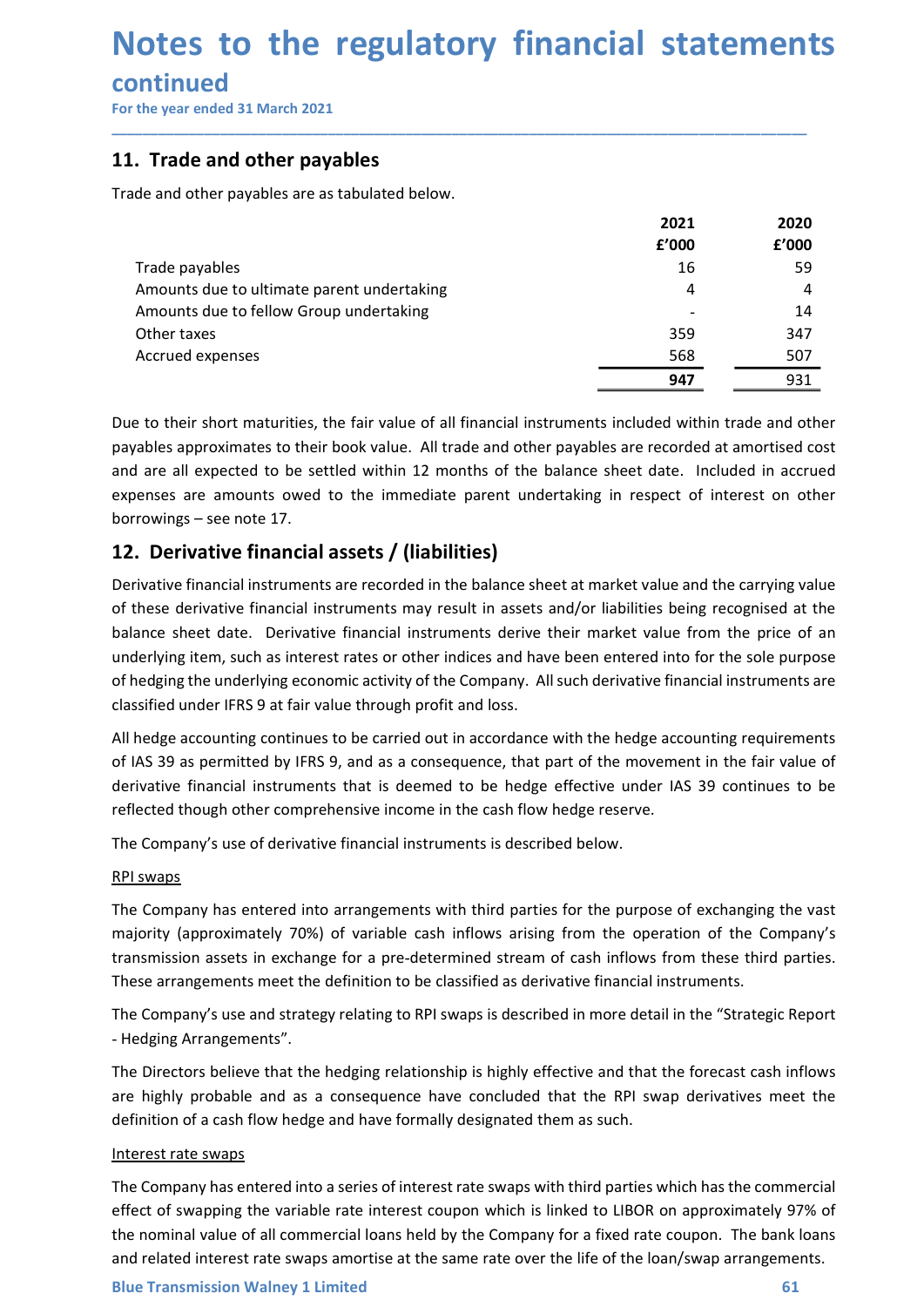# Notes to the regulatory financial statements<br>
continued<br>
For the year ended 31 March 2021<br> **12.** Derivative financial assets / (liabilities) continued **Notes to the regulatory financial statemen**<br>
For the year ended 31 March 2021<br> **12. Derivative financial assets / (liabilities)** continued<br>
The Company elected to early adopt the IASB's phase 1 'Interest Rate Benchmark Re

\_\_\_\_\_\_\_\_\_\_\_\_\_\_\_\_\_\_\_\_\_\_\_\_\_\_\_\_\_\_\_\_\_\_\_\_\_\_\_\_\_\_\_\_\_\_\_\_\_\_\_\_\_\_\_\_\_\_\_\_\_\_\_\_\_\_\_\_\_\_\_\_\_\_\_\_\_\_\_\_\_\_\_\_\_\_\_\_\_\_

continued

**Notes to the regulatory financial statements**<br>
For the year ended 31 March 2021<br>
12. Derivative financial assets / (liabilities) continued<br>
The Company elected to early adopt the IASB's phase 1 'Interest Rate Benchmark Re **Notes to the regulatory financial statements**<br>
For the year ended 31 March 2021<br> **12. Derivative financial assets / (liabilities)** continued<br>
The Company elected to early adopt the IASB's phase 1 'Interest Rate Benchmark **Notes to the regulatory financial statements**<br>
For the year ended 31 March 2021<br> **12. Derivative financial assets / (liabilities)** continued<br>
The Company elected to early adopt the IASB's phase 1 'Interest Rate Benchmark **Notes to the regulatory financial statements**<br>
For the year ended 31 March 2021<br> **12. Derivative financial assets / (liabilities)** continued<br>
The Company elected to early adopt the IASB's phase 1 'Interest Rate Benchmark **Notes to the regulatory financial statements**<br>For the year ended 31 March 2021<br>The Company elected to early adopt the IASB's phase 1 'Interest Rate Benchmark Reform: Amendments<br>The Company elected to early adopt the IASB' **Notes to the regulatory financial statements**<br>For the year ended 31 March 2021<br>**12. Derivative financial assets / (liabilities)** continued<br>The Company elected to early adopt the IASB's phase 1 'Interest Rate Benchmark Ref **Notes to the regulatory financial statements**<br>
For the year ended 31 March 2021<br> **12. Derivative financial assets / (liabilities)** continued<br>
The Company elected to early adopt the IASB's phase 1 'Interest Rate Benchmark **Notes to the regulatory financial statements**<br>For the year ended 31 March 2021<br>**12. Derivative financial assets / (liabilities)** continued<br>The Company elected to early adopt the IASB's phase 1 'Interest Rate Benchmark Ref **Notes to the regulatory financial statements**<br> **Continued**<br> **The Company elected to early adopt the IASB's phase 1 'Interest Rate Benchmark Reform: Amendments<br>
The Company elected to early adopt the IASB's phase 1 'Intere Notes to the regulatory financial statements**<br>
For the year ended 31 March 2021<br> **12. Derivative financial assets / (liabilities)** continued<br>
The Company elected to early adopt the IASB's phase 1 'Interest Rate Benchmark **Notes to the regulatory financial statements**<br>For the year ended 31 March 2021<br>The providing american assets / (liabilities) continued<br>The Company elected to early adopt the IASB's phase 1 'Interest Rate Benchmark Reform: **CONTINUME CONTROVERT CONTROVERT SUGLEMENT CONTROVERT CONTINUES CONTINUES CONTINUES CONTROVERT TO THE VALUE CONTROVERT TO THE VALUE CONTROVERT TO THE COMPARY REFORM TO THE CONTROVERT TO A THE CONTROVERT CONTROVERT TO THE CONTLINUE CONTERT (EXECT)**<br> **12. Derivative financial assets / (liabilities)** continued<br>
The Company elected to early adopt the IASB's phase 1 'Interest Rate Benchmark Reform: Amendments<br>
to IAS 39 and IFR5 7 Interest Rat For the year ended 31 March 2021<br>
12. Derivative financial assets / (liabilities) continued<br>
The Company elected to early adopt the IASB's phase 1 'Interest Rate Benchmark Reform: Amendments<br>
to IAS 39 and IFRS 7 Interest

**12. Derivative financial assets / (liabilities) continued**<br>The Company elected to early adopt the IASB's phase 1 'Interest Rate Benchmark Reform: Amendments<br>to IAS 39 and IFRS 7 Interest Rate Benchmark Reform' with effect **12. Derivative financial assets / (liabilities)** continued<br>The Company elected to early adopt the IASB's phase 1 'Interest Rate Benchmark Reform: Amendments<br>to IAS 39 and IFRS 7 Interest Rate Benchmark Reform in Wherffect The Company elected to early adopt the IASB's phase 1 'Interest Rate Benchmark Reform: Amendments<br>to IAS 39 and IFRS 7 Interest Rate Benchmark Reform' with effect from 1 April 2020, allowing it to assume<br>that the interest inte Company records of the interact of the company is and the incomediate and the incomediate when the interact and the interact and the interact and the interact rate benchmark Reform' with effect from 1 April 2020, allo to Associate the circumstant Network (LIBOR) was not altered as a result of the uncertainties of the IBOR proforms when performing hedge effectiveness testing in respect of the interest rate swaps. The Company reforms when met the meterst react enchmark (actor), was not attacted as a result of the interest rate swaps. The Company<br>Instructions when performing hedge effectiveness testing in respect of the interest rate swaps. The Company<br>has c From the certains where percurrent and the Financial Conduct Authority ("FCA") the metherest stand in the transition provisions of the amendments to apply the relief afforded by these amendments throughout 2021. In accorda 2021. In accordance with the transition provisions of the amendments to IAS 39 and IFRS 7, the<br>amendments were adopted retrospectively to hedging relationships that existed at the 1 April 2020 and<br>to the amount accumulated amendments were adopted retrospectively to hedging relationships that existed at the 1 April 2020 and<br>to the amount accumulated in the cash flow hedge restere at that date. There has been no change to<br>tinterest rate hedgin to the amount accumulated in the cash flow hedge reserve at that date. There has been no change to<br>interest rate hedging relationships during the year ended 31 March 2021 or the previous financial year.<br>The amendments prov interest rate hedging relationships during the year ended 31 March 2021 or the previous financial year.<br>The amendments provide temporary relief from applying specific hedge accounting requirements to<br>hedging relationships The amendments provide temporary relief from applying specific hedge accounting requirements to<br>hedging relationships directly affected by the IBOR reforms, which apply to all of the interest rate swaps,<br>which as noted ear me amomenta power entry whet norm sppying spectrure is the most provided by the sincertix to the interest rate swaps, which as noted earlier, represents c97% of the commercial variable rate loans held by the Company – see which as noted earlier, represents c97% of the commercial variable rate loans held by the Company – see<br>note 10. The temporary relief available and applied by the Company has the effect that the IBOR reforms<br>should not gen note 10. The temporary relief available and applied by the Company has the effect that the IBOR reforms<br>should not generally cause hedge accounting to terminate, as the Company is allowed to assume that the<br>interest rate b should not generally cause heedge accounting to terminate, as the Company is allowed to assume that the uncertainties of the IBOR reforms when performing hedge effectiveness testing. However, to the extent that any hedge i

interest rate benchmark i.e. LIBOR is not altered as a result of the uncertainties of the IBOR reforms when the<br>performing hedge effectiveness testing. However, to the extent that any hedge ineffectiveness is<br>identified, t identified, this continues to be recorded in the income statement. The phase 1 amendments to IAS 39 and IFRS 7 set out the circumstances for when the reliefs will end, which include the uncertainty arising from interest ra

me company is using the impacted financial instruments.<br>
The Company's use and strategy relating to interest rate swaps is described in more detail in the "Strategic<br>
Report - Hedging Arrangements".<br>
Report - Hedging Arran Report - Hedging Arrangements".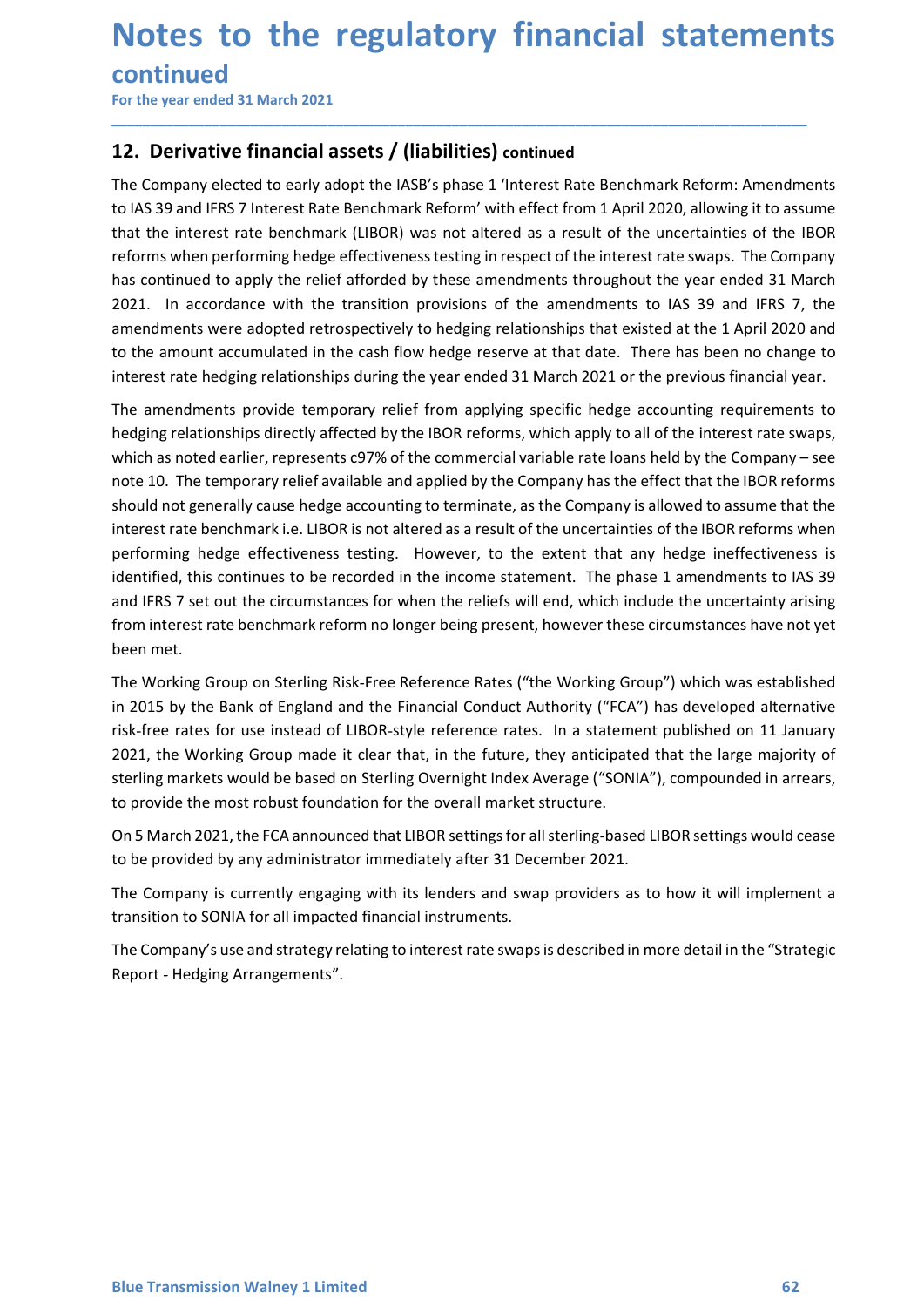# Notes to the regulatory financial statements<br>
continued<br>
For the year ended 31 March 2021<br> **12.** Derivative financial assets / (liabilities) continued **Notes to the regulatory financial statemen**<br>
For the year ended 31 March 2021<br> **The Directors believe that the hedging relationship between the interest rate swaps and related variate bank loans is highly effective, havin**

\_\_\_\_\_\_\_\_\_\_\_\_\_\_\_\_\_\_\_\_\_\_\_\_\_\_\_\_\_\_\_\_\_\_\_\_\_\_\_\_\_\_\_\_\_\_\_\_\_\_\_\_\_\_\_\_\_\_\_\_\_\_\_\_\_\_\_\_\_\_\_\_\_\_\_\_\_\_\_\_\_\_\_\_\_\_\_\_\_\_

continued

**Notes to the regulatory financial statements**<br>
For the year ended 31 March 2021<br>
12. Derivative financial assets / (liabilities) continued<br>
The Directors believe that the hedging relationship between the interest rate swa **Notes to the regulatory financial statements**<br>
For the year ended 31 March 2021<br> **12. Derivative financial assets / (liabilities)** continued<br>
The Directors believe that the hedging relationship between the interest rate s **Notes to the regulatory financial statements**<br>
For the year ended 31 March 2021<br>
The Directors believe that the hedging relationship between the interest rate swaps and related variable<br>
The Directors believe that the hed **Notes to the regulatory financial statements**<br>
For the year ended 31 March 2021<br>
12. Derivative financial assets / (liabilities) continued<br>
The Directors believe that the hedging relationship between the interest rate swa **Notes to the regulatory financial statements**<br>
For the year ended 31 March 2021<br> **12. Derivative financial assets / (liabilities)** continued<br>
The Directors believe that the hedging relationship between the interest rate s **Notes to the regulatory financial statements**<br>
For the year ended 31 March 2021<br> **12. Derivative financial assets / (liabilities)** continued<br>
The Directors believe that the hedging relationship between the interest rate s **Notes to the regulatory financial statements**<br>
For the year ended 31 March 2021<br> **12. Derivative financial assets / (liabilities) continued**<br>
The Directors believe that the hedging relationship between the interest rate s

**Notes to the regulatory financial statements**<br>
For the year ended 31 March 2021<br> **12. Derivative financial assets / (liabilities)** continued<br>
The Directors believe that the hedging relationship between the interest rate s **Notes to the regulatory financial statements**<br>
For the year ended 31 March 2021<br> **12. Derivative financial assets / (liabilities)** continued<br>
The Directors believe that the hedging relationship between the interest rate s **Notes to the regulatory financial statements**<br>
For the year ended 31 March 2021<br> **12. Derivative financial assets / (liabilities)** continued<br>
The Directors believe that the hedging relationship between the interest rate s **NOTES TO The regulatory financial statements**<br>For the year ended 31 March 2021<br>12. Derivative financial assets / (liabilities) continued<br>The Directors believe that the hedging relationship between the interest rate swaps **Continued**<br> **12. Derivative financial assets / (liabilities) continued**<br> **12. Derivative financial assets / (liabilities)** continued<br>
The Directors believe that the hedging relationship between the interest rate swaps and **EXECTIFY THE STATE ASSOCITES (SET)**<br>The Directors believe than that hedging relationship between the interest rate swaps and related variable<br>The Directors believe that the hedging relationship between the interest rate s For the year ended 3.1 Martin 2021<br>
12. Derivative financial assets / (liabilities) continued<br>
The Directors believe that the hedging relationship between the interest rate swaps and relat<br>
rate bank loans is highly effect **12. Derivative financial assets / (liabilities) continued**<br>The Directors believe that the hedging relationship between the interest rate swaps and related variable<br>rate bank loans is highly effective, having regard to the The Directors believe that the hedging relationship between the interest rate swaps and related variable to the Directors listing the permitted relief available to the Company und<br>the 'Interest Rate Benchmark Reform: Amend rate bank loans is highly effective, having regard to the permitted relief available to the Company under<br>the "interest Rate Benchmark Reform: Amendments to IAS 39 and IFRS 7 Interest Rate Benchmark<br>Reform". As a consequen %<br>
wunted to net liabilities of<br>
luring the year in the fair<br>
8k (2020: £1,699k), a net<br>
recorded in the income<br>
57k) has been recorded in<br>
are given in note 18.<br>
2021<br>
2020<br>
2020<br>
2020<br>
2020<br>
2020<br>
4000<br>
1,930<br>
1,858<br>
( ounted to net liabilities of<br>
o RPI swaps and liabilities<br>
during the year in the fair<br>
58k (2020: £1,699k), a net<br>
n recorded in the income<br>
67k) has been recorded in<br>
s are given in note 18.<br>
2021 2020<br>
2020<br>
2020 6'000<br> rrying value of all derivative financial instruments<br>
et carrying value of all derivative financial instruments at 31 March 2021 amounted to net liabilities of<br>
266k (2020: E4,124k) comprising assets of E817k (2020: E1,18 e carrying value of all derivative financial instruments at 31 March 2021 amounted to net liabilities of<br>266k (2020: £4,124k) comprising assets of £817k (2020: £1,186k) relating to RPI swaps and liabilities<br>46,083k for int Example the term of the matter in the matter of the section of the section of the section of the discount and the set of 6317k (2020: £1,186k) relating to RPI swaps and liabilities<br>
4.068k for interest rate swaps (2020: £

| of £4,083k for interest rate swaps (2020: £5,310k). Of the total movements during the year in the fair<br>value of these derivative financial instruments amounting to a net credit of £858k (2020: £1,699k), a net<br>hedge ineffectiveness charge of £144k (2020: net credit of £232k) has been recorded in the income<br>statement within "other financial costs" and a net credit of £1,003k (2020: £1,467k) has been recorded in<br>the cash flow hedge reserve.                                                                                                                                                |               |               |
|----------------------------------------------------------------------------------------------------------------------------------------------------------------------------------------------------------------------------------------------------------------------------------------------------------------------------------------------------------------------------------------------------------------------------------------------------------------------------------------------------------------------------------------------------------------------------------------------------------------------|---------------|---------------|
| Further details regarding derivative financial instruments and their related risks are given in note 18.                                                                                                                                                                                                                                                                                                                                                                                                                                                                                                             |               |               |
| 13. Decommissioning provision                                                                                                                                                                                                                                                                                                                                                                                                                                                                                                                                                                                        |               |               |
| The movement in the decommissioning provision is analysed below.                                                                                                                                                                                                                                                                                                                                                                                                                                                                                                                                                     |               |               |
|                                                                                                                                                                                                                                                                                                                                                                                                                                                                                                                                                                                                                      | 2021<br>f'000 | 2020<br>£'000 |
| At 1 April                                                                                                                                                                                                                                                                                                                                                                                                                                                                                                                                                                                                           | 1,930         | 1,858         |
| Reassessment for the year                                                                                                                                                                                                                                                                                                                                                                                                                                                                                                                                                                                            | (29)          | (8)           |
| Unwinding of discount                                                                                                                                                                                                                                                                                                                                                                                                                                                                                                                                                                                                | 82            | 80            |
| At 31 March                                                                                                                                                                                                                                                                                                                                                                                                                                                                                                                                                                                                          | 1,983         | 1,930         |
| The decommissioning provision is all non-current (2020: all non-current).<br>The decommissioning provision of £1,983k at 31 March 2021 (2020: £1,930k) represents the net present<br>value of the estimated expenditure expected to be incurred at the end of the economic life of the project<br>to decommission the Walney 1 transmission assets. The decommissioning expenditure relates to the<br>removal and scrapping of all transmission assets above the level of the seabed and the burial of all cable<br>ends. The gross expenditure expected to be incurred on decommissioning amounts to £3,084k (2020: |               |               |
|                                                                                                                                                                                                                                                                                                                                                                                                                                                                                                                                                                                                                      |               |               |

the cash flow hedge reserve.<br>
Further details regarding derivative financial instruments and their related risks are given in note 18.<br> **13. Decommissioning provision**<br>
The movement in the decommissioning provision is ana Further details regarding derivative financial instruments and their related risks are given in note 18.<br> **13. Decommissioning provision** is analysed below.<br>
The movement in the decommissioning provision is analysed below **13. Decommissioning provision**<br> **14. April 14. April 14. April 14. April 14. April 14. April 14. April 14. April 14. April 14. April 14. April 14. April 14. April 14. April 14. April 14. April 14. April 14. April 14. Apr 13. Decommissioning provision**<br>
The movement in the decommissioning provision is analysed below.<br> **2021**<br> **2021**<br> **2021**<br> **2021**<br> **2021**<br> **2021**<br> **2021**<br> **2021**<br> **2021**<br> **2021**<br> **2021**<br> **2021**<br> **2021**<br> **2021**<br> **2021**<br> **2** The movement in the decommissioning provision is analysed below.<br> **2021** 2020<br> **EVOOO** 2000<br> **EVOOO** 2000<br> **EVOOO** 2000<br> **EVOOO** 2000<br> **EVOOO** 2000<br> **EVOOO** 2000<br> **EVOOO** 2000<br> **EVOOO** 2000<br> **EVOOO** 2000<br> **EVOOO** 2000<br> **E EXECUTE:** 199201 11 April<br> **EXECUTE:** 19930 1.858<br>
1.930 1.858<br>
1.930 1.858<br>
1.930 1.858<br>
1.930 1.858<br>
1.930 1.858<br>
1.930 1.858<br>
1.930 1.82<br> **2.90**<br> **2.90**<br> **1.930** 1.933<br>
1.930 1.92<br> **1.930**<br> **1.930**<br> **1.930**<br> **1.930**<br> **2021** 2020<br> **ECO 200**<br> **ECO 200**<br> **ECO 200**<br> **ECO 200**<br> **ECO**<br> **ECO**<br> **ECO**<br> **ECO**<br> **ECO**<br> **ECO**<br> **ECO**<br> **ECO**<br> **ECO**<br> **ECO**<br> **ECO**<br> **ECO**<br> **ECO**<br> **ECO**<br> **ECO**<br> **ECO**<br> **ECO**<br> **ECO**<br> **ECO**<br> **ECO**<br> **ECO**<br> **ECO**<br> **ECO**<br> **EC EVELOO EVALUAT APTILE CONDUM CONTREST ENTIRE ANTIAS CONTREST ENTIRE AND A 1938 CONTREST CONDUM CONTREST CONTREST CONDUCT THE decommissioning provision is all non-current (2020: all non-current).<br>
The decommissioning prov** At 1 April 1.930 1.858<br>
1.830 1.858<br>
Unwinding of discount (2020: all non-current)<br>
2.82 80<br>
1.933 1.933 1.939 1.938 1.939 1.939 1.939 1.939 1.939 1.939 1.939 1.939 1.939 1.939 1.939 1.939 1.939 1.939 1.939 1.939 1.939 1. If the decommissioning provision is all non-current (2020: all non-current).<br>
In winding of discount<br>
The decommissioning provision is all non-current (2020: all non-current).<br>
The decommissioning provision of £1,983k at 3 The decommissioning provision is all non-current (2020: all non-current).<br>
The decommissioning provision is all non-current (2020: all non-current).<br>
The decommissioning provision of £1,983k at 31 March 2021 (2020: £1,930k The decommissioning provision is all non-current (2020: all non-current).<br>The decommissioning provision of £1,983k at 31 March 2021 (2020: £1,930k) represents the net present<br>value of the estimated expenditure expected to

to decommission the Walney 1 transmission assets. The decommissioning expenditure relates to the conducted and scrapping of all transmission assets above the level of the seabed and the burial of all celebered. The gross e

(2020: £199k) respectively.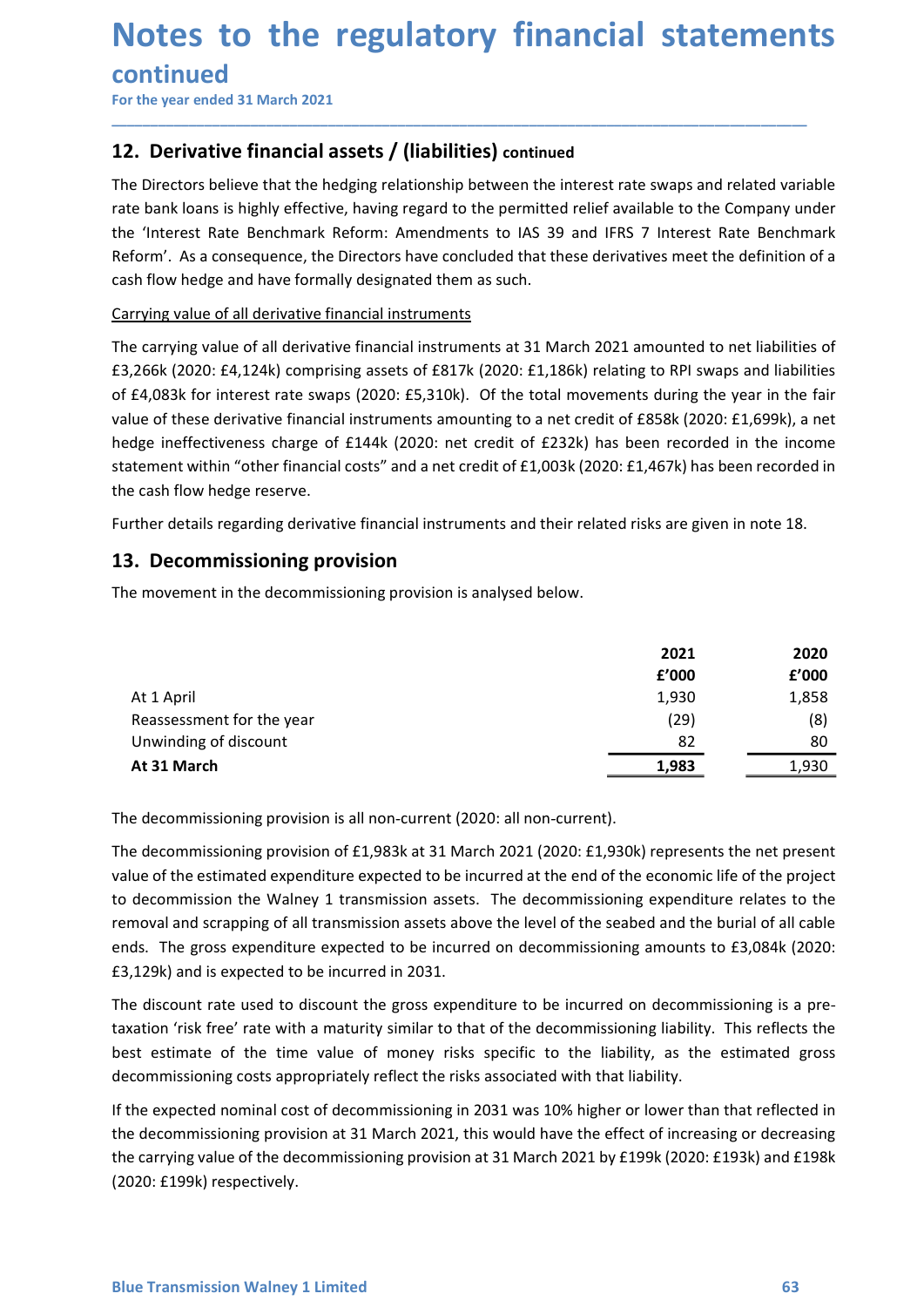# Notes to the regulatory financial statements<br>
continued<br>
For the year ended 31 March 2021<br> **13.** Decommissioning provision continued **Notes to the regulatory financial statemen**<br>
For the year ended 31 March 2021<br> **The decommissioning provision continued**<br>
The decommissioning provision arises from the Company's obligations under S105 of the Energy Act 2<br>

\_\_\_\_\_\_\_\_\_\_\_\_\_\_\_\_\_\_\_\_\_\_\_\_\_\_\_\_\_\_\_\_\_\_\_\_\_\_\_\_\_\_\_\_\_\_\_\_\_\_\_\_\_\_\_\_\_\_\_\_\_\_\_\_\_\_\_\_\_\_\_\_\_\_\_\_\_\_\_\_\_\_\_\_\_\_\_\_\_\_

continued

**Notes to the regulatory financial statement<br>
Continued**<br>
For the year ended 31 March 2021<br> **13. Decommissioning provision continued**<br>
The decommissioning provision arises from the Company's obligations under \$105 of the E **Notes to the regulatory financial statements**<br>
For the year ended 31 March 2021<br> **13. Decommissioning provision continued**<br>
The decommissioning provision arises from the Company's obligations under S105 of the Energy Act **Notes to the regulatory financial statements**<br>
For the year ended 31 March 2021<br>
The decommissioning provision continued<br>
The decommissioning provision arises from the Company's obligations under \$105 of the Energy Act 20 **Notes to the regulatory financial statements**<br>
For the year ended 31 March 2021<br> **13. Decommissioning provision continued**<br>
The decommissioning provision arises from the Company's obligations under 5105 of the Energy Act **Notes to the regulatory financial statements**<br>
For the year ended 31 March 2021<br> **13. Decommissioning provision continued**<br>
The decommissioning provision arises from the Company's obligations under 5105 of the Energy Act **Notes to the regulatory financial statements**<br>
For the year ended 31 March 2021<br> **13. Decommissioning provision continued**<br> **13. Decommissioning provision arises from the Company's obligations under 5105 of the Energy Act Notes to the regulatory financial statements**<br>
For the year ended 31 March 2021<br> **13. Decommissioning provision arises** from the Company's obligations under 5105 of the Energy Act 2004<br>
and the contractual obligations rel **Notes to the regulatory financial statements**<br>
For the year ended 31 March 2021<br> **13. Decommissioning provision continued**<br>
The decommissioning provision arises from the Company's obligations under \$105 of the Energy Act **Notes to the regulatory financial statements**<br> **Continued**<br> **Experiment as 31 March 2021**<br> **13. Decommissioning provision continued**<br>
The decommissioning provision arises from the Company's obligations under S105 of the E 14. Called up share capital For the year ended 31 March 2021<br> **Solution Continued**<br>
The decommissioning provision continued<br>
The decommissioning provision critical<br>
The decommissioning provision critical<br>
The decommissioning provision critical to the

| 13. Decommissioning provision continued                                                                                                                                                                                                                                                                                                                                                                                                                                            |                                             |                                    |                       |
|------------------------------------------------------------------------------------------------------------------------------------------------------------------------------------------------------------------------------------------------------------------------------------------------------------------------------------------------------------------------------------------------------------------------------------------------------------------------------------|---------------------------------------------|------------------------------------|-----------------------|
| The decommissioning provision arises from the Company's obligations under S105 of the Energy Act 2004<br>and the contractual obligations relating to the lease of the Walney 1 seabed granted by the Crown Estate<br>Commissioners on 21 October 2011. The draft decommissioning plan was submitted for approval under<br>S105 of the Energy Act 2004 and was subsequently approved by the Secretary for State for Energy and<br>Climate Change under S106 of the Energy Act 2004. |                                             |                                    |                       |
| The decommissioning provision is a financial instrument under IFRS, and the fair value of the obligation<br>equates to its carrying value, as the carrying value represents the net present value of the future<br>expenditure expected to be incurred as described earlier.                                                                                                                                                                                                       |                                             |                                    |                       |
| 14. Called up share capital                                                                                                                                                                                                                                                                                                                                                                                                                                                        |                                             |                                    |                       |
| Share capital is as analysed below.                                                                                                                                                                                                                                                                                                                                                                                                                                                |                                             |                                    |                       |
|                                                                                                                                                                                                                                                                                                                                                                                                                                                                                    |                                             | No.                                | £'000                 |
|                                                                                                                                                                                                                                                                                                                                                                                                                                                                                    |                                             | (thousands)                        |                       |
| Allotted, called up and fully paid                                                                                                                                                                                                                                                                                                                                                                                                                                                 |                                             |                                    |                       |
| At 1 April 2019, 31 March 2020 and 31 March 2021                                                                                                                                                                                                                                                                                                                                                                                                                                   |                                             | 161                                | 161                   |
| The Company has one class of Ordinary Share with a nominal value of £1 each which carries no right to<br>fixed income. The holders of Ordinary Shares are entitled to receive dividends as declared and are entitled<br>to one vote per share at meetings of the Company.                                                                                                                                                                                                          |                                             |                                    |                       |
| 15. Reserves                                                                                                                                                                                                                                                                                                                                                                                                                                                                       |                                             |                                    |                       |
| The Company's reserves are analysed below.                                                                                                                                                                                                                                                                                                                                                                                                                                         |                                             |                                    |                       |
|                                                                                                                                                                                                                                                                                                                                                                                                                                                                                    | <b>Retained</b><br><b>Earnings</b><br>£'000 | <b>Cash flow</b><br>Hedge<br>f'000 | <b>Total</b><br>£'000 |
| At 1 April 2019                                                                                                                                                                                                                                                                                                                                                                                                                                                                    | 10,703                                      | (2,946)                            | 7,757                 |
|                                                                                                                                                                                                                                                                                                                                                                                                                                                                                    |                                             |                                    |                       |

| Share capital is as analysed below.                                                                                                                                                                                                                                       |                                             |                                           |                       |
|---------------------------------------------------------------------------------------------------------------------------------------------------------------------------------------------------------------------------------------------------------------------------|---------------------------------------------|-------------------------------------------|-----------------------|
|                                                                                                                                                                                                                                                                           |                                             | No.                                       | f'000                 |
|                                                                                                                                                                                                                                                                           |                                             | (thousands)                               |                       |
| Allotted, called up and fully paid                                                                                                                                                                                                                                        |                                             |                                           |                       |
| At 1 April 2019, 31 March 2020 and 31 March 2021                                                                                                                                                                                                                          |                                             | 161                                       | 161                   |
|                                                                                                                                                                                                                                                                           |                                             |                                           |                       |
| The Company has one class of Ordinary Share with a nominal value of £1 each which carries no right to<br>fixed income. The holders of Ordinary Shares are entitled to receive dividends as declared and are entitled<br>to one vote per share at meetings of the Company. |                                             |                                           |                       |
| 15. Reserves                                                                                                                                                                                                                                                              |                                             |                                           |                       |
| The Company's reserves are analysed below.                                                                                                                                                                                                                                |                                             |                                           |                       |
|                                                                                                                                                                                                                                                                           | <b>Retained</b><br><b>Earnings</b><br>f'000 | <b>Cash flow</b><br><b>Hedge</b><br>£'000 | <b>Total</b><br>£'000 |
| At 1 April 2019                                                                                                                                                                                                                                                           | 10,703                                      | (2,946)                                   | 7,757                 |
| Profit attributable to equity shareholders                                                                                                                                                                                                                                | 2,974                                       |                                           | 2,974                 |
| Interim ordinary dividends                                                                                                                                                                                                                                                | (2,864)                                     |                                           | (2,864)               |
| Gains on cash flow hedges taken to equity                                                                                                                                                                                                                                 |                                             | 1,467                                     | 1,467                 |
| Deferred taxation on cash flow hedges                                                                                                                                                                                                                                     |                                             | (207)                                     | (207)                 |
| At 31 March 2020                                                                                                                                                                                                                                                          |                                             |                                           |                       |
|                                                                                                                                                                                                                                                                           | 10,813                                      | (1,686)                                   | 9,127                 |
| Profit attributable to equity shareholders<br>Interim ordinary dividends                                                                                                                                                                                                  | 3,000<br>(2, 972)                           |                                           | 3,000<br>(2, 972)     |
| Gains on cash flow hedges taken to equity                                                                                                                                                                                                                                 |                                             | 1,003                                     | 1,003                 |
| Deferred taxation on cash flow hedges                                                                                                                                                                                                                                     |                                             | (191)                                     | (191)                 |
| At 31 March 2021                                                                                                                                                                                                                                                          | 10,841                                      | (874)                                     | 9,967                 |
|                                                                                                                                                                                                                                                                           |                                             |                                           |                       |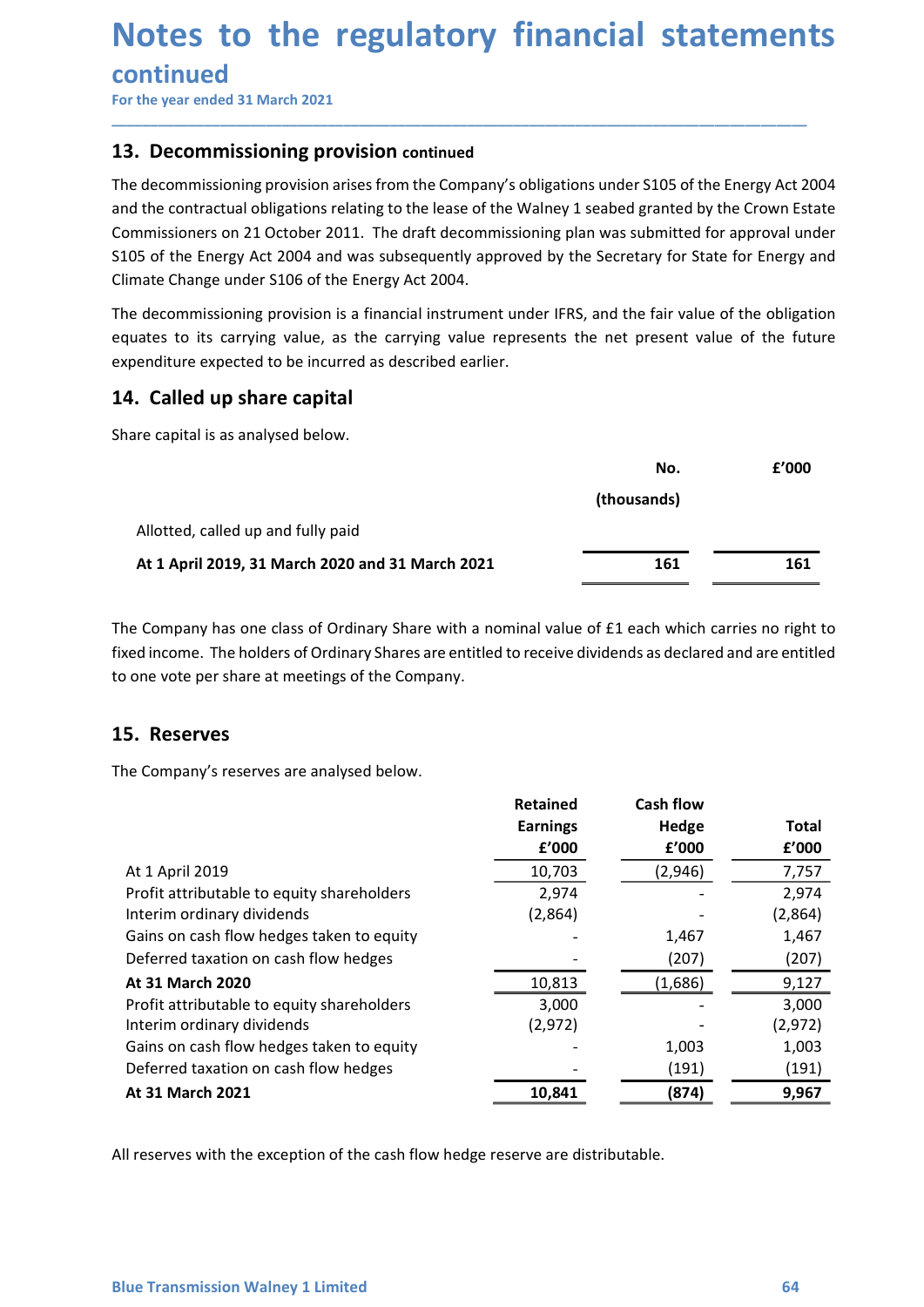## Notes to the regulatory financial statements<br>
continued<br>
For the year ended 31 March 2021<br> **16.** Cash flow statement Notes to the regulatory financial statemen<br>
For the year ended 31 March 2021<br> **To Cash flow statement**<br> **a) Reconciliation of net cash flow to movement in net debt Notes to the regulatory financial stater**<br>
For the year ended 31 March 2021<br> **16.** Cash flow statement<br>
a) Reconciliation of net cash flow to movement in net debt<br>
The reconciliation of net cash flow to movement in net de

### continued

|                                               | Notes to the regulatory financial statements                                      |                   |                    |                        |               |  |
|-----------------------------------------------|-----------------------------------------------------------------------------------|-------------------|--------------------|------------------------|---------------|--|
| continued<br>For the year ended 31 March 2021 |                                                                                   |                   |                    |                        |               |  |
| 16. Cash flow statement                       |                                                                                   |                   |                    |                        |               |  |
|                                               | a) Reconciliation of net cash flow to movement in net debt                        |                   |                    |                        |               |  |
|                                               | The reconciliation of net cash flow to movement in net debt is as analysed below: |                   |                    |                        |               |  |
|                                               |                                                                                   |                   |                    | 2021                   |               |  |
|                                               |                                                                                   |                   |                    | £'000                  | 2020<br>£'000 |  |
|                                               | Movement in cash and cash equivalents                                             |                   |                    | 72                     | 573           |  |
| Net decrease in borrowings                    |                                                                                   |                   |                    | 5,667                  | 4,946         |  |
|                                               | Change in net debt resulting from cash flows                                      |                   |                    | 5,739                  | 5,519         |  |
|                                               | Non-cash finance costs included in net debt                                       |                   |                    | (526)                  | (531)         |  |
|                                               | Change in fair values of derivatives                                              |                   |                    | 858                    | 1,699         |  |
|                                               | Movement in net debt in the year                                                  |                   |                    | 6,071                  | 6,687         |  |
| Net debt at start of year                     |                                                                                   |                   |                    | (81, 567)              | (88, 254)     |  |
| Net debt at end of year                       |                                                                                   |                   |                    | (75, 496)              | (81, 567)     |  |
| b) Analysis of changes in net debt            |                                                                                   |                   |                    |                        |               |  |
|                                               | Cash                                                                              |                   |                    | Interest               |               |  |
|                                               | and cash                                                                          | <b>Borrowings</b> | <b>Derivatives</b> | accruals               | <b>Total</b>  |  |
|                                               | equivalents<br>£'000                                                              | £'000             | £'000              | ${\bf f}^{\prime}$ 000 | £'000         |  |
| il 2019                                       | 9,404                                                                             | (91, 586)         | (5,823)            | (249)                  | (88, 254)     |  |
| N                                             | 573                                                                               | 4,946             |                    |                        | 5,519         |  |
| h finance                                     |                                                                                   | (539)             |                    | 8                      | (531)         |  |
| in fair values                                |                                                                                   |                   | 1,699              |                        | 1,699         |  |

| Movement in cash and cash equivalents        |                          |                          |                          | 72                       | 573          |  |
|----------------------------------------------|--------------------------|--------------------------|--------------------------|--------------------------|--------------|--|
| Net decrease in borrowings                   |                          |                          |                          | 5,667                    | 4,946        |  |
| Change in net debt resulting from cash flows |                          |                          |                          | 5,739                    | 5,519        |  |
| Non-cash finance costs included in net debt  |                          |                          |                          | (526)                    | (531)        |  |
| Change in fair values of derivatives         |                          |                          |                          | 858                      | 1,699        |  |
| Movement in net debt in the year             |                          |                          |                          | 6,071                    | 6,687        |  |
| Net debt at start of year                    |                          |                          |                          | (81, 567)                | (88, 254)    |  |
| Net debt at end of year                      |                          |                          |                          | (75, 496)                | (81, 567)    |  |
| b) Analysis of changes in net debt           |                          |                          |                          |                          |              |  |
|                                              | Cash                     |                          |                          | Interest                 |              |  |
|                                              | and cash                 | <b>Borrowings</b>        | <b>Derivatives</b>       | accruals                 | <b>Total</b> |  |
|                                              | equivalents<br>£'000     | ${\bf f}^{\prime}$ 000   | £'000                    | £'000                    | £'000        |  |
| At 1 April 2019                              | 9,404                    | (91, 586)                | (5,823)                  | (249)                    | (88, 254)    |  |
| Cash flow                                    | 573                      | 4,946                    |                          |                          | 5,519        |  |
| Non-cash finance                             |                          | (539)                    |                          | 8                        | (531)        |  |
| Changes in fair values                       | $\overline{\phantom{a}}$ | $\qquad \qquad -$        | 1,699                    | $\overline{a}$           | 1,699        |  |
| At 31 March 2020                             | 9,977                    | (87, 179)                | (4, 124)                 | (241)                    | (81, 567)    |  |
| Cash flow                                    | 72                       | 5,667                    | $\overline{\phantom{a}}$ | $\sim$                   | 5,739        |  |
| Non-cash finance                             |                          | (525)                    |                          | (1)                      | (526)        |  |
| Changes in fair values                       |                          | $\overline{\phantom{a}}$ | 858                      | $\overline{\phantom{a}}$ | 858          |  |
| At 31 March 2021                             | 10,049                   | (82, 037)                | (3, 266)                 | (242)                    | (75, 496)    |  |
|                                              |                          |                          |                          |                          |              |  |
|                                              |                          |                          |                          |                          |              |  |
|                                              |                          |                          |                          |                          |              |  |
|                                              |                          |                          |                          |                          |              |  |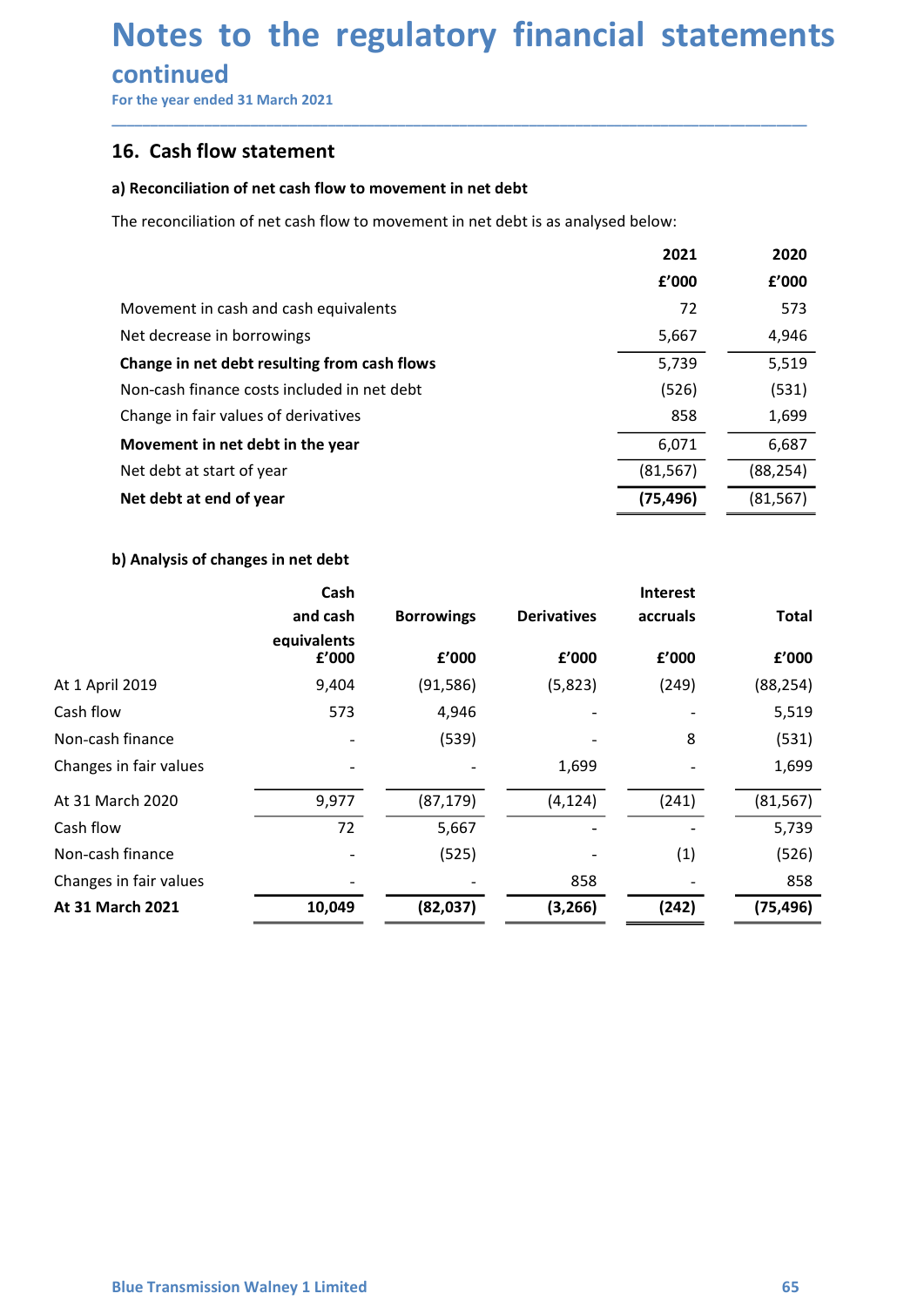# Notes to the regulatory financial statements<br>
continued<br>
For the year ended 31 March 2021<br> **17.** Related party transactions **Notes to the regulatory financial statemen**<br>
For the year ended 31 March 2021<br> **Tor the year ended 31 March 2021**<br> **The following information relates to material transactions with related parties during the year. The foll**

### continued

**Notes to the regulatory financial stateme<br>
For the year ended 31 March 2021**<br> **17. Related party transactions**<br>
The following information relates to material transactions with related parties during the year.<br>
transaction **Notes to the regulatory financial statements**<br>
For the year ended 31 March 2021<br>
T. Related party transactions<br>
The following information relates to material transactions with related parties during the year. These<br>
trans **Notes to the regulatory financial statements**<br>
For the year ended 31 March 2021<br>
T. Related party transactions<br>
The following information relates to material transactions with related parties during the year. These<br>
trans **Notes to the regulatory financial statements**<br>
For the year ended 31 March 2021<br> **17. Related party transactions**<br>
The following information relates to material transactions with related parties during the year. These<br>
tr

| continued<br>For the year ended 31 March 2021                                                                                                                                                                                                                                                                                                                                                                                                                                                                                                                                                                                                                                                                                                                                                                                                                                                                                 |          |                              |       |       |              |               |
|-------------------------------------------------------------------------------------------------------------------------------------------------------------------------------------------------------------------------------------------------------------------------------------------------------------------------------------------------------------------------------------------------------------------------------------------------------------------------------------------------------------------------------------------------------------------------------------------------------------------------------------------------------------------------------------------------------------------------------------------------------------------------------------------------------------------------------------------------------------------------------------------------------------------------------|----------|------------------------------|-------|-------|--------------|---------------|
| 17. Related party transactions                                                                                                                                                                                                                                                                                                                                                                                                                                                                                                                                                                                                                                                                                                                                                                                                                                                                                                |          |                              |       |       |              |               |
| The following information relates to material transactions with related parties during the year. These<br>transactions were carried out in the normal course of business and at terms equivalent to those that<br>prevail in arm's length transactions. Dividends paid to the immediate parent undertaking, BTW1H are<br>shown in note 6 to the regulatory financial statements, other related party transactions are shown below.                                                                                                                                                                                                                                                                                                                                                                                                                                                                                            |          |                              |       |       |              |               |
|                                                                                                                                                                                                                                                                                                                                                                                                                                                                                                                                                                                                                                                                                                                                                                                                                                                                                                                               |          | <b>Parent undertakings</b>   |       | Other | <b>Total</b> |               |
|                                                                                                                                                                                                                                                                                                                                                                                                                                                                                                                                                                                                                                                                                                                                                                                                                                                                                                                               | 2021     | (excludes dividends)<br>2020 | 2021  | 2020  | 2021         | 2020          |
|                                                                                                                                                                                                                                                                                                                                                                                                                                                                                                                                                                                                                                                                                                                                                                                                                                                                                                                               | f'000    | £'000                        | £'000 | £'000 | f'000        | £'000         |
| Interest expense <sup>1</sup>                                                                                                                                                                                                                                                                                                                                                                                                                                                                                                                                                                                                                                                                                                                                                                                                                                                                                                 | (1, 343) | (1, 319)                     |       |       | (1, 343)     | (1, 319)      |
| Services received <sup>2</sup>                                                                                                                                                                                                                                                                                                                                                                                                                                                                                                                                                                                                                                                                                                                                                                                                                                                                                                | (179)    | (170)                        |       |       | (179)        | (170)         |
|                                                                                                                                                                                                                                                                                                                                                                                                                                                                                                                                                                                                                                                                                                                                                                                                                                                                                                                               | (1, 522) | (1,489)                      |       |       | (1,522)      | (1,489)       |
| Borrowing payable <sup>1</sup> (principal)                                                                                                                                                                                                                                                                                                                                                                                                                                                                                                                                                                                                                                                                                                                                                                                                                                                                                    | 12,693   | 12,327                       |       |       | 12,693       | 12,327        |
| Interest accrual                                                                                                                                                                                                                                                                                                                                                                                                                                                                                                                                                                                                                                                                                                                                                                                                                                                                                                              | 242      | 241                          |       |       | 242          | 241           |
| Other liabilities <sup>3</sup>                                                                                                                                                                                                                                                                                                                                                                                                                                                                                                                                                                                                                                                                                                                                                                                                                                                                                                | 4        | 4                            |       | 14    |              | 18            |
|                                                                                                                                                                                                                                                                                                                                                                                                                                                                                                                                                                                                                                                                                                                                                                                                                                                                                                                               | 12,939   | 12,572                       |       | 14    | 12,939       | 12,586        |
| <sup>1</sup> Relates to funding related transactions and balances with the immediate parent undertaking (BTW1H) all interest has been<br>directly attributed to the Company.<br><sup>2</sup> Services received from Parent undertakings relate to transactions with the ultimate parent undertaking (Blue Transmission<br>Investments Limited ("BTI")). Services amounting to £96k (2020: £95k) were in respect of services that were directly attributable<br>to the Company and £83k (2020: £75k) were in respect of services that were allocated to the Company.<br><sup>3</sup> Other liabilities due to parent undertakings relate to amounts due to BTI; and other liabilities due to other relate to amounts<br>owed to a fellow Group undertaking (Blue Transmission Walney 2 Limited) in respect of the comparative year.<br>A summary of funding transactions with the immediate parent undertaking is shown below: |          |                              |       |       |              |               |
|                                                                                                                                                                                                                                                                                                                                                                                                                                                                                                                                                                                                                                                                                                                                                                                                                                                                                                                               |          |                              |       |       | 2021         | 2020          |
|                                                                                                                                                                                                                                                                                                                                                                                                                                                                                                                                                                                                                                                                                                                                                                                                                                                                                                                               |          |                              |       |       | £'000        | £'000         |
| Borrowing from immediate parent undertaking (principal)<br>At 1 April                                                                                                                                                                                                                                                                                                                                                                                                                                                                                                                                                                                                                                                                                                                                                                                                                                                         |          |                              |       |       | 12,327       |               |
| RPI indexation                                                                                                                                                                                                                                                                                                                                                                                                                                                                                                                                                                                                                                                                                                                                                                                                                                                                                                                |          |                              |       |       | 162          | 11,958<br>328 |
| Non-cash interest                                                                                                                                                                                                                                                                                                                                                                                                                                                                                                                                                                                                                                                                                                                                                                                                                                                                                                             |          |                              |       |       | 204          | 41            |
|                                                                                                                                                                                                                                                                                                                                                                                                                                                                                                                                                                                                                                                                                                                                                                                                                                                                                                                               |          |                              |       |       |              | 12.327        |

| Borrowing payable <sup>1</sup> (principal)<br>12,693<br>12,327<br>12,693<br>12,327<br>Interest accrual<br>242<br>241<br>242<br>241<br>Other liabilities <sup>3</sup><br>4<br>4<br>14<br>4<br>18<br>12,572<br>12,939<br>14<br>12,939<br>12,586                                                                                                                                                                                                                                                                                                                                                                                                                                                                                                                                                                                      |
|------------------------------------------------------------------------------------------------------------------------------------------------------------------------------------------------------------------------------------------------------------------------------------------------------------------------------------------------------------------------------------------------------------------------------------------------------------------------------------------------------------------------------------------------------------------------------------------------------------------------------------------------------------------------------------------------------------------------------------------------------------------------------------------------------------------------------------|
|                                                                                                                                                                                                                                                                                                                                                                                                                                                                                                                                                                                                                                                                                                                                                                                                                                    |
|                                                                                                                                                                                                                                                                                                                                                                                                                                                                                                                                                                                                                                                                                                                                                                                                                                    |
|                                                                                                                                                                                                                                                                                                                                                                                                                                                                                                                                                                                                                                                                                                                                                                                                                                    |
|                                                                                                                                                                                                                                                                                                                                                                                                                                                                                                                                                                                                                                                                                                                                                                                                                                    |
|                                                                                                                                                                                                                                                                                                                                                                                                                                                                                                                                                                                                                                                                                                                                                                                                                                    |
| <sup>1</sup> Relates to funding related transactions and balances with the immediate parent undertaking (BTW1H) all interest has been<br>directly attributed to the Company.<br><sup>2</sup> Services received from Parent undertakings relate to transactions with the ultimate parent undertaking (Blue Transmission<br>Investments Limited ("BTI")). Services amounting to £96k (2020: £95k) were in respect of services that were directly attributable<br>to the Company and £83k (2020: £75k) were in respect of services that were allocated to the Company.<br><sup>3</sup> Other liabilities due to parent undertakings relate to amounts due to BTI; and other liabilities due to other relate to amounts<br>owed to a fellow Group undertaking (Blue Transmission Walney 2 Limited) in respect of the comparative year. |
| A summary of funding transactions with the immediate parent undertaking is shown below:                                                                                                                                                                                                                                                                                                                                                                                                                                                                                                                                                                                                                                                                                                                                            |
| 2021<br>2020                                                                                                                                                                                                                                                                                                                                                                                                                                                                                                                                                                                                                                                                                                                                                                                                                       |
| £'000<br>f'000                                                                                                                                                                                                                                                                                                                                                                                                                                                                                                                                                                                                                                                                                                                                                                                                                     |
| Borrowing from immediate parent undertaking (principal)                                                                                                                                                                                                                                                                                                                                                                                                                                                                                                                                                                                                                                                                                                                                                                            |
| At 1 April<br>12,327<br>11,958                                                                                                                                                                                                                                                                                                                                                                                                                                                                                                                                                                                                                                                                                                                                                                                                     |
| 162<br>328<br>RPI indexation                                                                                                                                                                                                                                                                                                                                                                                                                                                                                                                                                                                                                                                                                                                                                                                                       |
| Non-cash interest<br>204<br>41                                                                                                                                                                                                                                                                                                                                                                                                                                                                                                                                                                                                                                                                                                                                                                                                     |
| 12,693<br>12,327<br>At 31 March                                                                                                                                                                                                                                                                                                                                                                                                                                                                                                                                                                                                                                                                                                                                                                                                    |

At 31 March<br>
RPI indexation<br>
At 31 March<br>
At 31 March<br>
At 31 March<br>
At 31 March<br>
Borrowing from the immediate parent undertaking (BTW1H) were negotiated on normal commercial<br>
derms and are repayable in accordance with the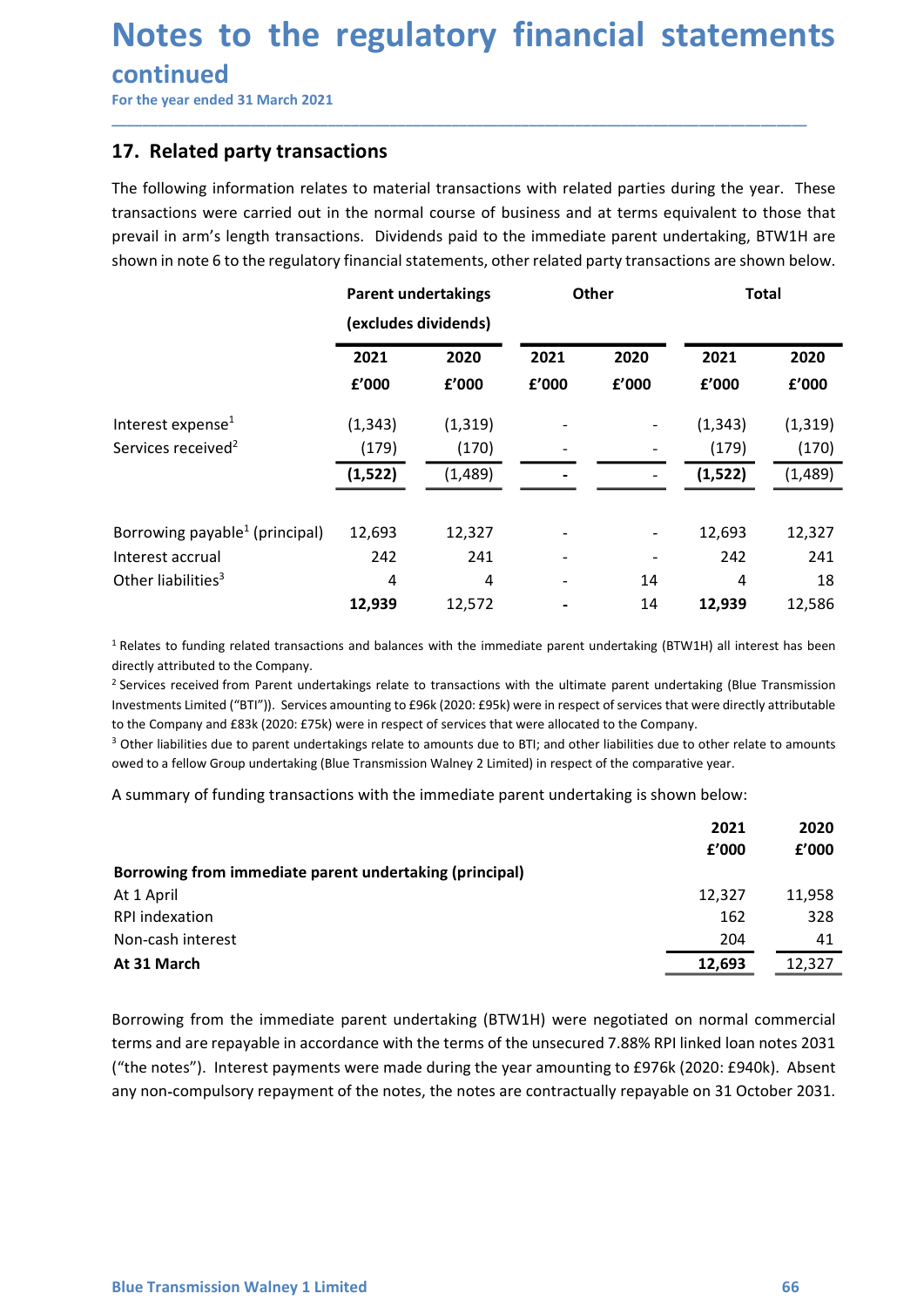# Notes to the regulatory financial statements<br>
continued<br>
For the year ended 31 March 2021<br> **17.** Related party transactions continued **Notes to the regulatory financial statemen**<br>
For the year ended 31 March 2021<br> **Transactions with the ultimate parent undertaking (BTI)** are for administrative, company secretarial<br>
Transactions with the ultimate parent u

\_\_\_\_\_\_\_\_\_\_\_\_\_\_\_\_\_\_\_\_\_\_\_\_\_\_\_\_\_\_\_\_\_\_\_\_\_\_\_\_\_\_\_\_\_\_\_\_\_\_\_\_\_\_\_\_\_\_\_\_\_\_\_\_\_\_\_\_\_\_\_\_\_\_\_\_\_\_\_\_\_\_\_\_\_\_\_\_\_\_

### continued

**Notes to the regulatory financial stateme**<br>
For the year ended 31 March 2021<br>
Transactions with the ultimate parent undertaking (BTI) are for administrative, company secreta<br>
Of ther such services which are provided on an **Notes to the regulatory financial statements**<br>
For the year ended 31 March 2021<br> **17.** Related party transactions continued<br>
Transactions with the ultimate parent undertaking (BTI) are for administrative, company secretar **Notes to the regulatory financial statements**<br>
For the year ended 31 March 2021<br> **17. Related party transactions continued**<br> **Transactions with the ultimate parent undertaking (BTI)** are for administrative, company secret **Notes to the regulatory financial statements**<br>
For the year ended 31 March 2021<br> **17. Related party transactions continued**<br> **Transactions with the ultimate parent undertaking (BTI)** are for administrative, company secret **Notes to the regulatory financial statements**<br>
For the year ended 31 March 2021<br> **17. Related party transactions continued**<br> **Transactions with the ultimate parent undertaking (BTI)** are for administrative, company secret **Notes to the regulatory financial statements**<br>For the year ended 31 March 2021<br>**17.** Related party transactions continued<br>Transactions with the ultimate parent undertaking (BTI) are for administrative, company secretarial **Notes to the regulatory financial statements**<br>
For the year ended 31 March 2021<br> **17. Related party transactions continued**<br> **17. Related party transactions continued**<br> **17. Related party transactions continued**<br> **17.** Re **Notes to the regulatory financial statements**<br>For the year ended 31 March 2021<br>**17. Related party transactions continued**<br>Transactions with the ultimate parent undertaking (BTI) are for administrative, company secretarial **Notes to the regulatory financial statements**<br>
For the year ended 31 March 2021<br> **17. Related party transactions continued**<br> **Transactions with the ultimate parent undertaking (9T1) are for administrative, company secreta Notes to the regulatory financial statements**<br>
For the year ended 31 March 2021<br> **17. Related party transactions continued**<br> **Transactions with the ultimate parent undertaking (BTI) are for administrative, company secreta INOTES TO THE FEGUIATOFY TIMANCIAL STATEMPHTS**<br>
For the year ended 31 March 2021<br>
17. Related party transactions continued<br>
Transactions with the ultimate parent undertaking (BTI) are for administrative, company secretari **Example 1**<br> **17. Related party transactions continued**<br> **17. Related party transactions continued**<br> **Transactions with the ultimate parent undertaking (6T1) are for administrative, company secretarial and<br>
orber such serv** For the year ended 31 March 2021<br>
17. Related party transactions continued<br>
Transactions with the ultimate parent undertaking (BTI) are for administrative, company secretarial and<br>
other such services which are provided on **17. Related party transactions continued**<br> **17. Related party transactions continued**<br>
Transactions with the ultimate parent undertaking (BTI) are for administrative, compa<br>
other such services which are provided on an ar Transactions with the ultimate parent undertaking (BTI) are for administrative, company secretarial and<br>other such services which are provided on an arm's length basis. Where costs can be identified by BTI as<br>directly attr Iransactons with the utilmate parent uncertaking (811) are for administrative, company secretatial and<br>the such services which are provided on an arm's length basis. Where costs can be identified by BTI are<br>directly attrib other such services which are provided on an arm's slength passi. Where const can be dentitied by 9TI are for the general benefit of the Company and other subsidiaries of BTI these costs have been<br>by BTI are for the genera directly attrouutable to the Company, these costs have been charged as such. Where the costs incurred<br>by BTI are for the general benefit of the Company and other subsidiaries of BTI these costs incurred<br>allocated to the Co cated to the Company and other subsidiaries. The basis of the allocation of such costs is on the basis<br>timesheets, where appropriate and the remaining costs are allocated on a rational basis with the<br>cicipal drivers of all

nighal drivers of allocation having regard to the complexity and size of operations of the subsidiaries<br>hin the Group. The Company is one of four such operating subsidiaries of BTI all of which are OFTOs.<br> **and doubtful de** mate a party bad and doubtful debts<br>and party bad and doubtful debts<br>anounts have been provided at 31 March 2021 (2020: Enil) and no expense was recognised during<br>year (2020: Enil) in respect of bad or doubtful debts for a amounts have been provided at 31 March 2021 (2020: fail) and no expense was recognised during<br>year (2020: fail) in respect of bad or doubtful debts for any related party transactions.<br>
1. **Information relating to financial** year (2020: Enil) in respect of bad or doubttul debts for any related party transactions.<br> **. Information relating to financial instruments and the management of risk**<br>
diar value disclosures<br>
carrying value included in th **. Information relating to financial instruments and the management of risk**<br> **Castivalue disclosures**<br> **Castivalue disclosures**<br> **Castivalue of the Company's financial instruments at the balance sheet date comparearrying** riair value disclosures<br>
following is an analysis of the Company's financial instruments at the balance sheet date comparing<br>
carrying value included in the balance sheet with the fair value of those instruments at that da Following is an analysis of the Company's financial instruments at the balance sheet date comparing carrying value included in the balance sheet with the fair value of those instruments at that date. Correspony S financial carrying value included in the balance sheet with the fair value of those instruments at that date.<br>
ne of the Company's financial instruments have quoted prices. Consequently, the following techniques<br>
e been used to dete

- instruments;
- 
- instruments;
- ne of the Company's financial instruments have quoted prices. Consequently, the following techniques<br>e been used to determine fair values as follows:<br>Cash and cash equivalents approximates to the carrying value because o
- 
- Beinard Instrumental Passed on the net present value of absolutes a controlled in the province of the short maturity of these instruments; and<br>
Short maturity of these instruments; and<br>
Decommissioning provision approxim
-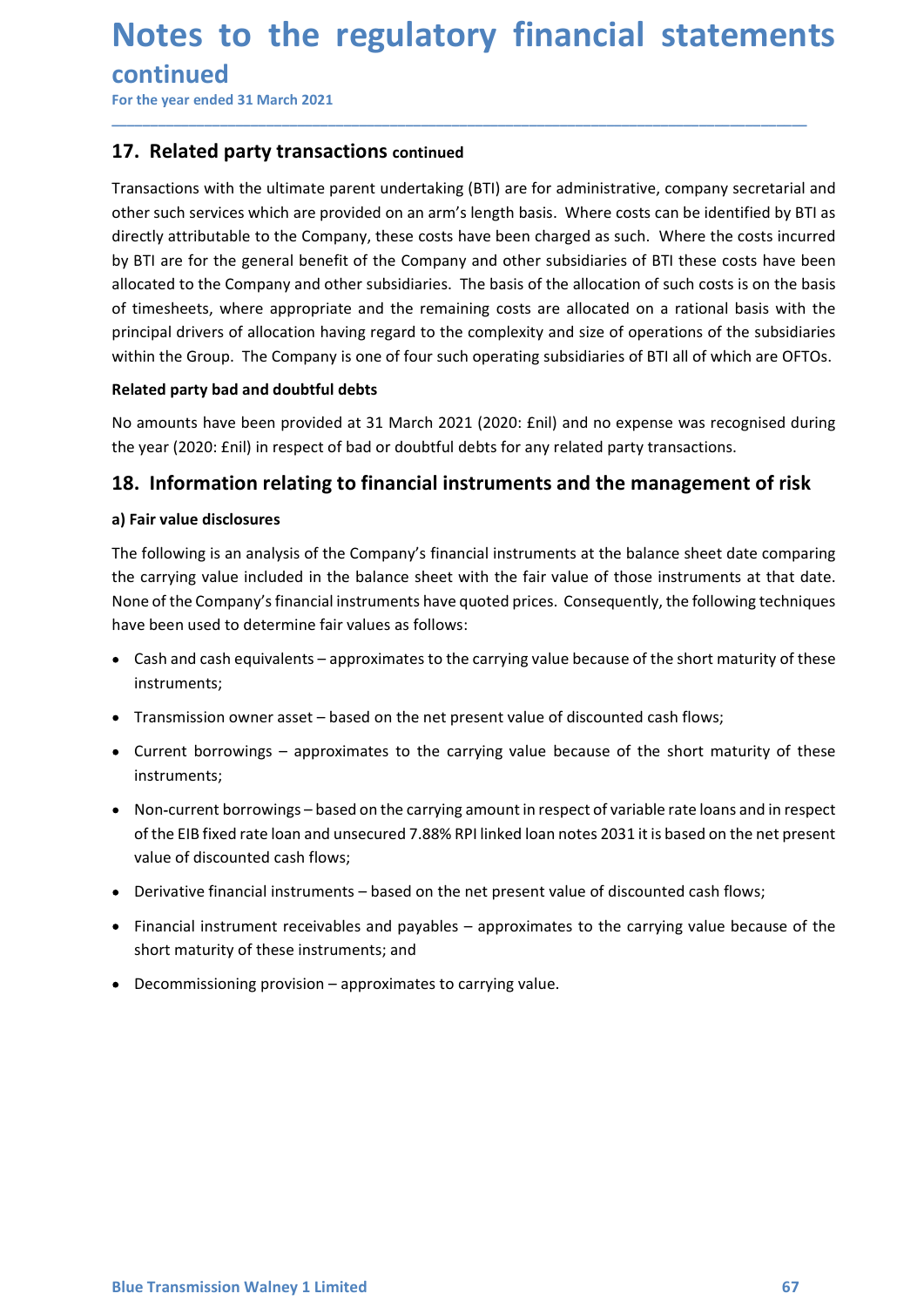### Notes to the regulatory financial statements<br>
continued<br>
For the year ended 31 March 2021<br> **18.** Information relating to financial instruments and the management of risk continued **Notes to the regulatory financial statemen**<br>
For the year ended 31 March 2021<br> **Tor the year ended 31 March 2021**<br> **18.** Information relating to financial instruments and the management of r<br>
continued<br>
a) Fair value disc **Notes to the regulatory financial statements**<br>
continued<br>
For the year ended 31 March 2021<br> **18.** Information relating to financial instruments and the management of risk<br>
continued<br>
a) Fair value disclosures continued<br>
T

### continued

**Notes to the regulatory financial stam-**<br>
For the year ended 31 March 2021<br> **Exercity Continued**<br> **A) Fair value disclosures continued**<br> **a) Fair value disclosures continued**<br>
The table below compares the carrying value o **Notes to the regulatory financial statements**<br>
For the year ended 31 March 2021<br> **18.** Information relating to financial instruments and the management of risk<br>
continued<br>
a) Fair value disclosures continued<br>
The table be **Notes to the regulatory financial statements**<br>
For the year ended 31 March 2021<br> **18.** Information relating to financial instruments and the management of risk<br>
continued<br>
a) Fair value disclosures continued<br>
The table be **Notes to the regulatory financial statements**<br>
For the year ended 31 March 2021<br> **18.** Information relating to financial instruments and the management of risk<br>
continued<br>
a) Fair value disclosures continued<br>
The table be **Notes to the regulatory financial statements**<br>
For the year ended 31 March 2021<br> **18.** Information relating to financial instruments and the management of risk<br>
continued<br>
a) Fair value disclosures continued<br>
The table be **Notes to the regulatory financial statements**<br> **Continued**<br> **Financial 31 March 2021**<br> **18.** Information relating to financial instruments and the management of risk<br>
continued<br> **a)** Fair value disclosures continued<br>
The

| a) Fair value disclosures continued<br>The table below compares the carrying value of the Company's financial instruments with the fair value<br>of those instruments at 31 March 2021 (plus prior year comparatives) using the techniques described<br>earlier. The table excludes those instruments where the carrying value of the financial instrument<br>approximates to its fair value as a result of the short maturity of those instruments. Consequently, no<br>financial instruments which fall due within the next twelve months are included in this table:<br>2021<br>Valuation<br>Carrying<br>Method<br>value<br><b>Fair value</b><br>£'000<br>£'000<br>(see as follows)<br><b>Assets</b><br>Non-current<br>Transmission owner asset<br>88,070<br>100,696<br>Level 3<br>Derivative financial assets<br>817<br>Level 2<br>817<br>88,887<br>101,513<br><b>Liabilities</b><br>Non-current<br>Fixed rate bank loan<br>30,957<br>32,668<br>Level 2<br>Floating rate bank loans<br>32,253<br>32,253<br>Level 2<br>7.88% RPI-linked loan notes 2031<br>12,693<br>17,025<br>Level 2<br>4,083<br>4,083<br>Level 2<br>Derivative financial liabilities<br>Decommissioning provision<br>1,983<br>1,983<br>Level 3<br>81,969<br>88,012<br>2020<br>Valuation<br>Carrying<br>method<br>value<br><b>Fair value</b><br>£'000<br>£'000<br>(see as follows)<br><b>Assets</b><br>Non-current<br>92,987<br>106,873<br>Level 3<br>Transmission owner asset<br>Derivative financial assets<br>1,186<br>1,186<br>Level 2<br>108,059<br>94,173<br><b>Liabilities</b><br>Non-current<br>Fixed rate bank loan<br>33,916<br>34,882<br>Level 2<br>Floating rate bank loans<br>35,357<br>35,357<br>Level 2<br>7.88% RPI-linked loan notes 2031<br>12,327<br>16,420<br>Level 2 |
|----------------------------------------------------------------------------------------------------------------------------------------------------------------------------------------------------------------------------------------------------------------------------------------------------------------------------------------------------------------------------------------------------------------------------------------------------------------------------------------------------------------------------------------------------------------------------------------------------------------------------------------------------------------------------------------------------------------------------------------------------------------------------------------------------------------------------------------------------------------------------------------------------------------------------------------------------------------------------------------------------------------------------------------------------------------------------------------------------------------------------------------------------------------------------------------------------------------------------------------------------------------------------------------------------------------------------------------------------------------------------------------------------------------------------------------------------------------------------------------------------------------------------------------------------------------------------------------------------------------------------------------------------------------------------------------------------------------------------------------------------------------|
|                                                                                                                                                                                                                                                                                                                                                                                                                                                                                                                                                                                                                                                                                                                                                                                                                                                                                                                                                                                                                                                                                                                                                                                                                                                                                                                                                                                                                                                                                                                                                                                                                                                                                                                                                                |
|                                                                                                                                                                                                                                                                                                                                                                                                                                                                                                                                                                                                                                                                                                                                                                                                                                                                                                                                                                                                                                                                                                                                                                                                                                                                                                                                                                                                                                                                                                                                                                                                                                                                                                                                                                |
|                                                                                                                                                                                                                                                                                                                                                                                                                                                                                                                                                                                                                                                                                                                                                                                                                                                                                                                                                                                                                                                                                                                                                                                                                                                                                                                                                                                                                                                                                                                                                                                                                                                                                                                                                                |
|                                                                                                                                                                                                                                                                                                                                                                                                                                                                                                                                                                                                                                                                                                                                                                                                                                                                                                                                                                                                                                                                                                                                                                                                                                                                                                                                                                                                                                                                                                                                                                                                                                                                                                                                                                |
|                                                                                                                                                                                                                                                                                                                                                                                                                                                                                                                                                                                                                                                                                                                                                                                                                                                                                                                                                                                                                                                                                                                                                                                                                                                                                                                                                                                                                                                                                                                                                                                                                                                                                                                                                                |
|                                                                                                                                                                                                                                                                                                                                                                                                                                                                                                                                                                                                                                                                                                                                                                                                                                                                                                                                                                                                                                                                                                                                                                                                                                                                                                                                                                                                                                                                                                                                                                                                                                                                                                                                                                |
|                                                                                                                                                                                                                                                                                                                                                                                                                                                                                                                                                                                                                                                                                                                                                                                                                                                                                                                                                                                                                                                                                                                                                                                                                                                                                                                                                                                                                                                                                                                                                                                                                                                                                                                                                                |
|                                                                                                                                                                                                                                                                                                                                                                                                                                                                                                                                                                                                                                                                                                                                                                                                                                                                                                                                                                                                                                                                                                                                                                                                                                                                                                                                                                                                                                                                                                                                                                                                                                                                                                                                                                |
|                                                                                                                                                                                                                                                                                                                                                                                                                                                                                                                                                                                                                                                                                                                                                                                                                                                                                                                                                                                                                                                                                                                                                                                                                                                                                                                                                                                                                                                                                                                                                                                                                                                                                                                                                                |
|                                                                                                                                                                                                                                                                                                                                                                                                                                                                                                                                                                                                                                                                                                                                                                                                                                                                                                                                                                                                                                                                                                                                                                                                                                                                                                                                                                                                                                                                                                                                                                                                                                                                                                                                                                |
|                                                                                                                                                                                                                                                                                                                                                                                                                                                                                                                                                                                                                                                                                                                                                                                                                                                                                                                                                                                                                                                                                                                                                                                                                                                                                                                                                                                                                                                                                                                                                                                                                                                                                                                                                                |
|                                                                                                                                                                                                                                                                                                                                                                                                                                                                                                                                                                                                                                                                                                                                                                                                                                                                                                                                                                                                                                                                                                                                                                                                                                                                                                                                                                                                                                                                                                                                                                                                                                                                                                                                                                |
|                                                                                                                                                                                                                                                                                                                                                                                                                                                                                                                                                                                                                                                                                                                                                                                                                                                                                                                                                                                                                                                                                                                                                                                                                                                                                                                                                                                                                                                                                                                                                                                                                                                                                                                                                                |
|                                                                                                                                                                                                                                                                                                                                                                                                                                                                                                                                                                                                                                                                                                                                                                                                                                                                                                                                                                                                                                                                                                                                                                                                                                                                                                                                                                                                                                                                                                                                                                                                                                                                                                                                                                |
|                                                                                                                                                                                                                                                                                                                                                                                                                                                                                                                                                                                                                                                                                                                                                                                                                                                                                                                                                                                                                                                                                                                                                                                                                                                                                                                                                                                                                                                                                                                                                                                                                                                                                                                                                                |
|                                                                                                                                                                                                                                                                                                                                                                                                                                                                                                                                                                                                                                                                                                                                                                                                                                                                                                                                                                                                                                                                                                                                                                                                                                                                                                                                                                                                                                                                                                                                                                                                                                                                                                                                                                |
|                                                                                                                                                                                                                                                                                                                                                                                                                                                                                                                                                                                                                                                                                                                                                                                                                                                                                                                                                                                                                                                                                                                                                                                                                                                                                                                                                                                                                                                                                                                                                                                                                                                                                                                                                                |
|                                                                                                                                                                                                                                                                                                                                                                                                                                                                                                                                                                                                                                                                                                                                                                                                                                                                                                                                                                                                                                                                                                                                                                                                                                                                                                                                                                                                                                                                                                                                                                                                                                                                                                                                                                |
|                                                                                                                                                                                                                                                                                                                                                                                                                                                                                                                                                                                                                                                                                                                                                                                                                                                                                                                                                                                                                                                                                                                                                                                                                                                                                                                                                                                                                                                                                                                                                                                                                                                                                                                                                                |
|                                                                                                                                                                                                                                                                                                                                                                                                                                                                                                                                                                                                                                                                                                                                                                                                                                                                                                                                                                                                                                                                                                                                                                                                                                                                                                                                                                                                                                                                                                                                                                                                                                                                                                                                                                |
|                                                                                                                                                                                                                                                                                                                                                                                                                                                                                                                                                                                                                                                                                                                                                                                                                                                                                                                                                                                                                                                                                                                                                                                                                                                                                                                                                                                                                                                                                                                                                                                                                                                                                                                                                                |
| Derivative financial liabilities<br>5,310<br>5,310<br>Level 2<br>Decommissioning provision<br>1,930<br>1,930<br>Level 3                                                                                                                                                                                                                                                                                                                                                                                                                                                                                                                                                                                                                                                                                                                                                                                                                                                                                                                                                                                                                                                                                                                                                                                                                                                                                                                                                                                                                                                                                                                                                                                                                                        |
| 93,899<br>88,840                                                                                                                                                                                                                                                                                                                                                                                                                                                                                                                                                                                                                                                                                                                                                                                                                                                                                                                                                                                                                                                                                                                                                                                                                                                                                                                                                                                                                                                                                                                                                                                                                                                                                                                                               |
|                                                                                                                                                                                                                                                                                                                                                                                                                                                                                                                                                                                                                                                                                                                                                                                                                                                                                                                                                                                                                                                                                                                                                                                                                                                                                                                                                                                                                                                                                                                                                                                                                                                                                                                                                                |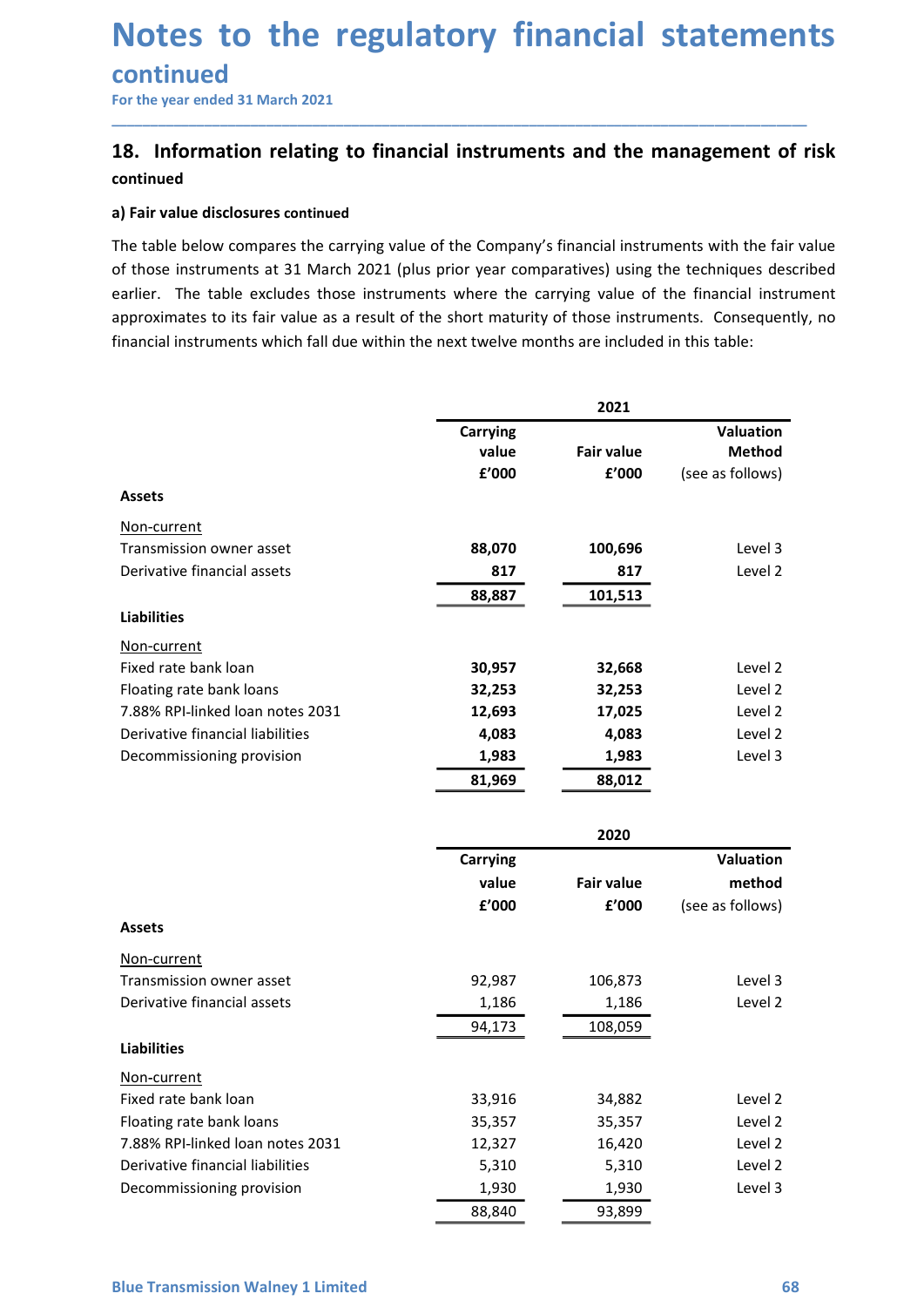### Notes to the regulatory financial statements<br>
continued<br>
For the year ended 31 March 2021<br> **18.** Information relating to financial instruments and the management of risk continued Notes to the regulatory financial statemen<br>
For the year ended 31 March 2021<br>
For the year ended 31 March 2021<br>
18. Information relating to financial instruments and the management of r<br>
continued<br>
a) Fair value disclosure **Notes to the regulatory financial statements**<br>
For the year ended 31 March 2021<br>
18. Information relating to financial instruments and the management of risk<br>
continued<br>
The best evidence of fair value is a quoted price i

### continued

\_\_\_\_\_\_\_\_\_\_\_\_\_\_\_\_\_\_\_\_\_\_\_\_\_\_\_\_\_\_\_\_\_\_\_\_\_\_\_\_\_\_\_\_\_\_\_\_\_\_\_\_\_\_\_\_\_\_\_\_\_\_\_\_\_\_\_\_\_\_\_\_\_\_\_\_\_\_\_\_\_\_\_\_\_\_\_\_\_\_

**Notes to the regulatory financial stame**<br>
For the year ended 31 March 2021<br> **Exercity Exerce** and the manageontinued<br> **a)** Fair value disclosures continued<br>
The best evidence of fair value is a quoted price in an actively **Notes to the regulatory financial statements**<br>
For the year ended 31 March 2021<br> **18.** Information relating to financial instruments and the management of risk<br>
continued<br>
a) Fair value disclosures continued<br>
The best evi **Notes to the regulatory financial statements**<br>
For the year ended 31 March 2021<br> **18.** Information relating to financial instruments and the management of risk<br>
continued<br>
a) Fair value disclosures continued<br>
IThe best ev **Notes to the regulatory financial statements**<br>
For the year ended 31 March 2021<br> **18.** Information relating to financial instruments and the management of risk<br>
continued<br>
a) Fair value disclosures continued<br>
The best evi **Notes to the regulatory financial statements**<br>
For the year ended 31 March 2021<br> **18.** Information relating to financial instruments and the management of risk<br>
continued<br>
a) Fair value disclosures continued<br>
then be is e technique. **Notes to the regulatory financial statements**<br>
For the year ended 31 March 2021<br> **18.** Information relating to financial instruments and the management of risk<br>
continued<br>
The best evidence of fair value is a quoted price **Notes to the regulatory financial statements**<br>
For the year ended 31 March 2021<br> **18.** Information relating to financial instruments and the management of risk<br>
continued<br>
The best evidence of fair value is a quoted price **Notes to the regulatory financial statements**<br>
For the vear ended 31 March 2021<br> **18.** Information relating to financial instruments and the management of risk<br>
continued<br>
a) Fair value disclosures continued<br>
a) Fair valu **NOTES TO THE PEGUIATORY TIMANCIAI STATEMMENTS**<br>
For the year ended 31 March 2021<br> **18.** Information relating to financial instruments and the management of risk<br>
continued<br>
The best evidence of fair value is a quoted pric **EXECT THE CONTITIVE CONTIFY CONTIFY CONTIFY CONTIFY AND ALL THE CONTIFY CONTIFY AND A SUPPRENT THE CONTIFY THE CONTIFY THE CONTIFY THE CONTIFY THE SET CONTIFY THE SET CHROMOTION THE SET CHROMOTION THE SET CHROMOTION THE S** For the year ended 31 March 2021<br> **18. Information relating to financial instruments and the management of risk**<br> **continued**<br> **a) Fair value disclosures continue is a quoted price in an actively traded market; where this 18. Information relating to financial instruments and the management of risk continued**<br>a) Fair value disclosures continued<br>The best evidence of fair value is a quoted price in an actively traded market, where this data i **18. Information relating to financial instruments and the management of risk**<br>ontinued<br>The best evidence of fair value is a quoted price in an actively traded market; where this data is available<br>The best evidence of fair continued<br>all Fair value disclosures continued<br>The best evidence of fair value is a quoted price in an actively traded market; where this data is available<br>then the instrument is classified as having been determined using a) Fair value disclosures continued<br>The best evidence of fair value is a quoted price in an actively traded market; where this data is available<br>The hest evidence of fair value is a quoted price in an actively traded marke The best evidence of fair value is a quoted price in an actively traded market; where this data is available<br>then the instrument is classified as having been determined using a level 1 valuation. In the event that<br>the mark then the instrument is classified as having been determined using a level 1 valuation. In the event that<br>the market for a financial instrument is not active, alternative valuation techniques are used. The<br>Company does not

the market for a financial instrument is not active, alternative valuation techniques are<br>Company does not have any financial instruments where it is eligible to apply a level<br>technique.<br>With the exception of the transmiss Company does not have any financial instruments where it is eligible to apply a level 1 valuation<br>etchnique.<br>
With the exception of the transmission owner asset and decommissioning provision, all of the other fair<br>
values

technique.<br>
With the exception of the transmission owner asset and decommissioning provision, all of the other fair<br>
With the exception of the Company's financial instruments these have been valued using models where<br>
valu With the exception of the transmission owner asset and decommissioning provision, all of the other fair<br>values have been valued using Level 2 valuation techniques as identified in the preceding table which<br>all significant values have been valued using Level 2 valuation techniques as identified in the preceding table which<br>means that in respect of the Company's financial instruments these have been valued using models where<br>all significant i means that in respect of the Company's financial instruments these have been valued using models where<br>all significant inputs are based directly or indirectly on observable market data.<br>
In the case of the transmission own all significant inputs are based directly or indirectly on observable market data.<br>In the case of the transmission owere asset and decommissioning provision, these have been valued using in a valuation technique where sign In the case of the transmission owner asset and decommissioning provision, these have been valued using<br>a valuation technique where significant inputs such as the assumed discount rate are based on<br>unobservable market data a valuation technique where significant inputs such as the assumed discount rate are based on unobservable market data. This means that these financial instruments have been classiried as having theen valued using a level unobservable market data. This means that these financial instruments have been classified as having<br>the valuation categories that have been assigned to the financial instruments in the forgoing table have<br>the valuation ca been valued using a level 3 valuation and have been identified as such in the previous table.<br>The valuation categories that have been assigned to the financial instruments in the forgoin<br>been applied throughout the year (2 The valuation categories that have been assigned to the financial instruments in the<br>been applied throughout the year (2020: applied throughout the year) and t<br>reclassifications or transfers between the various valuation c been applied throughout the year (2020: applied throughout the year) and there have been no<br>reclassifications or transfers during the year).<br>The reclassifications or transfers during the year).<br>
b) Management of risk<br>
The reclassifications or transfers between the various valuation categories during the year (2020: no<br>
b) Management of risk<br>
Difference of risk<br>
The Board has overall responsibility for the Company's risk management framework reclassifications or transfers during the year).<br> **b) Management of risk**<br>
The Board has overall responsibility for the Company's risk management framework. This risk framework<br>
is discussed durther in the Strategic Report **b) Management of risk**<br>The Board has overall responsibility for the Company's risk management framework. The discussed further in the Strategic Report.<br>The Company's activities expose it to a variety of financial risks, w The Board has overall responsibility for the Company's risk management framework. This risk framework<br>
oris discussed further in the Strategic Report.<br>
The Company's activities expose it to a variety of financial risks, wh is discussed further in the Strategic Report.<br>The Company's activities expose it to a variety of financial risks, which arise in the normal course of<br>business: market risk, reedit risk and liquidity risk. The overall risk The Company's activities expose it to a variety of financial risks, which arise in the normal course of business: market risk, credit risk and liquidity risk. The overall risk management programme seeks to minimism ies the financial instruments: transmission owner asset is classified as a contract asset and is carried at morrise the prior and a compacted by the state of the transmission of the Company by using financial instruments, includin minimise the net impact of these risks on the operations of the Company by using financial instruments, including the use of derivative financial instruments – being the RPI swaps and insterers rate swaps described in note including the use of derivative financial instruments – being the RPI swaps and interest rate swaps<br>terribed in note 12 that are appropriate to the circurransness and economic envirronment within which<br>the Company operates described in note 12 that are appropriate to the circumstances and economic environment within which<br>the Company operates. The objectives and policies for holding, or issuing, financial instruments and<br>similar contracts an

similar contracts and the strategies for achieving those objectives that have been followed<br>
Solution the strategies in market prices can be a market price are derived from: currency r<br>
10. Market risk is the risk that the

Solution and the first wise the reading the reading than the comparation will fluctuate Market risk is the risk that the fair value or future cash flows of a financial instrument will fluctuate Market risk is the risk that the Company operates. The objectives and policies for holding, or issuing, financial instruments and<br>similar contracts and the strategies for achieving those objectives that have been followed during the<br>year are explained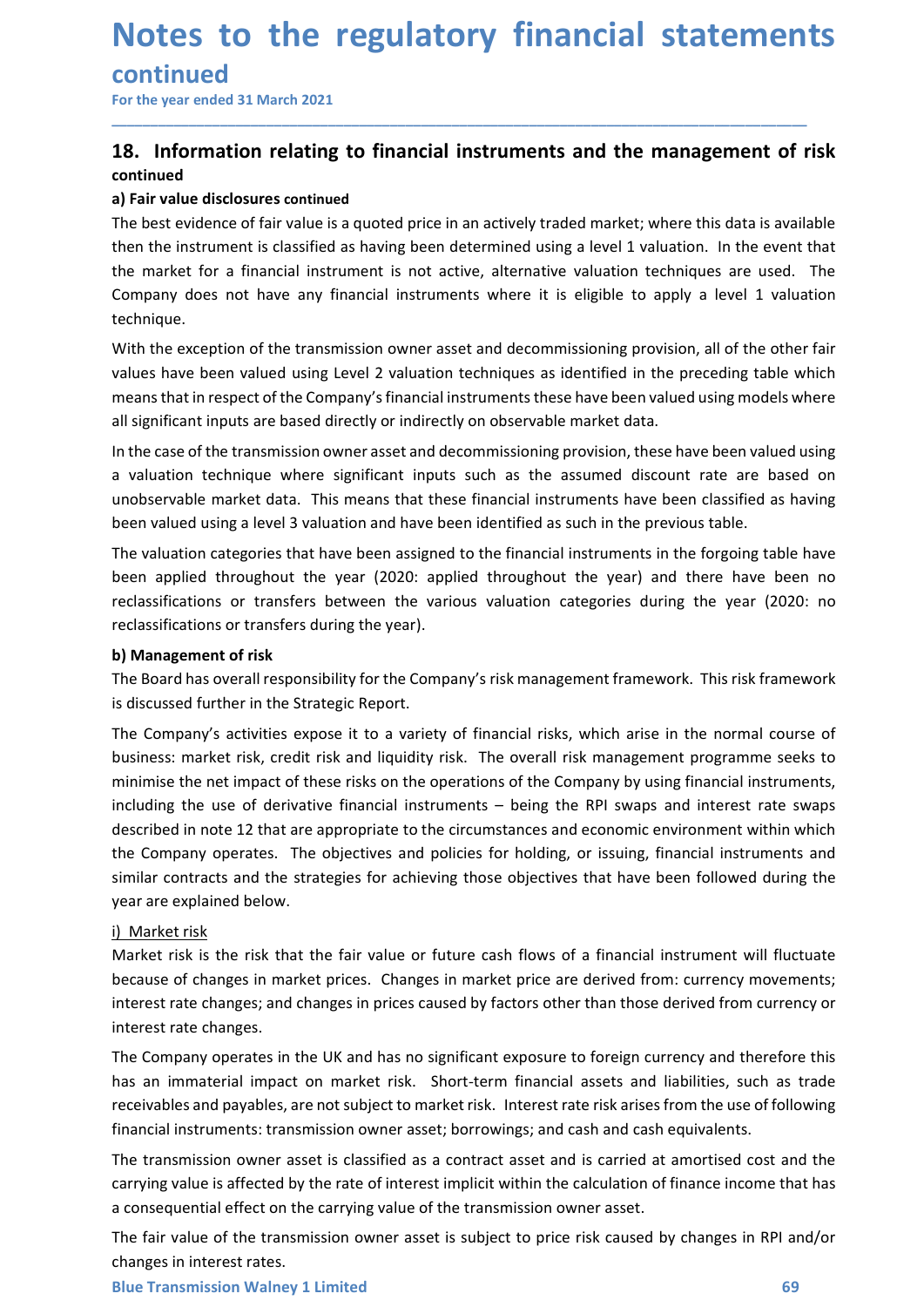# Notes to the regulatory financial statements<br>
continued<br>
For the year ended 31 March 2021<br> **18.** Information relating to financial instruments and the management of risk

### continued

## **Notes to the regulatory financial statement<br>
Continued<br>
For the year ended 31 March 2021<br>
18. Information relating to financial instruments and the management of r<br>
continued<br>
b) Management of risk continued Notes to the regulatory financial statements**<br>
For the year ended 31 March 2021<br>
Ta. Information relating to financial instruments and the management of risk<br>
continued<br>
b) Management of risk continued<br>
i) Market risk con continued

\_\_\_\_\_\_\_\_\_\_\_\_\_\_\_\_\_\_\_\_\_\_\_\_\_\_\_\_\_\_\_\_\_\_\_\_\_\_\_\_\_\_\_\_\_\_\_\_\_\_\_\_\_\_\_\_\_\_\_\_\_\_\_\_\_\_\_\_\_\_\_\_\_\_\_\_\_\_\_\_\_\_\_\_\_\_\_\_\_\_

**Notes to the regulatory financial statem**<br>
For the year ended 31 March 2021<br> **18.** Information relating to financial instruments and the management<br>
ontinued<br>
b) Management of risk continued<br>
i) Market risk continued<br>
Sub **Notes to the regulatory financial st**<br>
continued<br>
For the year ended 31 March 2021<br> **13.** Information relating to financial instruments and the mar<br>
continued<br>
b) Management of risk continued<br>
i) Market risk continued<br>
Su **Notes to the regulatory financial statements**<br>
For the year ended 31 March 2021<br> **18.** Information relating to financial instruments and the management of risk<br>
continued<br>
b) Management of risk continued<br>
Substantially al **Notes to the regulatory financial statements**<br>For the year ended 31 March 2021<br>18. Information relating to financial instruments and the management of risk<br>continued<br>b) Management of risk continued<br>50 Management of risk c **Notes to the regulatory financial statements**<br>
For the year ended 31 March 2021<br> **18.** Information relating to financial instruments and the management of risk<br>
continued<br>
b) Management of risk continued<br>
Substantially al **Notes to the regulatory financial statements**<br>
For the year ended 31 March 2021<br> **18.** Information relating to financial instruments and the management of risk<br>
continued<br>
b) Management of risk continued<br>
contailly all of **Notes to the regulatory financial statements**<br>
For the year ended 31 March 2021<br> **18.** Information relating to financial instruments and the management of risk<br>
continued<br>
b) Management of risk continued<br>
i) Market risk c

**Notes to the regulatory financial statements**<br>
For the year ended 31 March 2021<br> **18.** Information relating to financial instruments and the management of risk<br>
continued<br>
b) Management of risk continued<br>
i) Management of **COLLES LO LIFE FEGUIDENTS INTERNATE SCALEMENTS**<br> **CONTINUED CONTIFICATE:**<br> **18.** Information relating to financial instruments and the management of risk<br>
continued<br>
b) Management of risk continued<br>
continued<br>
continued i **EXECT THE ROT THE ROT THE ROT THE ROT THE ROT THE ROT THE ROT CONDIDENT THE CONDIDENT CONDIDENT CONDIDENT CONDIDENT CONDIDENT THE UNIT CONDIDENT CONDIDENT THE UNIT CONDIDENT THE UNIT CONDIDENT THE UNIT CONDIDENT CONDIDENT** For the year ended 31 March 2021<br> **18. Information relating to financial instruments and the management of risk**<br>
continued<br>
b) Management of risk continued<br>
b) Management of risk continued<br>  $\frac{1}{10}$  Market risk continue **18. Information relating to financial instruments and the management of risk continued**<br>
b) Management of risk continued<br>
Substantially all of the Company's borrowings, net of the impact of interest rate wap arrangements **18. Information relating to financial instruments and the management of risk**<br> **continued**<br> **b)** Management of risk continued<br> **i**) Market risk continued<br>
Substantially all of the Company's borrowings, net of the impact o **Continued**<br> **Charagement of risk continued**<br> **Charagements** (see<br>
Substantially all of the Company's borrowings, net of the impact of interest rate swap arrangements (see<br>
anote 12), have been issued at fixed rates which **b) Management of risk continued**<br>
<u>i) Market risk continued</u><br>
Substantially all of the Company's borrowings, net of the impact of interest rate swap arrangements (see<br>
12), have been issued at fixed rates which exposes th g) Management of risk continued<br>
Substantially all of the Company's borrowings, net of the impact of interest rate swap arrangements (see<br>
note 12), have been issued at fixed rates which exposes the Company to fair value i The cash flows arising from the controlling from the controlling of the company is and a result, the fair value of borrowings, net of the interest rate swap arrangements (see<br>note 12), have been issued at fixed rates which substratully all of the Company's orrowings, net of the impact of interest rate swap arrangements (see<br>10.0.1 have been issued at fixed rates which exposes the Company to fair value interest rate risk and<br>as a result, the note 12), have been issued at hixed rates which exposes the Company to tair value interest rate risk and<br>as a result, the fair value of borrowings (net of the interest rate swap arrangements) fluctuate with<br>changes in inte ntes, in respect of those borrowings, do not impact the income statement or balance sheet.<br>The interest rate swaps used to hedge the Company's variable rate borrowings (see note 12) are<br>considered highly effective hedges o The interest rate swaps used to hedge the Company's variable rate borrowings (see note 12) are considered highly effective hedges of those borrowings and are carried at fair value in the balance sheet.<br>For the reasons outl The interest rate swaps used to heage the Company's variable rate borrowings (see note 12) are<br>considered highly effective hedges of those borrowings and are carried at fair value in the balance sheet.<br>For the reasons outl For the reasons outlined earlier, the Company is exposed to fair value interest rate<br>of the reasons outlined earlier, the Company is exposed to fair value interest rate<br>of the Directors, these arrangements have reduced cas

Report - Hedging Arrangements". net fixed interest hedged position that has been achieved by the use of these derivatives. In the opinion<br>of the Directors, these arrangements have reduced cash flow interest rate risk and further details of these<br>arrangem

contractual obligations.<br>Credit risk primarily arises from the Company's normal commercial operations that actually, or<br>potentially, arises from the Company's exposure to: a) NGESO in respect of invoices submitted by the<br>C of the Directors, these arrangements have reduced cash flow interest rate risk and furt<br>arrangements are outlined in note 12 and in the "Strategic Report – Hedging Arrange<br>Cash and cash equivalents all attract interest at an angerinens are outinee in mote 12 and in the Strategic Report – neugring An angerinents<br>Creash and cash equivalents all attract interest at variable rates and therefore are subject to cash flow<br>interest rate risk as cas Cash and cash equivalents all attract interest at variable rates and therefore are subject to cash flow<br>interest rate risk as cash flows arising from thes sources will fluctuate with changes in interest<br>interest rate is ka interest rate risk as cash flows arising from these sources will fluctuate with changes in interest rates.<br>However, the interest cash flows arising from these sources are insignificant to the Company's activities.<br>The cash However, the interest cash flows arising from these sources are insignificant to the Company's activities.<br>The cash flows arising from the transmission owner asset fluctuate with positive changes in RPI. The<br>Company has en The cash flows arising from the transmission owner asset fluctuate with positive changes in RPI. The<br>Company has entered into a series of RPI swaps to significantly reduce this cash flow risk. Further details<br>and an explan Company has entered into a series of RPI swaps to significantly reduce this cash flow risk. Further details<br>and an explanation of the rationale for entering into these arrangements are explained in the "Strategic<br>Report – and an explanation of the rationale for entering into these arrangements are explained in the "Strategic Report – Hedging Arrangements".<br>
For the reasons outlined in the "Strategic Report", the Directors have designated th Report – Hedging Arrangements".<br>
For the reasons outlined in the "Strategic Report", the Directors have designated the RPI swaps as cash<br>
flow hedging derivatives and these are carried at fair value in the balance sheet. T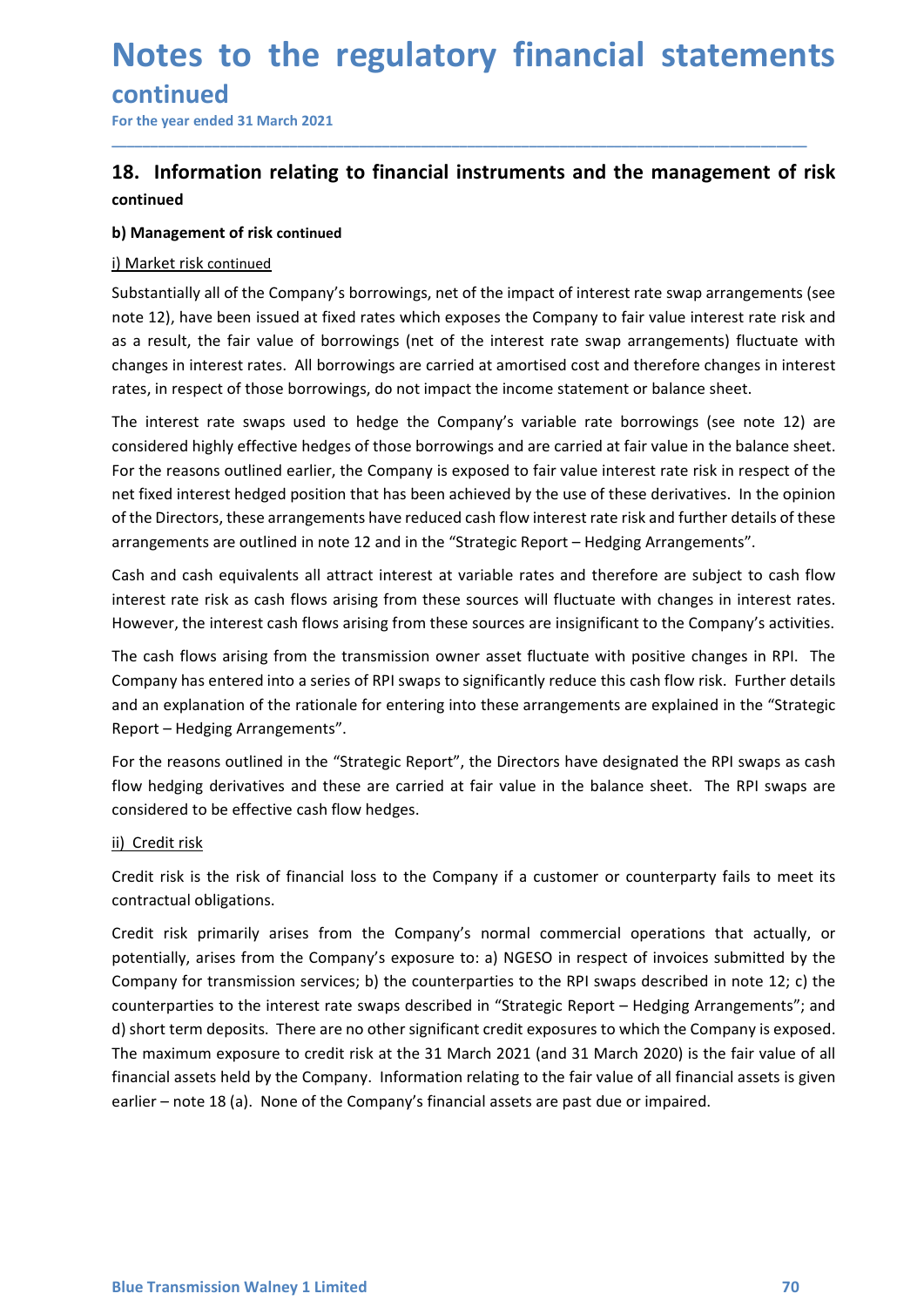# Notes to the regulatory financial statements<br>
continued<br>
For the year ended 31 March 2021<br> **18.** Information relating to financial instruments and the management of risk

### continued

## **Notes to the regulatory financial statemen**<br>
For the year ended 31 March 2021<br>
For the year ended 31 March 2021<br> **18.** Information relating to financial instruments and the management of r<br>
continued<br>
b) Management of ris **Notes to the regulatory financial statements**<br>
For the year ended 31 March 2021<br>
18. Information relating to financial instruments and the management of risk<br>
continued<br>
b) Management of risk continued<br>
ii) Credit risk co continued

\_\_\_\_\_\_\_\_\_\_\_\_\_\_\_\_\_\_\_\_\_\_\_\_\_\_\_\_\_\_\_\_\_\_\_\_\_\_\_\_\_\_\_\_\_\_\_\_\_\_\_\_\_\_\_\_\_\_\_\_\_\_\_\_\_\_\_\_\_\_\_\_\_\_\_\_\_\_\_\_\_\_\_\_\_\_\_\_\_\_

**Notes to the regulatory financial staten<br>
For the year ended 31 March 2021**<br> **18.** Information relating to financial instruments and the management<br>
ob Management of risk continued<br>
i) Credit risk continued<br>
ii) Credit ri **Notes to the regulatory financial st**<br>
For the year ended 31 March 2021<br> **18.** Information relating to financial instruments and the mar<br>
continued<br>
b) Management of risk continued<br>
ii) Credit risk continued<br>
ii) Credit r **Notes to the regulatory financial statements**<br>
For the year ended 31 March 2021<br> **18.** Information relating to financial instruments and the management of risk<br>
continued<br>
b) Management of risk continued<br>
ii) Credit risk **Notes to the regulatory financial statements**<br>
For the year ended 31 March 2021<br> **18.** Information relating to financial instruments and the management of risk<br>
b) Management of risk continued<br>
b) Management of risk conti **Notes to the regulatory financial statements**<br>
For the year ended 31 March 2021<br>
18. Information relating to financial instruments and the management of risk<br>
continued<br>
ii) Credit risk continued<br>
ii) Credit risk continue **Notes to the regulatory financial statements**<br>
For the year ended 31 March 2021<br>
The The year ended 31 March 2021<br> **18.** Information relating to financial instruments and the management of risk<br>
b) Management of risk cont **Notes to the regulatory financial statements**<br>
For the year ended 31 March 2021<br> **18.** Information relating to financial instruments and the management of risk<br>
continued<br>
b) Management of risk continued<br>
ii) Credit risk **Notes to the regulatory financial statements**<br>
For the year ended 31 March 2021<br> **18.** Information relating to financial instruments and the management of risk<br>
continued<br>
b) Management of risk continued<br>
ii) Credit risk **Notes to the regulatory financial statements**<br> **Even the year ended 31 March 2021**<br> **Exertimed**<br> **Exertime of risk continued**<br> **Conditional instruments and the management of risk**<br> **Conditional insolvence of an NGESO** ope **INDLES LO LITE FEGUIE INTY IIMENTENTS**<br> **CONTINUES CONTINUES**<br> **18.** Information relating to financial instruments and the management of risk<br>
continued<br> **ii)** Credit risk continued<br> **ii)** Credit risk continued<br> **ii)** Cre **Continued**<br>
For the year ended 31 March 2021<br> **18.** Information relating to financial instruments and the management of risk<br>
continued<br>
i) Credir risk continued<br>
ii) Credir risk continued<br>
NGESO operates a low risk regul For the year ended 31 March 2021<br> **18. Information relating to financial instruments and the management of risk**<br>
continued<br>
b) Management of risk continued<br>
ii) Credit risk continued<br>
ii) Credit risk continued<br>
ii) Credit **18. Information relating to financial instruments and the management of risk continued**<br>
b) Management of risk continued<br>
ii) Credit risk continued<br>
iii) Credit risk continued<br>
iii) Credit risk continued<br>
operate results **18. Information relating to financial instruments and the management of risk<br>
continued<br>
b) Management of risk continued<br>
ii) Credit risk continued<br>
ii) Credit risk continued<br>
ii) Credit risk continued<br>
ii) Credit risk co b) Management of risk continued**<br> **b)** Credit risk continued<br>
ii) Credit risk continued<br>
MGESO operates a low risk regulated business within the UK and the regulatory regime is managed by<br>
operate results in a highly pred **ii) Credit risk continued**<br>in Credit risk continued<br>in Credit risk consinued<br>in CRSSO operates a low risk regulated business within the UK and the regulatory regime is managed by<br>the Authority and is considered by the Dir <u>ii) Credit risk continued</u><br>NGESO operates a low visk regulated business within the UK and the regulatory regime under which it<br>Noes poerates a low visk regulated business within the UK and the regulatory regime is managed NGESO operates a low risk regulated business within the UK and the regulatory regime under which it<br>operate results in a highly predictable and stable, revenue stream. The regulatory regime is managed by<br>the Authority and operate results in a highly predictable and stable, revenue stream. The regulator<br>the Authority and is considered by the Directors to have a well-defined regulate<br>classified as a predictable and a supportive regime by the

the Authority and is considered by the Directors to have a well-defined regulatory framework which is<br>cassified as a predictable and a supportive regime by the major rating agencies. NGESO is subject to a<br>regulatory financ classified as a predictable and a supportive regime by the major rating agencies. NGESO is subject to a<br>regulatory financial 'ring fence' that restricts its ability to undertake transactions with other National Grid<br>subsid regulatory financial 'ring fence' that restricts its ability to undertake transactions with other National Grid<br>substidiares, which includes the paying of dividends, leading or the levying of charges.<br>Even in the very unli subsidiaries, which includes the paying of dividends, lending or the levying of charges.<br>Even in the very unlikely icrustratione of an NGESO insolvency, it is probable that any amounts<br>coutstanding would still be recovered Even in the very unlikely circumstance of an NGESO insolvency, it is probable that any amounts<br>coutstanding would still be recovered. This arises because NGESO is one of the protected energy<br>companies' under the terms of t outstanding would still be recovered. This arises because NGESO is one of the 'protected en<br>companies' under the terms of the Energy Act 2004, which allows the Secretary of State to apply fo<br>energy administration order whi companies' under the terms of the Energy Act 2004, which allows the Secretary of State to apply for an<br>energy administration order which would give priority to the rescue NGESO, the Directors consider that<br>those risks are energy administration order which would give priority to the rescue NGESO as a going concern.<br>Having considered the credit risks arising in respect of the exposure to NGESO, the Directors consi<br>those risks are extremely lo

As a result of: the regulatory environment under which the Company operates; the credit worthiness of the Company's principal customer (NGESO); and the RPI swaps that have been put in place, the cash inflows generated by t Having considered the credit risks arising in respect of the exposure to NGESO, the Directors consider that<br>those risks are extremely low, given the evidence available to them.<br>In respect of the counterparties to the cash those risks are extremely low, given the evidence available to them.<br>In respect of the counterparties to the cash flow derivative hedges (RPI and interest rate swaps) these<br>arrangements have been entered into with banks of In respect of the counterparties to the cash flow derivative hedges (RPI and interest rate swaps) these<br>artributable to these ne entered into with banks of good standing. At 31 March 2021, the fair values<br>artributable to t arrangements have been entered into with banks of good standing. At 31 March 2021, the fair values<br>attrolutible to these positions were liabilities amounting to £4,083k (2020: £5,310k) and assets<br>amounting to £817k (2020:£ attributable to these positions were liabilities amounting to £4,083k (2020: £5,310k) and assets<br>amounting to £817k (2020: £1,186k). The risk of default in relation to the asset positions is considered to<br>be very low.<br>Cash amounting to £817k (2020: £1,186k). The risk of default in relation to the asset positions is considered to<br>be very low.<br>Cash and cash equivalents comprise cash in hand and deposits which are readily convertible to cash. I be very low.<br>Cash and cash equivalents comprise cash in hand and deposits which are readily convertible to cash. It is<br>the Company's policy and a requirement under the Company's lending agreements, that such<br>threestments c Cash and cash equivalents comprise cash in hand and deposits which are readily convertible to cash. It is the Company's policy and a requirement under the Company's lending agreements, that such investments can only be pla the Company's policy and a requirement under the Company's lending agreements, that such<br>investments can only be placed with banks and other financial institutions with a short-term senior debt<br>rating of at least A-1 or be surestments can only be placed with banks and other financial institutions with a short-term senior debt<br>rating of at least A-1 or better issued by Standard & Poor's, or P-1 or better issued by Moody's. All of<br>these deposi (2020: £940k).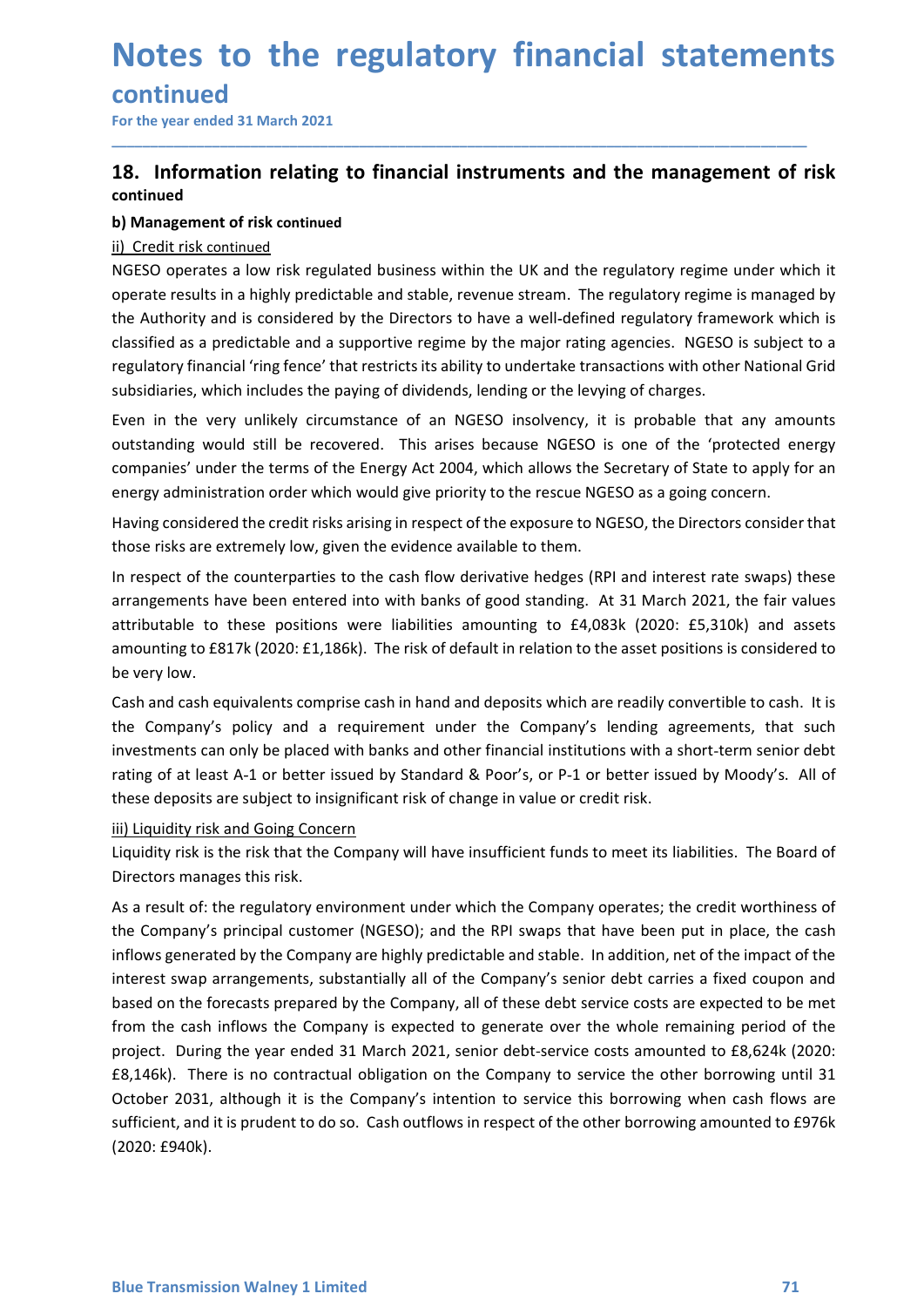# continued

# **Notes to the regulatory financial statemen**<br>
For the year ended 31 March 2021<br>
For the year ended 31 March 2021<br> **18.** Information relating to financial instruments and the management of r<br>
continued<br>
b) Management of ris **Notes to the regulatory financial statements**<br>
For the year ended 31 March 2021<br>
The year ended 31 March 2021<br> **18.** Information relating to financial instruments and the management of risk<br>
continued<br>
(ii) Liguidity risk continued

\_\_\_\_\_\_\_\_\_\_\_\_\_\_\_\_\_\_\_\_\_\_\_\_\_\_\_\_\_\_\_\_\_\_\_\_\_\_\_\_\_\_\_\_\_\_\_\_\_\_\_\_\_\_\_\_\_\_\_\_\_\_\_\_\_\_\_\_\_\_\_\_\_\_\_\_\_\_\_\_\_\_\_\_\_\_\_\_\_\_

**Notes to the regulatory financial staten<br>
For the year ended 31 March 2021**<br> **Example 131 Management of risk continued**<br> **b) Management of risk continued**<br> **b) Management of risk continued**<br> **ln accordance with the condit Notes to the regulatory financial statemen**<br>
For the year ended 31 March 2021<br> **Eor** the year ended 31 March 2021<br> **18.** Information relating to financial instruments and the management of i<br>
continued<br>
b) Management of r **Notes to the regulatory financial statements**<br>
For the year ended 31 March 2021<br> **18.** Information relating to financial instruments and the management of risk<br>
continued<br>
b) Management of risk continued<br>
iii) Liquidity r **Notes to the regulatory financial statements**<br>For the year ended 31 March 2021<br>18. Information relating to financial instruments and the management of risk<br>continued<br>b) Management of risk continued<br>iii) Liquidity risk and Notes to the regulatory financial statements<br>
For the year ended 31 March 2021<br>
18. Information relating to financial instruments and the management of risk<br>
continued<br>
iii) Lituidity risk and Going Concern continued<br>
iii) **Notes to the regulatory financial statements**<br>For the year ended 31 March 2021<br>The mevariented as a March 2021<br>**18.** Information relating to financial instruments and the management of risk<br>b) Management of risk continued **Notes to the regulatory financial statements**<br>
For the year ended 31 March 2021<br> **18.** Information relating to financial instruments and the management of risk<br>
continued<br>
bly Management of risk continued<br>
iii) Liquidity **Notes to the regulatory financial statements**<br>
For the year ended 31 March 2021<br>
18. Information relating to financial instruments and the management of risk<br>
continued<br>
b) Management of risk continued<br>
iii) Liquidity ris **Notes to the regulatory financial statements**<br>
For the year ended 31 March 2021<br> **18.** Information relating to financial instruments and the management of risk<br>
continued<br>
bi) Management of risk continued<br>
iii) <u>Uquidity </u> **INOTES TO THE FEGUIDITY TINDINGIT STATEMENT:**<br>
For the year ended 31 March 2021<br> **13.** Information relating to financial instruments and the management of risc<br> **113.** Information relating to financial instruments and the Where these conditions are met or exceeded then the use of any net cash generated in excess of the For the year ended 31 March 2021<br> **18. Information relating to financial instruments and the management of risk**<br>
continued<br>
b) Management of risk continued<br>
iii) Liquidity risk and Going Concern continued<br>
iiii) Liquidity **18. Information relating to financial instruments and the management of risk continued**<br>
b) Management of risk continued<br>
iii) Liquidity risk and Going Concern continued<br>
iii) Liquidity risk and Going Concern continued<br>
f **18. Information relating to financial instruments and the management of risk**<br>
continued<br>
bi Management of risk continued<br>
iii) <u>Uquidity risk and Going Concern continued</u><br>
iii) <u>Uquidity risk and Going Concern continued</u> continued<br>
ii) Management of risk continued<br>
iii) Liquidity risk and Going Concern continued<br>
iii) Liquidity risk and Going Concern continued<br>
in accordance with the conditions of the various lending agreements, the Compan **b) Management of risk continued**<br> **iii) Liquidity risk and Going Concern continued**<br>
In accordance with the conditions of the various lending agreements, the Company is required to transfer<br>
francs to certain specified ba iii) Liquidity risk and Going Concern continued<br>In accordance with the conditions of the various lending agreements, the Company is required to transfer<br>In constants to certain specified bank accounts and/or hold certain a In accordance with the conditions of the various lending agreements, the Company is required to transfer<br>Accests to these bank accounts and/or hold certain amounts on deposit for specified purposes.<br>Access to these bank ac funds to certain specified bank accounts and/or hold certain amounts on deposit for specified purposes.<br>Access to these bank accounts by the Company is subject to the agreement of the lenders and in<br>particular, access to a Access to these bank accounts by the Company is subject to the agreement of the lenders and in<br>particular, access to amounts held on deposit held for specified purposes in estricted under the lending<br>agreements. Such speci particular, access to amounts held on deposit held for specified purposes is restricted under the lending<br>agreements. Such specific purposes include the holding of sufficient funds in restrictive bank accounts to<br>meet seni

agreements. Such specific purposes include the holding of sufficient funds in restrictive bank accounts to<br>meet senior deb servicing requirements for a period of 3 months in the future. The Company's use of<br>these funds is meet senior debt servicing requirements for a period of 3 months in the future. The Company's use of<br>these funds is restricted either to the specific purpose contemplated by the lending agreements, or until<br>certain conditi these funds is restricted either to the specific purpose contemplated by the lending agreements, or until<br>externic conditions are met or exceeded.<br>
Where these conditions are met or exceeded then the use of any net cash ge certain conditions are met or exceeded.<br>Where these conditions are met or exceeded then the use of any net cash generated in excess of the<br>Whiere these conditions are met or exceeded then the use of any net cash generated

foreseeable future. The Company has exceeded its targets in relation to the obligations that it has to send of holders and the forecasts continue to support that these will continue to be exceeded. In addition, further liq Where these conditions are met or exceeded then the use of any net cash generated in excess of the<br>minimum necessary to meet the restrictive conditions is unfertered.<br>
At 31 March 2021, cash and cash equivalents included £ minimum necessary to meet the restrictive conditions is unfettered.<br>At 31 Morch 2021, cash and cash equivalents included £8,664k (2020: £8,394k) that are held for specific<br>At 31 Morch 2021, cash and cash equivalents includ At 31 March 2021, cash and cash equivalents included £8,664k (2020: £8,394k) that are held for specific<br>purposes in the manner described earlier and additional amounts of cash and cash deposits amounting<br>to £1,385k (2020: purposes in the manner described earlier and additional amounts of cash and cash deposits amounting<br>to f 1,385k (2020: E.1,583k) the disburement of which requires the consent of the Company's lenders but<br>are available for to £1,385k (2020: £1,583k) the disbursement of which requires the consent of the Company's lenders but<br>are available for general corporate purposes.<br>The Company prepares both short-term and long-term cash flow forecasts on are available for general corporate purposes.<br>The Company prepares both short-term and long-term cash flow forecasts on a regular basis to assess<br>the liquidity requirements of the Company. These forecasts also include a co The Company prepares both short-term and long-term cash flow forecasts on a regular basis to assess<br>the liquidity requirements of the Company. These forecasts also include a consideration of the lending<br>requirements includ the liquidity requirements of the Company. These forecasts also include a consideration of the lending<br>requirements including the need to transfer funds to certain bank accounts that are restricted as to their<br>use. It is t requirements including the need to transfer funds to certain bank accounts that are restricted as to their<br>use. It is the Company's policy to ensure, as far as possible, that it will have sufficient liquidity to meet its<br>l use. It is the Company's policy to ensure, as far as possible, that it will have sufficient liquidity to meet its<br>ilabilities when due without incurring unacceptable losses or risking damage to the Company's reputation.<br>In liabilities when due without incurring unacceptable losses or risking damage to the Company's reputation.<br>In addition to the existing borrowings of the Company, the Company has a committed secured credit<br>facility with a co In addition to the existing borrowings of the Company, the Company has a committed secured credit<br>
fiacity with a consortium of banks amounting to £3,000k at 31 March 2021 (2020: £3,000k) that expires<br>
in 2030. This facili facility with a consortium of banks amounting to £3,000k at 31 March 2021 (2020: £3,000k) that expires<br>in 2030. This facility was undrawn at 31 March 2021 (2020: undrawn) and is available to the Company<br>under certain condi in 2030. This facility was undrawn at 31 March 2021 (2020: undrawn) and is available to the Company under certain conditions laid down within the Company's lending agreements.<br>During the year, the Company has continued to under certain conditions laid down within the Company's lending agreements.<br>During the year, the Company has continued to meet its contractual obligations as they have fallen during the based on the forecasts prepared the During the year, the Company has continued to meet its contractual obligations as they have fallen due<br>and based on the forecasts prepared the Directors expect that the Company will continue to do so for the<br>foreseeable fu and based on the forecasts prepared the Directors expect that the Company will continue to do so for the foreseeable future. The Company has exceeded its targets in relation to the obligations that it has to senior debt ho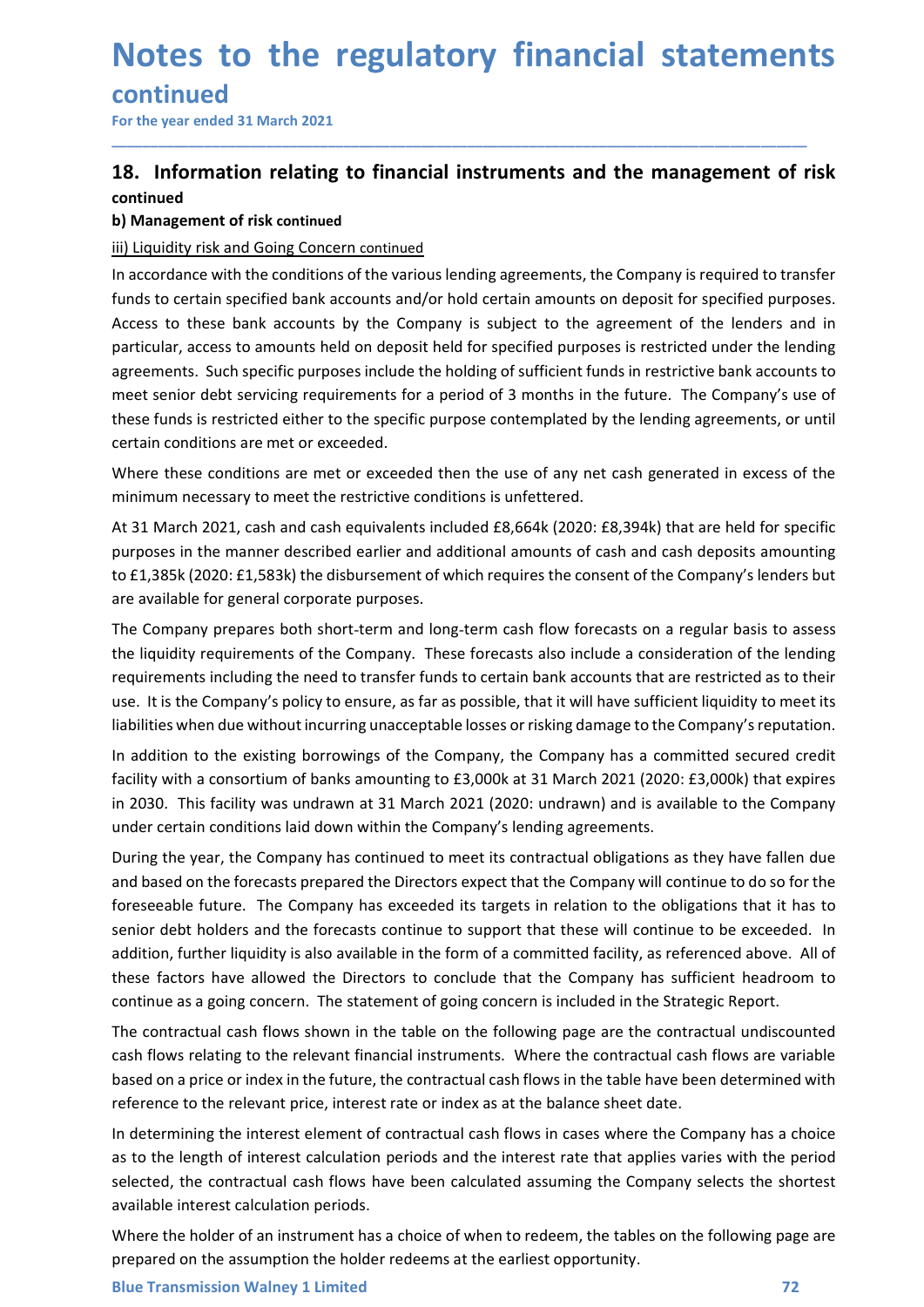# continued

# **Notes to the regulatory financial statement<br>
For the year ended 31 March 2021**<br> **18.** Information relating to financial instruments and the management of r<br>
continued<br>
b) Management of risk continued **Notes to the regulatory financial statements**<br>
For the year ended 31 March 2021<br>
18. Information relating to financial instruments and the management of risk<br>
continued<br>
b) Management of risk continued<br>
iii) Liquidity ris continued

**Change 15 The State State Continued**<br> **Changement of risk continued**<br> **Changement of risk continued**<br> **Changement of risk continued**<br> **Changement of risk continued**<br> **Changement of risk continued**<br> **Changement of risk con CORPORT COMMON CONCERT CONCERT CONCERT CONCERT CONCERT CONCERT CONCERT CONCERT CONCERT CONCERT CONCERT CONCERT<br>
Information relating to financial instruments and the management of risk<br>
inued<br>
b) Management of risk contin Notes to the regulatory financial statements**<br>
For the year ended 31 March 2021<br> **18.** Information relating to financial instruments and the management of risk<br>
continued<br>
b) Management of risk continued<br>
iii) Liquidity r **Notes to the regulatory financial statements**<br>
For the year ended 31 March 2021<br>
18. Information relating to financial instruments and the management of risk<br>
continued<br>
b) Management of risk continued<br>
iii) Liquidity ris

| For the year ended 31 March 2021                                                                                                                                                                                                                                                                        |                     |                  |                |                    |                   |
|---------------------------------------------------------------------------------------------------------------------------------------------------------------------------------------------------------------------------------------------------------------------------------------------------------|---------------------|------------------|----------------|--------------------|-------------------|
| 18. Information relating to financial instruments and the management of risk                                                                                                                                                                                                                            |                     |                  |                |                    |                   |
| continued                                                                                                                                                                                                                                                                                               |                     |                  |                |                    |                   |
| <b>Management of risk continued</b><br>b)                                                                                                                                                                                                                                                               |                     |                  |                |                    |                   |
| <b>Liquidity risk and Going Concern continued</b><br>iii)                                                                                                                                                                                                                                               |                     |                  |                |                    |                   |
|                                                                                                                                                                                                                                                                                                         |                     |                  |                |                    |                   |
| The numbers in the following tables have been included in the Company's cash flow forecasts for the<br>purposes of considering Liquidity Risk as noted earlier. The following tables show the undiscounted<br>contractual maturities of financial assets and financial liabilities, including interest. |                     |                  |                |                    |                   |
|                                                                                                                                                                                                                                                                                                         | 2021                | 2021             | 2021           | 2021               | 2021              |
|                                                                                                                                                                                                                                                                                                         | Contractual         | 0-1              | $1-2$          | $2-5$              | >5 years          |
| <b>Liquidity risk</b>                                                                                                                                                                                                                                                                                   | cash flows          | years            | years          | years              |                   |
|                                                                                                                                                                                                                                                                                                         | £'000               | £'000            | £'000          | £'000              | £'000             |
| <b>Non-derivative financial assets</b>                                                                                                                                                                                                                                                                  |                     |                  |                |                    |                   |
| Transmission owner asset                                                                                                                                                                                                                                                                                | 191,923             | 15,622           | 15,823         | 50,389             | 110,089           |
| Cash and cash equivalents                                                                                                                                                                                                                                                                               | 10,049<br>201,972   | 10,049<br>25,671 | 15,823         | 50,389             | 110,089           |
| Non-derivative financial liabilities                                                                                                                                                                                                                                                                    |                     |                  |                |                    |                   |
| Borrowings <sup>+</sup>                                                                                                                                                                                                                                                                                 | (84,065)            | (7, 956)         | (8, 774)       | (25,029)           | (42, 306)         |
| Trade and other non-interest                                                                                                                                                                                                                                                                            |                     |                  |                |                    |                   |
| bearing liabilities                                                                                                                                                                                                                                                                                     | (947)               | (947)            |                |                    |                   |
| Decommissioning provision                                                                                                                                                                                                                                                                               | (2, 775)            |                  |                |                    | (2, 775)          |
|                                                                                                                                                                                                                                                                                                         | (87, 787)           | (8,903)          | (8, 774)       | (25, 029)          | (45,081)          |
| <b>Derivative financial instruments</b>                                                                                                                                                                                                                                                                 |                     |                  |                |                    |                   |
| RPI and interest rate swaps<br>Net total                                                                                                                                                                                                                                                                | (4,511)<br>109,675  | (348)<br>16,421  | (373)<br>6,676 | (1, 286)<br>24,074 | (2,504)<br>62,504 |
|                                                                                                                                                                                                                                                                                                         |                     |                  |                |                    |                   |
|                                                                                                                                                                                                                                                                                                         | 2020                | 2020             | 2020           | 2020               | 2020              |
|                                                                                                                                                                                                                                                                                                         | Contractual         | $0-1$            | $1-2$          | $2-5$              | >5 years          |
| <b>Liquidity risk</b>                                                                                                                                                                                                                                                                                   | cash flows<br>£'000 | years<br>£'000   | years<br>£'000 | years              | £'000             |
| Non-derivative financial assets                                                                                                                                                                                                                                                                         |                     |                  |                | £'000              |                   |
| Transmission owner asset                                                                                                                                                                                                                                                                                | 207,974             | 15,227           | 15,430         | 49,136             | 128,181           |
| Cash and cash equivalents                                                                                                                                                                                                                                                                               | 9,977               | 9,977            |                |                    |                   |
|                                                                                                                                                                                                                                                                                                         | 217,951             | 25,204           | 15,430         | 49,136             | 128,181           |
| Non-derivative financial liabilities                                                                                                                                                                                                                                                                    |                     |                  |                |                    |                   |
| Borrowings <sup>+</sup>                                                                                                                                                                                                                                                                                 | (92, 824)           | (7, 821)         | (8,893)        | (24, 730)          | (51, 380)         |
| Trade and other non-interest                                                                                                                                                                                                                                                                            |                     |                  |                |                    |                   |
| bearing liabilities                                                                                                                                                                                                                                                                                     | (930)               | (930)            |                |                    |                   |
| Decommissioning provision                                                                                                                                                                                                                                                                               | (3, 129)            |                  |                |                    | (3, 129)          |
| <b>Derivative financial instruments</b>                                                                                                                                                                                                                                                                 | (96, 883)           | (8, 751)         | (8,893)        | (24, 730)          | (54, 509)         |
| RPI and interest rate swaps                                                                                                                                                                                                                                                                             | (6, 108)            | (410)            | (440)          | (1, 516)           | (3, 742)          |
| Net total                                                                                                                                                                                                                                                                                               | 114,960             | 16,043           | 6,097          | 22,890             | 69,930            |
|                                                                                                                                                                                                                                                                                                         |                     |                  |                |                    |                   |
| Including interest payments.                                                                                                                                                                                                                                                                            |                     |                  |                |                    |                   |
|                                                                                                                                                                                                                                                                                                         |                     |                  |                |                    |                   |
|                                                                                                                                                                                                                                                                                                         |                     |                  |                |                    |                   |
|                                                                                                                                                                                                                                                                                                         |                     |                  |                |                    |                   |
|                                                                                                                                                                                                                                                                                                         |                     |                  |                |                    |                   |
| <b>Blue Transmission Walney 1 Limited</b>                                                                                                                                                                                                                                                               |                     |                  |                |                    | 73                |
|                                                                                                                                                                                                                                                                                                         |                     |                  |                |                    |                   |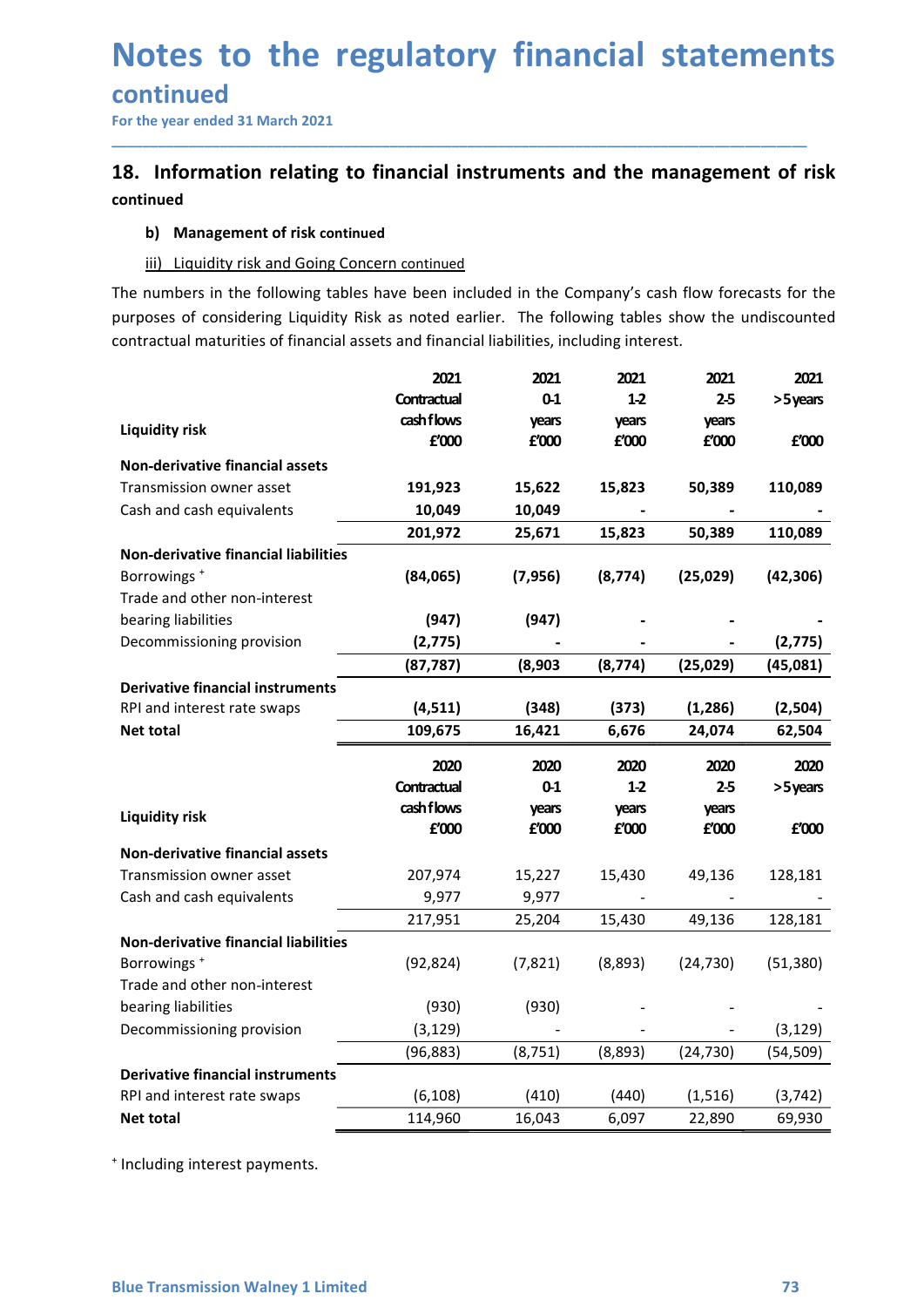# continued

# **Notes to the regulatory financial statemen**<br>
For the year ended 31 March 2021<br> **Tor the year ended 31 March 2021**<br> **18.** Information relating to financial instruments and the management of r<br>
continued<br>
b) Management of r **Notes to the regulatory financial statements**<br>
For the year ended 31 March 2021<br> **18.** Information relating to financial instruments and the management of risk<br>
continued<br>
b) Management of risk continued<br>
<u>iv) Sensitiviti</u> continued

\_\_\_\_\_\_\_\_\_\_\_\_\_\_\_\_\_\_\_\_\_\_\_\_\_\_\_\_\_\_\_\_\_\_\_\_\_\_\_\_\_\_\_\_\_\_\_\_\_\_\_\_\_\_\_\_\_\_\_\_\_\_\_\_\_\_\_\_\_\_\_\_\_\_\_\_\_\_\_\_\_\_\_\_\_\_\_\_\_\_

**b) Season Community:**<br> **b)** Management of risk continued<br> **b)** Management of risk continued<br>
b) Management of risk continued<br>
b) Management of risk continued<br>
iv) Sensitivities<br>
ges in interest rates and/or RPI affect the **Solution 19 and Solution 19 and Solution 19 and Solution 19 and Solution 19 and Solution 19 and Solution 19 and Solution 19 and Solution 19 and Solution 19 and Solution 19 and Solution 19 and Solution 19 and Solution 19 a Notes to the regulatory financial statements**<br>
For the year ended 31 March 2021<br> **18.** Information relating to financial instruments and the management of risk<br>
continued<br>
b) Management of risk continued<br>
in interest rate **Notes to the regulatory financial statements**<br>
For the year ended 31 March 2021<br> **18.** Information relating to financial instruments and the management of risk<br>
continued<br>
b) Management of risk continued<br>
b) Sensitivities **Notes to the regulatory financial statements**<br>
For the year ended 31 March 2021<br> **18.** Information relating to financial instruments and the management of risk<br>
continued<br>
b) Management of risk continued<br>
in Nextandalone **Notes to the regulatory financial statements**<br>
For the year ended 31 March 2021<br> **18.** Information relating to financial instruments and the management of risk<br>
continued<br>
b) Management of risk continued<br>
b) Sensitivities **Notes to the regulatory financial statements**<br>
For the year ended 31 March 2021<br> **18.** Information relating to financial instruments and the management of risk<br>
continued<br>
b) Management of risk continued<br>
in the balance s **Notes to the regulatory financial statements**<br>
For the year ended 31 March 2021<br> **18.** Information relating to financial instruments and the management of risk<br>
continue<br>
b) Management of risk continued<br>
b) Management of **Notes to the regulatory financial statements**<br> **Early and RPI systems** and the management of risk<br> **18.** Information relating to financial instruments and the management of risk<br>
to minude<br>
b) Management of risk continued **COLUTE THE POSITE CONTROLL CONTROLL AS CONTROLL CONTINUES**<br> **Solution Expansion of the position of the positions of the position of the management of risk continued**<br> **IS.** Information relating to financial instruments an **CONTLINUMENT EXECT THE CONTRIMENT CONTRIMENT IS A SURFARE THE CONTRIMENT IS A SURFARENT CONTRIMENT CONTRIMENT IS A SURFARENT CONTRIMENT CONTRIMENT CONTRIMENT CONTRIMENT CONTRIMENT CONTRIMENT CONTRIMENT IS CONTRIMENT INTO** For the year ended 31 March 2021<br> **18. Information relating to financial instruments and the management of risk continued**<br>
b) Management of risk continued<br>
b) Management of risk continued<br>
b) Management of risk continued<br> **18. Information relating to financial instruments and the management of risk continued<br>
b) Management of risk continued<br>
in the balance show and/or RPI affect the carrying value of those financial instruments that are<br>
r 18. Information relating to financial instruments and the management of risk continued<br>
b) Management of risk continued<br>
in Vestivities<br>
Changes in interest rates and/or RPI affect the carrying value of those financial i** statement of the data methanics are of the carrying value of those financial instruments that are changes in interest rates and/or RPI affect the carrying value of those financial instruments that are changes in interest r **b) Management of risk continued**<br>
in <u>Sensitivities</u><br>
Changes in interest rates and/or RPI affect the carrying value of those financial instruments that are<br>
crecorded in the balance sheet at fair value. The only financ or<br>
in Somistivities<br>
Changes in interest rates and/or RPI affect the carrying value of those financial instruments that are<br>
recorded in the balance sheet at fair value. The only financial instruments that are carried in Changes in interest rates and/or RPI affect the carrying value of those financial instruments that are recorded in the balance sheet at fair value. The only financial instruments that are carried in the balance recorded in Examples in interest at eas anyot in Praisive incompleration and an experimental instruments that are carried in the balance precorded in the balance sheet at fair value. The only financial instruments that are carried in exceloce in the banalme as the extraction and the the comparation and a consideration and a consideration and a consideration and a consideration and a consideration or the underlying cash flow positions in the standal neu described in note 12 earlier. As previously explained, the Directors believe that the instruments have a highly effective hedging relationship with the underlying cash fi<br>endging, and they expect this relationship to conti Instruments have a highly effective hedging realtonship with the underlying cash low positions they are<br>hedging, and they expect this relationship to continue into the foreseeable future. Changes in the fair<br>value of inter neaging, and they expect this relationship to continue into the foreseeable tuture. Changes in the fair values<br>of interest atte and RPI swaps are expected to be substantially matched by changes in the fair values<br>of the po walle of Interestrate and RPI swaps are expected to be substantially mattered by changes in the fair values<br>of the positions thely are hedging, due to the highly effective hedging relationships. However, the<br>underlying pos of the positions they are hereging, due to the highly effective hedging relationships. However, the<br>underlying positions being hedged – in the case of RPI swaps a substantial proportion of the cash flows<br>emanating from the emanating from the transmission owner asset and in the case of the interest rate swaps the vast majority<br>of the senior debt variable rate borrowings - are carried at amortised cost. Consequently, any change in<br>the fair va

commetrate renests wind cantes a coupon timed co 3-miontic Loot. As retreted into the state that the state interest of swapping<br>Report – Hedging Arrangements", the Company has entered into interest rate swap agreements wit of the senior debt variable rate borrowings - are carried at amortised cost. Consequently, any change in<br>the fair value of the underlying hedged positions would not be recorded in the regulatory financial<br>statements. The D the fair value of the underlying hedged positions would not be recorded in the regulatory financial<br>statements. The Directors are of the opinion that the net impact of potential changes in the fair value of<br>statements. The statements. The Directors are of the opinion that the net impact of potential changes in the fair value of<br>the derivative financial instruments held by the Company have no substantive economic impact on the<br>Company because the derivative financial instruments held by the Company have no substantive economic impact on the Company because of the corresponding economic impact on the underlying cash flows they are hedging.<br>Any changes in future Company because of the corresponding economic impact on the underlying cash flows they are hedging.<br>Any changes in future cash flows in relation to the derivative financial instruments held by the Company,<br>arising from fut Any changes in future cash flows in relation to the derivative financial instruments held by the Company, arising from future changes in RPI and/or interest rates, are expected to be matched by substantially equal and oppo Any thanges in tuttre cash thows in relation to the derivative financial instruments held by the Company<br>arising from future changes in RPI and/or interest rates, are expected to be matched by substantially<br>equal and oppos £74,852k). V. Capital management<br>
Other Company is funded by a combination of senior debt, other borrowing and equity in accordance with<br>
the Directors' objectives of establishing an appropriately funded business consistent with that Vicapital management<br>The Company is funded by a combination of senior debt, other borrowing and equity in accordance with<br>The Company is funded by a combination of senior debt, there borrowing and equity in accordance with The Company is funded by a combination of senior debt, other borrowing and equity in accordance with<br>the Directors' objectives of estabilishing an appropriately funded business consistent with that of a<br>prudent offshore el the Directors' objectives of establishing an appropriately funded business consistent with that of a<br>production effshore electricity transmission opperator and the terms of all legal and regulatory obligations<br>including th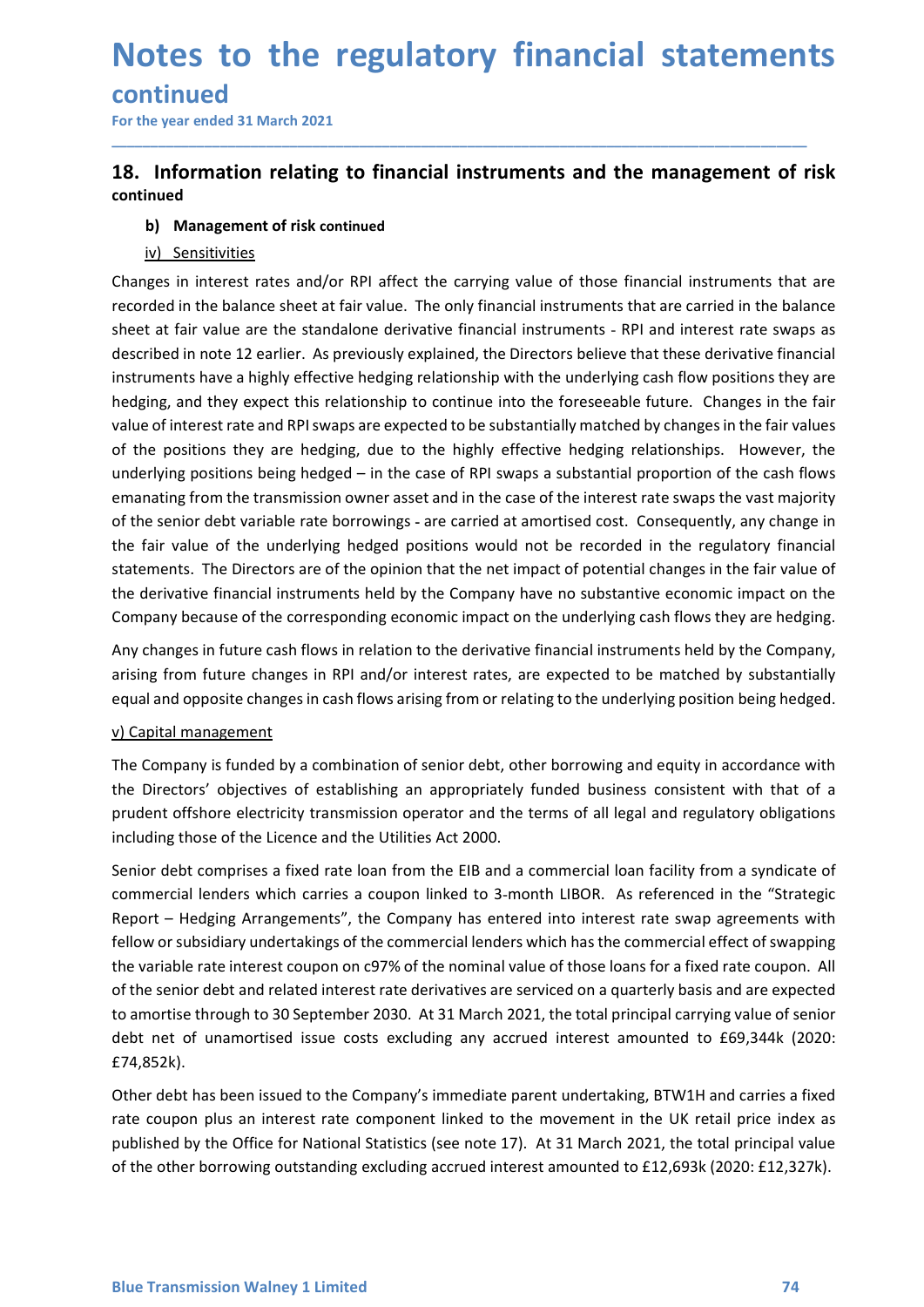# continued

# **Notes to the regulatory financial statemen**<br>
For the year ended 31 March 2021<br> **Tor the year ended 31 March 2021**<br> **18.** Information relating to financial instruments and the management of r<br>
continued<br>
b) Management of r **Notes to the regulatory financial statements**<br>
For the year ended 31 March 2021<br>
The year ended 31 March 2021<br> **18.** Information relating to financial instruments and the management of risk<br>
continued<br>
b) Management of ri continued **b) Solution 19 and Solution Continued**<br>
Devear ended 31 March 2021<br> **Information relating to financial instruments and the management of**<br> **b)** Management of risk continued<br>
pital management continued<br>
nary equity share c

\_\_\_\_\_\_\_\_\_\_\_\_\_\_\_\_\_\_\_\_\_\_\_\_\_\_\_\_\_\_\_\_\_\_\_\_\_\_\_\_\_\_\_\_\_\_\_\_\_\_\_\_\_\_\_\_\_\_\_\_\_\_\_\_\_\_\_\_\_\_\_\_\_\_\_\_\_\_\_\_\_\_\_\_\_\_\_\_\_\_

**Notes to the regulatory financial strangential strangential management of risk continued**<br> **18.** Information relating to financial instruments and the man<br>
continued<br>
b) Management of risk continued<br>
v) Capital management **Notes to the regulatory financial statements**<br>
For the year ended 31 March 2021<br> **18.** Information relating to financial instruments and the management of risk<br>
continued<br>
b) Management of risk continued<br>
b) Management co **Notes to the regulatory financial statements**<br>
For the year ended 31 March 2021<br>
The The year ended 31 March 2021<br> **18.** Information relating to financial instruments and the management of risk<br>
continued<br>
b) Management o **Notes to the regulatory financial statements**<br>
For the year ended 31 March 2021<br> **18.** Information relating to financial instruments and the management of risk<br>
continued<br>
b) Management of risk continued<br>
v) Capital manag **Notes to the regulatory financial statements**<br>
For the year ended 31 March 2021<br> **18.** Information relating to financial instruments and the management of risk<br>
continued<br>
b) Management of risk continued<br>
v) Capital manag

**CONTITUATE IS CONTROVITE ISLAM**<br>
For the year ended 31 March 2021<br> **19.** Information relating to financial instruments and the manage<br>
continued<br>
b) Management of risk continued<br>
Drelial management continued<br>
Drelial mana **CONTIFINER 16**<br>
For the year ended 31 March 2021<br> **18.** Information relating to financial instruments and the management of risk<br>
continued<br>
V) Capital management of risk continued<br>
V) Capital management continued<br>
Ordina For the year ended 31 March 2021<br>
18. Information relating to financial instruments and the management of risk<br>
continued<br>
b) Management of risk continued<br>
Cridinary equity share capital at 31 March 2021 amounted to £161k **18. Information relating to financial instruments and the management of risk**<br> **Company is the Company is the Company is standard and the management of risk**<br> **Company equity share capital at 31 March 2021 amounted to £16 18. Information relating to financial instruments and the management of risk**<br>continued<br>b) Management of risk continued<br>V) Capital management continued<br>Ordinary equity share capital at 31 March 2021 amounted to £161k (202 continued<br>
b) Management of risk continued<br>
ordinary equity share capital at 31 March 2021 amounted to £161k (2020: £161k).<br>
Erice Directors consider that the capital structure of the Company meets the Company's objectives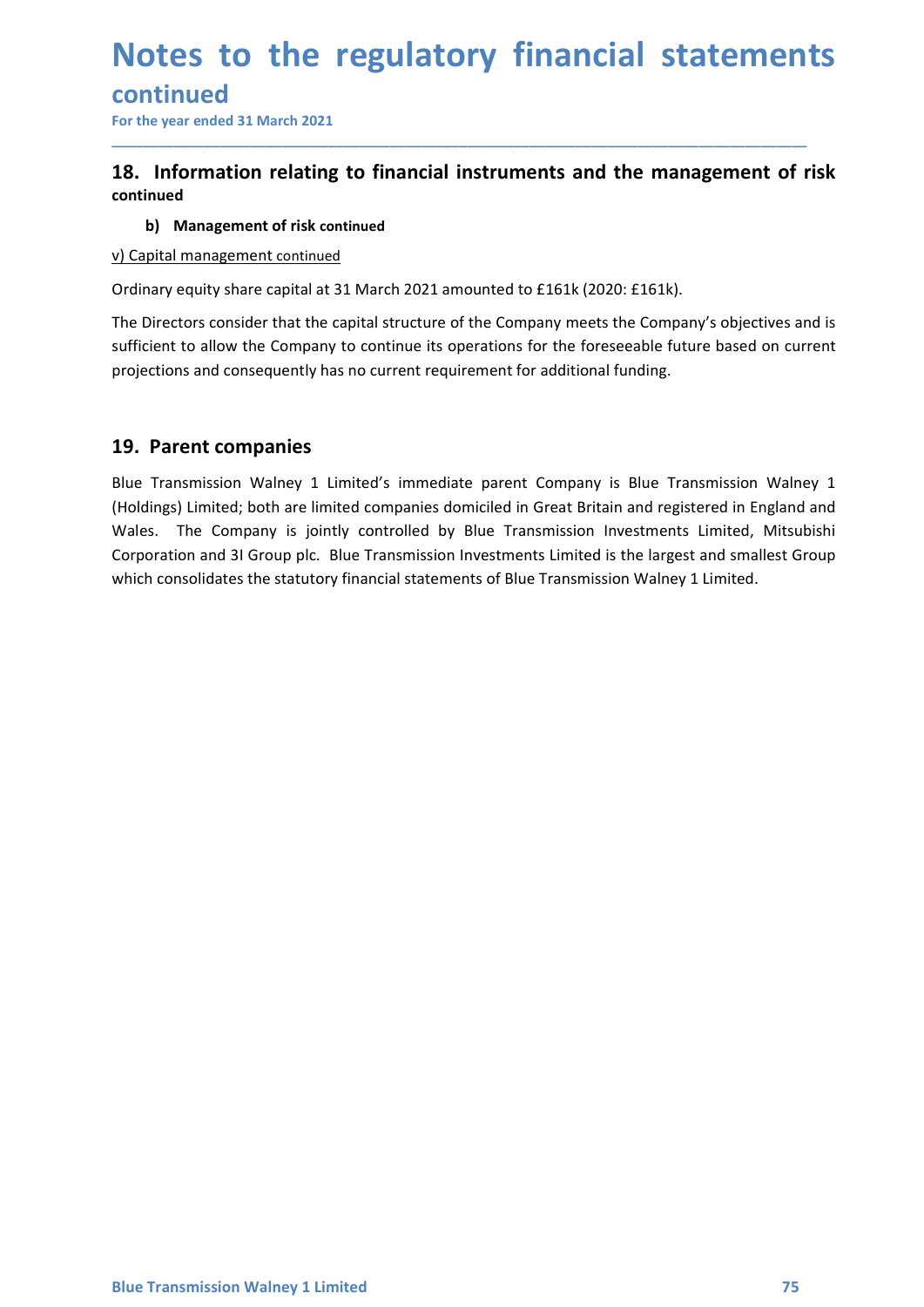# **Glossary**

# $\overline{A}$

**Glossary**<br> **A**<br>
<u>Contingent liabilities</u><br>
The Agreement<br>
The Shareholders Agreement<br>
The Gas and Electricity Markets Authority<br>
The Gas and Electricity Markets Authority<br> **Conting to the Statements is made. Glossary**<br>
The Agreement<br>
The Agreement<br>
The Shareholders Agreement<br>
The Shareholders Agreement<br>
The Shareholders Agreement<br>
The Shareholders Agreement<br>
The Shareholders Agreement<br>
The Gas and Electricity Markets Authorit **Glossary**<br> **A**<br>
The Agreement<br>
The Shareholders Agreement<br>
The Shareholders Agreement<br>
The Authority<br>
The Gas and Electricity Markets Authority<br> **B**<br> **B**<br> **D**<br>
Base Revenue<br> **EXECTE:**<br> **EXECTE CONSTANT CONSIDERS**<br> **EXECTE Glossary**<br>
The Agreement<br>
The Agreement<br>
The Shareholders Agreement<br>
The Shareholders Agreement<br>
The Gas and Electricity Markets Authority<br>
The Gas and Electricity Markets Authority<br>
The Gas and Electricity Markets Author

# B<sub>a</sub> Barat and the second service of the series of the series of the series of the series of the series of the series of the series of the series of the series of the series of the series of the series of the series of the

### Board

### **BTI**

### BTW1H

BTW1

# **C** and the contract of the contract of the contract of the contract of the contract of the contract of the contract of the contract of the contract of the contract of the contract of the contract of the contract of the co

East Flow Hedges<br>
Scape of the exposure to variability in cash<br>
in the aim of furthering European<br>
flows that (i) is attributable to a particular risk<br>
suscoidated with a recognised asset or liability<br>
in regulatory financ Blue Transmission Investments Limited<br>
BIW1H<br>
Blue Transmission Walney 1 (Holdings) Limited<br>
A financial instrument or other and<br>
Blue Transmission Walney 1 (Holdings) Limited<br>
A financial instrument or other<br>
Blue Transm **EXAMPLE TRANSITY (FIRMSITE THE SET AND THE SET AND THE SET AND THE VALUE TRANSITY ON THE SIDE TRANSITION WE Alter EXAMPLE TRANSITION WAT AND THE SIDE TRANSITY (Wholly owned subsidiary Corporation)<br>
Case (ordinary) that h** Blue Transmission Walney 1 (Holdings) Limited<br>
a heroule is linked to an underlying index, such<br>
as exchange rates, interest rates, RPI or<br>
Blue Transmission Walney 1 Limited<br>  $\frac{DTC}{C}$ <br>  $\frac{DTC}{D}$ <br>  $\frac{CDTC}{D}$ <br>  $\frac{CDTC}{D}$ **EVALUAT SET ANTIFICATE CONFIDENT THE CONFIDENT THE VALUE CONSUMITED THE VALUE (SO A particular risk Composition Corporation Limited Corporation (Solid UP share copital (Wholly owned subsidiary of Mitsubishi<br>Shares (ordin EXERCT THE SET THE SET THE SET THE SET THE SET THE SET THE SET THE SET THE SET THE SET THE SET THE SET THE SET THE SET THE SET THE SET THE SET THE SET THE SET THE SET THE SET THE SET THE SET THE SET THE SET THE SET THE SE** such constraints and the the standard vertice of the standard term of the standard term of the standard term of the standard the standard the balance sheet fully paid for.<br>
Shares (ordinary) that have been issued and  $\frac{DT$ **C**<br> **C**<br>
Colled up share capital<br>
(wholly owned subsidiary of Mitsubishi<br>
Shares (ordinary) that have been issued and<br>
Corporation)<br>
The amount at which an asset or liability is<br>
encorded in the balance sheet.<br> **E**<br>
Echo **Comparison**<br> **Comparison** is the comparison of instantinent in the comparison of the comparison of the comparison of the comparison of the comparison of the balance sheet.<br> **E**<br> **Comparison and a** and a comparison of Mit corporation)<br>
Shares (ordinary) that have been issued and<br>
Corporation)<br>
Shares (ordinary) that have been issued and<br>
<u>DTUK</u><br>
Diamond Transmissi<br>
The amount at which an asset or liability is<br>
The amount at which an asset Shares (ordinary) that have been issued and<br>
interest of tully paid for.<br>
Interest tully paid for.<br>
Compared the balance sheet.<br>
The amount at which an asset or liability is<br>
errorded in the balance sheet.<br>
Engerthe Compa have been fully paid for.<br>
Clamond Transmission UK Limited (wholl<br>
contrying value<br>
control at which an asset or liability is<br>
The amount at which an asset or liability is<br>
recorded in the balance sheet.<br>
Engering of thire Ether annount at which an asset or liability is<br>  $\frac{carving value}{\text{R}}$   $\frac{R}{\text{R}}$   $\frac{R}{\text{R}}$   $\frac{R}{\text{R}}$   $\frac{R}{\text{R}}$   $\frac{R}{\text{R}}$   $\frac{R}{\text{R}}$   $\frac{R}{\text{R}}$   $\frac{R}{\text{R}}$   $\frac{R}{\text{R}}$   $\frac{R}{\text{R}}$   $\frac{R}{\text{R}}$   $\frac{R}{\text{R}}$  The amount at which an asset or liability is<br>  $\frac{EB}{The amount at which an asset or liability is  
\nrecorded in the balance sheet.  
\nThe period of time in between 1 April in one  
\ncalendar year and 31 March, in the following  
\ncalendra year and 31 March, in the following  
\ncash *Edsh F Example*  
\n*Cash F Qsh F Qsh Gsh Gsh Gsh Gsh Gsh Gsh*$ Encember of the balance sheet.<br>
The period in the balance sheet.<br>
The period of time in between 1 April in one<br>
The European Investment Bank, the European<br>
calendar year and 31 March, in the following<br>
calendar year and 3 Extracted mite to analog and a March (Englished by the Transmission Walney 1 Limited, depending on context<br>
Edge of the in between 1 April in one The European Investment Bank, the European<br>
calendar year.<br>
Cash Flow Hedge

\_\_\_\_\_\_\_\_\_\_\_\_\_\_\_\_\_\_\_\_\_\_\_\_\_\_\_\_\_\_\_\_\_\_\_\_\_\_\_\_\_\_\_\_\_\_\_\_\_\_\_\_\_\_\_\_\_\_\_\_\_\_\_\_\_\_\_\_\_\_\_\_\_\_\_\_\_\_\_\_\_\_\_\_\_\_\_\_\_\_

**GLOSSATY**<br>
The Agreement<br>
The Shareholders Agreement<br>
The Shareholders Agreement<br>
The Shareholders Agreement<br>
The Shareholders Agreement<br>
The Gas and Electricity Markets Authority<br>
The Gas and Electricity Markets Authorit **Contingent liabilities**<br> **Possible obligations or potential liabilities**<br> **arising from past events, for which no<br>
provision has been recorded, but for which<br>
disclosure in the regulatory financial<br>
statements is made. Contingent liabilities**<br>Possible obligations or potential liabilities<br>arising from past events, for which no<br>provision has been recorded, but for which<br>disclosure in the regulatory financial<br>statements is made. **Example 12**<br> **Example 12**<br> **Example 12**<br> **Example 12**<br> **Example 12**<br> **Example 12**<br> **Example 12**<br> **Example 12**<br> **Example 12**<br> **Example 12**<br> **Example 12**<br> **Example 12**<br> **Example 12**<br> **Example 12**<br> **Example 12**<br> **Example 12 Example 11 Example 11 Example 12 Example 12 Example 12 Example 12 Example 12 Example 12 Example 12 Example 12 Example 12 Example 12 Example 12 Example 12 Example 14 Statements is made.**<br> **D**<br> **D**<br> **D**<br> **D**<br> **D**<br> **D**<br> **def Contingent liabilities**<br> **Example 18**<br> **Possible obligations or potential liabilities**<br> **Alter and the regulatory financial**<br> **CONS**<br> **CONS**<br> **CONS**<br> **CONS**<br> **CONS**<br> **CONS**<br> **CONS**<br> **CONS**<br> **CONS**<br> **CONS**<br> **CONS**<br> **CONS**<br> **Contingent liabilities**<br> **Example 15**<br> **Possible obligations or potential liabilities**<br> **arising from past events, for which no**<br> **provision has been recorded, but for which**<br> **disclosure in the regulatory financial**<br> **Su** 

# D<sub>ar</sub> and the state of the state of the state of the state of the state of the state of the state of the state of the state of the state of the state of the state of the state of the state of the state of the state of the

**Glossary**<br> **A**<br> **A**<br> **EXECUTE CONSCRIPNEE THE Authority**<br>
The Authority<br>
The Shareholders Agreement<br>
The Authority<br>
The Shareholders Agreement<br>
The Gas and Electricity Markets Authority<br>
The Gas and Electricity Markets Au **Glossary**<br> **Charging The Agreement**<br>
The Agreement<br>
The Shareholders Agreement<br>
The Shareholders Agreement<br>
The Shareholders Agreement<br>
The Sas and Electricity Markets Authority<br>
Subscribe and Electricity Markets Authorit **Glossary**<br>
The Agreement<br>
The Shareholders Agreement<br>
The Shareholders Agreement<br>
The Shareholders Agreement<br>
The Authority<br>
The Gas and Electricity Markets Authority<br>
Susclosure in the regulate<br>
Susclosure in the regulat **GIOSSATY**<br> **EXECUTE ADECEMENT AND CONTABLY CONDUCT THE STATE ADECEMENT ARE<br>
The Antendents Agreement Prossible obligations or potential liabilities<br>
The Authority<br>
The Gas and Electricity Markets Authority<br>
The Gas and El EXECUTE:**<br> **EXECUTE:**<br>
The Agreement<br>
The Shareholders Agreement<br>
The Shareholders Agreement<br>
The Gas and Electricity Markets Authority<br>
The Gas and Electricity Markets Authority<br>
Buse Revenue<br> **B**<br> **B**<br>
Buse Revenue<br> **Bu A**<br> **EXERCT THE CONSIDE CONSIDENT CONSIDENT CONSIDE CONSIDE CONSIDE CONSIDER THE Shareholders Agreement<br>
The Shareholders Agreement<br>
The Shareholders Agreement<br>
The Gas and Electricity Markets Authority<br>
The Gas and Elec** The Shareholders Agreement<br>
The Authority<br>
The Authority<br>
The Authority<br>
The Gas and Electricity Markets Authority<br>
The Gas and Electricity Markets Authority<br>
electricity<br>
electricity and the disclosure in the regulatory **B**<br> **B**<br> **Example 18 Example 18 Example 18 Example 18 Example 18 Example 18 Example 18 Example 18 Example 18 Example 18 Example 18 Example 18 Example 18 Example 18 Example 18 Example 18 Example 18 Example 18 Example 18 E B**<br> **Box Revenue**<br> **Box Representing** that revenue, in any one<br> **Expresenting** that revenue, in any one<br> **Expresenting** that the manut of tax that will be payable or<br> **Expresentialistity** of 98%.<br> **Expresentialistical**<br> **EXERUGE SERUGE SERUGE SERUGE SERUGE SERUGE SERUGE SERUGE SERUGE SERUGE SERUGE SERUGE SERUGE SERUGE SERUGE SERUGE SERUGE SERUGE SERUGE SERUGE SERUGE SERUGE SERUGE SERUGE SERUGE SERUGE SERUGE SERUGE SERUGE SERUGE SERUGE SE** Representing that revenue, in any one<br>
For most assets and liability<br>
or charging year, which reflects the Licence target<br>
the amount of tax that a<br>
process of the Company<br>
Bard of Directors of the Company<br>
Bard for the c charging year, which reflects the Licence target<br>
the amount of taxt hat will be payable or<br>
avoid in implication from the company<br>
Beard<br>
The Board of Directors of the Company<br>
The Board of Directors of the Company<br>
EVAL availability of 98%.<br>
Found in repeat of that asset or liability<br>
Engels and of Directors of the Company<br>
future tax returns as a result of a different<br>
EINE The Board of Directors of the Company<br>
EINE The Board of Direct **Contingent liabilities**<br> **Contingent liabilities**<br> **Possible obligations or potential liabilities**<br> **arising from past events, for which no**<br> **provision has been recorded, but for which**<br> **disclosure in the regulatory fin Contingent liabilities**<br> **Possible obligations or potential liabilities**<br> **arising from past events, for which no**<br> **provision has been recorded, but for which**<br> **disclosure in the regulatory financial**<br> **b**<br> **D**<br> **D**<br> **D Contingent liabilities**<br> **Possible obligations or potential liabilities**<br> **arising from past events, for which no**<br> **provision has been recorded, but for which**<br> **disclosure in the regulatory financial**<br> **b**<br> **D**<br> **D**<br> **D Example 12**<br> **Contingent liabilities**<br> **Possible obligations or potential liabilities**<br>
arising from past events, for which no<br>
provision has been recorded, but for which<br>
disclosure in the regulatory financial<br> **D**<br> **D**<br> **Contingent liabilities**<br> **Example condigations** or potential liabilities<br> **Provision has been recorded, but for which no**<br> **provision has been recorded, but for which**<br> **disclosure** in the regulatory financial<br> **Statement Contingent liabilities**<br> **Possible obligations or potential liabilities**<br> **arrising from past events, for which no**<br> **provision has been recorded, but for which disclosure in the regulatory financial<br>
<b>B**<br> **D**<br> **D**<br> **D**<br> **Example 12**<br> **Contingent liabilities**<br> **Possible obligations or potential liabilities**<br>
arising from past events, for which no<br>
provision has been recorded, but for which<br>
statements is made.<br> **D**<br> **D**<br> **D**<br> **D**<br> **D**<br> **D Example 12**<br> **Example 12**<br> **Example 12**<br> **Example 12**<br> **Example 12**<br> **Example 12**<br> **Example 12**<br> **COVE 12**<br> **COVE 12**<br> **COVE 12**<br> **COVE 12**<br> **COVE 12**<br> **COVE 12**<br> **COVE 12**<br> **COVE 12**<br> **COVE 12**<br> **COVE 12**<br> **COVE 12**<br> **CO Contingent liabilities**<br> **Possible obligations or potential liabilities**<br> **arising from past events, for which no**<br> **provision has been recorded, but for which no**<br> **disclosure in the regulatory financial**<br> **BLAC**<br> **D**<br> **Example 11 (Controllation Space Transmission** or potential liabilities Parsising from past events, for which no<br>provision has been recorded, but for which no<br>disclosure in the regulatory financial<br>statements is made.<br>**D**<br> Possible obligations or potential liabilities<br>arising from past events, for which no<br>provision has been recorded, but for which no<br>disclosure in the regulatory financial<br>statements is made.<br>D<br>D<br>deferred tax<br>For most assets arising from past events, for which no<br>provision has been recorded, but for which<br>disclosure in the regulatory financial<br>statements is made.<br><br>**D**<br>**D**<br>**D**<br>**D**<br>**Commodity** is made.<br>**Commodity** financial<br>statements is made.<br><br> disclosure in the regulatory financial<br>statements is made.<br>**D**<br>**D**<br>deferred tax<br>For most assets and liabilities, deferred tax is<br>the amount of tax that will be payable or<br>received in respect of that asset or liability in<br>b statements is made.<br> **D**<br> **D**<br> **D**<br> **D**<br> **Com** most assets and liabilities, deferred tax is<br>
the amount of tax that will be payable or<br>
received in respect of that asset or liability in<br>
future tax returns as a result of a deferred tax<br>For most assets and liabilities, deferred tax is<br>the amount of tax that will be payable or<br>received in respect of that asset or liability in<br>future tax returns as a result of a difference<br>between the carrying For most assets and liabilities, deferred tax is<br>the amount of tax that will be payable or<br>received in respect of that asset or liability in<br>future tax returns as a result of a difference<br>between the carrying value for ac

### derivative

### DTC

Corporation)

### DTUK

# Experience of the state of the state of the state of the state of the state of the state of the state of the state of the state of the state of the state of the state of the state of the state of the state of the state of

# EIB **EIB**

**EXECUTE FOR SECUTE SET THE SET THE SET AN ABOVE THE SET THE BOAT OF THE BOAT OF DIRECT THE SET THE BURE TRANSISION Walney 1 (Holdings) Limited<br>
BILIVE Transmission Walney 1 (Holdings) Limited<br>
BILIVE Transmission Walney** The Board of Directors of the Company<br>  $\frac{BTI}{B}$ <br>
Elue Transmission Investments Limited<br>  $\frac{BTVM2H}{B}$ <br>
Elue Transmission Walney 1 (Holdings) Limited<br>  $\frac{BTVM2}{B}$ <br>  $\frac{BTV}{B}$ <br>
Elue Transmission Walney 1 (Holdings) Limit **EXET ANTIFY THE SET ANTIFY THE SET AND THE SET AND THE SET AND THE SET AND THE SET AND THE SET AND THE SET AND THE SET AND THE SET AND THE SET AND THE SET AND THE SET AND THE SET AND THE SET AND THE SET AND THE SET AND T** between the carrying value for<br>purposes in the balance sheet and the value for<br>tax purposes of the same asset or liability.<br><u>derivative</u><br>A financial instrument or other contract where<br>the value is linked to an underlying i purposes of the same asset and the value of<br>tax purposes of the same asset or liability.<br>
<u>derivative</u><br>
A financial instrument or other contract where<br>
the value is linked to an underlying index, such<br>
as exchange rates, i derivative<br>
derivative<br>
derivative and instrument or other contract where<br>
the value is linked to an underlying index, such<br>
as exchange rates, interest rates, RPI or<br>
commodity prices.<br>
DTC<br>
DTC<br>
Commond Transmission Corp **derivative**<br>
A financial instrument or other contract where<br>
A financial instrument or other contract where<br>
the value is linked to an underlying index, such<br>
as exchange rates, interest rates, RPI or<br>
<u>Commondity</u> prices integration. as exchange rates, interest rates, RPI or<br>
<u>OPTC</u><br>
<u>OPTC</u><br>
Diamond Transmission Corporation Limited<br>
(wholly owned subsidiary of Mitsubishi<br>
Corporation)<br>
<u>DTUK</u><br>
Diamond Transmission UK Limited (wholly<br>
owned subsidiary o commodity prices.<br>
<u>Driam</u>ond Transmission Corporation Limited<br>
(wholly owned subsidiary of Mitsubishi<br>
Corporation)<br>
<u>DTUK</u><br>
Diamond Transmission UK Limited (wholly<br>
owned subsidiary of Mitsubishi Corporation)<br> **E**<br> **E**<br> **EXECTS 1988**<br> **EXECTS 1988**<br> **EXECTS 1988**<br> **EXECTS 1988**<br> **EXECTS 1988**<br> **EXECTS 1988**<br> **EXECTS 1988**<br> **EXECTS 1988**<br> **EXECTS 1988**<br> **EXECTS 1988**<br> **EXECTS 1988**<br> **EXECTS 1988**<br> **EXECTS 1988**<br> **EXECTS 1988**<br> **EXECTS 1988** Diamond Transmission UK Limited (wholly<br>
owned subsidiary of Mitsubishi Corporation)<br> **E**<br> **E**<br> **E**<br>
El<br>
El<br>
El<br>
El<br>
El<br>
metrogean Investment Bank, the European<br>
the simple institution,<br>
established by the Treaty of Rome i or owned subsidiary of Mitsubishi Corporation)<br>
E<br>
<u>EIB</u><br>
The European Investment Bank, the European<br>
Union's long-term lending institution,<br>
setablished by the Treaty of Rome in 1958,<br>
with the aim of furthering European<br> For European Investment Bank, the European<br>
The European Investment Bank, the European<br>
Union's long-term lending institution,<br>
setablished by the Treaty of Rome in 1958,<br>
with the aim of furthering European<br>
integration. THE European Investment Bank, the European<br>The European Investment Bank, the European<br>Union's long-term lending institution,<br>established by the Treaty of Rome in 1958,<br>integration.<br>integration.<br>Integration.<br>Integration.<br>Eq

### equity

# **F F** *F*

FPL **FRU**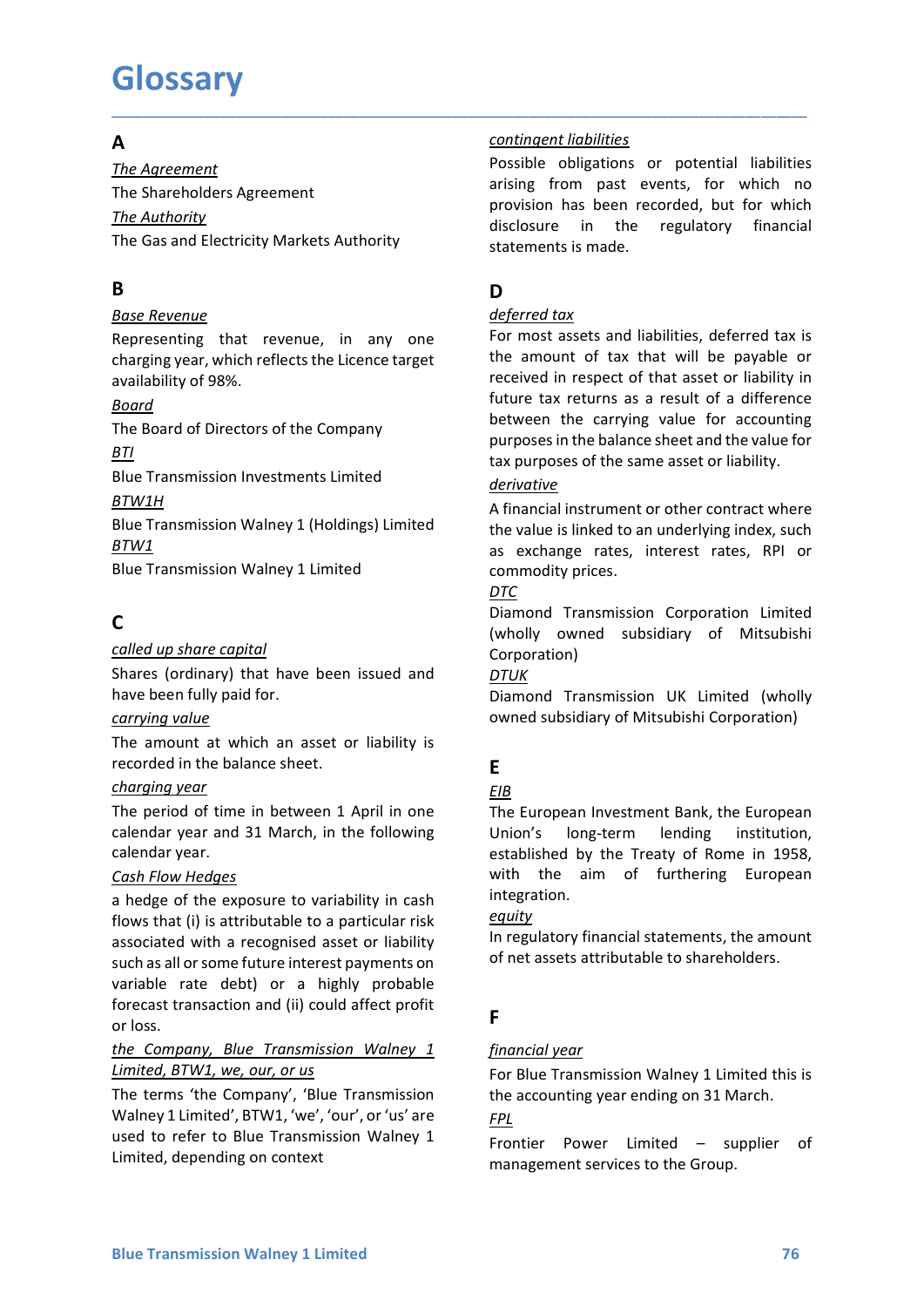# **Glossary**

## Germany and the second service of the service of the service of the series of the series of the series of the series of the series of the series of the series of the series of the series of the series of the series of the

G<br>
G<br>
Great Britain<br>
Great Britain<br>
The island of Great Britain comprised of its<br>
LIBOR<br>
The island of Great Britain comprised of its<br>
London Interbank Offere<br>
constituent parts, namely: Wales, England and<br>
Scotland.<br>
The **Glossary**<br>
Great Britain<br>
The island of Great Britain comprised of its<br>
Constituent parts, namely: Wales, England and<br>
Scotland.<br>
Scotland.<br>
The Offshore Electricity Licence held by Blue<br>
Transmission Investments Limited **Glossary**<br> **G**<br> **Constituent parts, namely: Wales, England and<br>** *LIBOR***<br>
In the sland of Great Britain comprised of its<br>
LIBOR<br>
Constituent parts, namely: Wales, England and<br>
<u>the Group</u><br>
The Offshore Electricity Licence** Scotland. the Group

# H<sub>ar</sub> and the state of the state of the state of the state of the state of the state of the state of the state of the state of the state of the state of the state of the state of the state of the state of the state of the

## HS&E

## **I** and the state of the state

### **IASB International Contract Contract Contract Contract Contract Contract Contract Contract Contract Contract Contract Contract Contract Contract Contract Contract Contract Contract Contract Contract Contract Contract Co**

IFRS

### IML

**ISON THERE SEE TO THE SWAPS TO THE SWAP OF THE SAME INTERNATION AND STANDAPT UNITED AND THE SAME INTERNATIONAL THE SAME INTERNATION ACCOUNT THE SCALE SERVICE CONCESSION AFTAINERED MANY INTERNATION ACCOUNT THE SWAPS INTER A definite the matrix of the matrix of the Mathematical instruments of the matrix of the matrix of the investigation.**<br>
International accounting standards in time and was subject to appropriate conformity with the requir **EXECUTE ASSES**<br> **EXECUTES**<br>
International accounting standards in the agreement between conforming variations.<br>
Companies Act 2006<br>
Companies Act 2006<br> **EXECUTE CONFIDENT**<br>
International Accounting Standards Board<br>
INTERC Example 2017 and the set all the set all the set all the set all the set all the set all the set all the set all the set all the set all the set all the set all the set all the set all the set all the set all the set all International accounting standards in the content of the international companies Act 2006<br>
Companies Act 2006<br>
International Accounting Standards Board<br>
International Accounting Standards Board<br>
International Accounting St conformity with the requirements of the<br>
Incompanies Act 2006<br>
Incompanies Act 2006<br>
Infractical<br>
Infractical<br>
IERC 12<br>
IERC 12<br>
IERC 12<br>
IERC 12<br>
EFRIC 12<br>
Service Concession Arrangements<br>
Management Services Agreement<br> EXECT<br>
EXECT<br>
<u>IASE</u><br>
INTERICILE<br>
IRENCELE CONCESSION Arrangements<br>
IRENCE 12 Service Concession Arrangements<br>
IRENCE 12 Service Concession Arrangements<br>
IRENCE 12<br>
IRENCE 12<br>
IRENCE INTERNATIVE Management Services Agreeme  $\begin{array}{llllllll} \underline{MSR} & & & & & \underline{MMO} \\ \hline Inertential According Standards Board & & & & & & \underline{MMO} \\ \underline{IFRC 12} & & & & & \underline{M8M1} \\ \underline{IFRC 12} & & & & & \underline{M8M1} \\ \underline{IFRS} & & & & & & \underline{M8M1} \\ \underline{IFRS} & & & & & & \underline{M8M1} \\ \underline{H7RS} & & & & & & \underline{M8M1} \\ \underline{H8RS} & & & & & & \underline{M8M1} \\ \underline{H7RS} & & & & & & \underline{M8M1} \\ \underline{H8RS} & & & & & & & \underline$ For the Mothematical force equal to<br>  $\frac{KPL}{K}$ <br>
Key performance in the Automatic services for the Group<br>
administrative and company secretarial  $\frac{MWh_{fs}}{Mw_{fs}}$ <br>
services to the Group<br>
A derivative financial instrument t Example the managers Limited – supplier of<br>
antinstructure Managers Limited – supplier of<br>
antinstructure and company secretarial<br>
Exeriest Rate Suzons<br>
Inferential force example expectrical force equal to delivering one m Intrastructure indiagers united – supplier or minion wates<br>
administrative and company secretarial<br>
A derivative financial instrument that is a<br>
equivalent to delivering<br>
A derivative financial instrument that is a<br>
become

# **K** and the set of the set of the set of the set of the set of the set of the set of the set of the set of the set of the set of the set of the set of the set of the set of the set of the set of the set of the set of the s

exchange periodic interest payments on a<br>
predetermined principal amount. The<br>
Company pays fixed interest amounts in<br>
exchange for receipt of variable interest<br>
antional Grid Electricity Transmission plc<br>
amounts linked t KPIs  $kV$ 

# L<sub>ine</sub> and the state of the state of the state of the state of the state of the state of the state of the state of the state of the state of the state of the state of the state of the state of the state of the state of the

### LIBOR

\_\_\_\_\_\_\_\_\_\_\_\_\_\_\_\_\_\_\_\_\_\_\_\_\_\_\_\_\_\_\_\_\_\_\_\_\_\_\_\_\_\_\_\_\_\_\_\_\_\_\_\_\_\_\_\_\_\_\_\_\_\_\_\_\_\_\_\_\_\_\_\_\_\_\_\_\_\_\_\_\_\_\_\_\_\_\_\_\_\_

LIBOR<br>
London Interbank Offered Rate.<br>
the Licence<br>
The Offshore Electricity Licence held by Blue<br>
Transmission Walney 1 Limited<br>
LIIs<br>
Lect time injury an incident arising out of Plue L<br>
<u>LIBOR</u><br>
London Interbank Offered Rate.<br>
<u>the Licence</u><br>
The Offshore Electricity Licence held by Blue<br>
Transmission Walney 1 Limited<br>
LILS<br>
Lost time injury – an incident arising out of Blue<br>
Transmission Walney 1 Limi

## LTIs

**GLOSSATY**<br> **G**<br> **G**<br> **CALC CONSTATE:**<br>
The island of Great Britain comprised of its<br>
London Interbank Offered Rate.<br>
Constitutint parts, namely: Wales, England and the Licence<br>
Scotland.<br> **EXE SCOTE:**<br>
Scotland Transmiss G<br>
Constant Constant Constant Constant Constant Constant Constant Constituent parts, namely: Wales, England and<br>
the Licence<br>
Subsidiary and Constant Constant Constant Constant Constant Constant<br>
Subsidiary undertakings<br>
H G 10SSATY<br>
General Britain<br>
Great Britain<br>
The island of Great Britain comprised of its<br>
constituent parts, namely: Wales, England and<br>
the Group<br>
the Group<br>
the Group<br>
the Group<br>
Subsidiary undertakings<br>
Blue Transmission **G**<br> **G**<br> **G**<br> **Great Britain**<br>
The island of Great Britain comprised of its<br>
LOOR<br>
The Group<br>
Scotland.<br>
Scotland<br>
Blue Transmission Investments Limited and its<br>
<u>ITIS</u><br>
Subsidiary undertakings<br>
Blue Transmission Investme **G**<br> **Controllering Scatter Scotting Standards Controllering Standards Controllering Scotting Controllering Scotting<br>
Scotting Scotting Scotting Scotting Scotting Scotting Scotting Scotting Scotting Scotting Controllering G**<br>
<u>Great Britain</u><br>
Condon Interbank Offered Rate.<br>
Constituent parts, namely: Wales, England and<br>
the *Litence*<br>
Scontiand interpretent in the refshore Electricity Licence<br>
the Group<br>
Transmission Walney 1 Limited<br>
Blu Great Britain<br>
The island of Great Britain comprised of its<br>
condom Interbank Offered Rate.<br>
Condom Interbank Offered Rate.<br>
Scotland.<br>
Scotland.<br>
Scotland.<br>
Scotland.<br>
Scotland.<br>
Scotland.<br>
Scotland.<br>
Examples Scotland a constituent parts, namely: Wales, England and<br>
Scotland.<br>
Scotland.<br>
Scotland.<br>
Englishing variations investments Limited and its<br>
Elue Transmission Investments Limited and its<br>
subsidiary undertakings<br>
United Standards<br>
I Scotland.<br>
The Offshore Electricity<br>
Blue Transmission Investments Limited and its<br>
Units<br>
subsidiary undertakings<br>
Units<br>
Units<br>
Units<br>
Units<br>
Units<br>
Units<br>
Units<br>
International<br>
International<br>
Assembly has reported to a the Group<br>
Slue Transmission Investments Limited and its<br>
Slue Transmission Valney 1 Limited's operations<br>
unstitute Concession Scheme in the employee the employee<br>
Health, Safety and the Environment<br>
Health, Safety and th subsidiary undertakings<br> **H**<br> **H**<br> **H**<br> **H**<br> **H**<br> **HASKE**<br> **HASKE**<br> **HASKE**<br> **HASKE**<br> **HASKE**<br> **HASKE**<br> **HASKE**<br> **ENGEE INTERT AND THE CONDITIONAL CONDITIONAL CONDITIBATION TO THE WATHER WE WERE CONDENTINE AS A FORMULATIO** HERS<br>
HERSE TRINGTRIES TO THE TRINGTRIES TO THE TRINGTRIES THE TRINGTRIES<br>
HERSE TRINGTRIES TO ONE SPECIFIC (actual plantifical inclusion was reported to the supervisor of the International accounting standards in the and  $HSAE \n**1**\n**1**\n**1**\n**1**\n**1**\n**1**\n**1**\n**1**\n**1**\n**1**\n**1**\n**1**\n**1**\n**1**\n**1**\n**1**\n**1**\n**1**\n**1**\n**1**\n**1**\n**1**\n**1**\n**1**\n**1**\n**1**\n**1**\n**1**\n**1**\n**1**\n$ </u> Health, Safety and the Environment<br>
to one specific (actute) identifia<br>  $\frac{MS \text{ or } JFERS}{M}$ <br>
International<br>
International accounting standards in<br>
time and was reported to the super<br>
International accounting standards in<br>
C L<br>
<u>LIBOR</u><br>
London Interbank Offered Rate.<br>
<u>the Licence</u><br>
The Offshore Electricity Licence held by Blue<br>
Transmission Walney 1 Limited<br>
LIS<br>
Lost time injury – an incident arising out of Blue<br>
Transmission Walney 1 Limite L<br>
<u>LIBOR</u><br>
London Interbank Offered Rate.<br>
<u>the Licence</u><br>
The Offshore Electricity Licence held by Blue<br>
Transmission Walney 1 Limited<br>
LTIS<br>
Lost time injury – an incident arising out of Blue<br>
Transmission Walney 1 Limit L<br>
<u>LIBOR</u><br>
London Interbank Offered Rate.<br>
The Offshore Electricity Licence held by Blue<br>
Transmission Walney 1 Limited<br>
LIIs<br>
Lost time injury – an incident arising out of Blue<br>
Transmission Walney 1 Limited's operations L<br>
<u>LIBOR</u><br>
London Interbank Offered Rate.<br>
<u>the Licence</u><br>
The Offshore Electricity Licence held by Blue<br>
Transmission Walney 1 Limited<br>
LITS<br>
Lost time injury – an incident arising out of Blue<br>
Which leads to an injury wh L<br>
<u>LIBOR</u><br>
LIBOR<br>
London Interbank Offered Rate.<br>
The Offshore Electricity Licence held by Blue<br>
Transmission Walney 1 Limited<br>
LIIs<br>
Lost time injury – an incident arising out of Blue<br>
Transmission Walney 1 Limited's ope **LED EXECTS CONTENT CONTENT CONTENT CONTENT CONTENT CONTENT CONTENT CONTENT CONTENT CONTENT CONTENT USE THE CONTENT CONTENT CONTENT CONTENT CONTENT CONTENT CONTENT CONTENT CONTENT CONTENT CONTENT CONTENT CONTENT CONTENT CO LIBOR**<br> **LIBOR**<br> **LIBOR**<br> **CHOM**<br> **LIBOR**<br> **CHOM**<br> **CHOM**<br> **CHOM**<br> **CHOM**<br> **CHOM**<br> **CHOM**<br> **CHOM**<br> **CHOM**<br> **CHOM**<br> **CHOM**<br> **CHOM**<br> **CHOM**<br> **CHOM**<br> **CHOM**<br> **CHOM**<br> **CHOM**<br> **CHOM**<br> **CHOM**<br> **CHOMP**<br> **CHOMP**<br> **CHOMP**<br> **CHOMP** LIBOR<br>
LIBOR<br>
LIBOR<br>
LONDON Interbank Offered Rate.<br>
the Licence<br>
The Offshore Electricity Licence held by Blue<br>
Transmission Walney 1 Limited's operations<br>
which leads to an nigriv where the employee<br>
or contract normally L<br>
<u>LIBOR</u><br>
LI<u>BOR</u><br>
LIBOR<br>
LIGNE LIGENCIC EXECT DREVERTED THE Offshore Electricity Licence held by Blue<br>
Transmission Walney 1 Limited's operations<br>
Transmission Walney 1 Limited's operations<br>
which leads to an injury whe **LEOR**<br> **LEOR**<br> **CHOMO LEON LEON LEON CONTING CONTING CONTING CONTING CONTING THEORON THEORON THEORON THEORON THEORON THEORON USING THEORON USING THEORON CONTING THEORON CONTING THEORON CONTING THEORON CONTING THEORON CONT** L<br>
<u>LIBOR</u><br>
LOMON Interbank Offered Rate.<br>
the Licence<br>
The Offshore Electricity Licence held by Blue<br>
ITATS INST USENCE Electricity Limited's operations<br>
LOSt time injury – an incident arising out of Blue<br>
Transmission Wa **LIBOR**<br> **LIBOR**<br> **LIBOR**<br> **CIBOR**<br> **CIDER**<br> **CIDER**<br> **CIDER**<br> **CIDER**<br> **CIDER**<br> **CIDER**<br> **CIDER**<br> **CIDER**<br> **CIDER**<br> **CIDER**<br> **CIDER**<br> **CIDER**<br> **CIDER**<br> **CIDER**<br> **CIDER**<br> **CIDER**<br> **CIDER**<br> **CIDER**<br> **CIDER**<br> **CIDER**<br> **CIDE** investigation. The Offshore Electricity Licence held by Blue<br>
Transmission Walney 1 Limited<br>
<u>L71s</u><br>
Lost time injury – an incident arising out of Blue<br>
Iransmission Walney 1 Limited's operations<br>
which leads to an injury where the emplo <u>LTIs</u><br>
Lost time injury – an incident arising out of Blue<br>
Transmission Walney 1 Limited's operations<br>
which leads to an injury where the employee<br>
or contract normally has time off the following<br>
day, or shift following Transmission Walney 1 Limited's operations<br>which leads to an injury where the employee<br>or contract normally has time off the following<br>day, or shift following, the incident. It relates<br>to one specific (acute) identifiable which leads to an injury where the employee<br>or contract normally has time off the following<br>day, or shift following, the incident. It relates<br>to one specific (acute) identifiable incident<br>which arises as a result of Blue T day, or sinct nonlowing, the incluent. The diase<br>to one specific (acute) identifiable incident<br>which arises as a result of Blue Transmission<br>Walney 1 Limited's premise, plant, or activities,<br>which was reported to the super to one spectruct clatter detailed intertuation<br>which arises as a result of Blue Transmission<br>Walney 1 Limited's premise, plant, or activities,<br>which was reported to the supervisor at the<br>time and was subject to appropriate Walney 1 Limited's premise, plant of blue Transinssion<br>Walney 1 Limited's premise, plant, or activities,<br>which was reported to the supervisor at the<br>time and was subject to appropriate<br>investigation.<br>M<br>Management Services

# M<sub>a</sub> and the set of the set of the set of the set of the set of the set of the set of the set of the set of the set of the set of the set of the set of the set of the set of the set of the set of the set of the set of the

<u>MMO</u> and the state of the state of the state of the state of the state of the state of the state of the state o

### MSA PARTICIPATION CONTINUES AND LOCAL CONTINUES.

### MW

## **MWhrs**

M<br>
<u>MMO</u><br>
Marine Management Organisation<br>
<u>MMA</u><br>
Megawatts – an amount of power equal to one<br>
million watts<br>
Megawatt hours – an amount of energy<br>
equivalent to delivering one million watts of<br>
power over a period of one h MMO<br>
Marine Management Organisation<br>
<u>MSA</u><br>
Management Services Agreement<br>
Megawatts – an amount of power equal to one<br>
million watts<br>
Megawatt hours – an amount of energy<br>
equivalent to delivering one million watts of<br>
po MSA<br>
Management Services Agreement<br>
<u>MW</u><br>
Megawatts – an amount of power equal to one<br>
million watts<br>
MWhrs<br>
Megawatt hours – an amount of energy<br>
Megawatt hours – an amount of energy<br>
equivalent to delivering one million Management Services Agreement<br>
<u>MW</u><br>
Megawatts – an amount of power equal to one<br>
million watts<br>
<u>MWhrs</u><br>
Megawatt hours – an amount of energy<br>
Megawate to delivering one million watts of<br>
power over a period of one hour<br>

# N<sub>N</sub>N<sub>N</sub>

### **NGET**

### NGESO

Limited